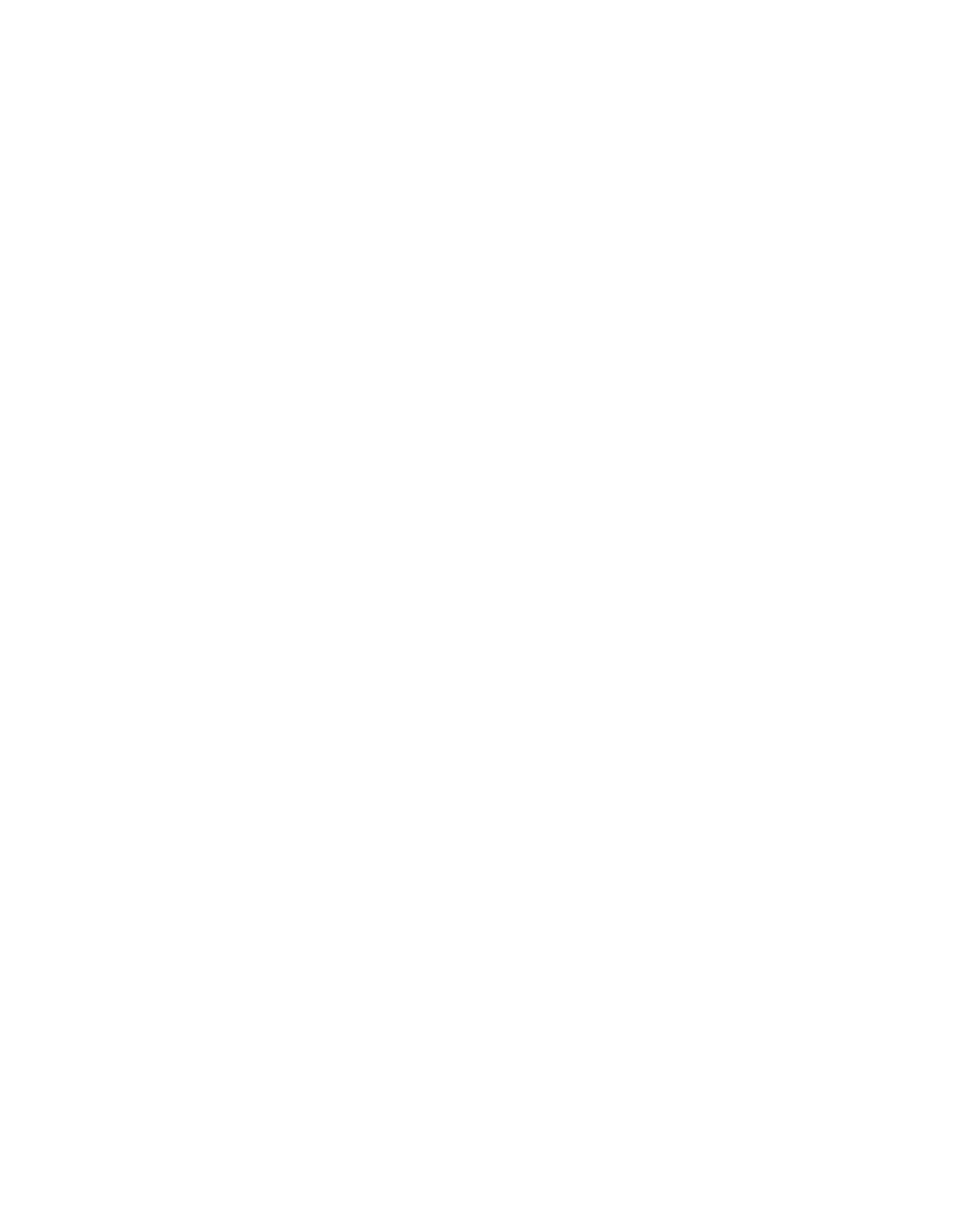# **TABLE OF CONTENTS**

| Designated Funds                                        |  |
|---------------------------------------------------------|--|
| Roy Blunt Jordan Valley Innovation Center Rental Fund16 |  |

### **Auxiliary System Fund**

### **West Plains Campus**

## China Campus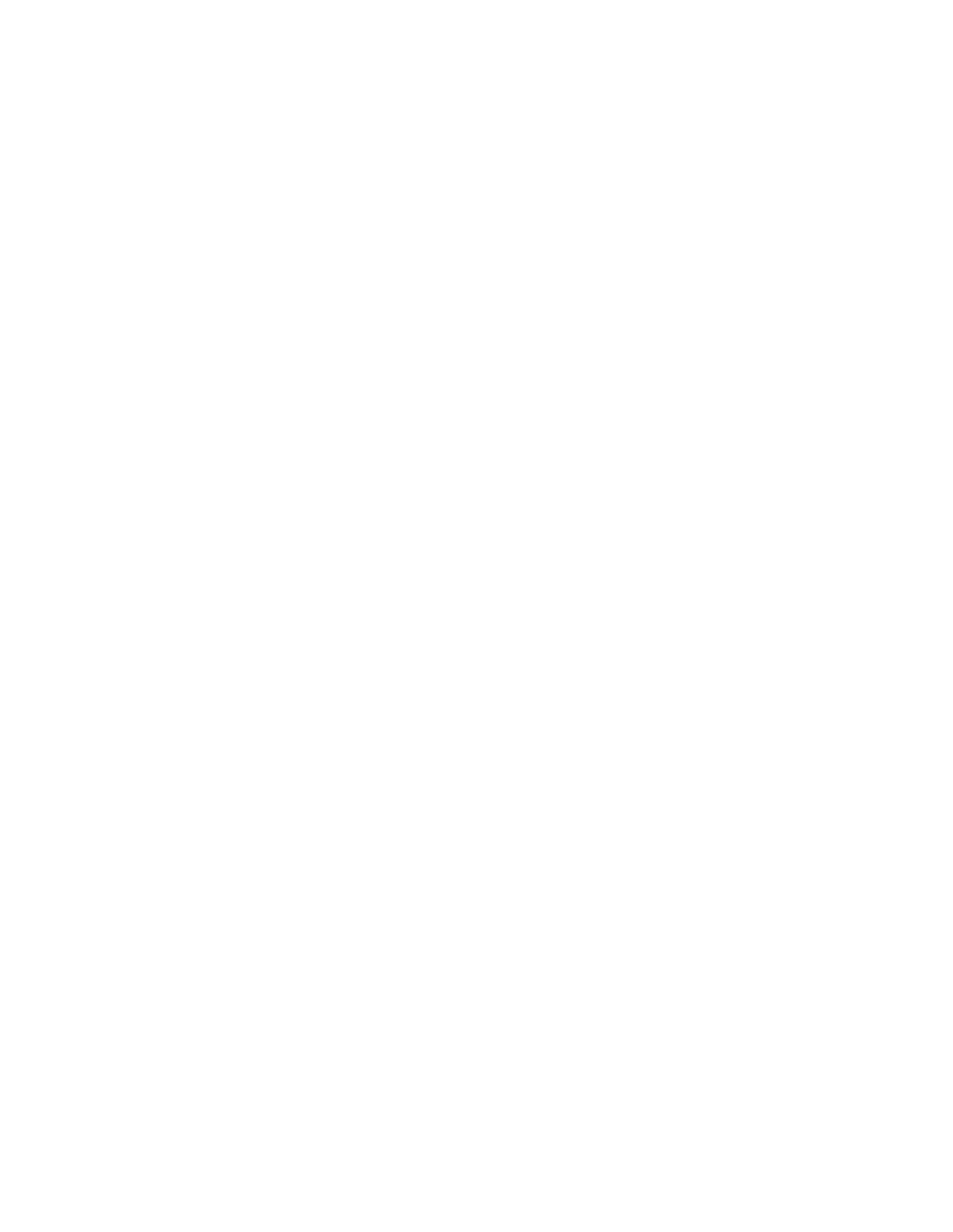#### **MISSOURI STATE UNIVERSITY**

 FINANCE NO. Request for FY12 Internal Operating Budget

The following resolution was moved by \_\_\_\_\_\_\_\_\_\_\_\_\_\_\_\_\_\_\_\_\_\_\_\_\_\_\_\_\_\_\_\_\_\_\_\_\_\_\_\_\_\_\_\_\_

and seconded by \_\_\_\_\_\_\_\_\_\_\_\_\_\_\_\_\_\_\_\_\_\_\_\_\_\_\_\_\_\_.

BE IT RESOLVED by the Board of Governors for Missouri State University that the Internal Operating Budget for the year ending June 30, 2012, and the FY12 Faculty-Staff Salaries Budget, consisting of \$264,798,471 in estimated revenues, \$245,318,997 in estimated expenses, \$14,751,363 in estimated transfers, and \$858,546 in estimated non-recurring budget allocations, be adopted and administered through the following funds:

|                                         |               |               |              | Excess        |
|-----------------------------------------|---------------|---------------|--------------|---------------|
|                                         |               |               |              | Revenues over |
|                                         | Estimated     | Estimated     | Estimated    | Expenses &    |
|                                         | Revenues      | Expenses      | Transfers    | Transfers     |
| <b>Springfield Campus</b>               |               |               |              |               |
| <b>Operating Fund</b>                   | \$185,862,784 | \$181,191,433 | \$4,394,955  | \$276,396     |
| <b>Designated Funds</b>                 |               |               |              |               |
| <b>Dedicated Student Fees</b>           | 3,562,600     | 3,513,000     |              | 49,600        |
| <b>Broadcast Services</b>               | 2,722,448     | 3,209,043     | (486, 595)   |               |
| Defense and Strategic Studies           | 896,524       | 815,175       |              | 81,349        |
| <b>JVIC Affiliation Fund</b>            | 244,000       | 244,000       |              |               |
| Roy Blunt Jordan Valley                 |               |               |              |               |
| <b>Innovation Center Rental Fund</b>    | 339,181       | 339,181       |              |               |
| Juanita K. Hammons Hall for the         |               |               |              |               |
| Performing Arts                         | 695,750       | 1,131,836     | (446,000)    | 9,914         |
| <b>Total Designated</b>                 | 8,460,503     | 9,252,235     | (932.595)    | 140,863       |
| <b>Auxiliary System Fund</b>            |               |               |              |               |
| <b>Bookstore</b>                        | 3,225,000     | 1,962,314     | 1,178,926    | 83,760        |
| Residence Life                          | 28,061,541    | 16,679,407    | 7,912,952    | 3,469,182     |
| <b>Plaster Student Union</b>            | 2,696,460     | 1,891,713     | 657,208      | 147,539       |
| Taylor Health & Wellness Center         | 3,810,000     | 3,373,700     | 207,606      | 228,694       |
| <b>University Recreation Center</b>     | 3,063,600     | 1,739,600     | 1,275,247    | 48,753        |
| Intercollegiate Athletics               | 6,969,703     | 11,586,027    | (4,621,877)  | 5,553         |
| <b>Athletic Venues</b>                  | 6,270,241     | 2,088,671     | 4,176,670    | 4,900         |
| <b>Transit System</b>                   | 3,072,300     | 2,660,320     | 390,909      | 21,071        |
| <b>Total Auxiliary System Fund</b>      | 57,168,845    | 41,981,752    | 11,177,641   | 4,009,452     |
| <b>Total Springfield Campus</b>         | 251,492,132   | 232,425,420   | 14,640,001   | 4,426,711     |
| <b>West Plains Campus</b>               |               |               |              |               |
| <b>Operating Fund</b>                   | 9,354,907     | 9,416,503     | (68, 857)    | 7,261         |
| WP Auxiliary System Fund                |               |               |              |               |
| <b>Bookstore</b>                        | 370,246       | 186,272       | 78,320       | 105,654       |
| Food Service                            | 172,981       | 169,861       |              | 3,120         |
| Residence Life                          | 194,289       | 185,510       |              | 8,779         |
| <b>Recreation Center</b>                | 103,667       | 30,990        | 72,524       | 153           |
| <b>Total WP Auxiliary Fund</b>          | 841,183       | 572,633       | 150,844      | 117,706       |
| <b>Total West Plains Campus</b>         | 10,196,090    | 9,989,136     | 81,987       | 124,967       |
| <b>China Campus</b>                     | 3,110,249     | 2,904,441     | 29,375       | 176,433       |
| <b>Total Operating Budget</b>           | \$264,798,471 | \$245,318,997 | \$14,751,363 | \$4,728,111   |
| <b>Non-Recurring Budget Allocations</b> |               |               |              | \$858,546     |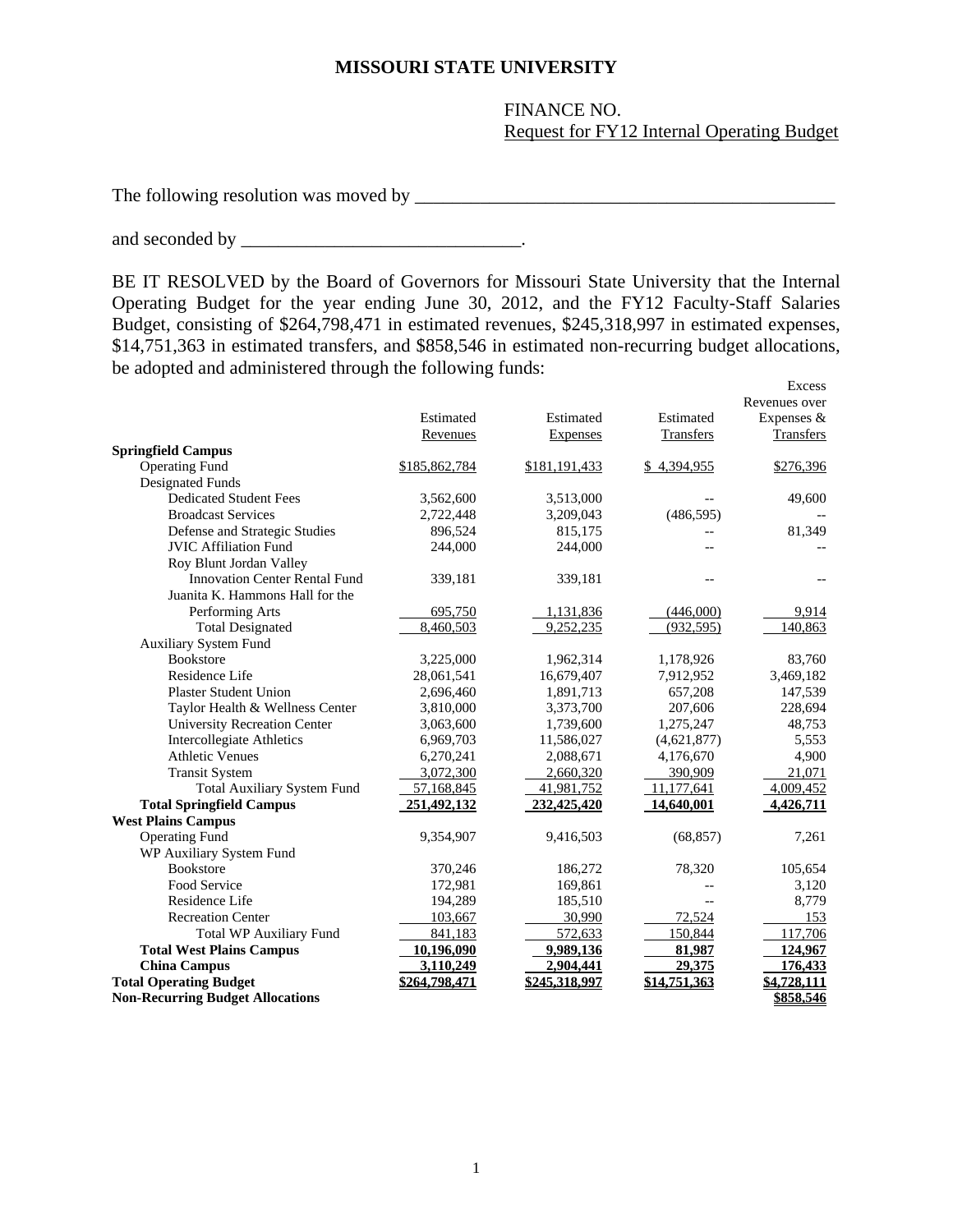Elizabeth Bradbury President of the Board

\_\_\_\_\_\_\_\_\_\_\_\_\_\_\_\_\_\_\_\_\_\_\_\_\_\_\_\_\_\_\_\_\_

\_\_\_\_\_\_\_\_\_\_\_\_\_\_\_\_\_\_\_\_\_\_\_\_\_\_\_\_\_\_

Passed at Meeting of June 17, 2011

John W. McAlear Secretary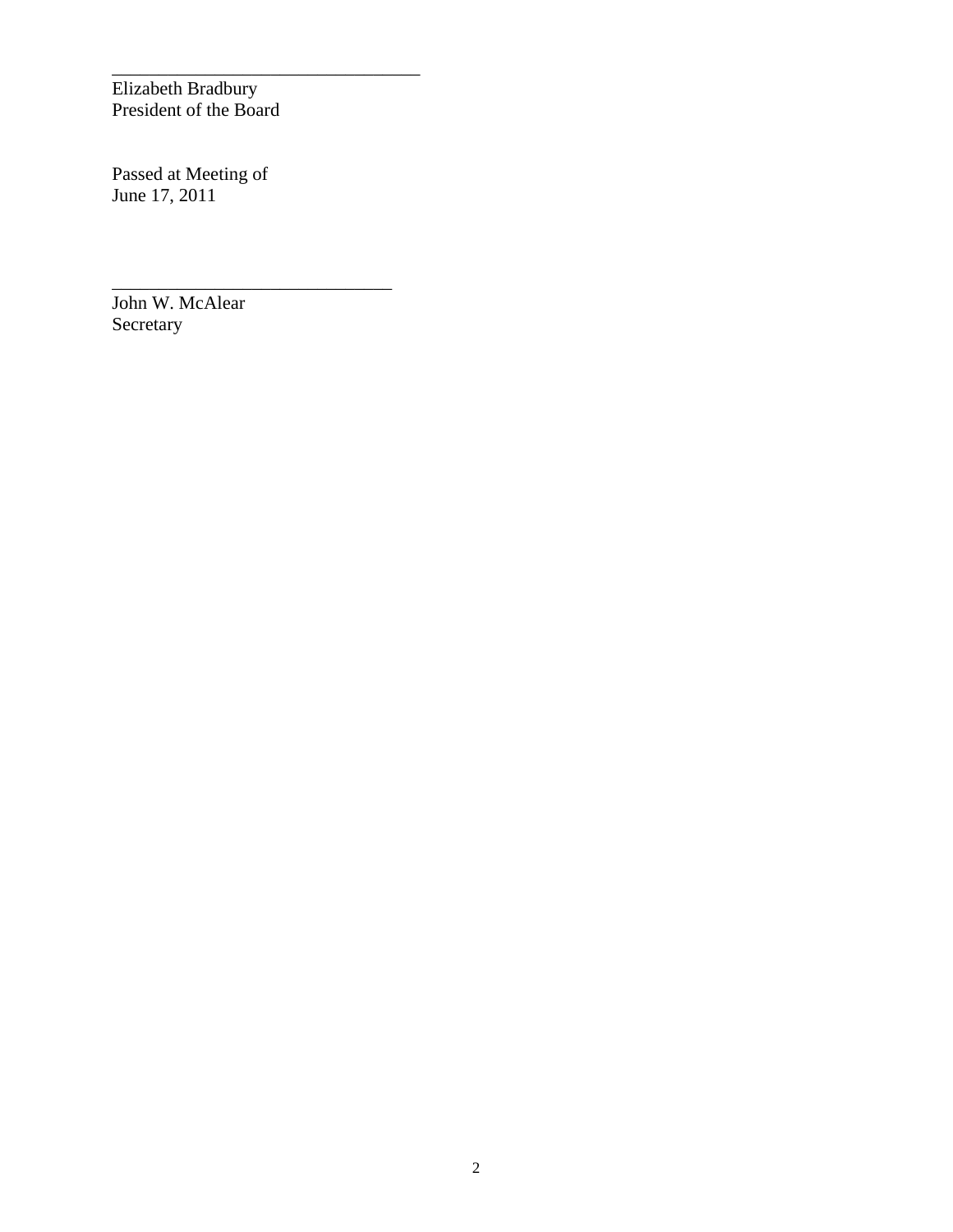

#### **Missouri State** U Е N V S т Y ı R

# **INTERNAL OPERATING BUDGET**

*YEAR ENDING JUNE 30, 2012*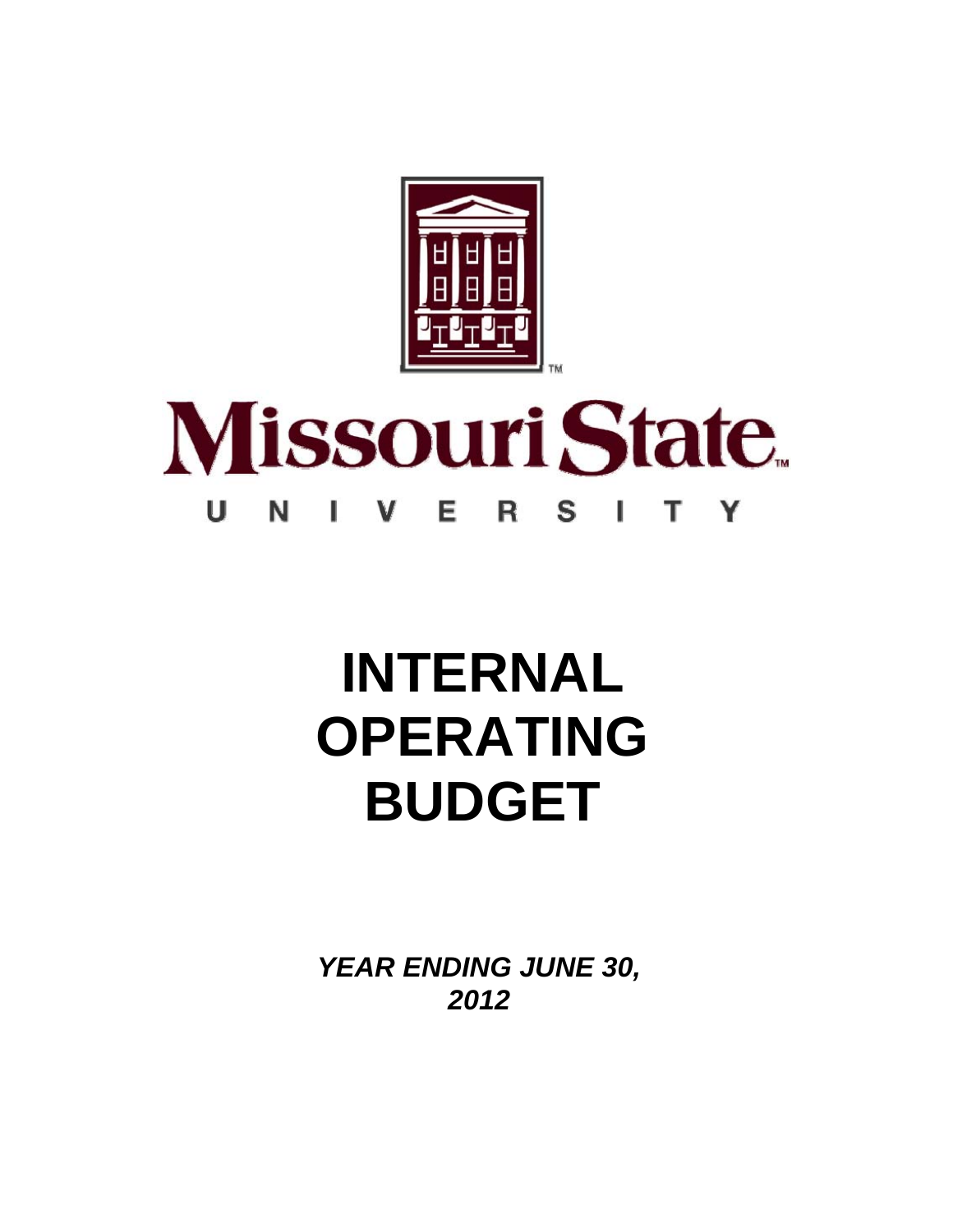#### **MISSOURI STATE UNIVERSITY OPERATING BUDGET - SPRINGFIELD CAMPUS BY COST CENTER Year Ending June 30, 2012**

|                                                       | <b>FY12</b><br><b>Budget</b> | <b>FY11</b><br><b>Budget</b> | <b>Increase</b><br>(Decrease) |
|-------------------------------------------------------|------------------------------|------------------------------|-------------------------------|
| <b>REVENUES</b>                                       |                              |                              |                               |
| State Appropriations (less 3% holdback)               | \$<br>72,762,870             | 77,296,938<br>\$             | (4,534,068)<br>\$             |
| <b>Additional Governors Holdback</b>                  | (1,089,536)                  |                              | (1,089,536)                   |
| <b>Tuition &amp; Fees</b>                             | 111,942,509                  | 96,371,089                   | 15,571,420                    |
| <b>Grants &amp; Contracts</b>                         | 150,000                      | 150,000                      |                               |
| Investment Income                                     | 567,793                      | 610,000                      | (42, 207)                     |
| Sales & Services of Educational Services              | 142,767                      | 142,767                      |                               |
| Gifts                                                 | 582,532                      | 582,532                      |                               |
| <b>Other Revenue</b><br><b>TOTAL REVENUES</b>         | 803,849<br>185,862,784       | 803,849<br>175,957,175       | 9,905,609                     |
| <b>EXPENSES (BY COST CENTER)</b><br><b>OPERATIONS</b> |                              |                              |                               |
| Arts & Letters                                        | 17,115,506                   | 16,990,630                   | 124,876                       |
| <b>Business Administration</b>                        | 16,644,277                   | 15,774,890                   | 869,387                       |
| Education                                             | 9,628,797                    | 9,558,419                    | 70,378                        |
| <b>Health &amp; Human Sciences</b>                    | 15,109,642                   | 14,639,693                   | 469,949                       |
| Humanities & Public Affairs                           | 9,621,169                    | 9,363,924                    | 257,245                       |
| Natural & Applied Sciences                            | 14,432,650                   | 17,816,992                   | (3, 384, 342)                 |
| Agriculture                                           | 2,844,004                    |                              | 2,844,004                     |
| Graduate College                                      | 1,227,988                    | 1,390,249                    | (162, 261)                    |
| <b>TOTAL INSTRUCTION</b>                              | 86,624,033                   | 85,534,797                   | 1,089,236                     |
| Library                                               | 5,719,973                    | 5,657,524                    | 62,449                        |
| Provost                                               | 13,385,277                   | 12,887,913                   | 497,364                       |
| <b>Administrative &amp; Information Services</b>      | 16,510,170                   | 16,152,627                   | 357,543                       |
| <b>Chief Financial Officer</b>                        | 3,862,828                    | 3,844,200                    | 18,628                        |
| <b>Internal Audit</b>                                 | 272,900                      | 270,670                      | 2,230                         |
| President                                             | 6,492,575                    | 6,289,347                    | 203,228                       |
| <b>Student Affairs</b>                                | 7,104,862                    | 7,006,666                    | 98,196                        |
| Research & Economic Development                       | 1,573,996                    | 1,380,777                    | 193,219                       |
| University Advancement                                | 2,976,373                    | 2,328,723                    | 647,650                       |
| Scholarships & Fee Waivers                            | 24,198,982                   | 20,140,229                   | 4,058,753                     |
| University-Wide Operations                            | 12,469,464                   | 9,505,328                    | 2,964,136                     |
| <b>TOTAL OPERATIONS</b>                               | 181,191,433                  | 170,998,801<br>\$            | 10,192,632<br>\$              |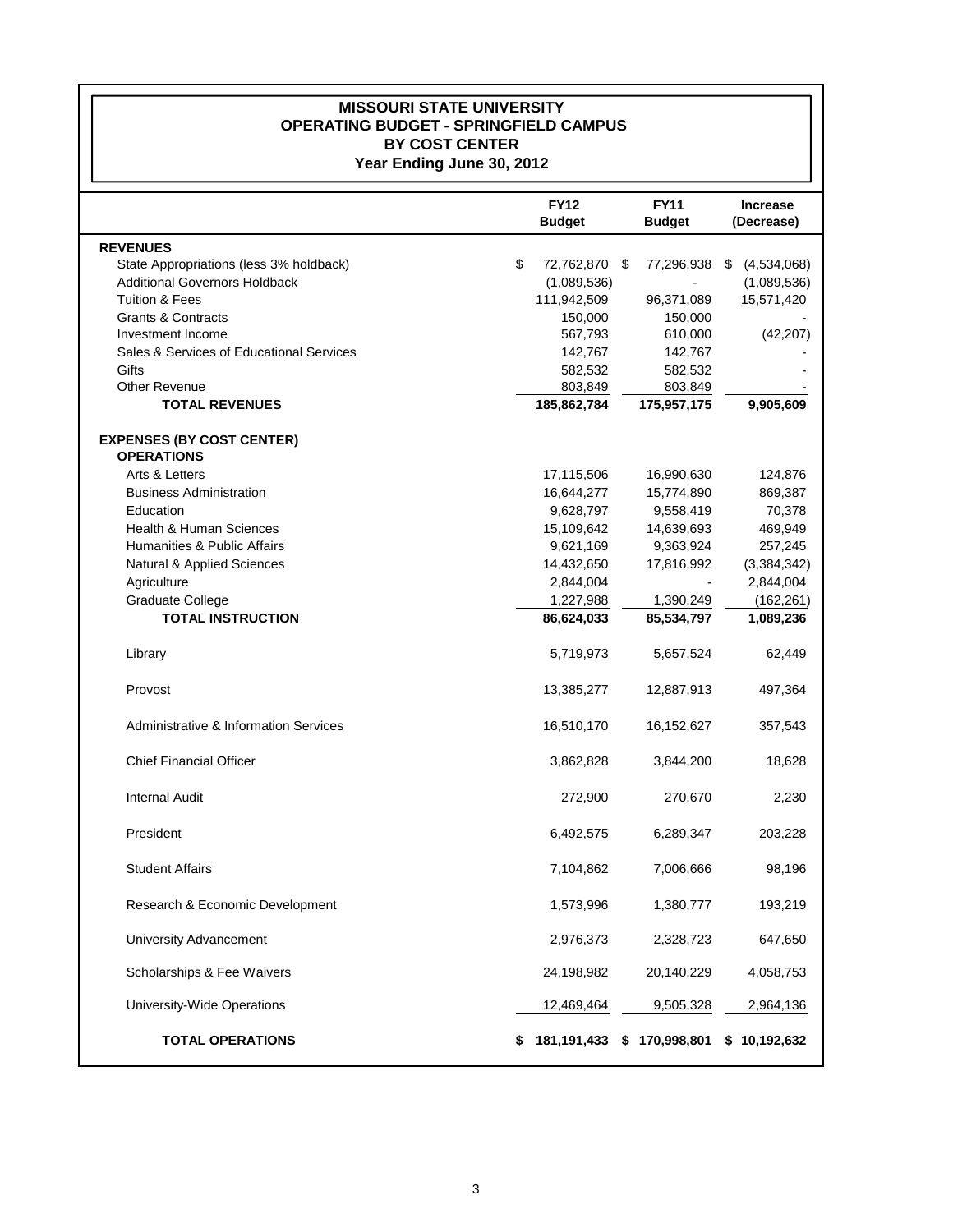#### **MISSOURI STATE UNIVERSITY OPERATING BUDGET - SPRINGFIELD CAMPUS BY COST CENTER Year Ending June 30, 2012**

|                                                          | <b>FY12</b>   | <b>FY11</b>         | <b>Increase</b> |
|----------------------------------------------------------|---------------|---------------------|-----------------|
|                                                          | <b>Budget</b> | <b>Budget</b>       | (Decrease)      |
|                                                          |               |                     |                 |
| <b>DEBT TRANSFERS</b>                                    |               |                     |                 |
| Academic Buildings 2010                                  | \$<br>739.049 | \$<br>600.000       | -\$<br>139,049  |
| Capital Lease - Utility Improvement                      | 599,566       | 599,566             |                 |
| Capital Lease - Conn Selmer                              | 20,758        | 20,758              |                 |
| <b>TOTAL DEBT TRANSFERS</b>                              | 1,359,373     | 1,220,324           | 139.049         |
| <b>OPERATING TRANSFERS AMONG FUNDS</b>                   |               |                     |                 |
| <b>Operating - Athletic Venues</b>                       | 218,782       | 218,782             |                 |
| Operating - Intercollegiate Athletics                    | 5,110,289     | 4,977,789           | 132,500         |
| <b>Operating - Broadcast Services</b>                    | 486.595       | 486.595             |                 |
| Operating - JK Hammons Hall for the Performing Arts      | 400,000       | 400,000             |                 |
| Auxiliary Recharge                                       | (20,000)      | (20,000)            |                 |
| Bookstore - Operating Indirect Cost                      | (916, 304)    | (916, 304)          |                 |
| Bookstore - Operating Budget Supplement                  | (300,000)     | (300,000)           |                 |
| Residence Life - Operating Vending                       | (10,000)      | (10,000)            |                 |
| Residence Life - Operating Indirect Cost                 | (1,486,281)   | (1,397,506)         | (88, 775)       |
| Plaster Student Union - Operating Indirect Cost          | (170, 779)    | (170, 779)          |                 |
| Taylor Health - Operating Indirect Cost                  | (207, 606)    | (207, 606)          |                 |
| <b>Transit - Operating Indirect Cost</b>                 | (69, 114)     | (69, 114)           |                 |
| <b>TOTAL OPERATING TRANSFERS</b>                         | 3,035,582     | 2,991,857           | 43,725          |
| <b>NET EXCESS OF REVENUES OVER</b>                       |               |                     |                 |
| <b>EXPENSES &amp; TRANSFERS BEFORE ONE-TIME EXPENSES</b> | 276,396       | 746,193             | (469, 797)      |
|                                                          |               |                     |                 |
| One-time Funds - Paid from Excess Revenues over Expenses | 858.546       | 1,879,688           | (1,021,142)     |
| <b>NET EXCESS OF REVENUES OVER</b>                       |               |                     |                 |
| <b>EXPENSES &amp; TRANSFERS</b>                          | (582,150)     | (1, 133, 495)<br>\$ | 551,345<br>\$   |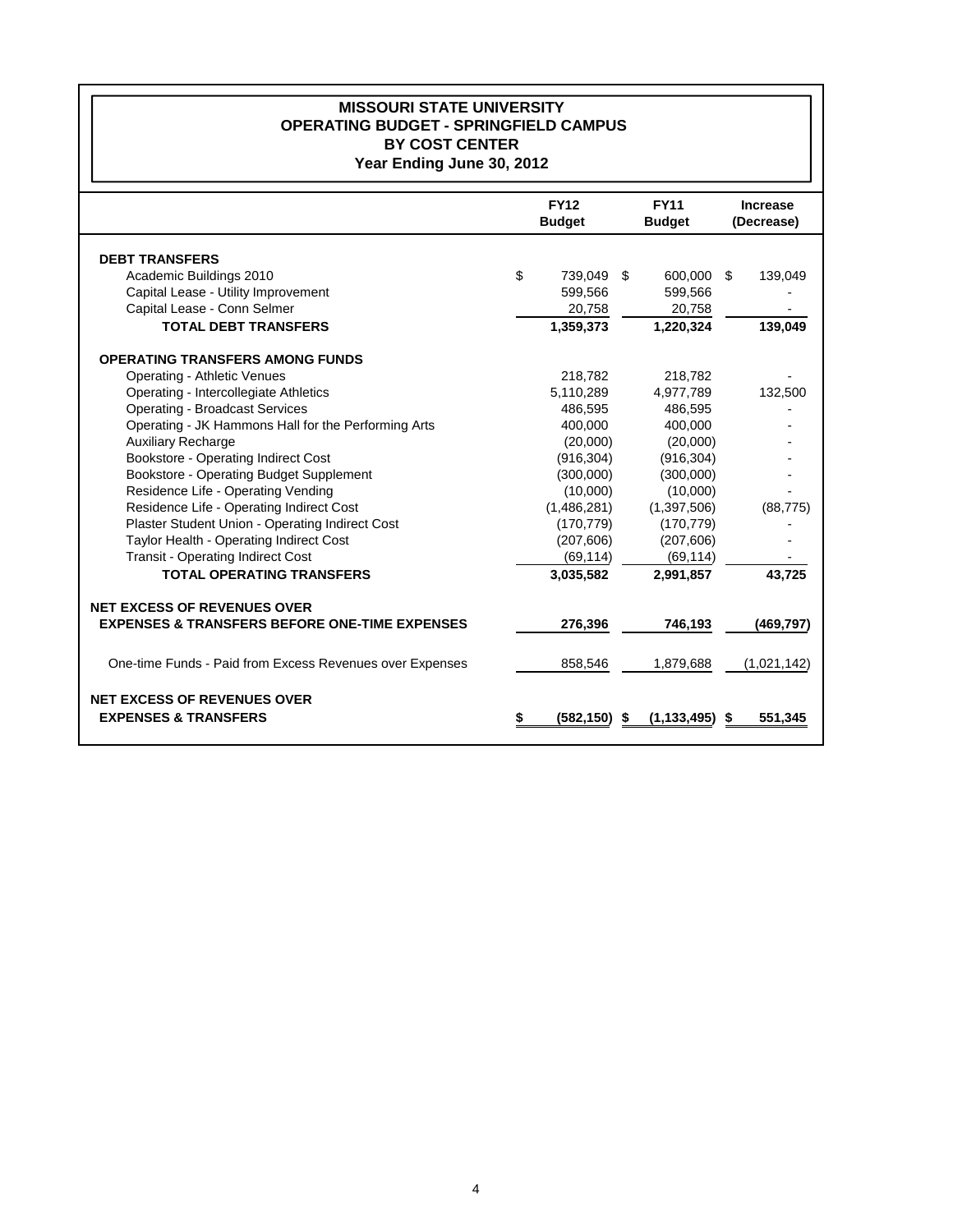#### **MISSOURI STATE UNIVERSITY OPERATING BUDGET - SPRINGFIELD CAMPUS BY PROGRAM CLASSIFICATION Year Ending June 30, 2012**

|                                                          | <b>FY12</b><br><b>Budget</b> | <b>FY11</b><br><b>Budget</b> | <b>Increase</b><br>(Decrease) |
|----------------------------------------------------------|------------------------------|------------------------------|-------------------------------|
| <b>REVENUES</b>                                          |                              |                              |                               |
| State Appropriations (less 3% holdback)                  | \$<br>72,762,870 \$          | 77,296,938 \$                | (4,534,068)                   |
| <b>Additional Governors Holdback</b>                     | (1,089,536)                  |                              | (1,089,536)                   |
| <b>Tuition &amp; Fees</b>                                | 111,942,509                  | 96,371,089                   | 15,571,420                    |
| <b>Grants &amp; Contracts</b>                            | 150,000                      | 150,000                      |                               |
| Investment Income                                        | 567,793                      | 610,000                      | (42, 207)                     |
| Sales & Services of Educational Services                 | 142,767                      | 142,767                      |                               |
| Gifts                                                    | 582,532                      | 582,532                      |                               |
| Other Revenue                                            | 803,849                      | 803,849                      |                               |
| <b>TOTAL REVENUES</b>                                    | 185,862,784                  | 175,957,175                  | 9,905,609                     |
| <b>EXPENSES (BY PROGRAM CLASSIFICATION)</b>              |                              |                              |                               |
| Instruction                                              | 79,629,481                   | 78,072,883                   | 1,556,598                     |
| Research                                                 | 2,097,201                    | 2,020,524                    | 76,677                        |
| <b>Public Service</b>                                    | 318,921                      | 272,937                      | 45,984                        |
| Academic Support                                         | 23,505,854                   | 24,028,218                   | (522, 364)                    |
| <b>Student Services</b>                                  | 8,914,071                    | 8,022,545                    | 891,526                       |
| <b>Institutional Support</b>                             | 25,221,643                   | 22,358,631                   | 2,863,012                     |
| Operation & Maintenance of Plant                         | 17,305,280                   | 16,082,834                   | 1,222,446                     |
| Scholarships & Fee Waivers                               | 24,198,982                   | 20,140,229                   | 4,058,753                     |
| <b>TOTAL EXPENSES</b>                                    | 181, 191, 433                | 170,998,801                  | 10,192,632                    |
| <b>TRANSFERS AMONG FUNDS</b>                             |                              |                              |                               |
| <b>Debt Service</b>                                      | 1,359,373                    | 1,220,324                    | 139,049                       |
| <b>Operating Transfers</b>                               | 3,035,582                    | 2,991,857                    | 43,725                        |
| <b>TOTAL TRANSFERS AMONG FUNDS</b>                       | 4,394,955                    | 4,212,181                    | 182,774                       |
| <b>NET EXCESS OF REVENUES OVER</b>                       |                              |                              |                               |
| <b>EXPENSES &amp; TRANSFERS BEFORE ONE-TIME EXPENSES</b> | 276,396                      | 746,193                      | (469, 797)                    |
| One-time Funds - Paid from Excess Revenues over Expenses | 858,546                      | 1,879,688                    | (1,021,142)                   |
| <b>NET EXCESS OF REVENUES OVER</b>                       |                              |                              |                               |
| <b>EXPENSES &amp; TRANSFERS</b>                          | (582, 150)                   | \$<br>(1, 133, 495)          | \$<br>551,345                 |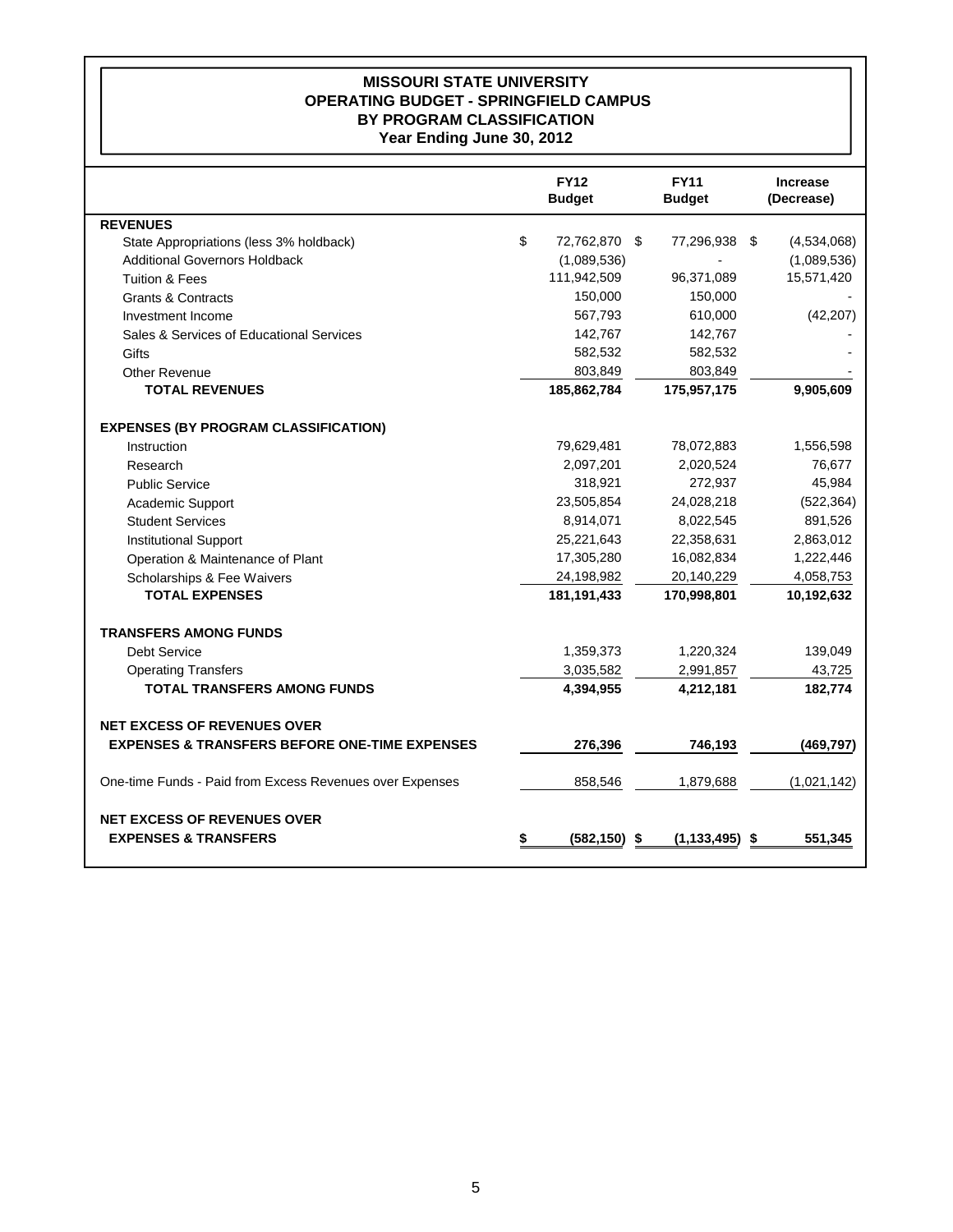#### **MISSOURI STATE UNIVERSITY OPERATING BUDGET - SPRINGFIELD CAMPUS BY NATURAL CLASSIFICATION Year Ending June 30, 2012**

|                                                                               | <b>FY12</b><br><b>Budget</b> | <b>FY11</b><br><b>Budget</b> | Increase<br>(Decrease) |  |
|-------------------------------------------------------------------------------|------------------------------|------------------------------|------------------------|--|
| <b>REVENUES</b>                                                               |                              |                              |                        |  |
| State Appropriations (less 3% holdback)                                       | \$<br>72,762,870<br>\$       | 77,296,938                   | \$<br>(4,534,068)      |  |
| <b>Additional Governors Holdback</b>                                          | (1,089,536)                  |                              | (1,089,536)            |  |
| <b>Tuition &amp; Fees</b>                                                     | 111,942,509                  | 96,371,089                   | 15,571,420             |  |
| <b>Grants &amp; Contracts</b>                                                 | 150,000                      | 150,000                      |                        |  |
| Investment Income                                                             | 567,793                      | 610,000                      | (42, 207)              |  |
| Sales & Services of Educational Services                                      | 142,767                      | 142,767                      |                        |  |
| Gifts                                                                         | 582,532                      | 582,532                      |                        |  |
| <b>Other Revenue</b>                                                          | 803,849                      | 803,849                      |                        |  |
| <b>TOTAL REVENUES</b>                                                         | 185,862,784                  | 175,957,175                  | 9,905,609              |  |
| <b>EXPENSES (BY NATURAL CLASSIFICATION)</b>                                   |                              |                              |                        |  |
| <b>Faculty Salaries</b>                                                       | 57,544,206                   | 57,097,908                   | 446,298                |  |
| <b>Staff Salaries</b>                                                         | 31,700,566                   | 30,955,267                   | 745,299                |  |
| <b>Other Personnel</b>                                                        | 6,275,582                    | 6,046,365                    | 229,217                |  |
| <b>Benefits</b>                                                               | 27,240,522                   | 26,238,527                   | 1,001,995              |  |
| <b>Utilities</b>                                                              | 3,344,178                    | 3,767,394                    | (423, 216)             |  |
| Travel, Supplies & Services                                                   | 30,887,397                   | 26,753,111                   | 4,134,286              |  |
| Scholarships & Fee Waivers                                                    | 24,198,982                   | 20,140,229                   | 4,058,753              |  |
| <b>TOTAL EXPENSES</b>                                                         | 181, 191, 433                | 170,998,801                  | 10,192,632             |  |
| <b>DEBT TRANSFERS</b>                                                         |                              |                              |                        |  |
| Academic Buildings 2010                                                       | 739,049                      | 600,000                      | 139,049                |  |
| Capital Lease - Utility Improvement                                           | 599,566                      | 599,566                      |                        |  |
| Capital Lease - Conn Selmer                                                   | 20,758                       | 20,758                       |                        |  |
| <b>TOTAL DEBT TRANSFERS</b>                                                   | 1,359,373                    | 1,220,324                    | 139,049                |  |
| <b>OPERATING TRANSFERS AMONG FUNDS</b>                                        |                              |                              |                        |  |
| <b>Operating - Athletic Venues</b>                                            | 218,782                      | 218,782                      |                        |  |
| Operating - Intercollegiate Athletics                                         | 5,110,289                    | 4,977,789                    | 132,500                |  |
| <b>Operating - Broadcast Services</b>                                         | 486,595                      | 486,595                      |                        |  |
| Operating - JK Hammons Hall for the Performing Arts                           | 400,000                      | 400,000                      |                        |  |
| <b>Auxiliary Recharge</b>                                                     | (20,000)                     | (20,000)                     |                        |  |
| Bookstore - Operating Indirect Cost                                           | (916, 304)                   | (916, 304)                   |                        |  |
| Bookstore - Operating Budget Supplement<br>Residence Life - Operating Vending | (300,000)<br>(10,000)        | (300,000)<br>(10,000)        |                        |  |
| Residence Life - Operating Indirect Cost                                      | (1,486,281)                  | (1,397,506)                  | (88, 775)              |  |
| Plaster Student Union - Operating Indirect Cost                               | (170, 779)                   | (170, 779)                   |                        |  |
| Taylor Health - Operating Indirect Cost                                       | (207, 606)                   | (207, 606)                   |                        |  |
| <b>Transit - Operating Indirect Cost</b>                                      | (69, 114)                    | (69, 114)                    |                        |  |
| <b>TOTAL OPERATING TRANSFERS</b>                                              | 3,035,582                    | 2,991,857                    | 43,725                 |  |
| <b>NET EXCESS OF REVENUES OVER</b>                                            |                              |                              |                        |  |
| <b>EXPENSES &amp; TRANSFERS BEFORE ONE-TIME EXPENSES</b>                      | 276,396                      | 746,193                      | (469, 797)             |  |
| One-time Funds - Paid from Excess Revenues over Expenses                      | 858,546                      | 1,879,688                    | (1,021,142)            |  |
| <b>NET EXCESS OF REVENUES OVER</b>                                            |                              |                              |                        |  |
| <b>EXPENSES &amp; TRANSFERS</b>                                               | \$<br>$(582, 150)$ \$        | $(1, 133, 495)$ \$           | 551,345                |  |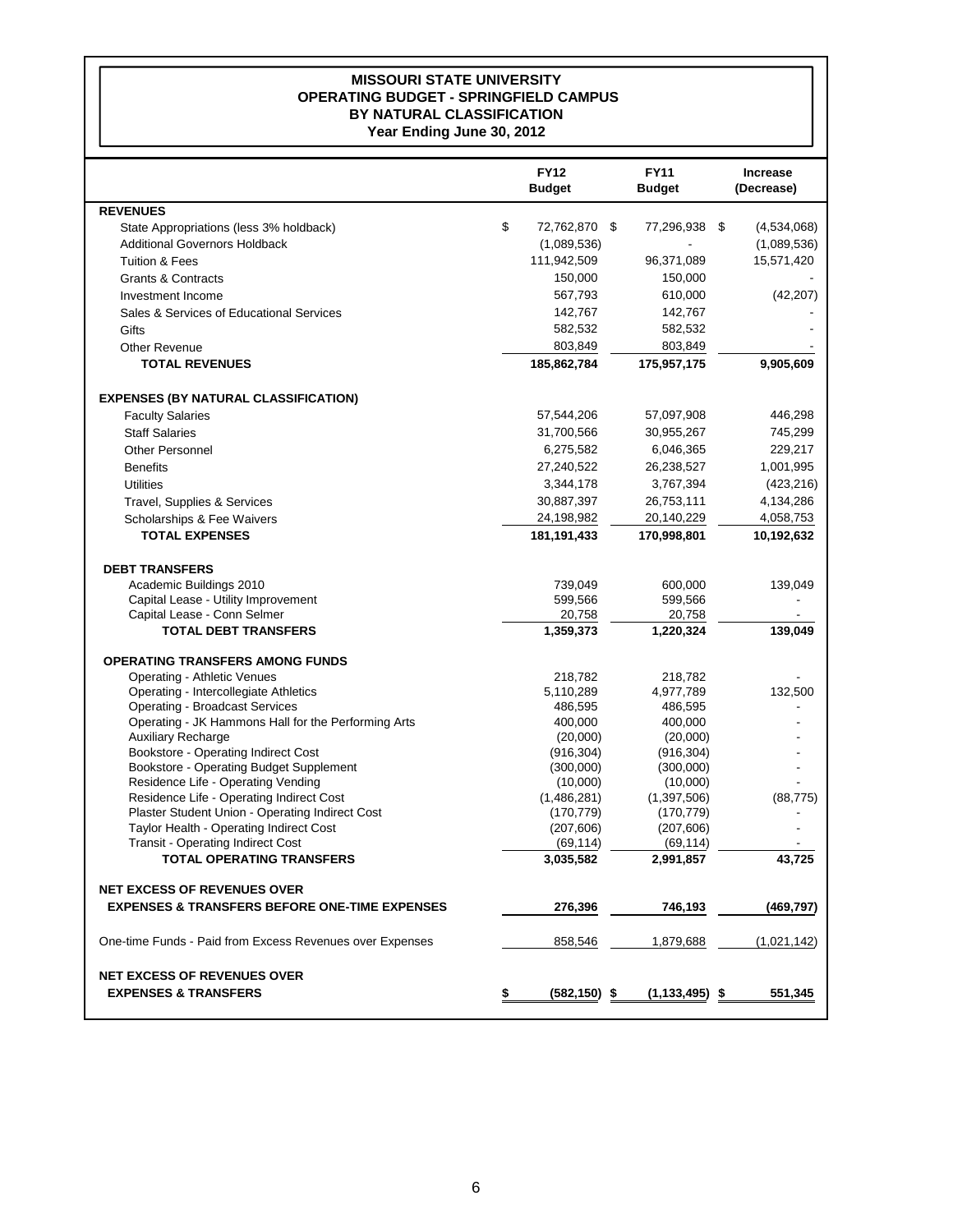#### **MISSOURI STATE UNIVERSITY OPERATING BUDGET - SPRINGFIELD CAMPUS Year Ending June 30, 2012**

|                                                          | Revenue             | <b>Faculty</b><br><b>Salaries</b> | <b>Staff</b><br><b>Salaries</b> | Other<br><b>Personnel</b> | <b>Benefits</b> |
|----------------------------------------------------------|---------------------|-----------------------------------|---------------------------------|---------------------------|-----------------|
| <b>REVENUES</b>                                          |                     |                                   |                                 |                           |                 |
| State Appropriations (less 3% holdback)                  | \$<br>72,762,870 \$ |                                   | \$                              | \$<br>\$                  |                 |
| <b>Additional Governors Holdback</b>                     | (1,089,536)         |                                   |                                 |                           |                 |
| <b>Tuition &amp; Fees</b>                                | 111,942,509         |                                   |                                 |                           |                 |
| <b>Grants &amp; Contracts</b>                            | 150,000             |                                   |                                 |                           |                 |
| Investment Income                                        | 567,793             |                                   |                                 |                           |                 |
| Sales & Services of Educational Services                 | 142,767             |                                   |                                 |                           |                 |
| Gifts                                                    | 582,532             |                                   |                                 |                           |                 |
| Other Revenue                                            | 803,849             |                                   |                                 |                           |                 |
| <b>TOTAL REVENUES</b>                                    | 185,862,784         |                                   |                                 |                           |                 |
| <b>EXPENSES</b>                                          |                     |                                   |                                 |                           |                 |
| President                                                |                     |                                   | 2,170,557                       | 164,078                   | 727,286         |
| <b>Internal Audit</b>                                    |                     |                                   | 202,732                         |                           | 65,888          |
| <b>Chief Financial Officer</b>                           |                     |                                   | 2,456,516                       | 122,623                   | 797,120         |
| Administrative & Information Services                    |                     |                                   | 9,618,774                       | 613,273                   | 3,124,729       |
| Research & Economic Development                          |                     | 219,506                           | 741,437                         | 21,000                    | 312,536         |
| <b>Student Affairs</b>                                   |                     |                                   | 3,853,841                       | 709,838                   | 1,245,940       |
| University Advancement                                   |                     |                                   | 1,704,618                       | 151,475                   | 584,461         |
| Provost                                                  |                     | 2,206,226                         | 3,384,648                       | 922,052                   | 1,478,748       |
| College of Arts & Letters                                |                     | 10,681,599                        | 1,120,867                       | 718,382                   | 3,595,765       |
| College of Business Administration                       |                     | 11,036,552                        | 1,068,741                       | 478,136                   | 3,442,371       |
| College of Education                                     |                     | 5,499,755                         | 1,229,512                       | 227,210                   | 1,993,604       |
| College of Health & Human Sciences                       |                     | 9,759,796                         | 830,075                         | 515,820                   | 3,230,653       |
| College of Humanities & Public Affairs                   |                     | 6,476,796                         | 369,124                         | 302,166                   | 2,092,892       |
| College of Natural & Applied Sciences                    |                     | 8,716,190                         | 1,025,292                       | 743,354                   | 3,011,769       |
| Agriculture                                              |                     | 1,334,024                         | 529,334                         | 158,150                   | 578,316         |
| Graduate College                                         |                     | 280,312                           | 176,439                         | 178,870                   | 139,209         |
| Library                                                  |                     | 1,333,450                         | 1,056,692                       | 249,155                   | 766,791         |
| University-Wide Operations                               |                     |                                   | 161,367                         | $\overline{a}$            | 52,444          |
| Scholarships & Fee Waivers                               |                     |                                   |                                 |                           |                 |
| <b>TOTAL EXPENSES</b>                                    |                     | 57,544,206                        | 31,700,566                      | 6,275,582                 | 27,240,522      |
| <b>TRANSFERS AMONG FUNDS</b>                             |                     |                                   |                                 |                           |                 |
| <b>Debt Service</b>                                      |                     |                                   |                                 |                           |                 |
| <b>Operating Transfers</b>                               |                     |                                   |                                 |                           |                 |
| <b>TOTAL TRANSFERS AMONG FUNDS</b>                       |                     |                                   |                                 |                           |                 |
| <b>NET EXCESS OF REVENUES OVER EXPENSES &amp;</b>        |                     |                                   |                                 |                           |                 |
| <b>TRANSFERS BEFORE ONE-TIME EXPENSES</b>                | 185,862,784         | (57, 544, 206)                    | (31,700,566)                    | (6, 275, 582)             | (27, 240, 522)  |
| One-time Funds - Paid from Excess Revenues over Expenses |                     |                                   |                                 |                           |                 |
| NET EXCESS OF REVENUES OVER                              |                     |                                   |                                 |                           |                 |
| <b>EXPENSES &amp;TRANSFERS</b>                           | 185,862,784         | \$<br>$(57, 544, 206)$ \$         | $(31,700,566)$ \$               | (6, 275, 582)<br>\$       | (27, 240, 522)  |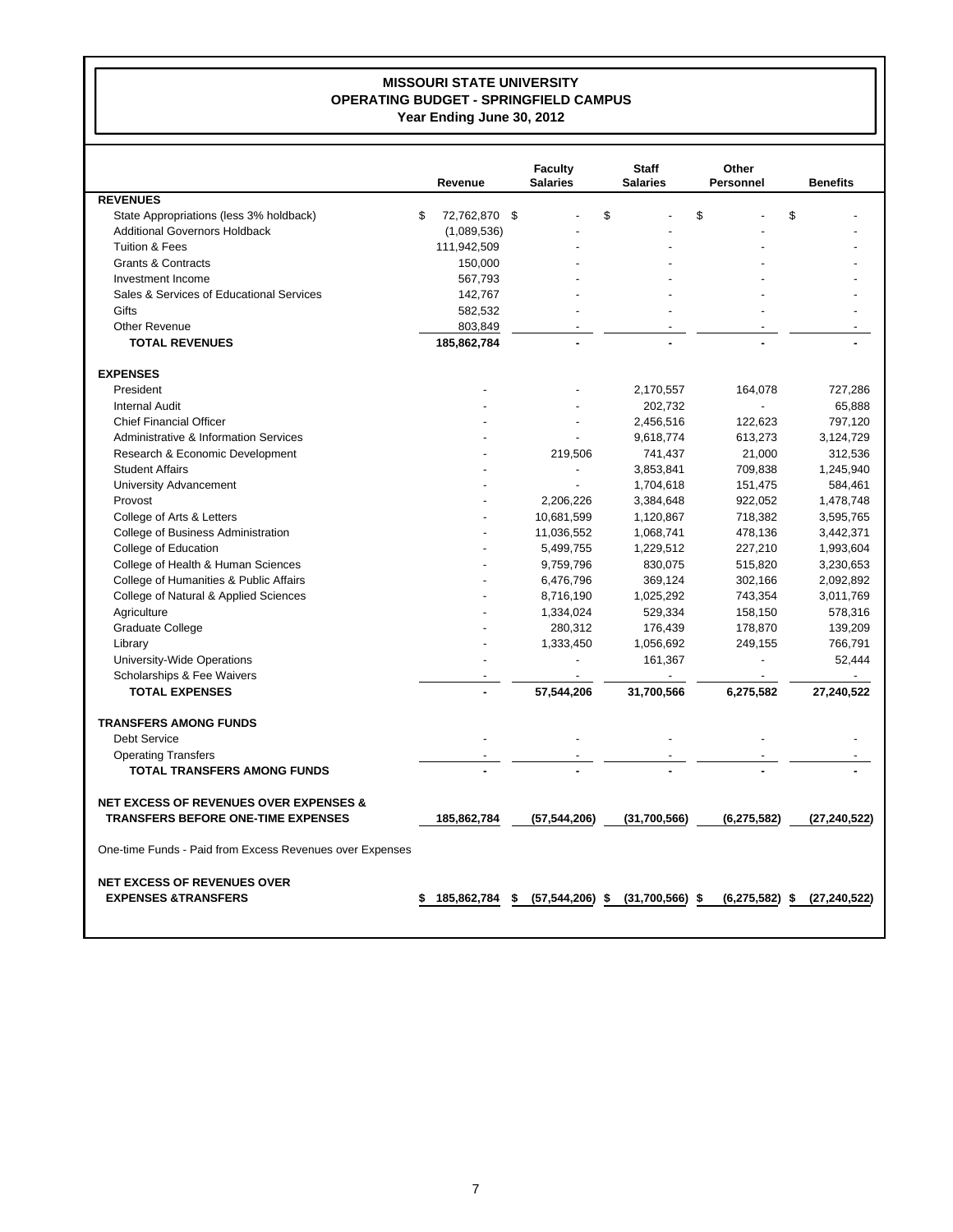#### **MISSOURI STATE UNIVERSITY OPERATING BUDGET - SPRINGFIELD CAMPUS Year Ending June 30, 2012**

| <b>Utilities</b>  | Travel,<br>Supplies &<br><b>Services</b> | Scholarships &<br><b>Fee Waivers</b> | <b>Transfers</b>  | <b>FY12</b><br><b>Budget</b> | <b>FY11</b><br><b>Budget</b> | Increase<br>(Decrease) |
|-------------------|------------------------------------------|--------------------------------------|-------------------|------------------------------|------------------------------|------------------------|
| \$                | \$                                       | \$                                   | \$                | \$<br>72,762,870             | -\$<br>77,296,938            | \$<br>(4,534,068)      |
|                   |                                          |                                      |                   | (1,089,536)                  |                              | (1,089,536)            |
|                   |                                          |                                      |                   | 111,942,509                  | 96,371,089                   | 15,571,420             |
|                   |                                          |                                      |                   | 150,000                      | 150,000                      |                        |
|                   |                                          |                                      |                   | 567,793                      | 610,000                      | (42, 207)              |
|                   |                                          |                                      |                   | 142,767                      | 142,767                      |                        |
|                   |                                          |                                      |                   | 582,532                      | 582,532                      |                        |
|                   |                                          |                                      |                   | 803,849                      | 803,849                      |                        |
|                   |                                          |                                      |                   | 185,862,784                  | 175,957,175                  | 9,905,609              |
|                   |                                          |                                      |                   |                              |                              |                        |
|                   | 3,430,654                                |                                      |                   | 6,492,575                    | 6,289,347                    | 203,228                |
|                   | 4,280                                    |                                      |                   | 272,900                      | 270,670                      | 2,230                  |
| 2,200             | 484,369                                  |                                      |                   | 3,862,828                    | 3,844,200                    | 18,628                 |
| 15,000            | 3,138,394                                |                                      |                   | 16,510,170                   | 16,152,627                   | 357,543                |
|                   | 279,517                                  |                                      |                   | 1,573,996                    | 1,380,777                    | 193,219                |
|                   | 1,295,243                                |                                      |                   | 7,104,862                    | 7,006,666                    | 98,196                 |
|                   | 535,819                                  |                                      |                   | 2,976,373                    | 2,328,723                    | 647,650                |
|                   | 5,393,603                                |                                      |                   | 13,385,277                   | 12,887,913                   | 497,364                |
|                   | 998,893                                  |                                      |                   | 17,115,506                   | 16,990,630                   | 124,876                |
|                   | 618,477                                  |                                      |                   | 16,644,277                   | 15,774,890                   | 869,387                |
|                   | 678,716                                  |                                      |                   | 9,628,797                    | 9,558,419                    | 70,378                 |
|                   | 773,298                                  |                                      |                   | 15,109,642                   | 14,639,693                   | 469,949                |
|                   | 380,191                                  |                                      |                   | 9,621,169                    | 9,363,924                    | 257,245                |
| 1,745             | 934,300                                  |                                      |                   | 14,432,650                   | 17,816,992                   | (3,384,342)            |
| $\overline{a}$    | 244,180                                  |                                      |                   | 2,844,004                    |                              | 2,844,004              |
|                   | 453,158                                  |                                      |                   | 1,227,988                    | 1,390,249                    | (162, 261)             |
|                   | 2,313,885                                |                                      |                   | 5,719,973                    | 5,657,524                    | 62,449                 |
| 3,325,233         | 8,930,420                                |                                      |                   | 12,469,464                   | 9,505,328                    | 2,964,136              |
|                   | $\overline{\phantom{a}}$                 | 24,198,982                           | $\overline{a}$    | 24,198,982                   | 20,140,229                   | 4,058,753              |
| 3,344,178         | 30,887,397                               | 24,198,982                           |                   | 181,191,433                  | 170,998,801                  | 10,192,632             |
|                   |                                          |                                      | 1,359,373         | 1,359,373                    | 1,220,324                    | 139,049                |
|                   |                                          |                                      | 3,035,582         | 3,035,582                    | 2,991,857                    | 43,725                 |
|                   |                                          |                                      | 4,394,955         | 4,394,955                    | 4,212,181                    | 182,774                |
|                   |                                          |                                      |                   |                              |                              |                        |
| (3,344,178)       | (30, 887, 397)                           | (24, 198, 982)                       | (4, 394, 955)     | 276,396                      | 746,193                      | (469, 797)             |
|                   |                                          |                                      |                   | 858,546                      | 1,879,688                    | (1,021,142)            |
| \$<br>(3,344,178) | \$<br>(30, 887, 397)                     | \$<br>(24, 198, 982)                 | \$<br>(4,394,955) | \$<br>(582, 150)             | \$<br>(1, 133, 495)          | \$<br>551,345          |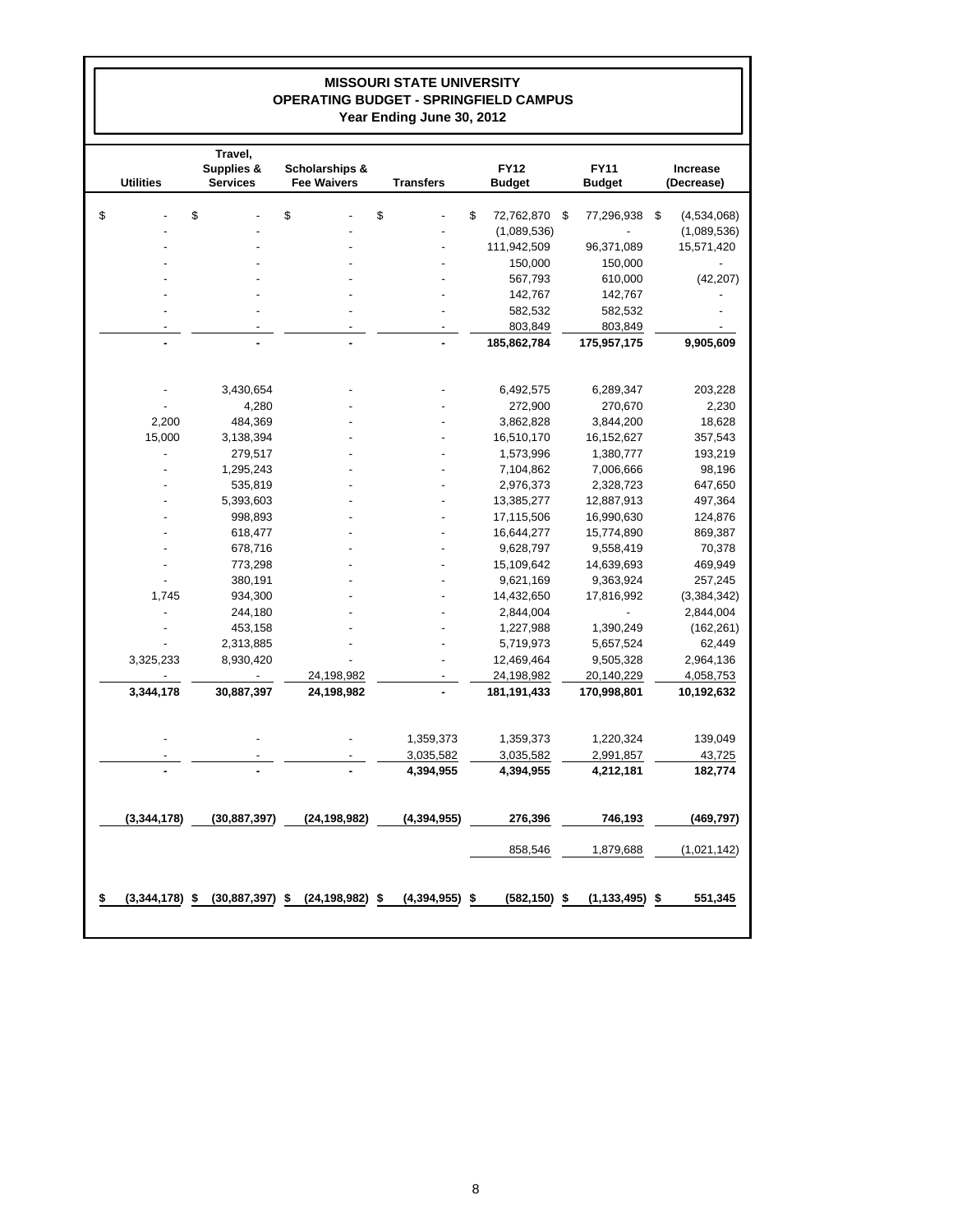# **MISSOURI STATE UNIVERSITY REVENUE, SCHOLARSHIPS & FEE WAIVERS OPERATING BUDGET - SPRINGFIELD CAMPUS**

**Year Ending June 30, 2012**

|                                                        | <b>FY12</b><br><b>Budget</b> | <b>FY11</b><br><b>Budget</b> | <b>Increase</b><br>(Decrease) |
|--------------------------------------------------------|------------------------------|------------------------------|-------------------------------|
| <b>REVENUES</b>                                        |                              |                              |                               |
| State Appropriations (less 3% holdback)                | \$<br>72,762,870             | 77,296,938<br>S              | (4,534,068)<br>\$             |
| <b>Additional Governors Holdback</b>                   | (1,089,536)                  |                              | (1,089,536)                   |
| <b>State Appropriations</b>                            | 71,673,334                   | 77,296,938                   | (5,623,604)                   |
| Basic Fees - Resident - Undergraduate                  | 71,718,924                   | 66,119,545                   | 5,599,379                     |
| Basic Fees - Non-resident - Undergraduate              | 19,788,124                   | 15,575,557                   | 4,212,567                     |
| Basic Fees - Resident - Graduate                       | 9,697,725                    | 8,321,025                    | 1,376,700                     |
| Basic Fees - Non-resident - Graduate                   | 8,317,968                    | 4,216,334                    | 4,101,634                     |
| Laboratory School Fees                                 | 1,690,768                    | 1,543,227                    | 147,541                       |
| <b>Admission Application Fees</b>                      | 341,800                      | 341,800                      |                               |
| Late Admission                                         | 26,800                       | 26,800                       |                               |
| Music Lessons                                          | 23,400                       | 23,400                       |                               |
| Orientation                                            | 337,000                      | 203,400                      | 133,600                       |
| <b>Tuition &amp; Fees</b>                              | 111,942,509                  | 96,371,088                   | 15,571,421                    |
| Overhead Reimbursement - Fin Aid Grants                | 150,000                      | 150,000                      |                               |
| <b>Grants &amp; Contracts</b>                          | 150,000                      | 150,000                      |                               |
|                                                        |                              |                              |                               |
| Investment Income                                      | 567,793                      | 610,000                      | (42, 207)                     |
| <b>Investment Income</b>                               | 567,793                      | 610,000                      | (42, 207)                     |
| <b>Dramatics Programs</b>                              | 16,000                       | 16,000                       |                               |
| <b>Summer Theatre</b>                                  | 56,600                       | 56,600                       |                               |
| Other Sales & Services - Educ - Nontax                 | 70,167                       | 70,167                       |                               |
| <b>Sales &amp; Services of Educational Services</b>    | 142,767                      | 142,767                      |                               |
| Gift Income                                            | 582,532                      | 582,532                      |                               |
| <b>Gifts</b>                                           | 582,532                      | 582,532                      |                               |
| Cohort EDD - U of MO                                   | 138,744                      | 138,744                      |                               |
| <b>Rent - University Facilities</b>                    | 65,405                       | 65,405                       |                               |
| <b>Returned Check Charge</b>                           | 3,000                        | 3,000                        |                               |
| Sale of Obsolete Assets                                | 30,000                       | 30,000                       |                               |
| Finance Charge Income                                  | 540,000                      | 540,000                      |                               |
| Miscellaneous                                          | 26,700                       | 26,700                       |                               |
| <b>Other Revenue</b>                                   | 803,849                      | 803,849                      |                               |
| <b>TOTAL REVENUE</b>                                   | 185,862,784                  | 175,957,174                  | 9,905,610                     |
| <b>SCHOLARSHIPS &amp; FEE WAIVERS</b>                  |                              |                              |                               |
| <b>Work Study Wages</b>                                | 161,642                      | 161,642                      |                               |
| Scholarships & Allowances                              | 19,319,654                   | 15,828,101                   | 3,491,553                     |
| <b>Graduate Fee Waivers</b>                            |                              |                              |                               |
|                                                        | 3,617,686                    | 3,225,486                    | 392,200                       |
| Faculty & Staff Fee Waivers                            | 1,100,000                    | 925,000                      | 175,000                       |
| <b>TOTAL SCHOLARSHIPS &amp; FEE WAIVERS</b>            | 24,198,982                   | 20,140,229                   | 4,058,753                     |
| <b>NET REVENUE LESS SCHOLARSHIPS &amp; FEE WAIVERS</b> | 161,663,802                  | \$155,816,945                | 5,846,857<br>\$               |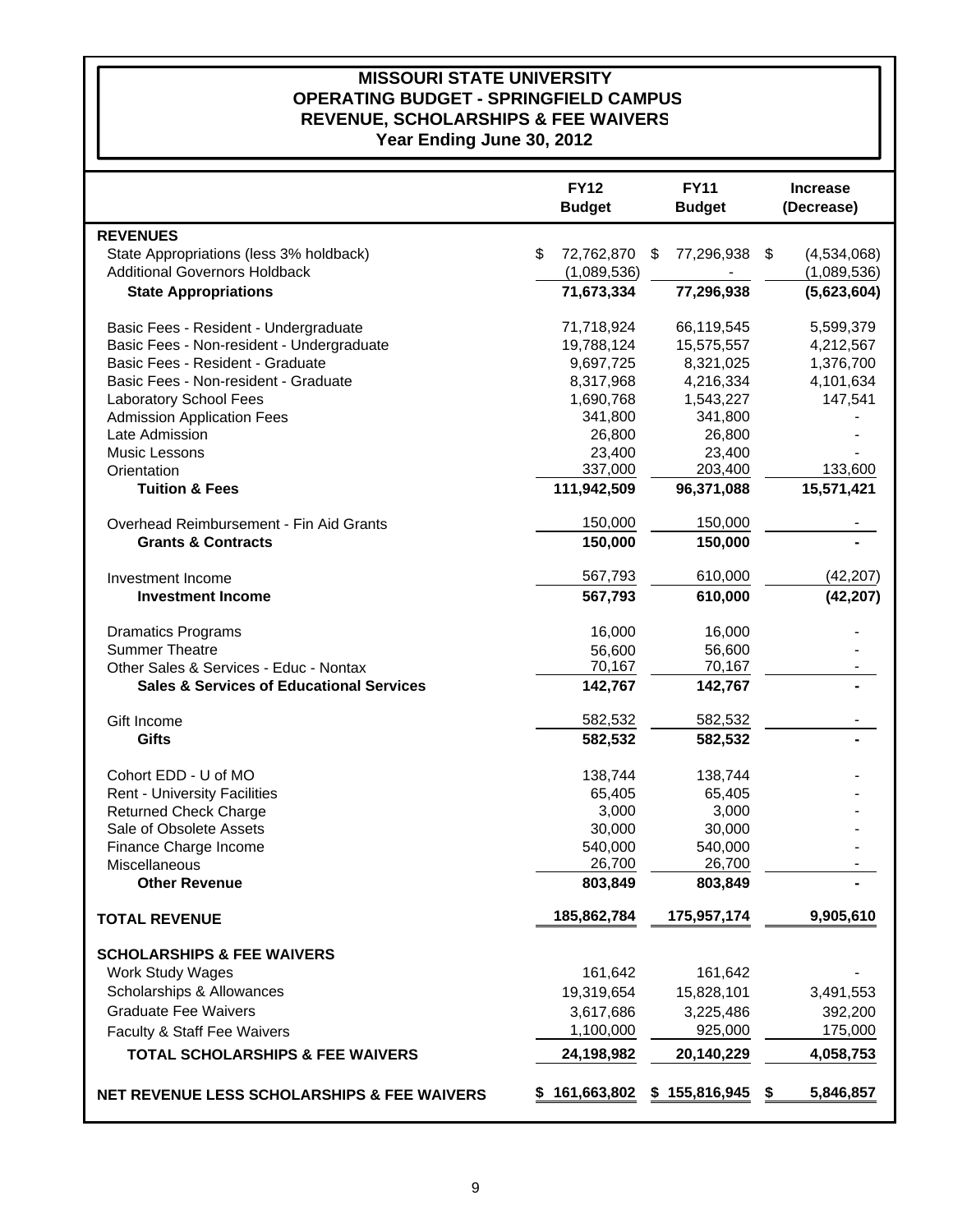#### **MISSOURI STATE UNIVERSITY OPERATING FUND - SPRINGFIELD CAMPUS NON-RECURRING ALLOCATIONS Year Ending June 30, 2012**

|                                                                  | <b>FY12</b><br><b>Budget</b> | <b>FY11</b><br><b>Budget</b> |    | <b>Increase</b><br>(Decrease) |
|------------------------------------------------------------------|------------------------------|------------------------------|----|-------------------------------|
| <b>NON-RECURRING ALLOCATIONS</b>                                 |                              |                              |    |                               |
| <b>Diversity Outreach</b>                                        | \$                           | \$<br>10,000                 | \$ | (10,000)                      |
| <b>Library Materials</b>                                         |                              | 100,000                      |    | (100,000)                     |
| Faculty Position - Hospitality & Restaurant Administration       |                              | 26,280                       |    | (26, 280)                     |
| <b>Brick City Lease Maintenance</b>                              |                              | 50,253                       |    | (50, 253)                     |
| <b>Brick City Lease</b>                                          |                              | 235,000                      |    | (235,000)                     |
| <b>Background Check Expense</b>                                  |                              | 10,000                       |    | (10,000)                      |
| <b>Enrollment Management Support - Recruiting</b>                | 75,000                       | 75,000                       |    |                               |
| Enterprise Resource Planning (ERP) System                        |                              | 672,655                      |    | (672, 655)                    |
| University Advancement Support                                   |                              | 160,500                      |    | (160, 500)                    |
| <b>Marketing Initiatives</b>                                     |                              | 175,000                      |    | (175,000)                     |
| Funding Faculty, Staff & Student Discounts                       | 50,000                       | 50,000                       |    |                               |
| <b>Custodial Expense</b>                                         |                              | 35,000                       |    | (35,000)                      |
| Cooperative Engineering Program Intern for Facilities Management |                              | 10,000                       |    | (10,000)                      |
| Part-time/Adjunct Faculty - Enrollment Growth                    |                              | 150,000                      |    | (150,000)                     |
| Chief Diversity Office - Salary & Support                        |                              | 70.000                       |    | (70,000)                      |
| <b>Endowment Incentives</b>                                      | 105,000                      | 50,000                       |    | 55,000                        |
| Wireless Expansion Plan - One-time                               | 50,000                       |                              |    | 50,000                        |
| Insurance Premiums - FY10 Retirees                               | 50,000                       |                              |    | 50,000                        |
| COBA Assoc Prof - 1/6 Salary-Final Year                          | 14,000                       |                              |    | 14,000                        |
| Interim Dean for Grad College                                    | 152,375                      |                              |    | 152,375                       |
| MCL Diversity Hire - 50% Salary-1st of 3                         | 22,525                       |                              |    | 22,525                        |
| AGR - Dual Assistance Hire - 1st of 3                            | 13,250                       |                              |    | 13,250                        |
| <b>Springfield Police Contract</b>                               | 50,000                       |                              |    | 50,000                        |
| Academic Strategic Initiatives                                   | 276,396                      |                              |    | 276,396                       |
| <b>TOTAL NON-RECURRING ALLOCATIONS</b>                           | 858,546                      | \$1,879,688                  | S. | (1,021,142)                   |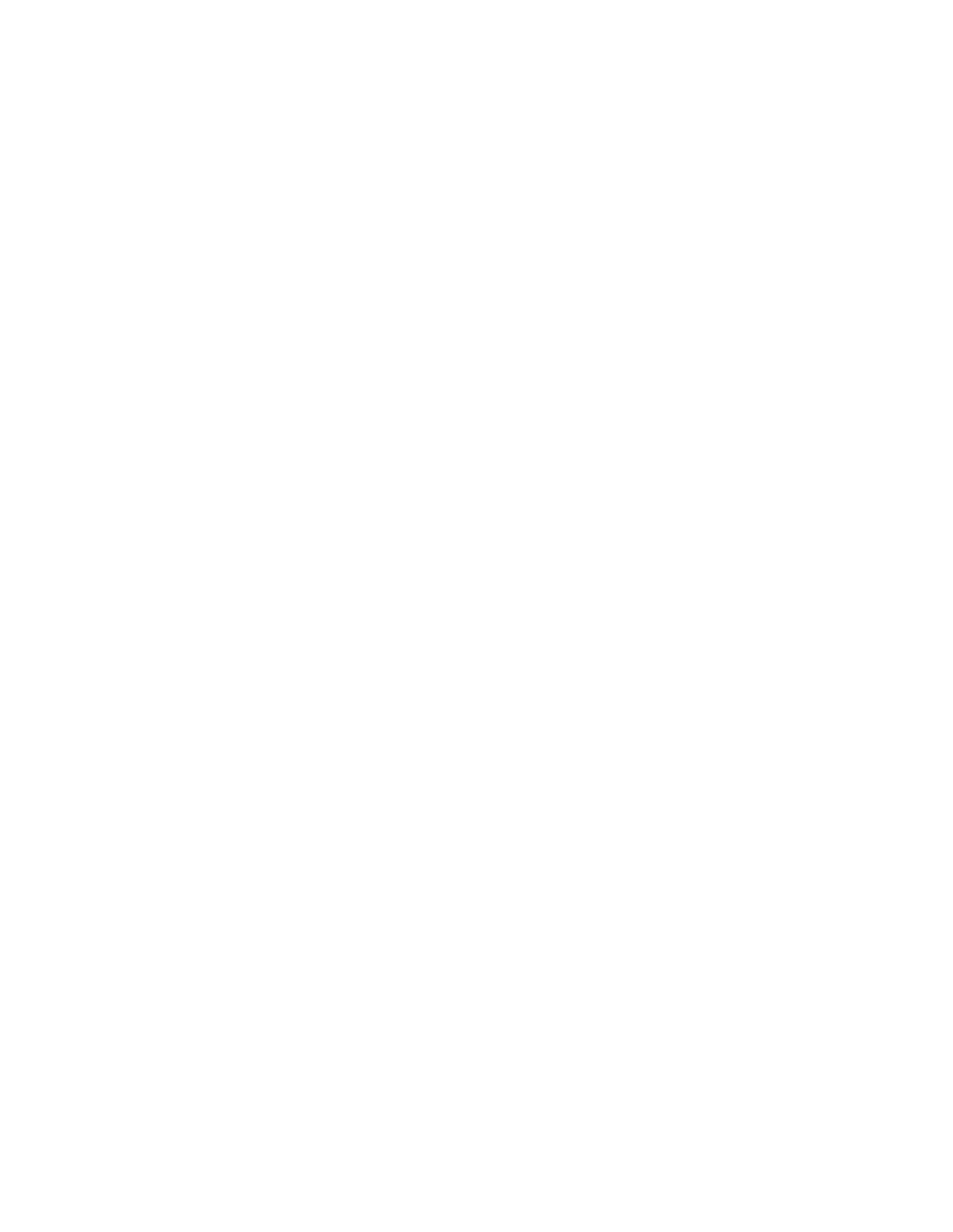

#### **Missouri State** U N Е V S т Y R ı

# **DESIGNATED FUNDS**

*YEAR ENDING JUNE 30, 2012*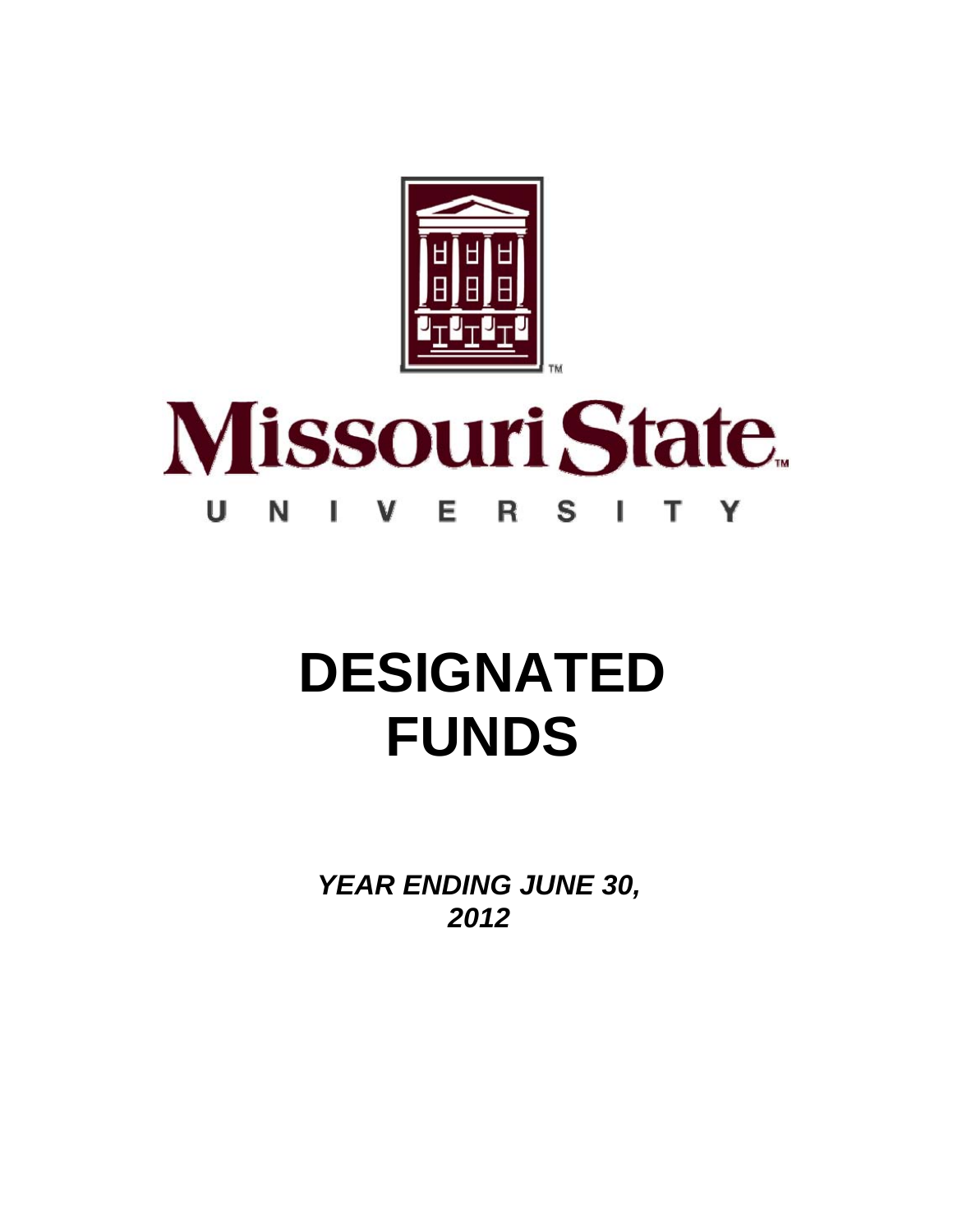| <b>MISSOURI STATE UNIVERSITY</b><br><b>DESIGNATED FUNDS</b><br><b>DEDICATED STUDENT FEES</b><br>Year Ending June 30, 2012 |                                           |                                                      |                              |                                                      |  |  |  |  |  |  |  |
|---------------------------------------------------------------------------------------------------------------------------|-------------------------------------------|------------------------------------------------------|------------------------------|------------------------------------------------------|--|--|--|--|--|--|--|
|                                                                                                                           | <b>USA Today</b><br>Readership<br>Program | <b>Student</b><br><b>Computer</b><br><b>User Fee</b> | <b>Sustainability</b><br>Fee | <b>Hutchens-</b><br><b>Centennial</b><br>Scholarship |  |  |  |  |  |  |  |
| <b>REVENUES</b>                                                                                                           |                                           |                                                      |                              |                                                      |  |  |  |  |  |  |  |
| USA Today Readership Program                                                                                              | 101,000<br>\$                             | \$                                                   | \$                           | S                                                    |  |  |  |  |  |  |  |
| Centennial Leaders Scholarship Fee                                                                                        |                                           |                                                      |                              | 114,000                                              |  |  |  |  |  |  |  |
| <b>Centennial Leaders Gift</b>                                                                                            |                                           |                                                      |                              | 25,000                                               |  |  |  |  |  |  |  |
| Investment Income                                                                                                         |                                           |                                                      |                              | 600                                                  |  |  |  |  |  |  |  |
| <b>Student Security Fee</b>                                                                                               |                                           |                                                      |                              |                                                      |  |  |  |  |  |  |  |
| Wyrick Student Project Fund                                                                                               |                                           |                                                      |                              |                                                      |  |  |  |  |  |  |  |
| <b>Student Involvement Fee</b>                                                                                            |                                           |                                                      |                              |                                                      |  |  |  |  |  |  |  |
| <b>SGA Fee</b>                                                                                                            |                                           |                                                      |                              |                                                      |  |  |  |  |  |  |  |
| Student Computer Usage Fee                                                                                                |                                           | 2,117,000                                            |                              |                                                      |  |  |  |  |  |  |  |
| <b>Sustainability Fee</b>                                                                                                 |                                           |                                                      | 68,000                       |                                                      |  |  |  |  |  |  |  |
| <b>TOTAL REVENUE</b>                                                                                                      | 101,000                                   | 2,117,000                                            | 68,000                       | 139,600                                              |  |  |  |  |  |  |  |
| <b>EXPENSES</b>                                                                                                           |                                           |                                                      |                              |                                                      |  |  |  |  |  |  |  |
| <b>Faculty &amp; Staff Salaries</b>                                                                                       |                                           | 166,616                                              |                              |                                                      |  |  |  |  |  |  |  |
| <b>Other Personnel</b>                                                                                                    |                                           |                                                      |                              |                                                      |  |  |  |  |  |  |  |
| <b>Benefits</b>                                                                                                           |                                           | 54,151                                               |                              |                                                      |  |  |  |  |  |  |  |
| Travel, Supplies & Services                                                                                               | 101,000                                   | 1,896,233                                            | 68,000                       | 10,000                                               |  |  |  |  |  |  |  |
| Scholarships & Fee Waivers                                                                                                |                                           |                                                      |                              | 80,000                                               |  |  |  |  |  |  |  |
| <b>TOTAL EXPENSES</b>                                                                                                     | 101,000                                   | 2,117,000                                            | 68,000                       | 90,000                                               |  |  |  |  |  |  |  |
| <b>NET EXCESS OF REVENUES OVER</b>                                                                                        |                                           |                                                      |                              |                                                      |  |  |  |  |  |  |  |
| <b>EXPENSES &amp; TRANSFERS</b>                                                                                           |                                           |                                                      |                              | 49,600                                               |  |  |  |  |  |  |  |
|                                                                                                                           |                                           |                                                      |                              |                                                      |  |  |  |  |  |  |  |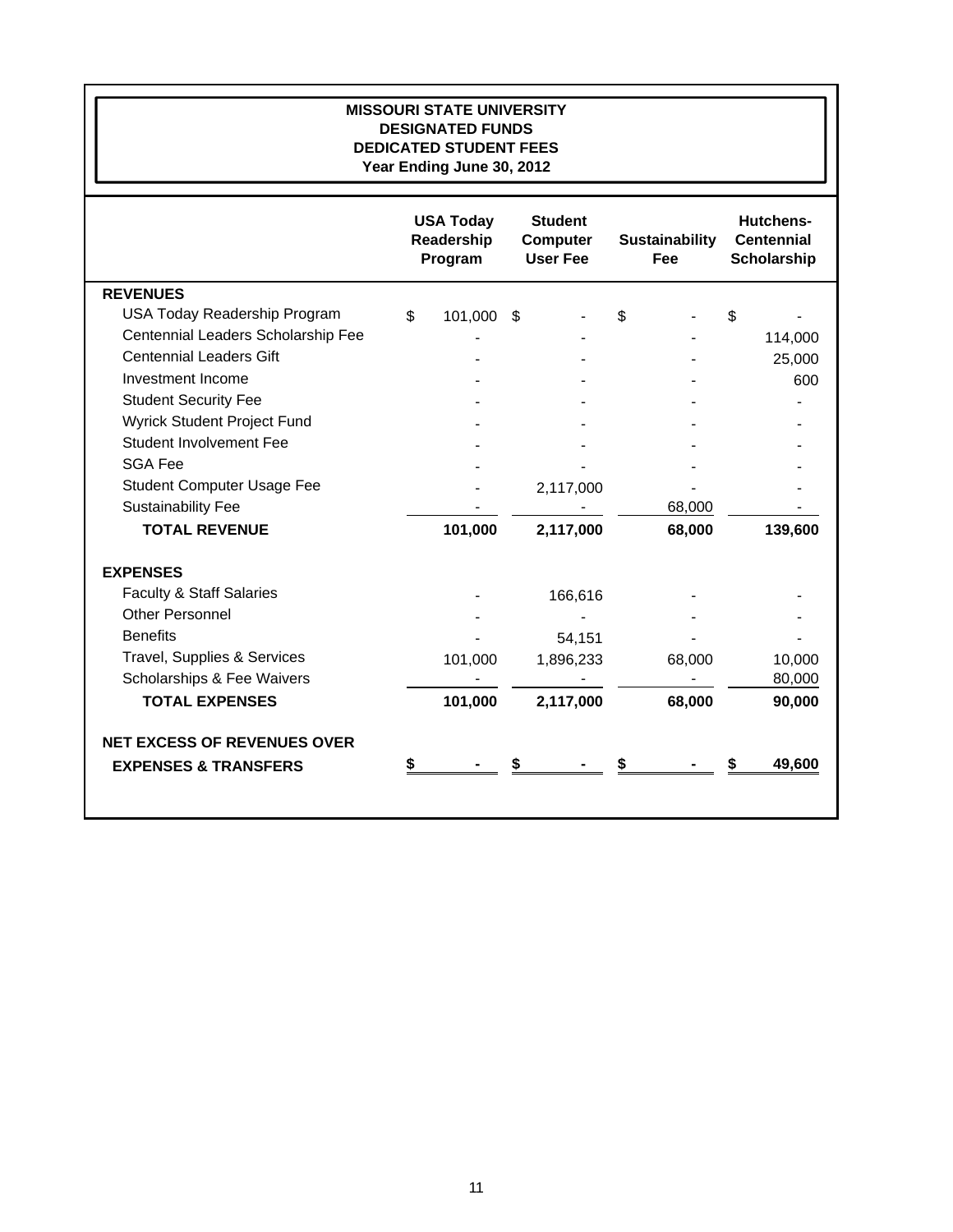| <b>MISSOURI STATE UNIVERSITY</b><br><b>DESIGNATED FUNDS</b><br><b>DEDICATED STUDENT FEES</b><br>Year Ending June 30, 2012 |                                             |    |                |                                       |                                                       |                              |           |                              |                               |  |  |  |
|---------------------------------------------------------------------------------------------------------------------------|---------------------------------------------|----|----------------|---------------------------------------|-------------------------------------------------------|------------------------------|-----------|------------------------------|-------------------------------|--|--|--|
|                                                                                                                           | <b>Student</b><br>Involvement<br><b>Fee</b> |    | <b>SGA Fee</b> | <b>Student</b><br><b>Security Fee</b> | <b>Wyrick</b><br><b>Student</b><br><b>Project Fee</b> | <b>FY12</b><br><b>Budget</b> |           | <b>FY11</b><br><b>Budget</b> | <b>Increase</b><br>(Decrease) |  |  |  |
| \$                                                                                                                        |                                             | \$ |                | \$                                    | \$                                                    | \$                           | 101,000   | \$                           | \$<br>101,000                 |  |  |  |
|                                                                                                                           |                                             |    |                |                                       |                                                       |                              | 114,000   | 93,000                       | 21,000                        |  |  |  |
|                                                                                                                           |                                             |    |                |                                       |                                                       |                              | 25,000    | 45,000                       | (20,000)                      |  |  |  |
|                                                                                                                           |                                             |    |                |                                       |                                                       |                              | 600       | 60,000                       | (59, 400)                     |  |  |  |
|                                                                                                                           |                                             |    |                | 189,000                               |                                                       |                              | 189,000   | 182,500                      | 6,500                         |  |  |  |
|                                                                                                                           |                                             |    |                |                                       | 114,000                                               |                              | 114,000   | 109,900                      | 4,100                         |  |  |  |
|                                                                                                                           | 800,000                                     |    |                |                                       |                                                       |                              | 800,000   | 525,800                      | 274,200                       |  |  |  |
|                                                                                                                           |                                             |    | 34,000         |                                       |                                                       |                              | 34,000    | 32,300                       | 1,700                         |  |  |  |
|                                                                                                                           |                                             |    |                |                                       |                                                       |                              | 2,117,000 | 2,035,000                    | 82,000                        |  |  |  |
|                                                                                                                           |                                             |    |                |                                       |                                                       |                              | 68,000    | 59,000                       | 9,000                         |  |  |  |
|                                                                                                                           | 800,000                                     |    | 34,000         | 189,000                               | 114,000                                               |                              | 3,562,600 | 3,142,500                    | 420,100                       |  |  |  |
|                                                                                                                           |                                             |    |                | 84,340                                |                                                       |                              | 250,956   | 256,281                      | (5, 325)                      |  |  |  |
|                                                                                                                           |                                             |    |                |                                       |                                                       |                              |           | 408,995                      | (408, 995)                    |  |  |  |
|                                                                                                                           |                                             |    |                | 27,411                                |                                                       |                              | 81,562    | 121,593                      | (40, 031)                     |  |  |  |
|                                                                                                                           | 800,000                                     |    | 34,000         | 77,249                                | 114,000                                               |                              | 3,100,482 | 2,153,541                    | 946,941                       |  |  |  |
|                                                                                                                           |                                             |    |                |                                       |                                                       |                              | 80,000    | 83,750                       | (3,750)                       |  |  |  |
|                                                                                                                           | 800,000                                     |    | 34,000         | 189,000                               | 114,000                                               |                              | 3,513,000 | 3,024,160                    | 488,840                       |  |  |  |
| \$                                                                                                                        |                                             |    |                | \$                                    |                                                       |                              | 49,600    | 118,340<br>\$                | (68, 740)<br>\$               |  |  |  |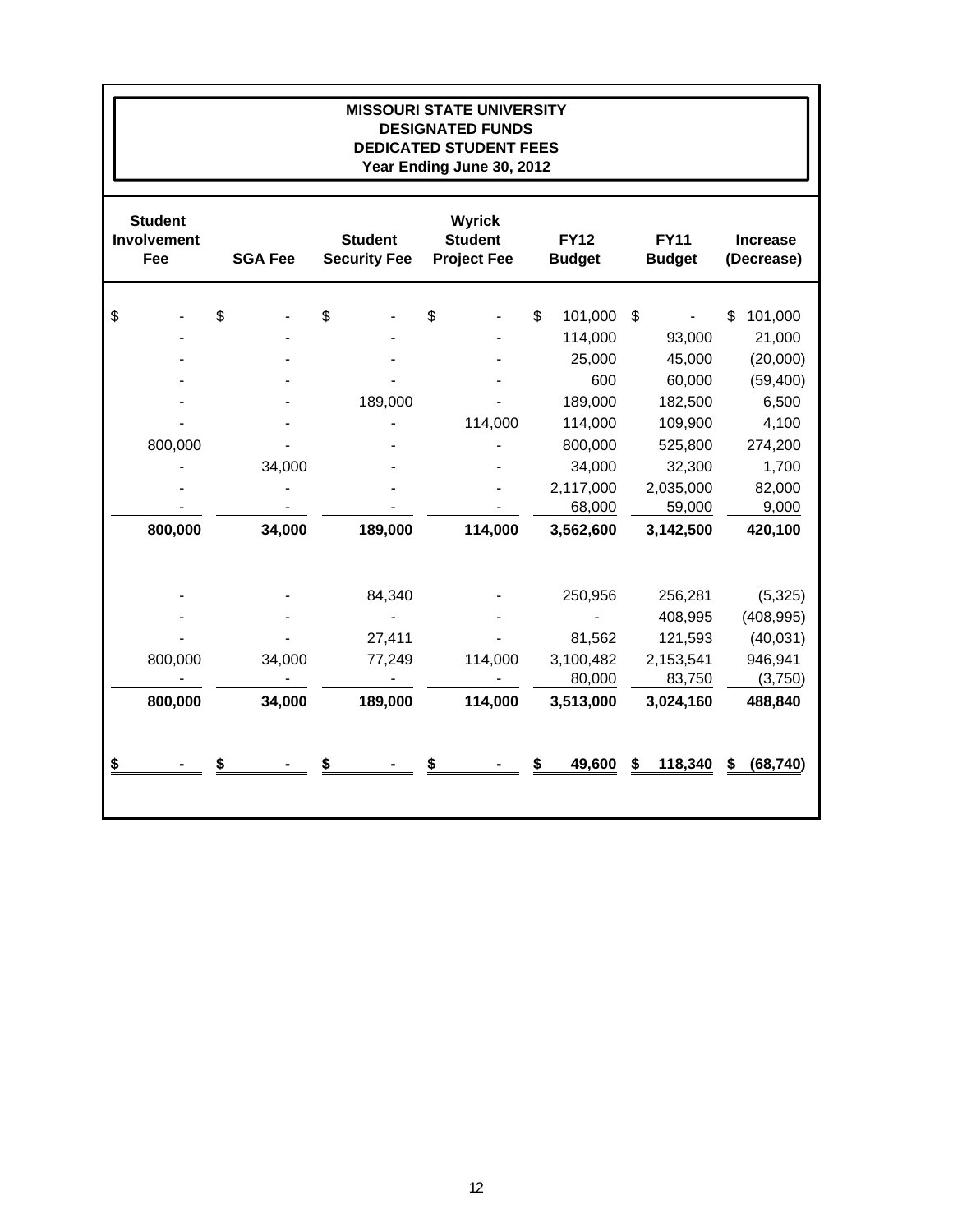## **MISSOURI STATE UNIVERSITY DESIGNATED FUNDS BROADCAST SERVICES Year Ending June 30, 2012**

|                                        | <b>FY12</b><br><b>Budget</b> | <b>FY11</b><br><b>Budget</b> |                           | <b>Increase</b><br>(Decrease) |
|----------------------------------------|------------------------------|------------------------------|---------------------------|-------------------------------|
| <b>REVENUES</b>                        |                              |                              |                           |                               |
| <b>KSMU Services</b>                   |                              |                              |                           |                               |
| KSMU - CPB Income                      | \$<br>185,882 \$             | 165,000                      | $\boldsymbol{\mathsf{S}}$ | 20,882                        |
| KSMU Pass Through State Appropriation  |                              | 9,500                        |                           | (9,500)                       |
| <b>KSMU - Underwriting</b>             | 300,000                      | 300,000                      |                           |                               |
| <b>KSMU - Leases &amp; Contracts</b>   | 28,800                       | 28,800                       |                           |                               |
| KSMU - Misc. Income                    | 12,000                       | 12,000                       |                           |                               |
| <b>KSMU Memberships</b>                | 272,796                      | 275,156                      |                           | (2,360)                       |
| <b>KSMU Services Total</b>             | 799,478                      | 790,456                      |                           | 9,022                         |
| <b>OPT Services</b>                    |                              |                              |                           |                               |
| OPT - CPB Income                       | 700,000                      | 710,000                      |                           | (10,000)                      |
| OPT Pass Through State Appropriation   |                              | 55,000                       |                           | (55,000)                      |
| <b>OPT - Underwriting</b>              | 110,000                      | 110,000                      |                           |                               |
| <b>OPT</b> - Instructional Services    | 115,000                      | 115,000                      |                           |                               |
| OPT - Misc. Income                     | 10,000                       | 20,000                       |                           | (10,000)                      |
| <b>OPT</b> - Auction                   | 20,000                       | 20,000                       |                           |                               |
| <b>OPT - Wine Tasting</b>              | 105,000                      | 85,000                       |                           | 20,000                        |
| <b>OPT Memberships</b>                 | 862,970                      | 810,856                      |                           | 52,114                        |
| <b>OPT Services Total</b>              | 1,922,970                    | 1,925,856                    |                           | (2,886)                       |
| <b>TOTAL REVENUES</b>                  | 2,722,448                    | 2,716,312                    |                           | 6,136                         |
| <b>EXPENSES</b>                        |                              |                              |                           |                               |
| <b>Faculty &amp; Staff Salaries</b>    | 1,081,016                    | 1,175,462                    |                           | (94, 446)                     |
| <b>Other Personnel</b>                 | 104,745                      | 107,810                      |                           | (3,065)                       |
| <b>Benefits</b>                        | 355,314                      | 372,767                      |                           | (17, 453)                     |
| Travel, Supplies & Services            | 1,667,968                    | 1,546,868                    |                           | 121,100                       |
| <b>TOTAL EXPENSES</b>                  | 3,209,043                    | 3,202,907                    |                           | 6,136                         |
| <b>OPERATING TRANSFERS AMONG FUNDS</b> |                              |                              |                           |                               |
| <b>Operating - Broadcast Services</b>  | (486, 595)                   | (486, 595)                   |                           |                               |
| <b>TOTAL OPERATING TRANSFERS</b>       | (486, 595)                   | (486, 595)                   |                           |                               |
| <b>NET EXCESS OF REVENUES OVER</b>     |                              |                              |                           |                               |
| <b>EXPENSES &amp; TRANSFERS</b>        | \$                           |                              |                           |                               |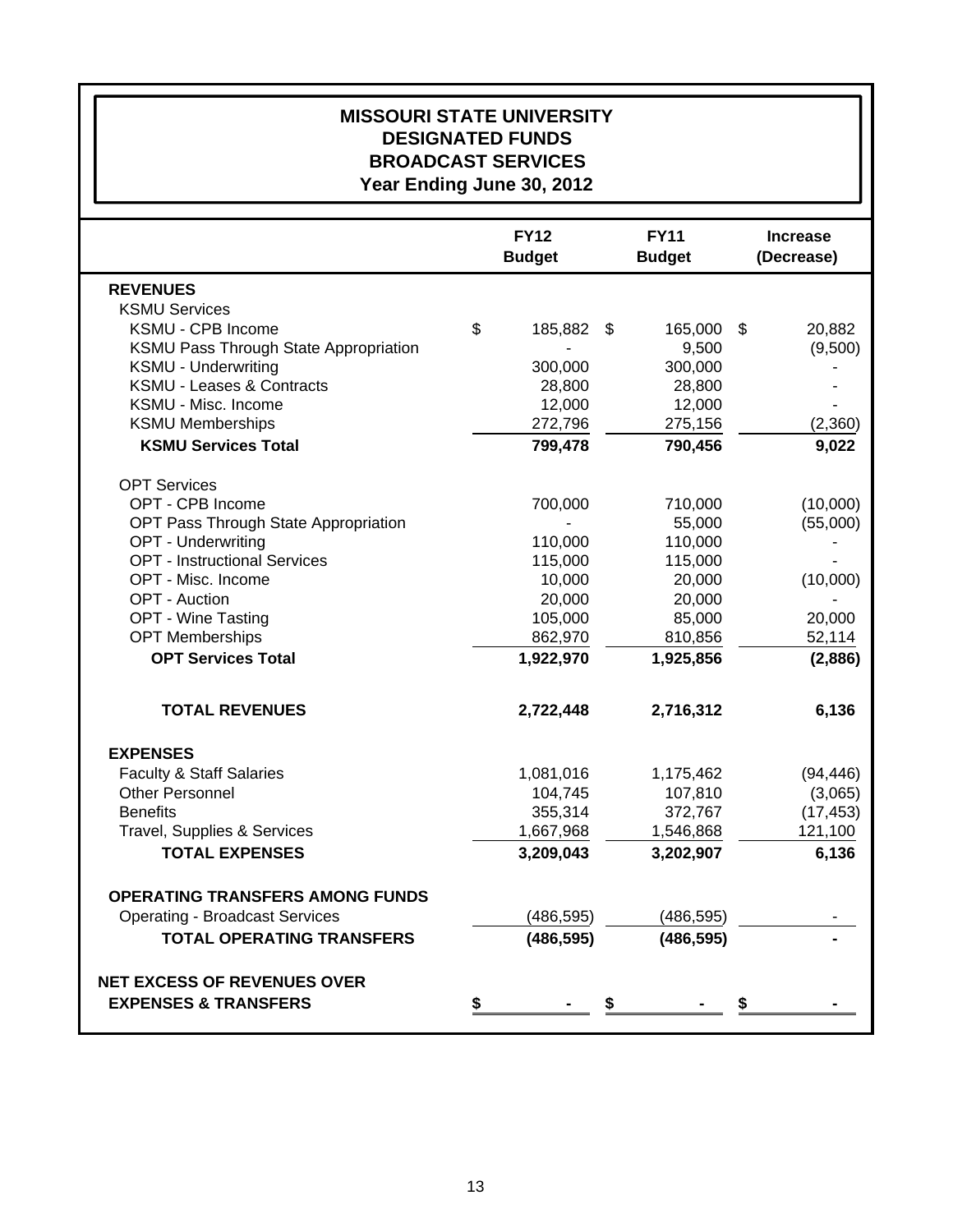# **Year Ending June 30, 2012 DEFENSE & STRATEGIC STUDIES DESIGNATED FUNDS MISSOURI STATE UNIVERSITY**

|                                         | <b>FY12</b>   |    | <b>FY11</b>   |            | <b>Increase</b> |  |
|-----------------------------------------|---------------|----|---------------|------------|-----------------|--|
|                                         | <b>Budget</b> |    | <b>Budget</b> | (Decrease) |                 |  |
| <b>REVENUES</b>                         |               |    |               |            |                 |  |
| <b>Tuition &amp; Fees</b>               | \$<br>782,261 | \$ | 639,001       | \$         | 143,260         |  |
| State Appropriations (less 3% holdback) | 91,031        |    | 91,031        |            |                 |  |
| Gifts                                   | 23,232        |    | 100,117       |            | (76, 885)       |  |
| <b>TOTAL REVENUES</b>                   | 896,524       |    | 830,149       |            | 66,375          |  |
| <b>EXPENSES</b>                         |               |    |               |            |                 |  |
| <b>Faculty &amp; Staff Salaries</b>     | 404,214       |    | 394,214       |            | 10,000          |  |
| <b>Other Personnel</b>                  | 60,622        |    | 96,480        |            | (35, 858)       |  |
| <b>Benefits</b>                         | 79,834        |    | 75,025        |            | 4,809           |  |
| Utilities                               |               |    | 2,500         |            | (2,500)         |  |
| <b>Travel, Supplies &amp; Services</b>  | 214,889       |    | 206,930       |            | 7,959           |  |
| <b>Scholarships &amp; Fee Waivers</b>   | 55,616        |    | 55,000        |            | 616             |  |
| <b>TOTAL EXPENSES</b>                   | 815,175       |    | 830,149       |            | (14, 974)       |  |
| <b>NET EXCESS OF REVENUES OVER</b>      |               |    |               |            |                 |  |
| <b>EXPENSES &amp; TRANSFERS</b>         | 81,349        | S  |               |            | 81,349          |  |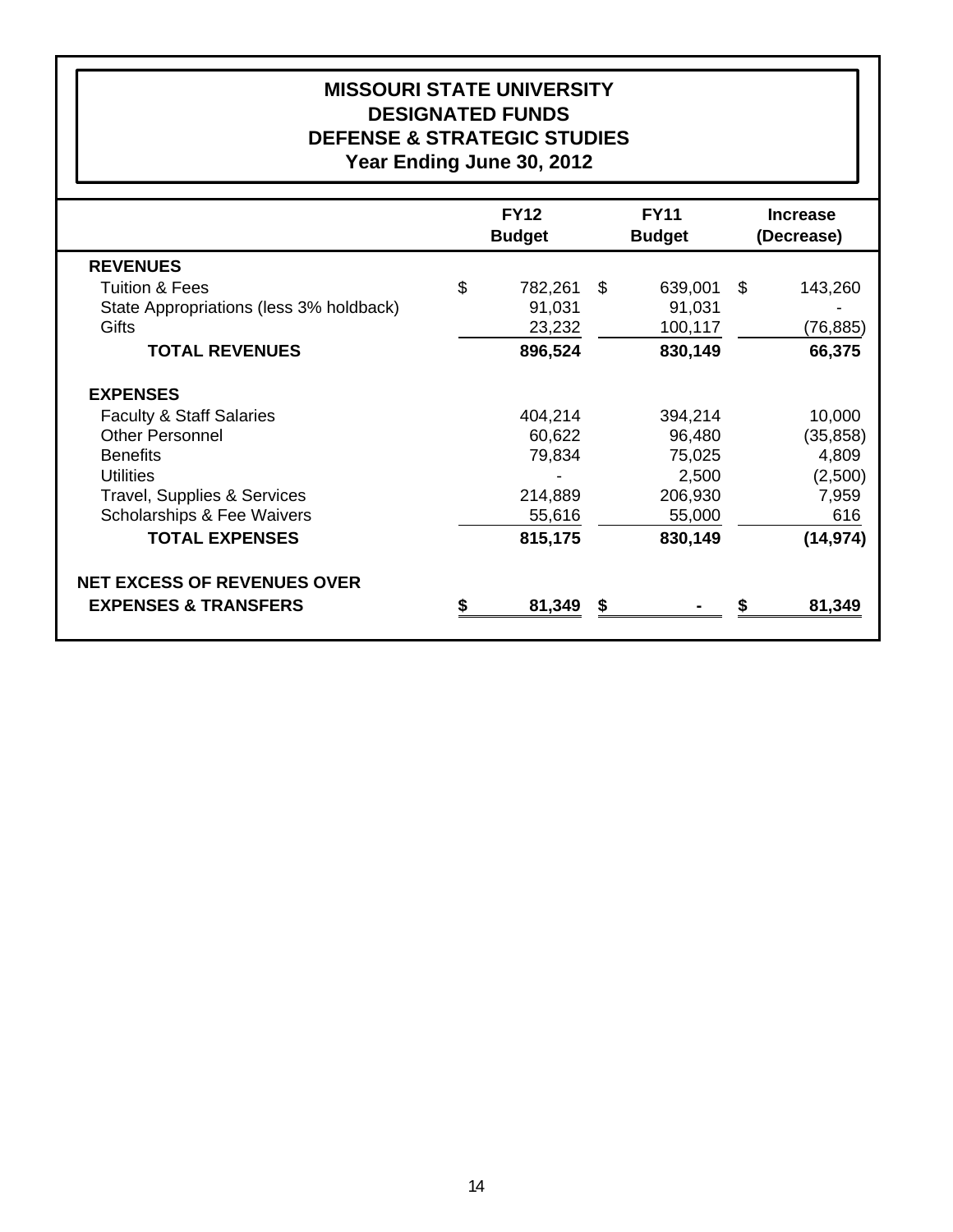# **Year Ending June 30, 2012 JVIC AFFILIATION FUND DESIGNATED FUNDS MISSOURI STATE UNIVERSITY**

|                                          | <b>FY12</b><br><b>Budget</b> | <b>FY11</b><br><b>Budget</b> | <b>Increase</b><br>(Decrease) |
|------------------------------------------|------------------------------|------------------------------|-------------------------------|
| <b>REVENUES</b>                          |                              |                              |                               |
| <b>Affiliation Fees</b>                  | \$<br>244,000                | \$<br>305,000                | \$<br>(61,000)                |
| <b>TOTAL REVENUES</b>                    | 244,000                      | 305,000                      | (61,000)                      |
| <b>EXPENSES</b>                          |                              |                              |                               |
| <b>Faculty &amp; Staff Salaries</b>      | 105,018                      | 58,829                       | 46,189                        |
| <b>Benefits</b>                          | 34,131                       | 18,472                       | 15,659                        |
| <b>Travel, Supplies &amp; Services</b>   | 104,851                      | 108,001                      | (3, 150)                      |
| <b>TOTAL EXPENSES</b>                    | 244,000                      | 185,302                      | 58,698                        |
| <b>OPERATING TRANSFERS AMONG FUNDS</b>   |                              |                              |                               |
| <b>JVIC Affiliation - Roy Blunt JVIC</b> |                              | 119,698                      | (119,698)                     |
| <b>TOTAL OPERATING TRANSFERS</b>         |                              | 119,698                      | (119, 698)                    |
| <b>NET EXCESS OF REVENUES OVER</b>       |                              |                              |                               |
| <b>EXPENSES &amp; TRANSFERS</b>          |                              |                              |                               |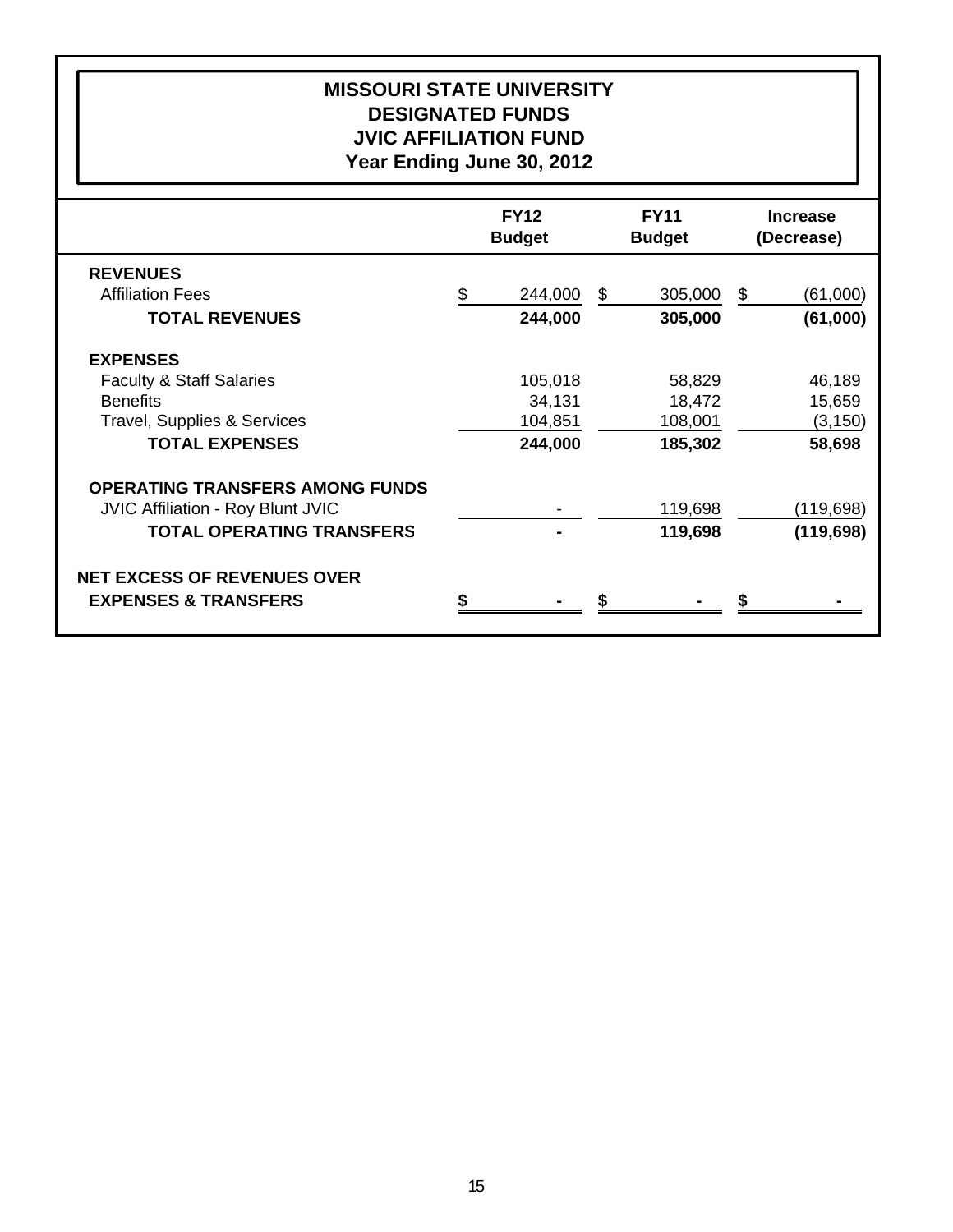# **MISSOURI STATE UNIVERSITY Year Ending June 30, 2012 ROY BLUNT JORDAN VALLEY INNOVATION CENTER RENTAL FUND DESIGNATED FUNDS**

|                                                | <b>FY12</b><br><b>Budget</b> | <b>FY11</b><br><b>Budget</b> | <b>Increase</b><br>(Decrease) |
|------------------------------------------------|------------------------------|------------------------------|-------------------------------|
| <b>REVENUES</b>                                |                              |                              |                               |
| Rent-Roy Blunt Jordan Valley Innovation Center | \$<br>339,181                | \$<br>312,888                | \$<br>26,293                  |
| <b>TOTAL REVENUES</b>                          | 339,181                      | 312,888                      | 26,293                        |
| <b>EXPENSES</b>                                |                              |                              |                               |
| <b>Faculty &amp; Staff Salaries</b>            | 84,468                       | 106,548                      | (22,080)                      |
| <b>Other Personnel</b>                         | 14,177                       | 13,000                       | 1,177                         |
| <b>Benefits</b>                                | 28,536                       | 34,451                       | (5, 915)                      |
| <b>Utilities</b>                               | 175,000                      | 150,000                      | 25,000                        |
| Travel, Supplies & Services                    | 37,000                       | 86,587                       | (49,587)                      |
| <b>TOTAL EXPENSES</b>                          | 339,181                      | 390,586                      | (51, 405)                     |
| <b>DEBT TRANSFERS</b>                          |                              |                              |                               |
| 2010 Issue - Academic Buildings                |                              | 42,000                       | (42,000)                      |
| <b>TOTAL DEBT TRANSFERS</b>                    |                              | 42,000                       | (42,000)                      |
| <b>OPERATING TRANSFERS AMONG FUNDS</b>         |                              |                              |                               |
| JVIC Affiliation - Roy Blunt JVIC              |                              | (119, 698)                   | 119,698                       |
| <b>TOTAL OPERATING TRANSFERS</b>               |                              | (119, 698)                   | 119,698                       |
| <b>NET EXCESS OF REVENUES OVER</b>             |                              |                              |                               |
| <b>EXPENSES &amp; TRANSFERS</b>                |                              |                              |                               |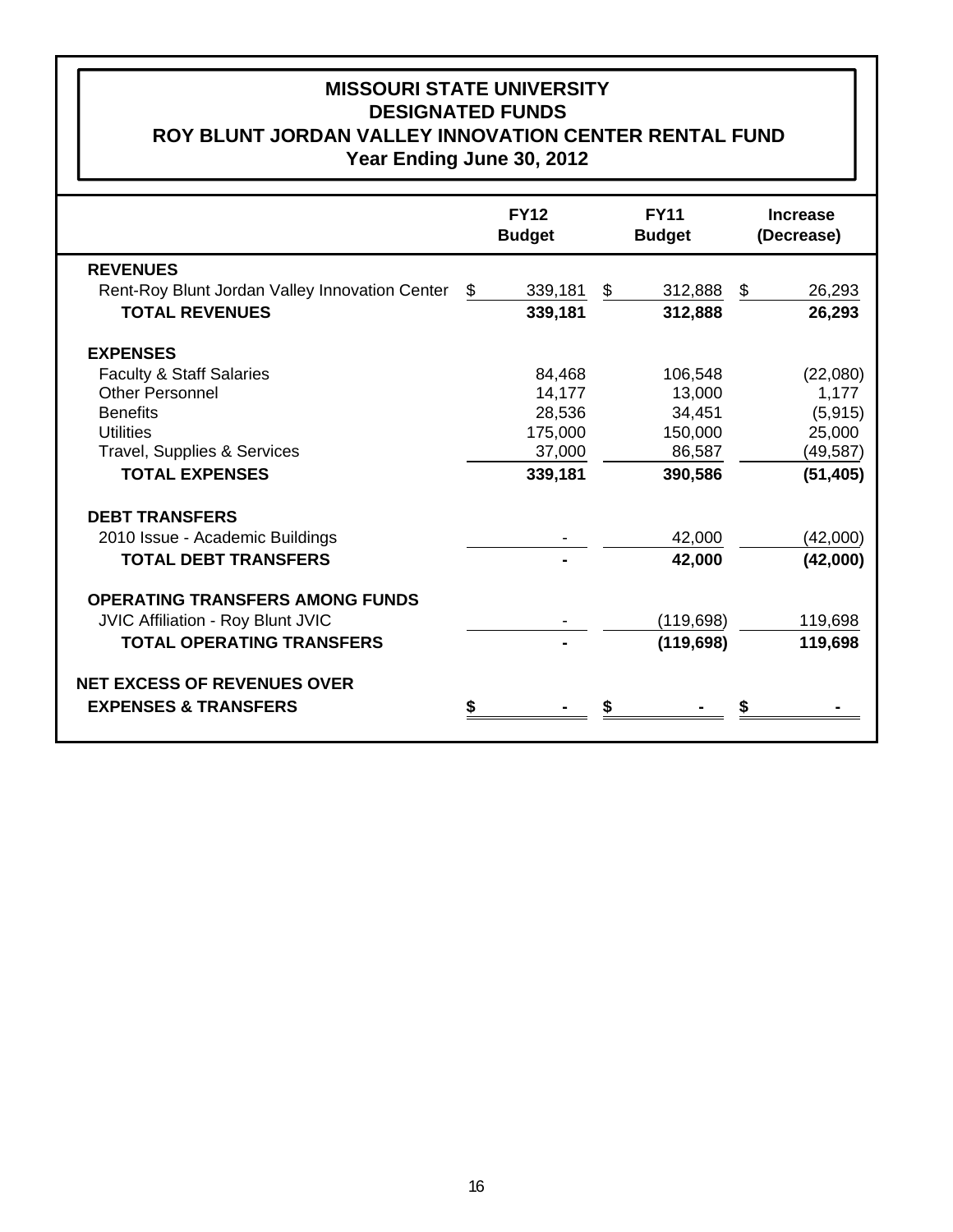## **Year Ending June 30, 2012 JUANITA K HAMMONS HALL FOR THE PERFORMING ARTS DESIGNATED FUNDS MISSOURI STATE UNIVERSITY**

|                                             |    | <b>FY12</b>   |    | <b>FY11</b>   |    | <b>Increase</b> |
|---------------------------------------------|----|---------------|----|---------------|----|-----------------|
|                                             |    | <b>Budget</b> |    | <b>Budget</b> |    | (Decrease)      |
| <b>REVENUES</b>                             |    |               |    |               |    |                 |
| JK Hammons Hall Equipment & Facilities Fee  | \$ | 35,000        | \$ | 33,265        | \$ | 1,735           |
| Grants Income                               |    | 26,000        |    | 15,000        |    | 11,000          |
| Advertising                                 |    | 26,000        |    | 25,000        |    | 1,000           |
| <b>Corporate Underwriters</b>               |    | 77,000        |    | 100,000       |    | (23,000)        |
| Events                                      |    | 50,500        |    | 60,000        |    | (9,500)         |
| <b>Hall Rental</b>                          |    | 135,750       |    | 115,000       |    | 20,750          |
| <b>Handling Charges</b>                     |    | 225,000       |    | 175,000       |    | 50,000          |
| Miscellaneous                               |    | 60,000        |    | 39,500        |    | 20,500          |
| Gifts                                       |    | 60,000        |    | 100,000       |    | (40,000)        |
| Investment Income                           |    | 500           |    | 1,000         |    | (500)           |
| <b>TOTAL REVENUES</b>                       |    | 695,750       |    | 663,765       |    | 31,985          |
| <b>EXPENSES</b>                             |    |               |    |               |    |                 |
| <b>Faculty &amp; Staff Salaries</b>         |    | 498,120       |    | 499,611       |    | (1,491)         |
| <b>Other Personnel</b>                      |    | 127,128       |    | 121,195       |    | 5,933           |
| <b>Benefits</b>                             |    | 163,419       |    | 158,408       |    | 5,011           |
| <b>Utilities</b>                            |    | 135,000       |    | 125,475       |    | 9,525           |
| Travel, Supplies & Services                 |    | 208,169       |    | 208,169       |    |                 |
| <b>TOTAL EXPENSES</b>                       |    | 1,131,836     |    | 1,112,858     |    | 18,978          |
| <b>OPERATING TRANSFERS AMONG FUNDS</b>      |    |               |    |               |    |                 |
| Operating - JK Hammons Hall                 |    | (400,000)     |    | (400,000)     |    |                 |
| JK Hammons Hall - Transit System            |    | 30,000        |    | 30,000        |    |                 |
| Intercollegiate Athletics - JK Hammons Hall |    | (16,000)      |    | (16,000)      |    |                 |
| Athletic Venues - JK Hammons Hall           |    | (60,000)      |    | (70,000)      |    | 10,000          |
| <b>TOTAL OPERATING TRANSFERS</b>            |    | (446,000)     |    | (456,000)     |    | 10,000          |
| <b>NET EXCESS OF REVENUES OVER</b>          |    |               |    |               |    |                 |
| <b>EXPENSES &amp; TRANSFERS</b>             | S  | 9,914         | S  | 6,907         | S  | 3,007           |
|                                             |    |               |    |               |    |                 |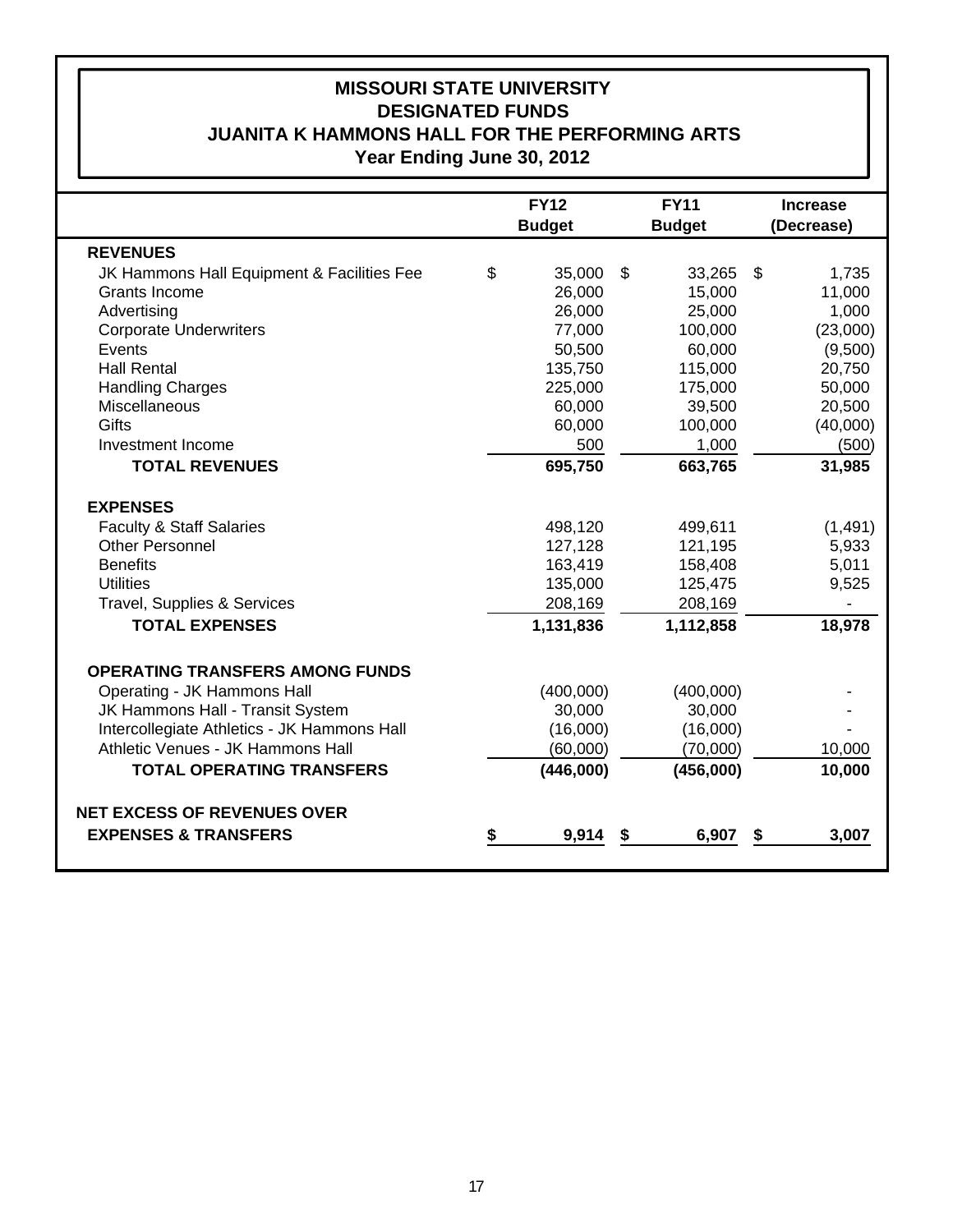

#### **Missouri State** U Е N S I т Y V R

# **AUXILIARY SYSTEM FUND**

*YEAR ENDING JUNE 30, 2012*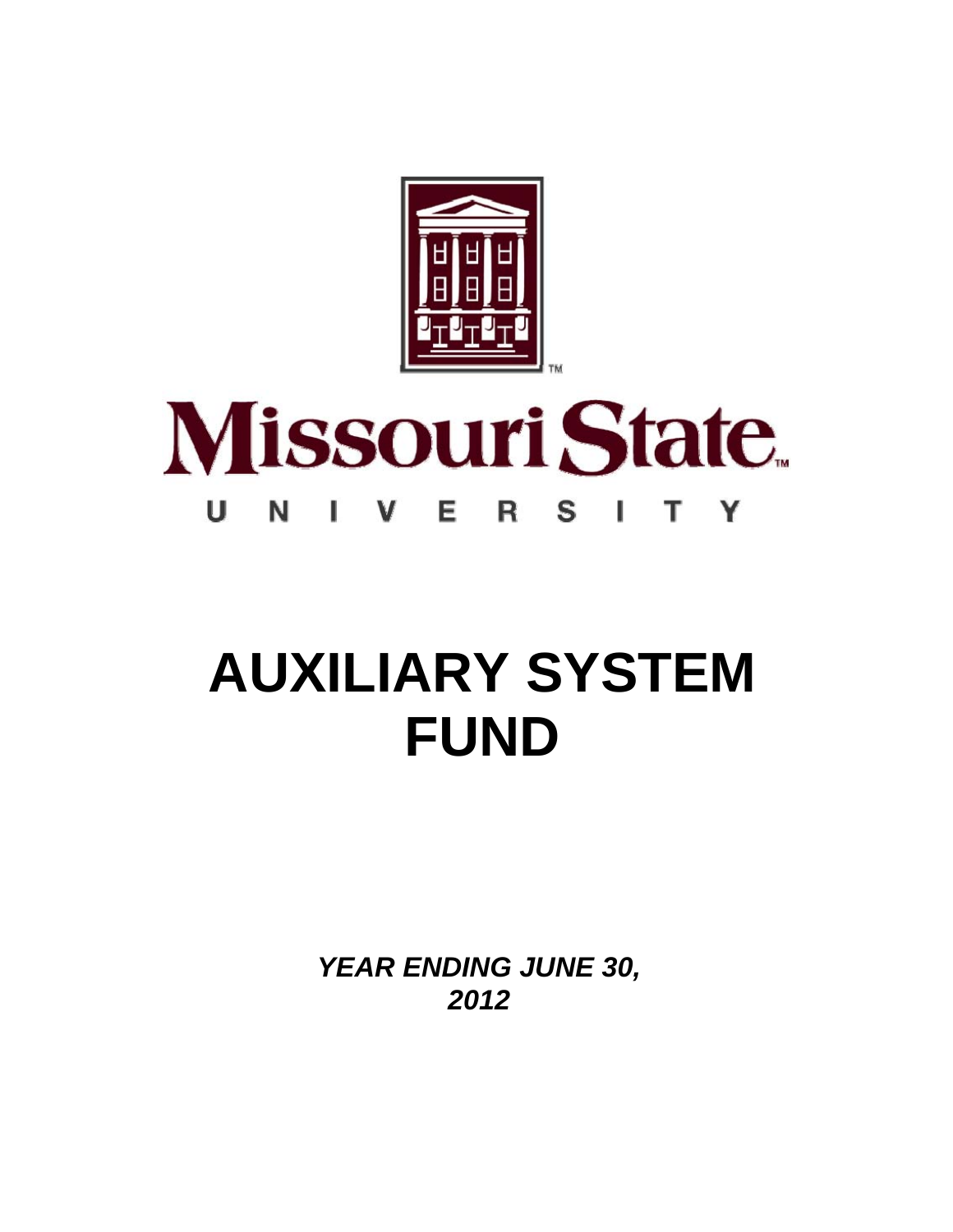#### **MISSOURI STATE UNIVERSITY AUXILIARY FUNDS SPRINGFIELD CAMPUS Year Ending June 30, 2012**

|                                    | <b>Bookstore</b> |    | <b>Residence</b><br>Life |    | <b>Plaster</b><br><b>Student Union</b> |    | <b>Taylor Health</b><br>& Wellness<br><b>Center</b> |     | <b>University</b><br><b>Recreation</b><br><b>Center</b> |
|------------------------------------|------------------|----|--------------------------|----|----------------------------------------|----|-----------------------------------------------------|-----|---------------------------------------------------------|
| <b>REVENUES</b>                    |                  |    |                          |    |                                        |    |                                                     |     |                                                         |
| <b>Student Fees</b>                | \$               | \$ |                          | \$ | 887.000                                | \$ | 2.000.000                                           | \$. | 2,500,000                                               |
| Sales & Services - Auxiliaries     | 3,225,000        |    | 27,687,981               |    | 1,809,460                              |    | 1,810,000                                           |     | 40,500                                                  |
| Finance Charge Income              |                  |    | 214,026                  |    |                                        |    |                                                     |     |                                                         |
| Gifts                              |                  |    |                          |    |                                        |    |                                                     |     | 252.000                                                 |
| Investment Income                  |                  |    | 159,534                  |    |                                        |    |                                                     |     | 271,100                                                 |
| <b>TOTAL REVENUES</b>              | 3,225,000        |    | 28,061,541               |    | 2,696,460                              |    | 3,810,000                                           |     | 3,063,600                                               |
| <b>EXPENSES</b>                    |                  |    |                          |    |                                        |    |                                                     |     |                                                         |
| Faculty & Staff Salaries           | 581.507          |    | 3.179.294                |    | 731.012                                |    | 1,943,966                                           |     | 281.755                                                 |
| <b>Other Personnel</b>             | 592.000          |    | 837.118                  |    | 237,930                                |    | 353.880                                             |     | 534,530                                                 |
| <b>Benefits</b>                    | 196,640          |    | 1,040,009                |    | 237,579                                |    | 650,914                                             |     | 91,570                                                  |
| Utilities                          | 27,063           |    | 1,637,546                |    | 289,713                                |    |                                                     |     | 343,792                                                 |
| <b>Bad Debt Expense</b>            | 65,000           |    | 69,484                   |    |                                        |    |                                                     |     |                                                         |
| Travel, Supplies & Services        | 500,104          |    | 9,167,744                |    | 395,479                                |    | 424,940                                             |     | 487,953                                                 |
| Scholarships & Fee Waivers         |                  |    | 748.212                  |    |                                        |    |                                                     |     |                                                         |
| <b>TOTAL EXPENSES</b>              | 1,962,314        |    | 16,679,407               |    | 1,891,713                              |    | 3,373,700                                           |     | 1,739,600                                               |
| <b>TRANSFERS</b>                   |                  |    |                          |    |                                        |    |                                                     |     |                                                         |
| <b>Debt Transfers</b>              | 12,622           |    | 2,496,021                |    | 1,243,864                              |    |                                                     |     | 1,275,247                                               |
| <b>Operating Transfers</b>         | 1,166,304        |    | 5,416,931                |    | (586,656)                              |    | 207,606                                             |     |                                                         |
| <b>TOTAL TRANSFERS</b>             | 1,178,926        |    | 7,912,952                |    | 657,208                                |    | 207,606                                             |     | 1,275,247                                               |
| <b>NET EXCESS OF REVENUES OVER</b> |                  |    |                          |    |                                        |    |                                                     |     |                                                         |
|                                    |                  |    |                          |    |                                        |    |                                                     |     |                                                         |
| <b>EXPENSES &amp; TRANSFERS</b>    | 83,760           | S  | 3,469,182                | S  | 147,539                                | S  | 228,694                                             | S   | 48,753                                                  |
|                                    |                  |    |                          |    |                                        |    |                                                     |     |                                                         |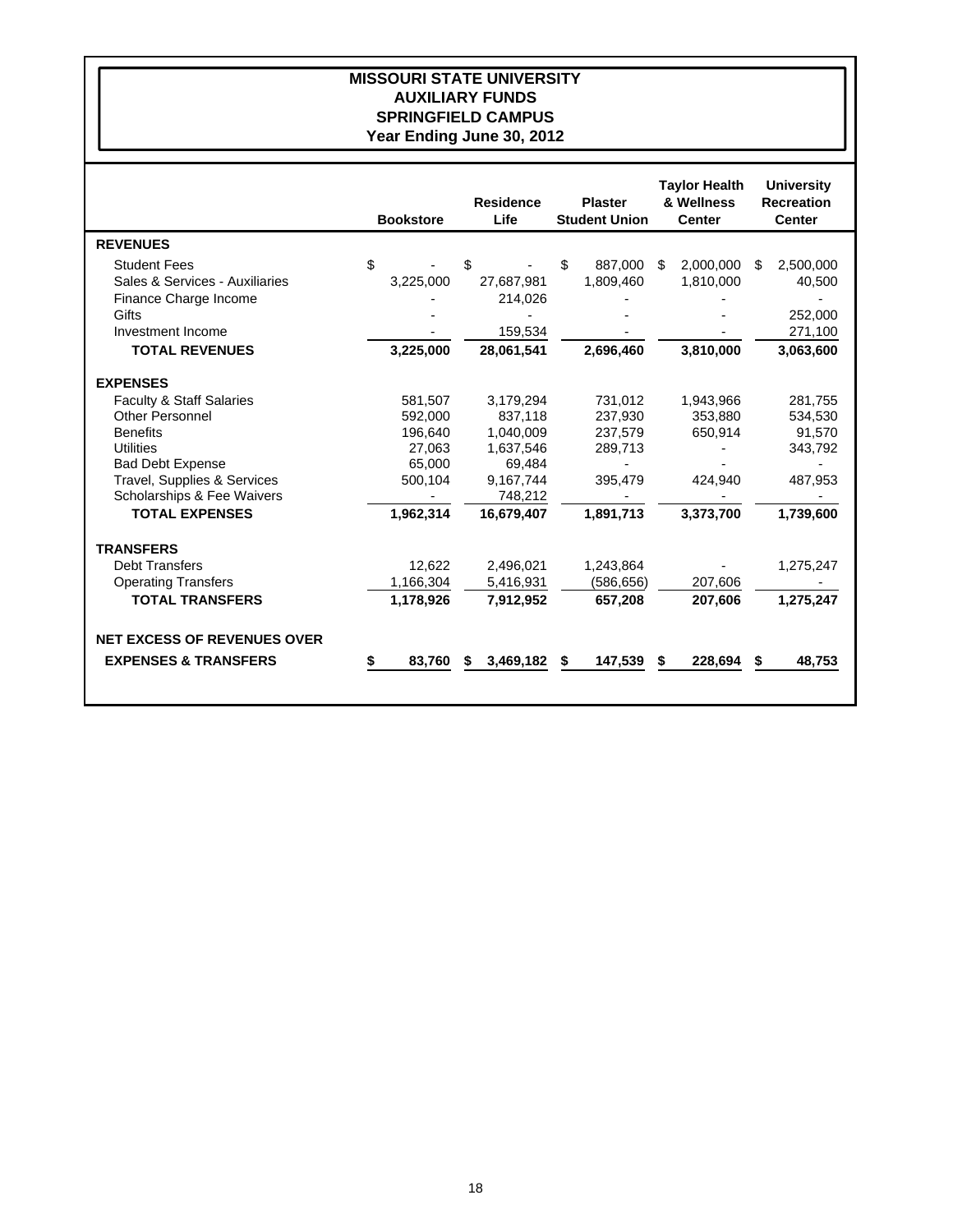#### **MISSOURI STATE UNIVERSITY AUXILIARY FUNDS SPRINGFIELD CAMPUS Year Ending June 30, 2012**

| Intercollegiate<br><b>Athletics</b> | <b>Athletic</b><br><b>Venues</b> | <b>Transit</b><br><b>System</b> |    | <b>FY12</b><br><b>Budget</b> | <b>FY11</b><br><b>Budget</b> |            | <b>Increase</b><br>(Decrease) |
|-------------------------------------|----------------------------------|---------------------------------|----|------------------------------|------------------------------|------------|-------------------------------|
|                                     |                                  |                                 |    |                              |                              |            |                               |
| \$                                  | \$<br>1,976,000                  | \$<br>1,169,000                 | \$ | 8,532,000                    | \$                           | 7,333,369  | \$<br>1,198,631               |
| 6.969.703                           | 2,357,589                        | 1.900.000                       |    | 45,800,233                   |                              | 45,594,199 | 206,034                       |
|                                     |                                  |                                 |    | 214.026                      |                              | 214,026    |                               |
|                                     | 1,936,252                        |                                 |    | 2,188,252                    |                              |            | 2,188,252                     |
|                                     | 400                              | 3,300                           |    | 434,334                      |                              | 95,352     | 338,982                       |
| 6,969,703                           | 6,270,241                        | 3,072,300                       |    | 57.168.845                   |                              | 53,236,946 | 3,931,899                     |
|                                     |                                  |                                 |    |                              |                              |            |                               |
| 3.488.373                           | 539,152                          | 852,176                         |    | 11,597,235                   |                              | 11,285,455 | 311,780                       |
| 349,638                             | 352,700                          | 137,775                         |    | 3,395,571                    |                              | 2,592,441  | 803,130                       |
| 1,139,443                           | 178,055                          | 281,012                         |    | 3,815,222                    |                              | 3,590,843  | 224,379                       |
|                                     | 615,000                          | 124,057                         |    | 3,037,171                    |                              | 2,661,079  | 376,092                       |
|                                     |                                  |                                 |    | 134,484                      |                              | 134,484    |                               |
| 3,032,150                           | 386,564                          | 1,265,300                       |    | 15,660,234                   |                              | 15,179,821 | 480,413                       |
| 3,576,423                           | 17,200                           |                                 |    | 4,341,835                    |                              | 3,919,637  | 422,198                       |
| 11,586,027                          | 2,088,671                        | 2,660,320                       |    | 41.981.752                   |                              | 39,363,760 | 2,617,992                     |
|                                     | 4,715,364                        | 384.295                         |    | 10,127,413                   |                              | 9,427,575  | 699,838                       |
| (4,621,877)                         | (538, 694)                       | 6,614                           |    | 1,050,228                    |                              | 885,189    | 165,039                       |
| (4,621,877)                         | 4,176,670                        | 390,909                         |    | 11.177.641                   |                              | 10,312,764 | 864,877                       |
| 5,553                               | \$<br>4,900                      | \$<br>21,071                    | S  | 4,009,452                    | \$                           | 3,560,422  | \$<br>449,030                 |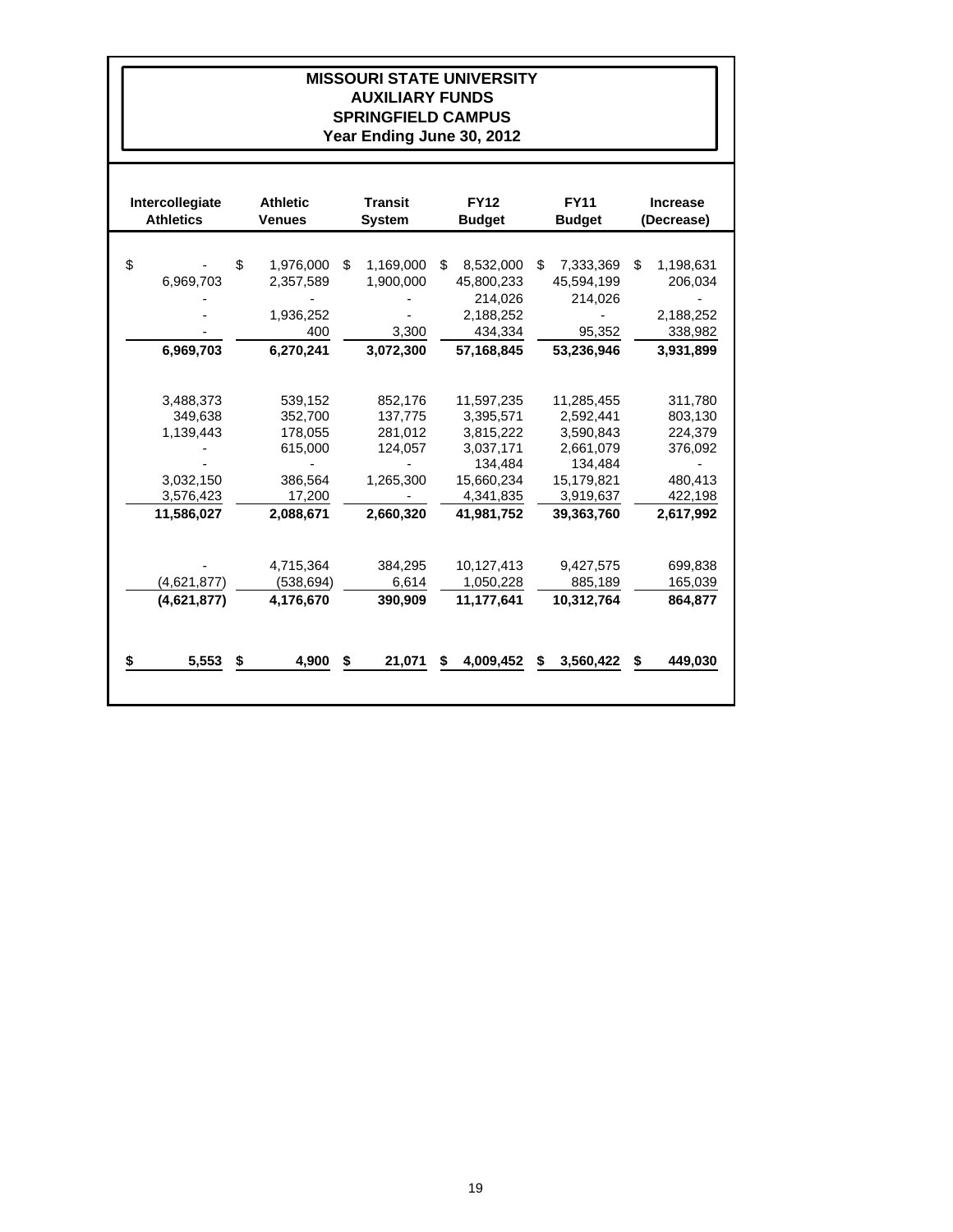| <b>MISSOURI STATE UNIVERSITY</b><br><b>AUXILIARY SYSTEM FUND</b><br><b>BOOKSTORE</b><br>Year Ending June 30, 2012                                                                                                     |    |                                                                           |    |                                                                           |                |                                                |  |  |  |  |  |  |
|-----------------------------------------------------------------------------------------------------------------------------------------------------------------------------------------------------------------------|----|---------------------------------------------------------------------------|----|---------------------------------------------------------------------------|----------------|------------------------------------------------|--|--|--|--|--|--|
|                                                                                                                                                                                                                       |    | <b>FY12</b><br><b>Budget</b>                                              |    | <b>FY11</b><br><b>Budget</b>                                              |                | <b>Increase</b><br>(Decrease)                  |  |  |  |  |  |  |
| <b>REVENUES</b><br>Sales - Bookstore<br>Cost of Sales - Bookstore<br><b>TOTAL REVENUES</b>                                                                                                                            |    | \$13,100,000<br>(9,875,000)<br>3,225,000                                  | \$ | 12,600,000<br>(9,500,000)<br>3,100,000                                    | $\mathfrak{S}$ | 500,000<br>(375,000)<br>125,000                |  |  |  |  |  |  |
| <b>EXPENSES</b><br><b>Faculty &amp; Staff Salaries</b><br><b>Other Personnel</b><br><b>Benefits</b><br><b>Utilities</b><br><b>Bad Debt Expense</b><br><b>Travel, Supplies &amp; Services</b><br><b>TOTAL EXPENSES</b> |    | 581,507<br>592,000<br>196,640<br>27,063<br>65,000<br>500,104<br>1,962,314 |    | 581,507<br>522,000<br>187,184<br>29,876<br>65,000<br>477,311<br>1,862,878 |                | 70,000<br>9,456<br>(2,813)<br>22,793<br>99,436 |  |  |  |  |  |  |
| <b>DEBT TRANSFERS</b><br>Capital Lease - Utility Improvements<br><b>TOTAL DEBT TRANSFERS</b>                                                                                                                          |    | 12,622<br>12,622                                                          |    | 12,622<br>12,622                                                          |                |                                                |  |  |  |  |  |  |
| <b>OPERATING TRANSFERS AMONG FUNDS</b><br><b>Bookstore - Operating Indirect Cost</b><br>Bookstore - Operating for Budget Supplement<br>Intercollegiate Athletics - Bookstore<br><b>TOTAL OPERATING TRANSFERS</b>      |    | 916,304<br>300,000<br>(50,000)<br>1,166,304                               |    | 916,304<br>300,000<br>(50,000)<br>1,166,304                               |                |                                                |  |  |  |  |  |  |
| <b>NET EXCESS OF REVENUES OVER</b><br><b>EXPENSES &amp; TRANSFERS</b>                                                                                                                                                 | \$ | 83,760                                                                    | \$ | 58,196                                                                    | \$             | 25,564                                         |  |  |  |  |  |  |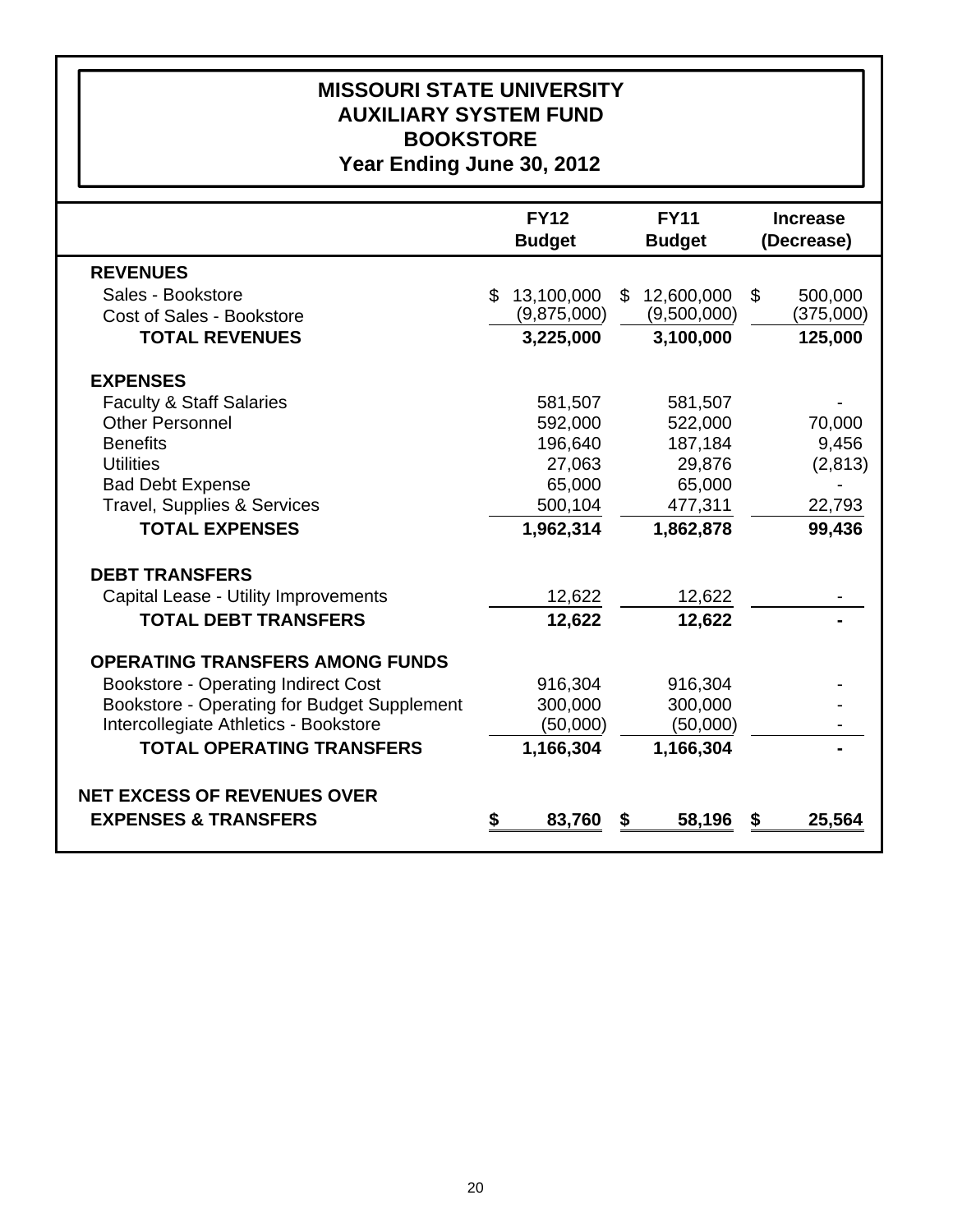### **Year Ending June 30, 2012 RESIDENCE LIFE AUXILIARY SYSTEM FUND MISSOURI STATE UNIVERSITY**

|                                                     | <b>FY12</b><br><b>Budget</b> | <b>FY11</b><br><b>Budget</b> |      | <b>Increase</b><br>(Decrease) |
|-----------------------------------------------------|------------------------------|------------------------------|------|-------------------------------|
| <b>REVENUES</b>                                     |                              |                              |      |                               |
| <b>Board</b>                                        | \$<br>6,529,274 \$           | 5,920,813                    | - \$ | 608,461                       |
| <b>Casual Sales</b>                                 | 309,802                      | 245,652                      |      | 64,150                        |
| Utilities Reimbursement                             | 156,803                      | 156,803                      |      |                               |
| <b>Trash Disposal Reimbursement</b>                 | 16,830                       | 16,830                       |      |                               |
| <b>Bear Fare Revenue</b>                            | 375,000                      | 375,000                      |      |                               |
| <b>Contract Vending Commission</b>                  | 106,000                      | 106,000                      |      |                               |
| Res Life - Vendor Maintenance Revenue               | 50,000                       | 50,000                       |      |                               |
| <b>Residence Hall Rent</b>                          | 19,585,238                   | 18,865,487                   |      | 719,751                       |
| <b>RHA Activity Fees</b>                            | 95,376                       | 95,376                       |      |                               |
| Camps/Conferences (Non-taxable)                     | 288,158                      | 288,158                      |      |                               |
| Camps/Conferences (Taxable)                         | 175,500                      | 175,500                      |      |                               |
| Finance Charge Income                               | 214,026                      | 214,026                      |      |                               |
| Investment Income                                   | 159,534                      | 87,241                       |      | 72,293                        |
| <b>TOTAL REVENUES</b>                               | 28,061,541                   | 26,596,886                   |      | 1,464,655                     |
| <b>EXPENSES</b>                                     |                              |                              |      |                               |
| <b>Faculty &amp; Staff Salaries</b>                 | 3,179,294                    | 3,179,585                    |      | (291)                         |
| <b>Other Personnel</b>                              | 837,118                      | 823,078                      |      | 14,040                        |
| <b>Benefits</b>                                     | 1,040,009                    | 1,000,720                    |      | 39,289                        |
| <b>Utilities</b>                                    | 1,637,546                    | 1,702,977                    |      | (65, 431)                     |
| <b>Bad Debt Expense</b>                             | 69,484                       | 69,484                       |      |                               |
| Travel, Supplies & Services                         | 9,167,744                    | 9,088,456                    |      | 79,288                        |
| Scholarships & Fee Waivers                          | 748,212                      | 748,212                      |      |                               |
| <b>TOTAL EXPENSES</b>                               | 16,679,407                   | 16,612,512                   |      | 66,895                        |
| <b>DEBT TRANSFERS</b>                               |                              |                              |      |                               |
| Capital Lease - Utility Improvements                | 295,575                      | 295,575                      |      |                               |
| 1988 Issue                                          | 185,594                      | 185,594                      |      |                               |
| 2002 Issue                                          |                              | 1,493,520                    |      | (1,493,520)                   |
| 2005A Issue                                         |                              | 686,100                      |      | (686, 100)                    |
| <b>2010 Issue</b>                                   | 2,014,852                    | 295,610                      |      | 1,719,242                     |
| <b>TOTAL DEBT TRANSFERS</b>                         | 2,496,021                    | 2,956,399                    |      | (460, 378)                    |
| <b>OPERATING TRANSFERS AMONG FUNDS</b>              |                              |                              |      |                               |
| Residence Life R & R Reserve                        | 3,014,434                    | 2,014,434                    |      | 1,000,000                     |
| Food Service R & R Reserve                          | 128,781                      | 28,781                       |      | 100,000                       |
| Residence Life - Operating Vending                  | 10,000                       | 10,000                       |      |                               |
| Residence Life - Operating Indirect Cost            | 1,486,281                    | 1,397,506                    |      | 88,775                        |
| Residence Life - Plaster Student Union Debt Service | 757,435                      | 257,435                      |      | 500,000                       |
| Residence Life - Transit System                     | 20,000                       | 20,000                       |      |                               |
| <b>TOTAL OPERATING TRANSFERS</b>                    | 5,416,931                    | 3,728,156                    |      | 1,688,775                     |
| <b>NET EXCESS OF REVENUES OVER</b>                  |                              |                              |      |                               |
| <b>EXPENSES &amp; TRANSFERS</b>                     | \$<br>3,469,182              | \$<br>3,299,819              | \$   | 169,363                       |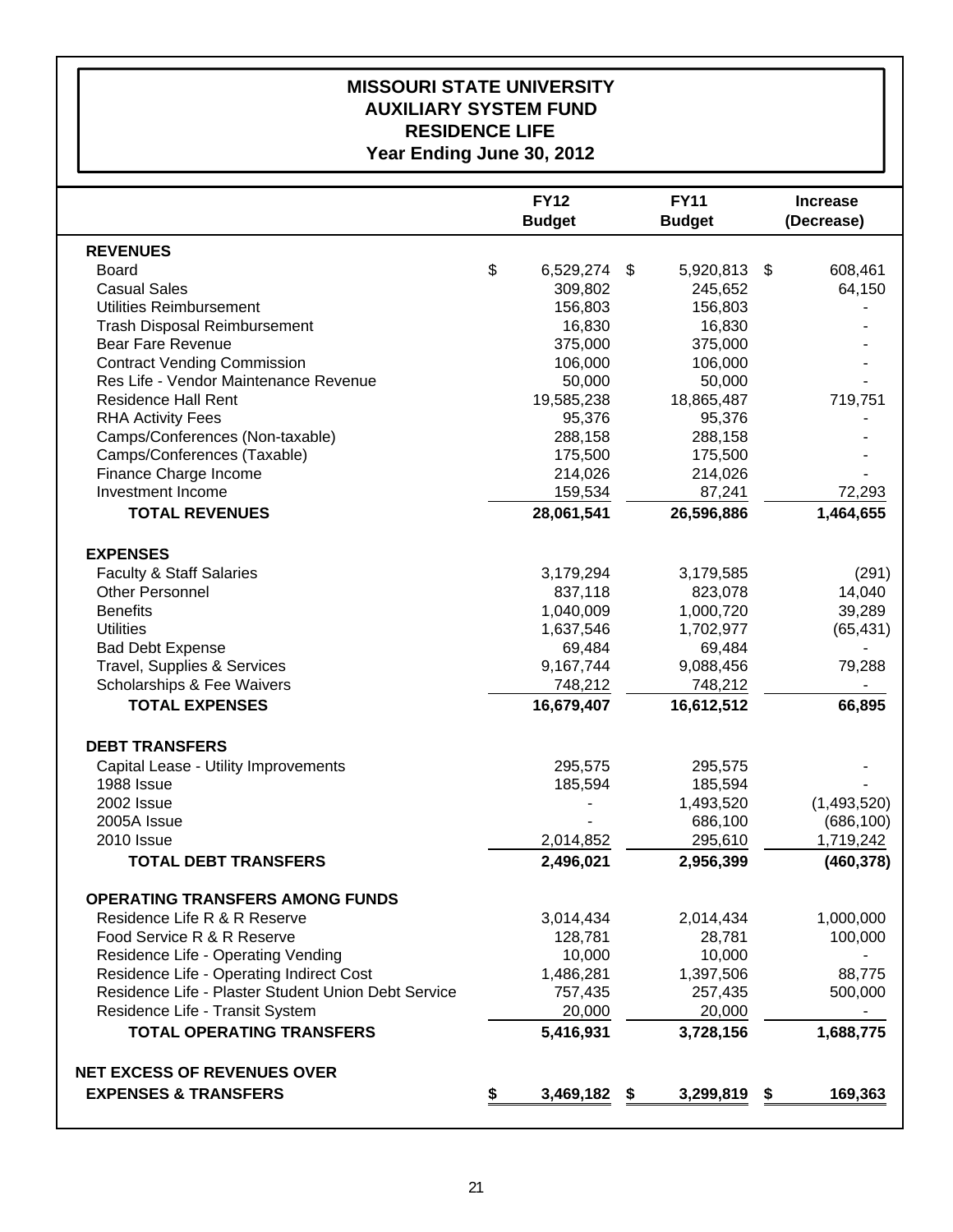## **Year Ending June 30, 2012 PLASTER STUDENT UNION AUXILIARY SYSTEM FUND MISSOURI STATE UNIVERSITY**

|                                                     | <b>FY12</b><br><b>Budget</b> |            | <b>FY11</b><br><b>Budget</b> |            | <b>Increase</b><br>(Decrease) |            |
|-----------------------------------------------------|------------------------------|------------|------------------------------|------------|-------------------------------|------------|
| <b>REVENUES</b>                                     |                              |            |                              |            |                               |            |
| PSU - Incidental Fees (Operating)                   | \$                           | 861,000    | \$                           | 809,000    | \$                            | 52,000     |
| PSU - Capital Improvement Fees                      |                              | 790,000    |                              | 744,000    |                               | 46,000     |
| <b>PSU - Casual Sales</b>                           |                              | 97,000     |                              | 65,000     |                               | 32,000     |
| PSU - Food Court Revenue                            |                              | 324,600    |                              | 230,000    |                               | 94,600     |
| PSU - Vendor Maintenance Revenue                    |                              | 30,000     |                              | 30,000     |                               |            |
| PSU - Bowling Class Revenue                         |                              | 8,300      |                              | 8,300      |                               |            |
| PSU - Retail Vendor Revenue                         |                              | 115,000    |                              | 115,000    |                               |            |
| PSU - Utility/Salary Reimbursement                  |                              | 58,000     |                              | 60,176     |                               | (2, 176)   |
| PSU - Outdoor Adventures Revenue                    |                              | 32,000     |                              | 32,000     |                               |            |
| PSU - Student Development Revenue                   |                              |            |                              | 18,000     |                               | (18,000)   |
| PSU - Student Activities Admin Revenue              |                              | 46,000     |                              | 46,000     |                               |            |
| PSU - Student Fees - Student Activities             |                              | 141,560    |                              | 88,250     |                               | 53,310     |
| PSU - Graphic Design Revenue                        |                              |            |                              | 3,000      |                               | (3,000)    |
| PSU - Games Center Party Revenue                    |                              | 12,000     |                              | 14,000     |                               | (2,000)    |
| PSU - Joint Advertising Revenue                     |                              |            |                              | 21,000     |                               | (21,000)   |
| PSU - Conference Services Revenue                   |                              | 168,000    |                              | 168,000    |                               |            |
| PSU - Game Room Revenue                             |                              | 13,000     |                              | 16,000     |                               | (3,000)    |
| <b>TOTAL REVENUES</b>                               |                              | 2,696,460  |                              | 2,467,726  |                               | 228,734    |
| <b>EXPENSES</b>                                     |                              |            |                              |            |                               |            |
| <b>Faculty &amp; Staff Salaries</b>                 |                              | 731,012    |                              | 714,932    |                               | 16,080     |
| <b>Other Personnel</b>                              |                              | 237,930    |                              | 228,500    |                               | 9,430      |
| <b>Benefits</b>                                     |                              | 237,579    |                              | 222,699    |                               | 14,880     |
| <b>Utilities</b>                                    |                              | 289,713    |                              | 282,033    |                               | 7,680      |
| Travel, Supplies & Services                         |                              | 395,479    |                              | 362,631    |                               | 32,848     |
| <b>TOTAL EXPENSES</b>                               |                              | 1,891,713  |                              | 1,810,795  |                               | 80,918     |
| <b>DEBT TRANSFERS</b>                               |                              |            |                              |            |                               |            |
| Capital Lease - Utility Improvements                |                              | 126,224    |                              | 126,224    |                               |            |
| 2005 Issue                                          |                              |            |                              | 543,250    |                               | (543, 250) |
| 2010 Issue                                          |                              | 1,117,640  |                              |            |                               | 1,117,640  |
| <b>TOTAL DEBT TRANSFERS</b>                         |                              | 1,243,864  |                              | 669,474    |                               | 574,390    |
| <b>OPERATING TRANSFERS AMONG FUNDS</b>              |                              |            |                              |            |                               |            |
| Residence Life - Plaster Student Union Debt Service |                              | (757, 435) |                              | (257, 435) |                               | (500,000)  |
| Plaster Student Union - Operating Indirect Cost     |                              | 170,779    |                              | 170,779    |                               |            |
| <b>TOTAL OPERATING TRANSFERS</b>                    |                              | (586, 656) |                              | (86, 656)  |                               | (500,000)  |
|                                                     |                              |            |                              |            |                               |            |
| <b>NET EXCESS OF REVENUES OVER</b>                  |                              |            |                              |            |                               |            |
| <b>EXPENSES &amp; TRANSFERS</b>                     | \$                           | 147,539    | \$                           | 74,113     | -\$                           | 73,426     |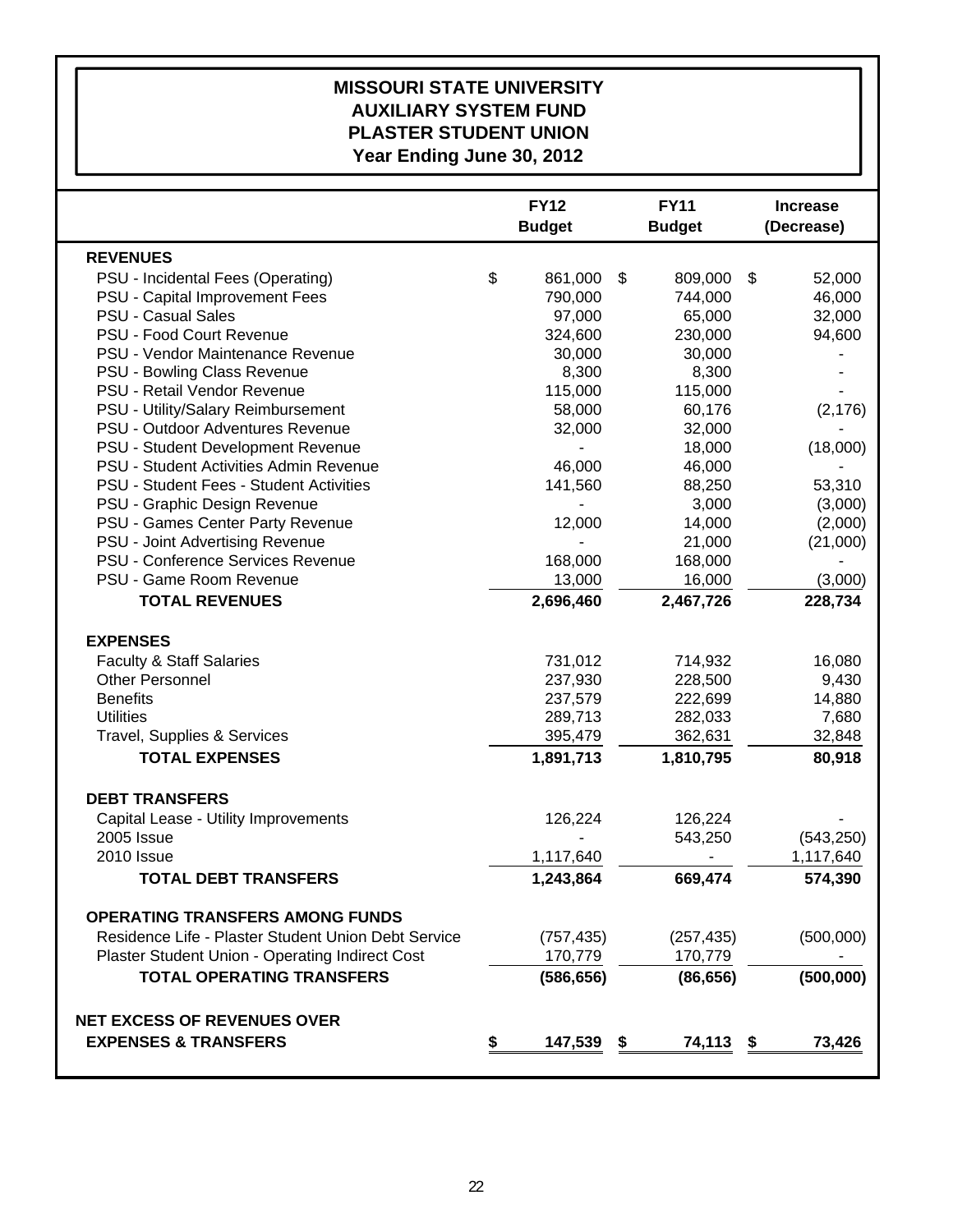# **Year Ending June 30, 2012 TAYLOR HEALTH & WELLNESS CENTER AUXILIARY SYSTEM FUND MISSOURI STATE UNIVERSITY**

|    | <b>FY12</b><br><b>Budget</b> | <b>FY11</b><br><b>Budget</b>                                     |             | <b>Increase</b><br>(Decrease)                                    |           |
|----|------------------------------|------------------------------------------------------------------|-------------|------------------------------------------------------------------|-----------|
|    |                              |                                                                  |             |                                                                  |           |
| \$ | 2,000,000                    | \$                                                               | 1,860,000   | -S                                                               | 140,000   |
|    | 700,000                      |                                                                  | 650,000     |                                                                  | 50,000    |
|    | 500,000                      |                                                                  | 416,000     |                                                                  | 84,000    |
|    | 2,100,000                    |                                                                  | 1,704,000   |                                                                  | 396,000   |
|    | 80,000                       |                                                                  | 80,000      |                                                                  |           |
|    | 30,000                       |                                                                  | 30,000      |                                                                  |           |
|    | (1,700,000)                  |                                                                  | (1,400,000) |                                                                  | (300,000) |
|    | 90,000                       |                                                                  | 113,000     |                                                                  | (23,000)  |
|    | 10,000                       |                                                                  | 40,000      |                                                                  | (30,000)  |
|    | 3,810,000                    |                                                                  | 3,493,000   |                                                                  | 317,000   |
|    |                              |                                                                  |             |                                                                  |           |
|    |                              |                                                                  |             |                                                                  | (1,962)   |
|    |                              |                                                                  |             |                                                                  | 50,000    |
|    |                              |                                                                  |             |                                                                  | 24,593    |
|    |                              |                                                                  |             |                                                                  | 99,000    |
|    | 3,373,700                    |                                                                  | 3,202,069   |                                                                  | 171,631   |
|    |                              |                                                                  |             |                                                                  |           |
|    |                              |                                                                  |             |                                                                  |           |
|    |                              |                                                                  |             |                                                                  |           |
|    |                              |                                                                  |             |                                                                  |           |
|    |                              |                                                                  |             |                                                                  |           |
| S  | 228,694                      | \$                                                               | 83,325      |                                                                  | 145,369   |
|    |                              | 1,943,966<br>353,880<br>650,914<br>424,940<br>207,606<br>207,606 |             | 1,945,928<br>303,880<br>626,321<br>325,940<br>207,606<br>207,606 |           |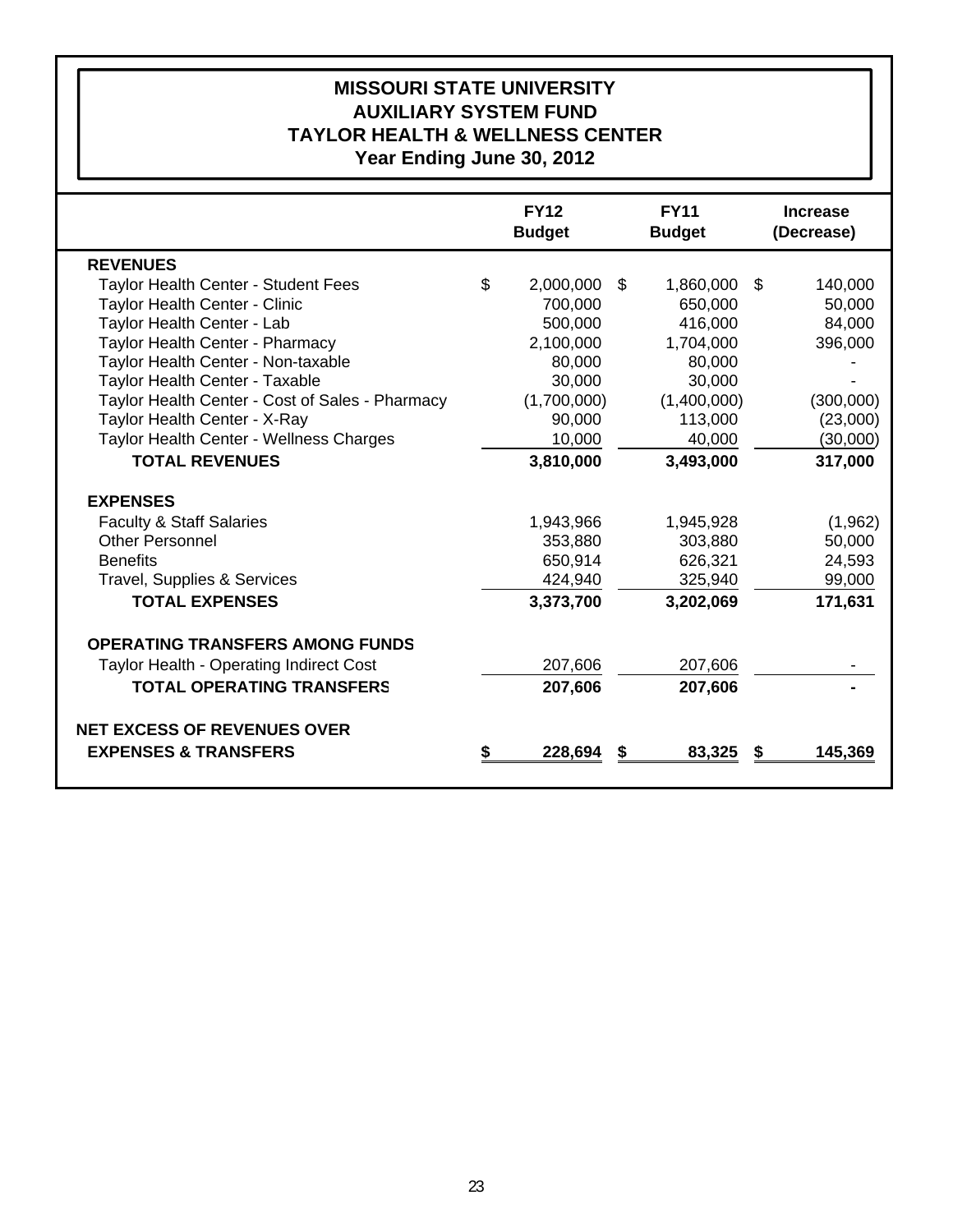# **Year Ending June 30, 2012 UNIVERSITY RECREATION CENTER AUXILIARY SYSTEM FUND MISSOURI STATE UNIVERSITY**

|                                        | <b>FY12</b><br><b>Budget</b> | <b>FY11</b><br><b>Budget</b> | <b>Increase</b><br>(Decrease) |            |  |
|----------------------------------------|------------------------------|------------------------------|-------------------------------|------------|--|
| <b>REVENUES</b>                        |                              |                              |                               |            |  |
| <b>University Rec Fees</b>             | \$<br>2,500,000              | \$<br>1,600,000              | \$                            | 900,000    |  |
| <b>Casual Sales</b>                    | 40,500                       |                              |                               | 40,500     |  |
| Investment Income                      | 271,100                      |                              |                               | 271,100    |  |
| Gifts                                  | 252,000                      |                              |                               | 252,000    |  |
| <b>TOTAL REVENUES</b>                  | 3,063,600                    | 1,600,000                    |                               | 1,463,600  |  |
| <b>EXPENSES</b>                        |                              |                              |                               |            |  |
| <b>Faculty &amp; Staff Salaries</b>    | 281,755                      | 83,668                       |                               | 198,087    |  |
| <b>Other Personnel</b>                 | 534,530                      |                              |                               | 534,530    |  |
| <b>Benefits</b>                        | 91,570                       | 26,272                       |                               | 65,298     |  |
| <b>Utilities</b>                       | 343,792                      |                              |                               | 343,792    |  |
| Travel, Supplies & Services            | 487,953                      | 5,000                        |                               | 482,953    |  |
| <b>TOTAL EXPENSES</b>                  | 1,739,600                    | 114,940                      |                               | 1,624,660  |  |
| <b>DEBT TRANSFERS</b>                  |                              |                              |                               |            |  |
| 2010 Issue                             | 1,275,247                    | 603,824                      |                               | 671,423    |  |
| <b>TOTAL DEBT TRANSFERS</b>            | 1,275,247                    | 603,824                      |                               | 671,423    |  |
| <b>OPERATING TRANSFERS AMONG FUNDS</b> |                              |                              |                               |            |  |
| <b>University Recreation Center</b>    |                              | 881,236                      |                               | (881, 236) |  |
| <b>TOTAL OPERATING TRANSFERS</b>       |                              | 881,236                      |                               | (881, 236) |  |
| <b>NET EXCESS OF REVENUES OVER</b>     |                              |                              |                               |            |  |
| <b>EXPENSES &amp; TRANSFERS</b>        | \$<br>48,753                 | \$                           |                               | 48,753     |  |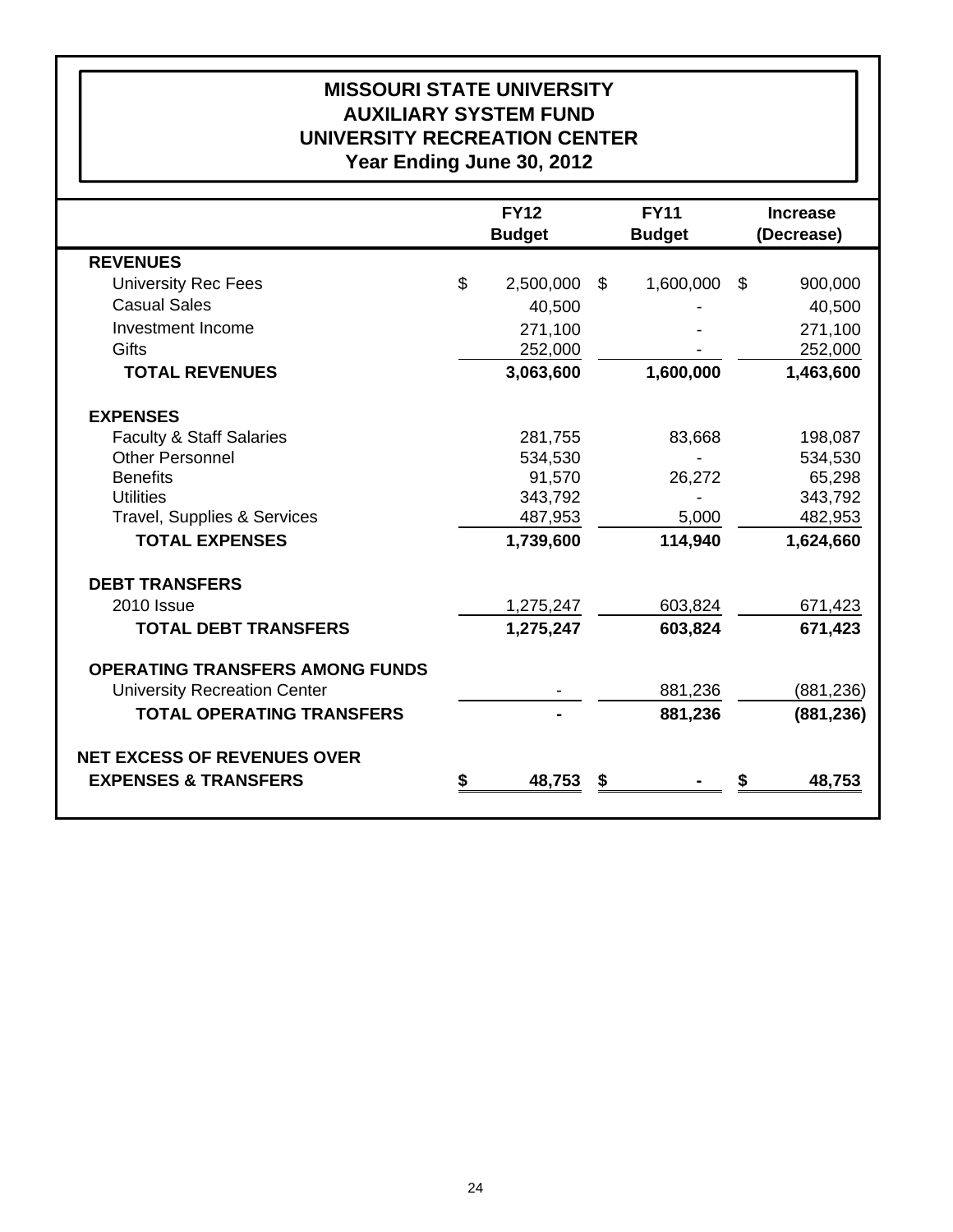### **MISSOURI STATE UNIVERSITY AUXILIARY SYSTEM FUND INTERCOLLEGIATE ATHLETICS Year Ending June 30, 2012**

|                                                    |    | <b>FY12</b><br><b>Budget</b> |    | <b>FY11</b><br><b>Budget</b> | <b>Increase</b><br>(Decrease) |            |
|----------------------------------------------------|----|------------------------------|----|------------------------------|-------------------------------|------------|
| <b>REVENUES</b>                                    |    |                              |    |                              |                               |            |
| Gate Receipts:                                     |    |                              |    |                              |                               |            |
| <b>Basketball Ticket Sales - Men</b>               | \$ | 1,153,725                    | S. | 1,225,000                    | \$                            | (71, 275)  |
| Basketball Ticket Sales - Women                    |    | 440,000                      |    | 550,000                      |                               | (110,000)  |
| <b>Football Ticket Sales</b>                       |    | 110,000                      |    | 150,000                      |                               | (40,000)   |
| <b>Baseball - Gate Receipts</b>                    |    | 55,000                       |    | 75,000                       |                               | (20,000)   |
| Volleyball Tickets - Women                         |    | 13,000                       |    | 13,000                       |                               |            |
| <b>Game Guarantees:</b>                            |    |                              |    |                              |                               |            |
| Basketball Guarantees - Men                        |    |                              |    | 125,000                      |                               | (125,000)  |
| Basketball Guarantees - Women                      |    | 16,000                       |    | 10,000                       |                               | 6,000      |
| <b>Football Guarantees</b>                         |    | 835,000                      |    | 375,000                      |                               | 460,000    |
| Other Athletics Income:                            |    |                              |    |                              |                               |            |
| <b>NCAA Revenue Distribution</b>                   |    | 965,000                      |    | 910,000                      |                               | 55,000     |
| Radio Income                                       |    | 355,000                      |    | 355,000                      |                               |            |
| <b>Sports Marketing Revenue</b>                    |    | 322,500                      |    | 250,000                      |                               | 72,500     |
| <b>Bears Fund</b>                                  |    | 566,000                      |    | 248,000                      |                               | 318,000    |
| Scholarship Funds from Foundation                  |    | 150,000                      |    | 150,000                      |                               |            |
| Licensing & Royalties Revenue                      |    | 95,000                       |    | 95,000                       |                               |            |
| All Sports Auction                                 |    | 60,000                       |    | 85,000                       |                               | (25,000)   |
| Suites, Seat Assessments & Primetime Overtime Club |    | 972,358                      |    | 964,844                      |                               | 7,514      |
| <b>Salary Reimbursements</b>                       |    | 91,620                       |    | 387,341                      |                               | (295, 721) |
| Investment Income                                  |    | $\qquad \qquad \blacksquare$ |    | 1,250                        |                               | (1,250)    |
| <b>MSU Athletics Web Site</b>                      |    | 15,000                       |    | 11,000                       |                               | 4,000      |
| <b>MVC Reimbursement</b>                           |    | 22,000                       |    | 22,000                       |                               |            |
| Concession/Vending Income:                         |    |                              |    |                              |                               |            |
| <b>Concession Sales</b>                            |    | 200,000                      |    | 175,000                      |                               | 25,000     |
| Vending - Pepsi Sales/Commission                   |    | 500,000                      |    | 500,000                      |                               |            |
| <b>Contract Vending Commission</b>                 |    | 32,500                       |    | 32,500                       |                               |            |
| <b>TOTAL REVENUES</b>                              |    | 6,969,703                    |    | 6,709,935                    |                               | 259,768    |
| <b>EXPENSES</b>                                    |    |                              |    |                              |                               |            |
| <b>Faculty &amp; Staff Salaries</b>                |    | 3,488,373                    |    | 3,376,601                    |                               | 111,772    |
| <b>Other Personnel</b>                             |    | 349,638                      |    | 235,008                      |                               | 114,630    |
| <b>Benefits</b>                                    |    | 1,139,443                    |    | 1,066,243                    |                               | 73,200     |
| Travel, Supplies & Services                        |    | 3,032,150                    |    | 2,589,152                    |                               | 442,998    |
| Scholarships & Fee Waivers                         |    | 3,576,423                    |    | 3,919,637                    |                               | (343, 214) |
| <b>TOTAL EXPENSES</b>                              |    | 11,586,027                   |    | 11,186,641                   |                               | 399,386    |
| <b>OPERATING TRANSFERS AMONG FUNDS</b>             |    |                              |    |                              |                               |            |
| Operating - Intercollegiate Athletics              |    | (5, 110, 289)                |    | (4,977,789)                  |                               | (132,500)  |
| Intercollegiate Athletics - JK Hammons Hall        |    | 16,000                       |    | 16,000                       |                               |            |
| Intercollegiate Athletics - Transit System         |    | 42,500                       |    | 42,500                       |                               |            |
| Intercollegiate Athletics - Athletic Venues        |    | 379,912                      |    | 379,912                      |                               |            |
| Intercollegiate Athletics - Bookstore              |    | 50,000                       |    | 50,000                       |                               |            |
| <b>TOTAL OPERATING TRANSFERS</b>                   |    | (4,621,877)                  |    | (4,489,377)                  |                               | (132, 500) |
|                                                    |    |                              |    |                              |                               |            |
| <b>NET EXCESS OF REVENUES OVER</b>                 |    |                              |    |                              |                               |            |
| <b>EXPENSES &amp; TRANSFERS</b>                    | \$ | 5,553                        | \$ | 12,671                       | \$                            | (7, 118)   |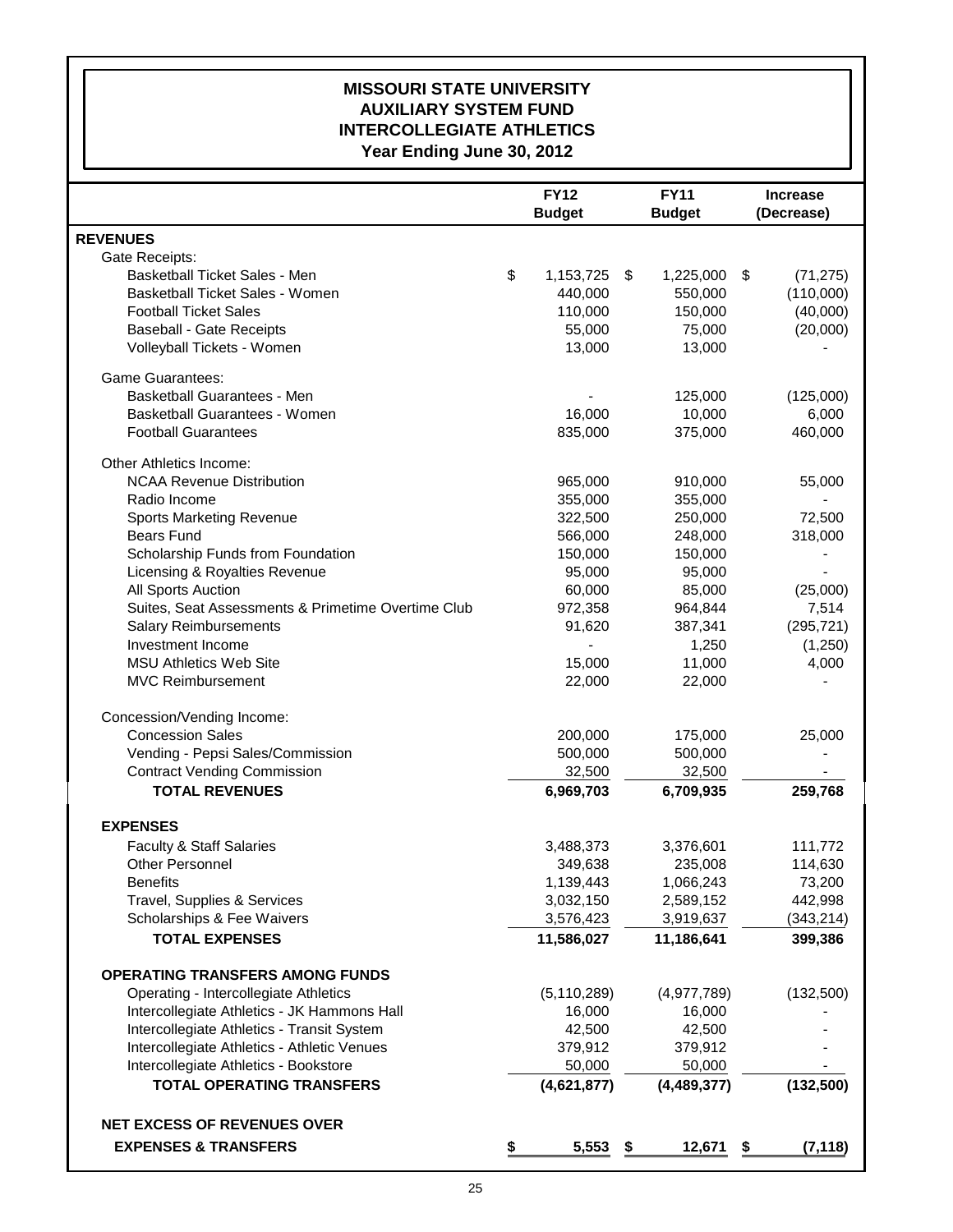## **MISSOURI STATE UNIVERSITY AUXILIARY SYSTEM FUND ATHLETIC VENUES Year Ending June 30, 2012**

|                                             | <b>FY12</b><br><b>FY11</b><br><b>Budget</b><br><b>Budget</b> |    |            | <b>Increase</b><br>(Decrease) |            |  |
|---------------------------------------------|--------------------------------------------------------------|----|------------|-------------------------------|------------|--|
| <b>REVENUES</b>                             |                                                              |    |            |                               |            |  |
| <b>Student Fees</b>                         | \$<br>1,976,000                                              | \$ | 1,894,369  | \$                            | 81,631     |  |
| Rent Income - Skyboxes                      | 58,447                                                       |    | 100,000    |                               | (41, 553)  |  |
| <b>Concession Sales</b>                     | 50,000                                                       |    | 50,000     |                               |            |  |
| Arena Rental - Outside Groups               | 185,000                                                      |    | 155,000    |                               | 30,000     |  |
| Miscellaneous                               | 12,500                                                       |    |            |                               | 12,500     |  |
| Memberships                                 | 1,000                                                        |    | 1,000      |                               |            |  |
| Gift income                                 | 1,936,252                                                    |    | 1,937,014  |                               | (762)      |  |
| <b>Seat Assessments</b>                     | 2,050,642                                                    |    | 2,055,156  |                               | (4, 514)   |  |
| Investment Income                           | 400                                                          |    | 2,992      |                               | (2, 592)   |  |
| <b>TOTAL REVENUES</b>                       | 6,270,241                                                    |    | 6,195,531  |                               | 74,710     |  |
| <b>EXPENSES</b>                             |                                                              |    |            |                               |            |  |
| <b>Faculty &amp; Staff Salaries</b>         | 539,152                                                      |    | 537,550    |                               | 1,602      |  |
| <b>Other Personnel</b>                      | 352,700                                                      |    | 352,700    |                               |            |  |
| <b>Benefits</b>                             | 178,055                                                      |    | 171,622    |                               | 6,433      |  |
| <b>Utilities</b>                            | 615,000                                                      |    | 539,830    |                               | 75,170     |  |
| Travel, Supplies & Services                 | 386,564                                                      |    | 401,912    |                               | (15, 348)  |  |
| Scholarships & Fee Waivers                  | 17,200                                                       |    | 17,200     |                               |            |  |
| <b>TOTAL EXPENSES</b>                       | 2,088,671                                                    |    | 2,020,814  |                               | 67,857     |  |
| <b>DEBT TRANSFERS</b>                       |                                                              |    |            |                               |            |  |
| Capital Lease - Utility Improvements        | 17,882                                                       |    | 17,882     |                               |            |  |
| 2005A Issue                                 |                                                              |    | 592,364    |                               | (592, 364) |  |
| 2007 Issue                                  | 4,072,894                                                    |    | 4,074,494  |                               | (1,600)    |  |
| 2010 Issue                                  | 624,588                                                      |    |            |                               | 624,588    |  |
| <b>TOTAL DEBT TRANSFERS</b>                 | 4,715,364                                                    |    | 4,684,740  |                               | 30,624     |  |
| <b>OPERATING TRANSFERS AMONG FUNDS</b>      |                                                              |    |            |                               |            |  |
| <b>Operating - Athletic Venues</b>          | (218, 782)                                                   |    | (218, 782) |                               |            |  |
| Intercollegiate Athletics - Athletic Venues | (379, 912)                                                   |    | (379, 912) |                               |            |  |
| Athletic Venues - JK Hammons Hall           | 60,000                                                       |    | 70,000     |                               | (10,000)   |  |
| <b>TOTAL OPERATING TRANSFERS</b>            | (538, 694)                                                   |    | (528, 694) |                               | (10,000)   |  |
| <b>NET EXCESS OF REVENUES OVER</b>          |                                                              |    |            |                               |            |  |
| <b>EXPENSES &amp; TRANSFERS</b>             | 4,900                                                        |    |            |                               |            |  |
|                                             |                                                              | \$ | 18,671     | \$                            | (13, 771)  |  |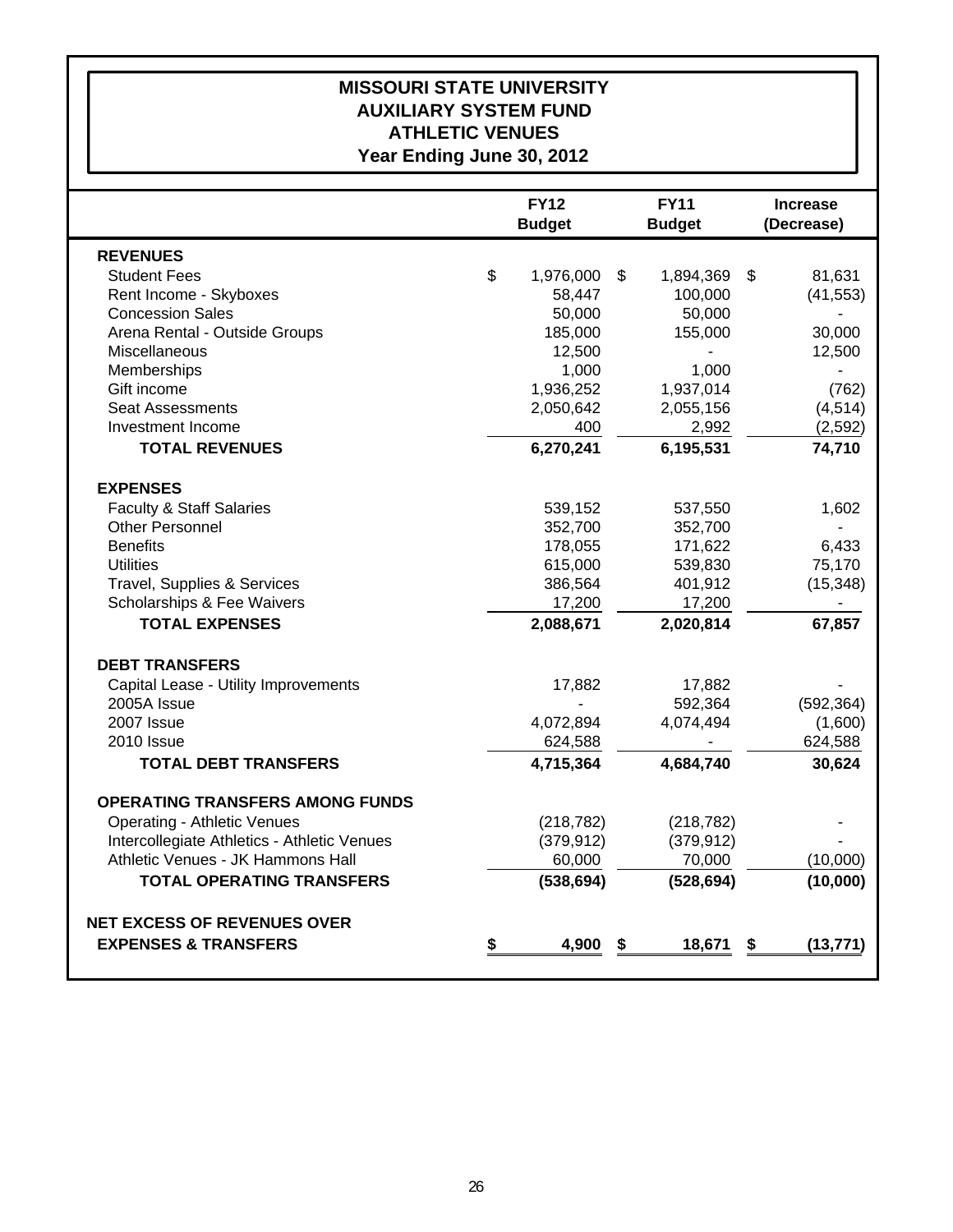# **Year Ending June 30, 2012 TRANSIT SYSTEM AUXILIARY SYSTEM FUND MISSOURI STATE UNIVERSITY**

|                                            |                | <b>FY12</b>   | <b>FY11</b>                | <b>Increase</b> |    |            |
|--------------------------------------------|----------------|---------------|----------------------------|-----------------|----|------------|
|                                            |                | <b>Budget</b> |                            | <b>Budget</b>   |    | (Decrease) |
| <b>REVENUES</b>                            |                |               |                            |                 |    |            |
| <b>Shuttle System</b>                      | $\mathfrak{S}$ | 1,169,000     | $\boldsymbol{\mathcal{S}}$ | 1,170,000       | \$ | (1,000)    |
| <b>Parking Fees</b>                        |                | 1,350,000     |                            | 1,350,000       |    |            |
| <b>Parking Fines</b>                       |                | 350,000       |                            | 350,000         |    |            |
| Parking - Parking Meter Revenue            |                | 180,000       |                            | 200,000         |    | (20,000)   |
| Parking - Special Events                   |                | 20,000        |                            |                 |    | 20,000     |
| Investment Income                          |                | 3,300         |                            | 3,869           |    | (569)      |
| <b>TOTAL REVENUES</b>                      |                | 3,072,300     |                            | 3,073,869       |    | (1, 569)   |
| <b>EXPENSES</b>                            |                |               |                            |                 |    |            |
| <b>Faculty &amp; Staff Salaries</b>        |                | 852,176       |                            | 865,684         |    | (13,508)   |
| <b>Other Personnel</b>                     |                | 137,775       |                            | 127,275         |    | 10,500     |
| <b>Benefits</b>                            |                | 281,012       |                            | 272,582         |    | 8,430      |
| <b>Utilities</b>                           |                | 124,057       |                            | 106,363         |    | 17,694     |
| Travel, Supplies & Services                |                | 1,265,300     |                            | 1,181,207       |    | 84,093     |
| <b>TOTAL EXPENSES</b>                      |                | 2,660,320     |                            | 2,553,111       |    | 107,209    |
| <b>DEBT TRANSFERS</b>                      |                |               |                            |                 |    |            |
| 2005A Issue                                |                | 63,500        |                            | 500,516         |    | (437, 016) |
| 2010 Issue                                 |                | 320,795       |                            |                 |    | 320,795    |
| <b>TOTAL DEBT TRANSFERS</b>                |                | 384,295       |                            | 500,516         |    | (116, 221) |
| <b>OPERATING TRANSFERS AMONG FUNDS</b>     |                |               |                            |                 |    |            |
| Transit System R & R Reserve               |                | 30,000        |                            | 30,000          |    |            |
| JK Hammons Hall - Transit System           |                | (30,000)      |                            | (30,000)        |    |            |
| Residence Life - Transit System            |                | (20,000)      |                            | (20,000)        |    |            |
| Intercollegiate Athletics - Transit System |                | (42,500)      |                            | (42,500)        |    |            |
| <b>Transit - Operating Indirect Cost</b>   |                | 69,114        |                            | 69,114          |    |            |
| <b>TOTAL OPERATING TRANSFERS</b>           |                | 6,614         |                            | 6,614           |    |            |
| <b>NET EXCESS OF REVENUES OVER</b>         |                |               |                            |                 |    |            |
| <b>EXPENSES &amp; TRANSFERS</b>            | \$             | 21,071        | \$                         | 13,628          | \$ | 7,443      |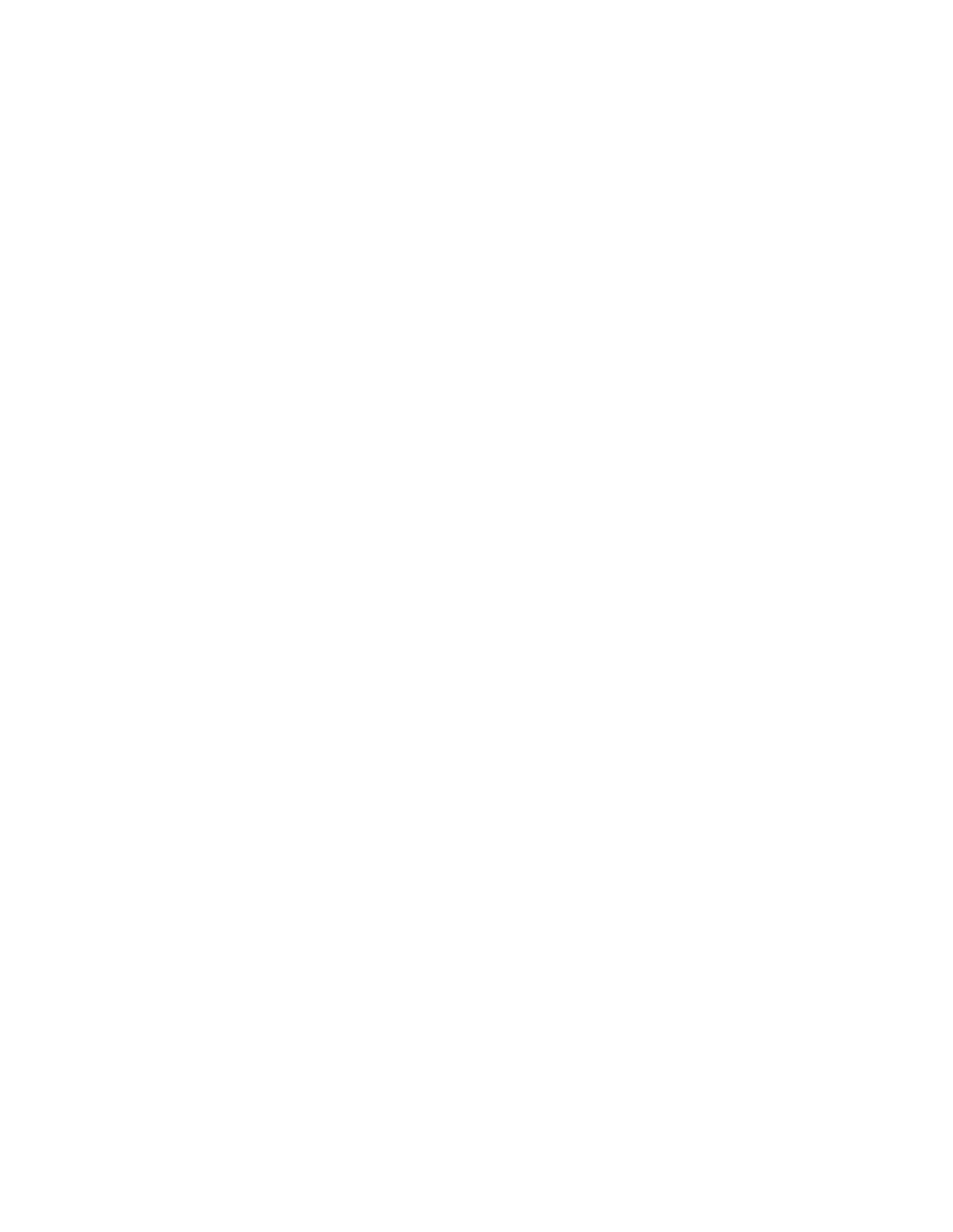

#### **Missouri State** U V Е S N Y R I.

# **WEST PLAINS CAMPUS – OPERATING & AUXILIARY**

*YEAR ENDING JUNE 30, 2012*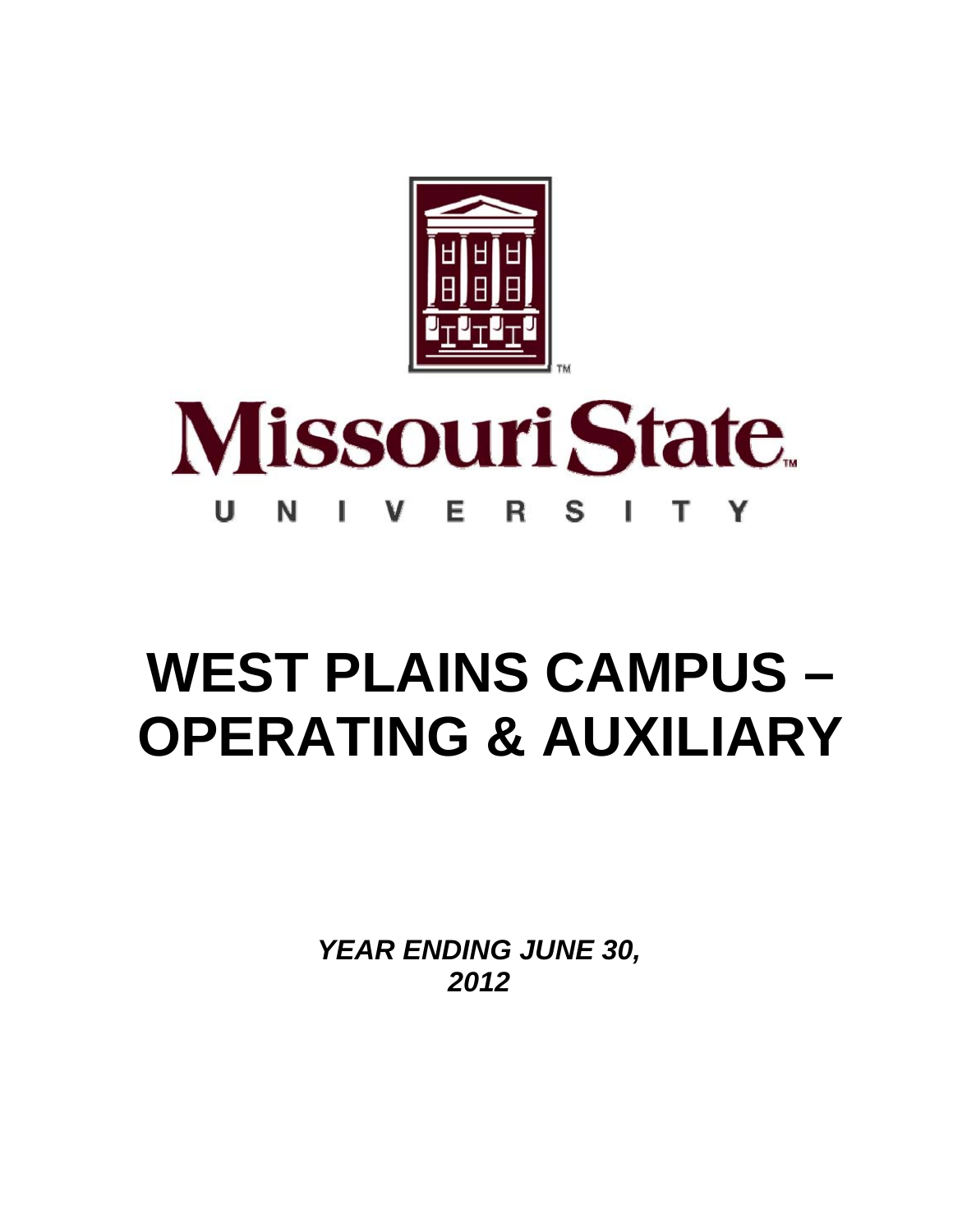## **MISSOURI STATE UNIVERSITY OPERATING BUDGET - WEST PLAINS CAMPUS BY NATURAL CLASSIFICATION Year Ending June 30, 2012**

|                                             | <b>FY12</b><br><b>Budget</b> |            | <b>FY11</b><br><b>Budget</b> | <b>Increase</b><br>(Decrease) |            |
|---------------------------------------------|------------------------------|------------|------------------------------|-------------------------------|------------|
|                                             |                              |            |                              |                               |            |
| <b>REVENUES</b>                             |                              |            |                              |                               |            |
| State Appropriations (less 3% holdback)     | \$                           | 5,198,240  | \$<br>5,367,521              | \$                            | (169, 281) |
| <b>Tuition &amp; Fees</b>                   |                              | 3,899,717  | 3,649,717                    |                               | 250,000    |
| Investment Income                           |                              | 50,000     | 50,000                       |                               |            |
| Sales & Services of Educational Services    |                              | 141,000    | 141,000                      |                               |            |
| <b>Gifts</b>                                |                              | 45,000     | 45,000                       |                               |            |
| <b>Other Revenue</b>                        |                              | 20,950     | 20,950                       |                               |            |
| <b>TOTAL REVENUES</b>                       |                              | 9,354,907  | 9,274,188                    |                               | 80,719     |
| <b>EXPENSES (BY NATURAL CLASSIFICATION)</b> |                              |            |                              |                               |            |
| <b>Faculty Salaries</b>                     |                              | 2,592,657  | 2,575,980                    |                               | 16,677     |
| <b>Staff Salaries</b>                       |                              | 2,463,612  | 2,515,576                    |                               | (51, 964)  |
| <b>Other Personnel</b>                      |                              | 375,258    | 374,377                      |                               | 881        |
| <b>Benefits</b>                             |                              | 1,527,233  | 1,489,505                    |                               | 37,728     |
| <b>Utilities</b>                            |                              | 254,100    | 242,000                      |                               | 12,100     |
| <b>Travel, Supplies &amp; Services</b>      |                              | 1,608,383  | 1,542,750                    |                               | 65,633     |
| Scholarships & Fee Waivers                  |                              | 565,260    | 575,260                      |                               | (10,000)   |
| <b>Bad Debt Expense</b>                     |                              | 30,000     |                              |                               | 30,000     |
| <b>TOTAL EXPENSES</b>                       |                              | 9,416,503  | 9,315,448                    |                               | 101,055    |
| <b>DEBT TRANSFERS</b>                       |                              |            |                              |                               |            |
| Academic Buildings 2010                     |                              | 38,838     | 40,000                       |                               | (1, 162)   |
| <b>TOTAL DEBT TRANSFERS</b>                 |                              | 38,838     | 40,000                       |                               | (1, 162)   |
|                                             |                              |            |                              |                               |            |
| <b>OPERATING TRANSFERS AMONG FUNDS</b>      |                              |            |                              |                               |            |
| China to West Plains Operating              |                              | (29, 375)  | (29, 375)                    |                               |            |
| WP Bookstore to West Plains Operating       |                              | (78, 320)  | (53, 320)                    |                               | (25,000)   |
| <b>TOTAL OPERATING TRANSFERS</b>            |                              | (107, 695) | (82, 695)                    |                               | (25,000)   |
| <b>NET EXCESS OF REVENUES OVER</b>          |                              |            |                              |                               |            |
| <b>EXPENSES &amp; TRANSFERS</b>             | \$                           | 7,261      | \$<br>1,435                  | \$                            | 5,826      |
|                                             |                              |            |                              |                               |            |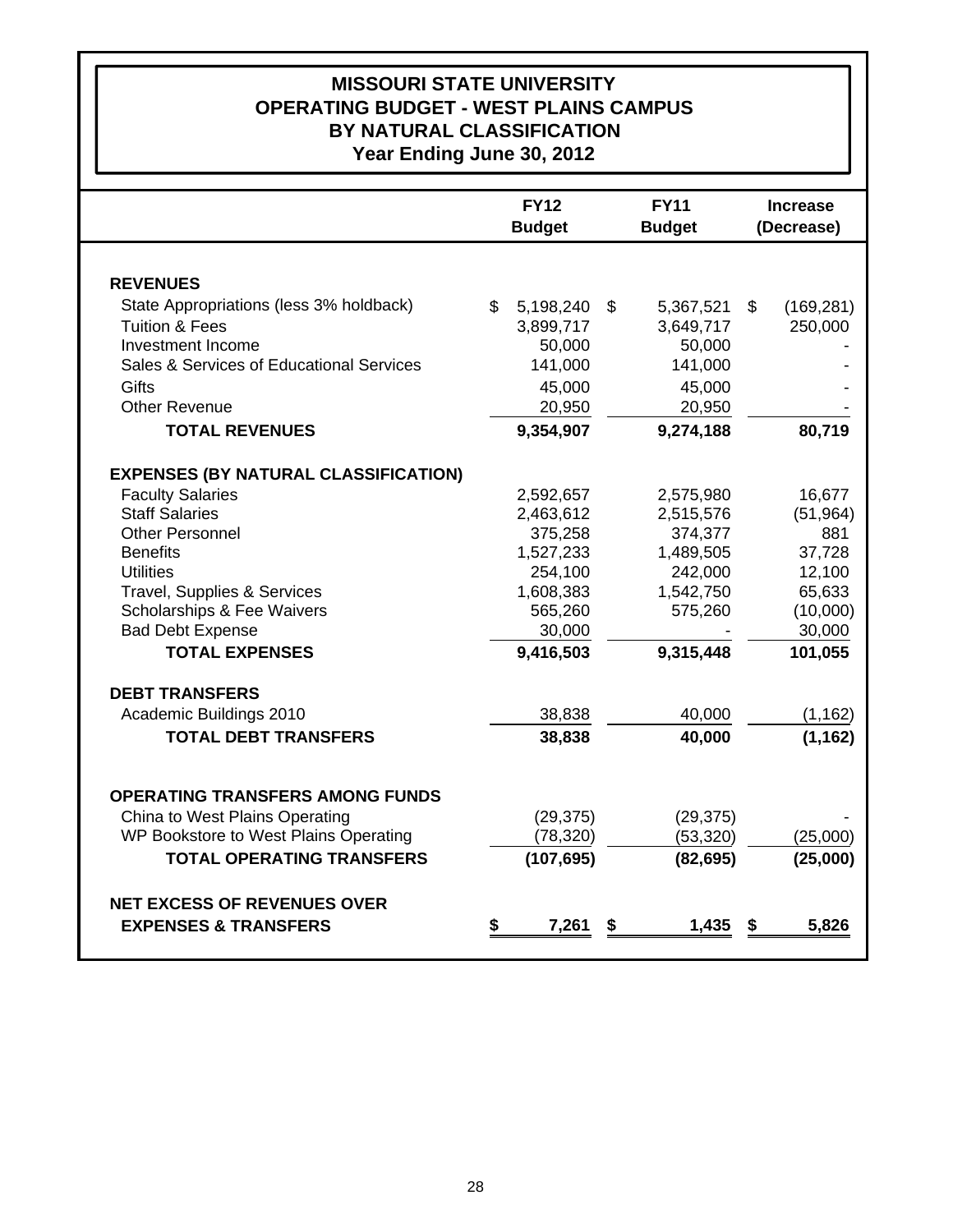## **MISSOURI STATE UNIVERSITY OPERATING BUDGET - WEST PLAINS CAMPUS BY PROGRAM CLASSIFICATION Year Ending June 30, 2012**

|                                             | <b>FY12</b><br><b>Budget</b> |            |    | <b>FY11</b><br><b>Budget</b> |    | <b>Increase</b><br>(Decrease) |
|---------------------------------------------|------------------------------|------------|----|------------------------------|----|-------------------------------|
|                                             |                              |            |    |                              |    |                               |
| <b>REVENUES</b>                             |                              |            |    |                              |    |                               |
| State Appropriations (less 3% holdback)     | $\mathbb{S}$                 | 5,198,240  | \$ | 5,367,521                    | \$ | (169, 281)                    |
| <b>Tuition &amp; Fees</b>                   |                              | 3,899,717  |    | 3,649,717                    |    | 250,000                       |
| Investment Income                           |                              | 50,000     |    | 50,000                       |    |                               |
| Sales & Services of Educational Services    |                              | 141,000    |    | 141,000                      |    |                               |
| <b>Gifts</b>                                |                              | 45,000     |    | 45,000                       |    |                               |
| <b>Other Revenue</b>                        |                              | 20,950     |    | 20,950                       |    |                               |
| <b>TOTAL REVENUES</b>                       |                              | 9,354,907  |    | 9,274,188                    |    | 80,719                        |
| <b>EXPENSES (BY PROGRAM CLASSIFICATION)</b> |                              |            |    |                              |    |                               |
| Instruction                                 |                              | 3,219,322  |    | 3,133,069                    |    | 86,253                        |
| <b>Public Service</b>                       |                              | 401,173    |    | 411,113                      |    | (9,940)                       |
| Academic Support                            |                              | 951,680    |    | 956,970                      |    | (5, 290)                      |
| <b>Student Services</b>                     |                              | 1,064,617  |    | 1,070,370                    |    | (5,753)                       |
| <b>Institutional Support</b>                |                              | 2,283,477  |    | 2,108,623                    |    | 174,854                       |
| Operation & Maintenance of Plant            |                              | 930,974    |    | 1,060,043                    |    | (129,069)                     |
| Scholarships & Fee Waivers                  |                              | 565,260    |    | 575,260                      |    | (10,000)                      |
| <b>TOTAL EXPENSES</b>                       |                              | 9,416,503  |    | 9,315,448                    |    | 101,055                       |
| <b>DEBT TRANSFERS</b>                       |                              |            |    |                              |    |                               |
| Academic Buildings 2010                     |                              | 38,838     |    | 40,000                       |    | (1, 162)                      |
| <b>TOTAL DEBT TRANSFERS</b>                 |                              | 38,838     |    | 40,000                       |    | (1, 162)                      |
|                                             |                              |            |    |                              |    |                               |
| <b>OPERATING TRANSFERS AMONG FUNDS</b>      |                              |            |    |                              |    |                               |
| <b>Transfers Among Funds</b>                |                              | (107, 695) |    | (82, 695)                    |    | (25,000)                      |
| <b>TOTAL TRANSFERS</b>                      |                              | (107, 695) |    | (82, 695)                    |    | (25,000)                      |
| <b>NET EXCESS OF REVENUES OVER</b>          |                              |            |    |                              |    |                               |
| <b>EXPENSES &amp; TRANSFERS</b>             | \$                           | 7,261      | S  | 1,435                        | S  | 5,826                         |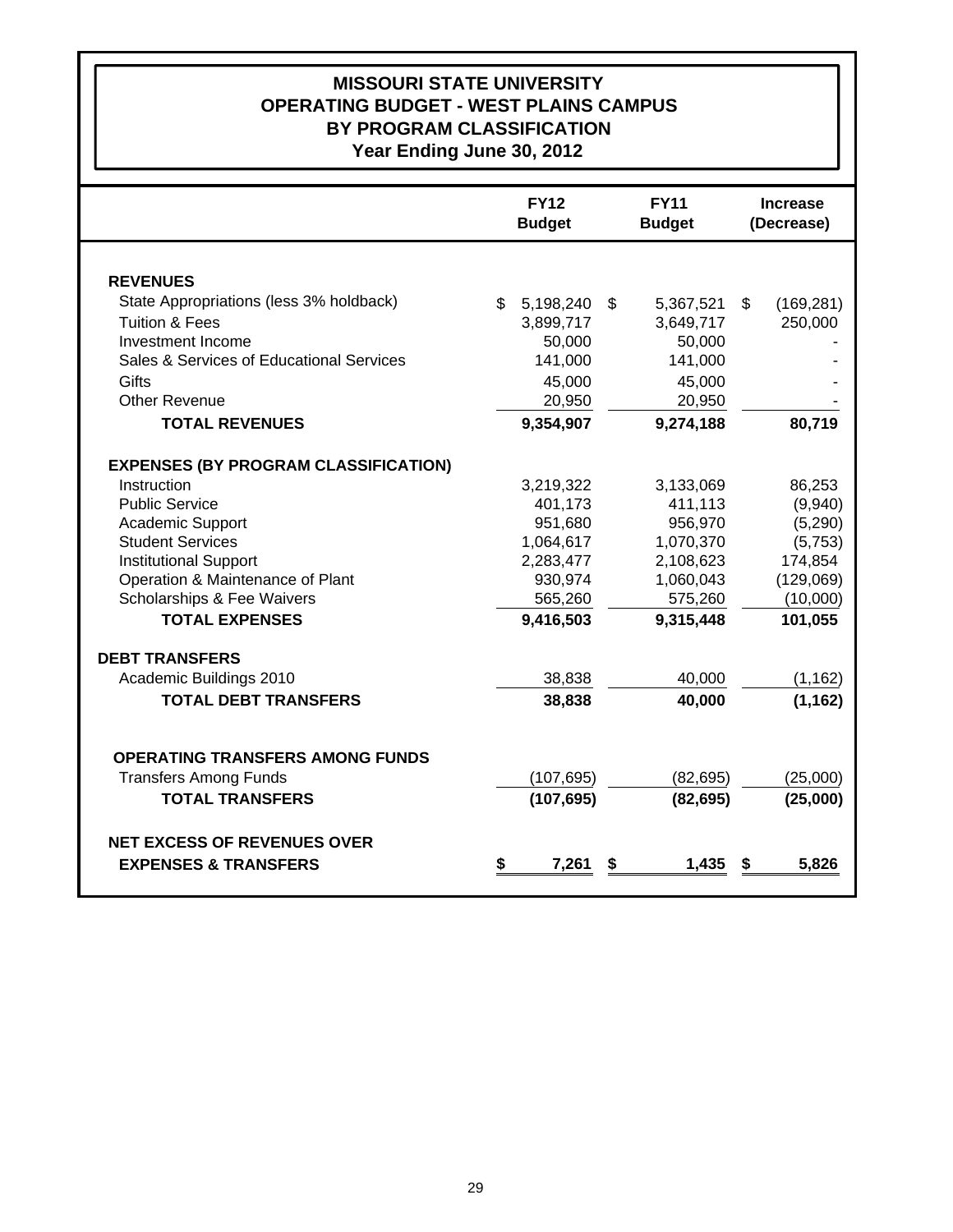### **MISSOURI STATE UNIVERSITY AUXILIARY FUNDS WEST PLAINS CAMPUS Year Ending June 30, 2012**

|                                       |                          | Food                     | <b>Residence</b> | <b>Recreation</b> | <b>FY12</b>    | <b>FY11</b>    | <b>Increase</b> |
|---------------------------------------|--------------------------|--------------------------|------------------|-------------------|----------------|----------------|-----------------|
|                                       | <b>Bookstore</b>         | <b>Service</b>           | Life             | <b>Center</b>     | <b>Budget</b>  | <b>Budget</b>  | (Decrease)      |
| <b>REVENUES</b>                       |                          |                          |                  |                   |                |                |                 |
| <b>WP University Rec Fees</b>         | \$                       | \$                       | \$               | \$<br>88.250      | \$<br>88.250   | \$<br>88.250   | \$              |
| Sales - Bookstore                     | 1,197,782                |                          |                  |                   | 1,197,782      | 1,100,420      | 97,362          |
| Cost of Sales - Bookstore             | (842, 736)               |                          |                  |                   | (842, 736)     | (780, 795)     | (61, 941)       |
| <b>Book Rental Fee</b>                | 7,800                    |                          |                  |                   | 7,800          | 7,800          |                 |
| Vending - Pepsi Sales/Commission      | $\blacksquare$           | 7,500                    |                  |                   | 7,500          | 6,500          | 1,000           |
| Commissions - WP                      | 3,400                    |                          |                  |                   | 3,400          | 3,200          | 200             |
| <b>Food Sales</b>                     |                          | 153,593                  |                  |                   | 153,593        | 135,115        | 18.478          |
| Catering Income                       |                          | 11,338                   |                  |                   | 11,338         | 10.799         | 539             |
| West Plains Residence Life            |                          | $\blacksquare$           | 187,789          |                   | 187,789        | 174,648        | 13,141          |
| Other Income                          |                          | 250                      | 6,000            |                   | 6,250          | 5,000          | 1,250           |
| Investment Income                     | 4,000                    | 300                      | 500              | 15,417            | 20,217         | 3,000          | 17,217          |
| <b>TOTAL REVENUES</b>                 | 370,246                  | 172,981                  | 194,289          | 103,667           | 841,183        | 753,937        | 87,246          |
| <b>EXPENSES</b>                       |                          |                          |                  |                   |                |                |                 |
| <b>Faculty &amp; Staff Salaries</b>   | 86.753                   | 55,418                   | 25,000           |                   | 167,171        | 169,983        | (2,812)         |
| <b>Other Personnel</b>                | 18,975                   | 18,000                   | $\sim$           | 22,750            | 59.725         | 32.175         | 27,550          |
| <b>Benefits</b>                       | 28,807                   | 18,623                   | 8,125            | 1,740             | 57,295         | 54,385         | 2,910           |
| <b>Utilities</b>                      | 4,481                    | 6,000                    | 30,000           | 6,000             | 46,481         | 38,861         | 7,620           |
| Capital Outlay                        | $\blacksquare$           | $\blacksquare$           | ÷                | $\blacksquare$    | $\blacksquare$ | $\blacksquare$ | $\blacksquare$  |
| Travel, Supplies & Services           | 47,256                   | 71,820                   | 105,702          | 500               | 225,278        | 194,524        | 30,754          |
| Scholarships & Fee Waivers            | $\overline{\phantom{a}}$ | $\overline{\phantom{a}}$ | 16,683           | $\sim$            | 16,683         | 16,393         | 290             |
| <b>TOTAL EXPENSES</b>                 | 186,272                  | 169.861                  | 185,510          | 30.990            | 572.633        | 506.321        | 66,312          |
| <b>DEBT TRANSFERS</b>                 |                          |                          |                  |                   |                |                |                 |
| 2010 Issue                            |                          |                          |                  | 72,524            | 72,524         | 31,090         | 41,434          |
| <b>TOTAL DEBT TRANSFERS</b>           |                          |                          |                  | 72,524            | 72,524         | 31,090         | 41,434          |
| <b>OPERATING TRANSFERS</b>            |                          |                          |                  |                   |                |                |                 |
| WP Bookstore to West Plains Operating | 78,320                   |                          |                  |                   | 78,320         | 53,320         | 25,000          |
| <b>TOTAL OPERATING TRANSFERS</b>      | 78,320                   |                          |                  |                   | 78,320         | 53,320         | 25,000          |
| <b>NET EXCESS OF REVENUES OVER</b>    |                          |                          |                  |                   |                |                |                 |
| <b>EXPENSES &amp; TRANSFERS</b>       | 105,654                  | 3,120<br>\$              | 8,779<br>\$      | 153<br>\$         | 117,706<br>\$  | 163,206<br>\$  | (45,500)<br>\$  |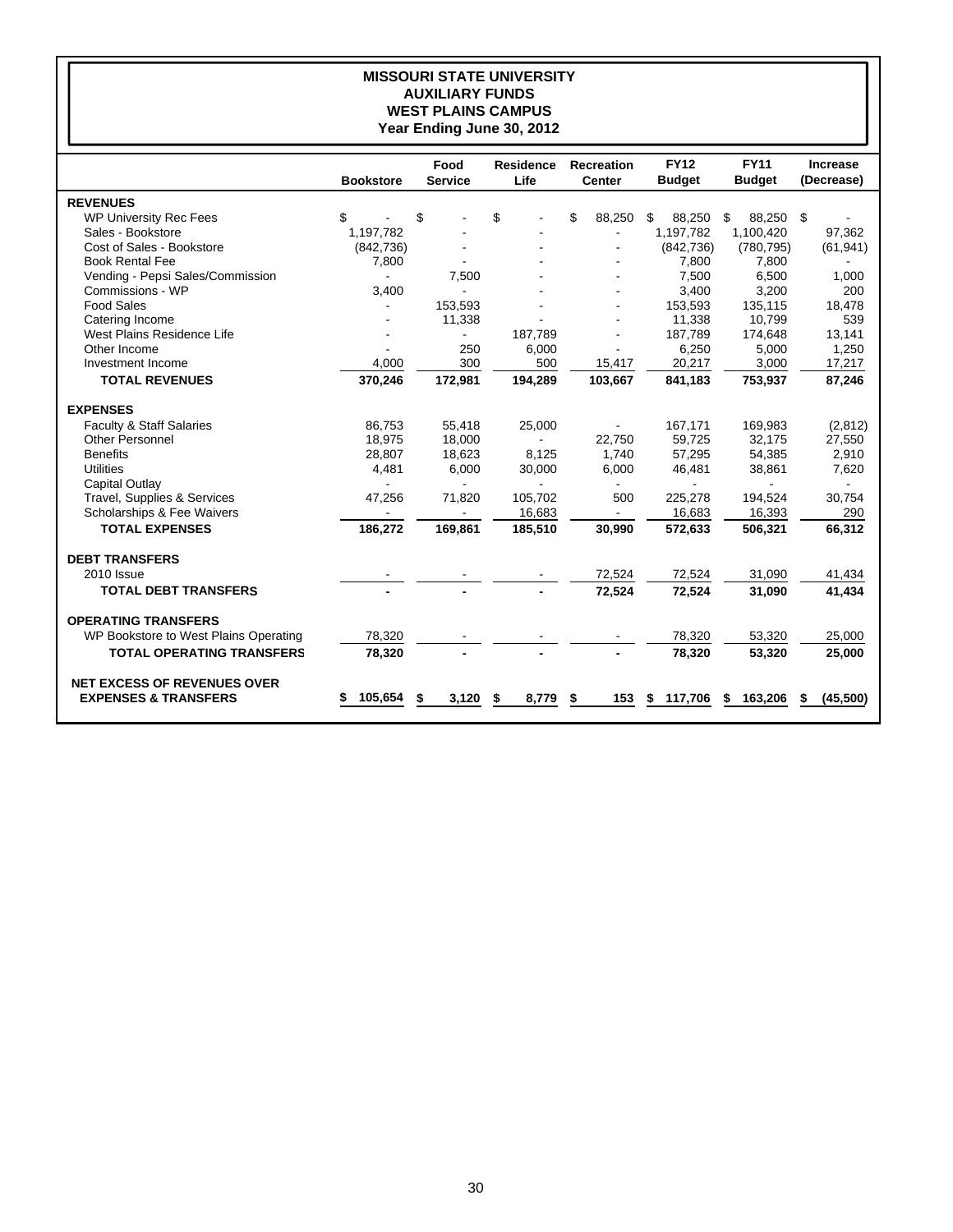### **MISSOURI STATE UNIVERSITY AUXILIARY SYSTEM FUND BOOKSTORE - WP CAMPUS Year Ending June 30, 2012**

|                                        | <b>FY12</b><br><b>Budget</b> |    | <b>FY11</b><br><b>Budget</b> |    | <b>Increase</b><br>(Decrease) |
|----------------------------------------|------------------------------|----|------------------------------|----|-------------------------------|
| <b>REVENUES</b>                        |                              |    |                              |    |                               |
| Sales - Bookstore                      | \$<br>1,197,782              | S. | 1,100,420                    | -S | 97,362                        |
| Cost of Sales - Bookstore              | (842, 736)                   |    | (780, 795)                   |    | (61, 941)                     |
| <b>Book Rental Fee</b>                 | 7,800                        |    | 7,800                        |    |                               |
| Commission                             | 3,400                        |    | 3,200                        |    | 200                           |
| Investment Income                      | 4,000                        |    | 1,500                        |    | 2,500                         |
| <b>TOTAL REVENUES</b>                  | 370,246                      |    | 332,125                      |    | 38,121                        |
| <b>EXPENSES</b>                        |                              |    |                              |    |                               |
| <b>Faculty &amp; Staff Salaries</b>    | 86,753                       |    | 86,331                       |    | 422                           |
| <b>Other Personnel</b>                 | 18,975                       |    | 22,175                       |    | (3,200)                       |
| <b>Benefits</b>                        | 28,807                       |    | 27,812                       |    | 995                           |
| <b>Utilities</b>                       | 4,481                        |    | 4,411                        |    | 70                            |
| Travel, Supplies & Services            | 47,256                       |    | 44,946                       |    | 2,310                         |
| <b>TOTAL EXPENSES</b>                  | 186,272                      |    | 185,675                      |    | 597                           |
| <b>OPERATING TRANSFERS AMONG FUNDS</b> |                              |    |                              |    |                               |
| WP Bookstore to West Plains Operating  | 78,320                       |    | 53,320                       |    | 25,000                        |
| <b>TOTAL OPERATING TRANSFERS</b>       | 78,320                       |    | 53,320                       |    | 25,000                        |
| <b>NET EXCESS OF REVENUES OVER</b>     |                              |    |                              |    |                               |
| <b>EXPENSES &amp; TRANSFERS</b>        | 105,654                      | S  | 93,130                       | S  | 12,524                        |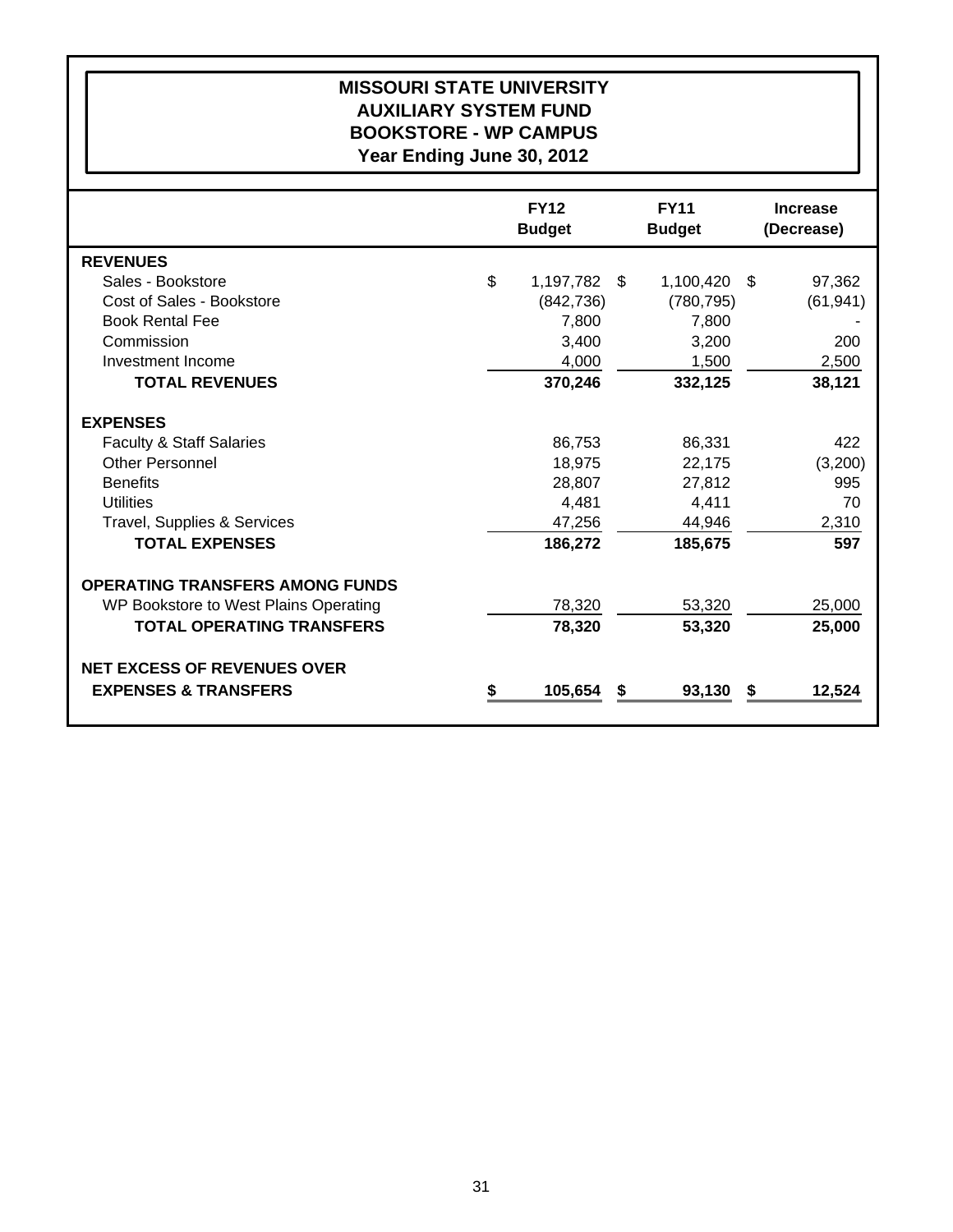## **MISSOURI STATE UNIVERSITY AUXILIARY SYSTEM FUND FOOD SERVICE - WP CAMPUS Year Ending June 30, 2012**

|                                     | <b>FY12</b><br><b>Budget</b> |      | <b>FY11</b><br><b>Budget</b> |    | <b>Increase</b><br>(Decrease) |
|-------------------------------------|------------------------------|------|------------------------------|----|-------------------------------|
| <b>REVENUES</b>                     |                              |      |                              |    |                               |
| Vending - Pepsi Sales/Commission    | \$<br>7,500                  | - \$ | 6,500                        | -S | 1,000                         |
| <b>Food Sales</b>                   | 153,593                      |      | 135,115                      |    | 18,478                        |
| Catering Income                     | 11,338                       |      | 10,799                       |    | 539                           |
| Other Income                        | 250                          |      |                              |    | 250                           |
| Investment Income                   | 300                          |      | 1,500                        |    | (1,200)                       |
| <b>TOTAL REVENUES</b>               | 172,981                      |      | 153,914                      |    | 19,067                        |
| <b>EXPENSES</b>                     |                              |      |                              |    |                               |
| <b>Faculty &amp; Staff Salaries</b> | 55,418                       |      | 56,496                       |    | (1,078)                       |
| <b>Other Personnel</b>              | 18,000                       |      | 10,000                       |    | 8,000                         |
| <b>Benefits</b>                     | 18,623                       |      | 18,046                       |    | 577                           |
| <b>Utilities</b>                    | 6,000                        |      | 4,450                        |    | 1,550                         |
| Travel, Supplies & Services         | 71,820                       |      | 64,420                       |    | 7,400                         |
| <b>TOTAL EXPENSES</b>               | 169,861                      |      | 153,412                      |    | 16,449                        |
| <b>NET EXCESS OF REVENUES OVER</b>  |                              |      |                              |    |                               |
| <b>EXPENSES &amp; TRANSFERS</b>     | 3,120                        | \$   | 502                          | 5  | 2,618                         |
|                                     |                              |      |                              |    |                               |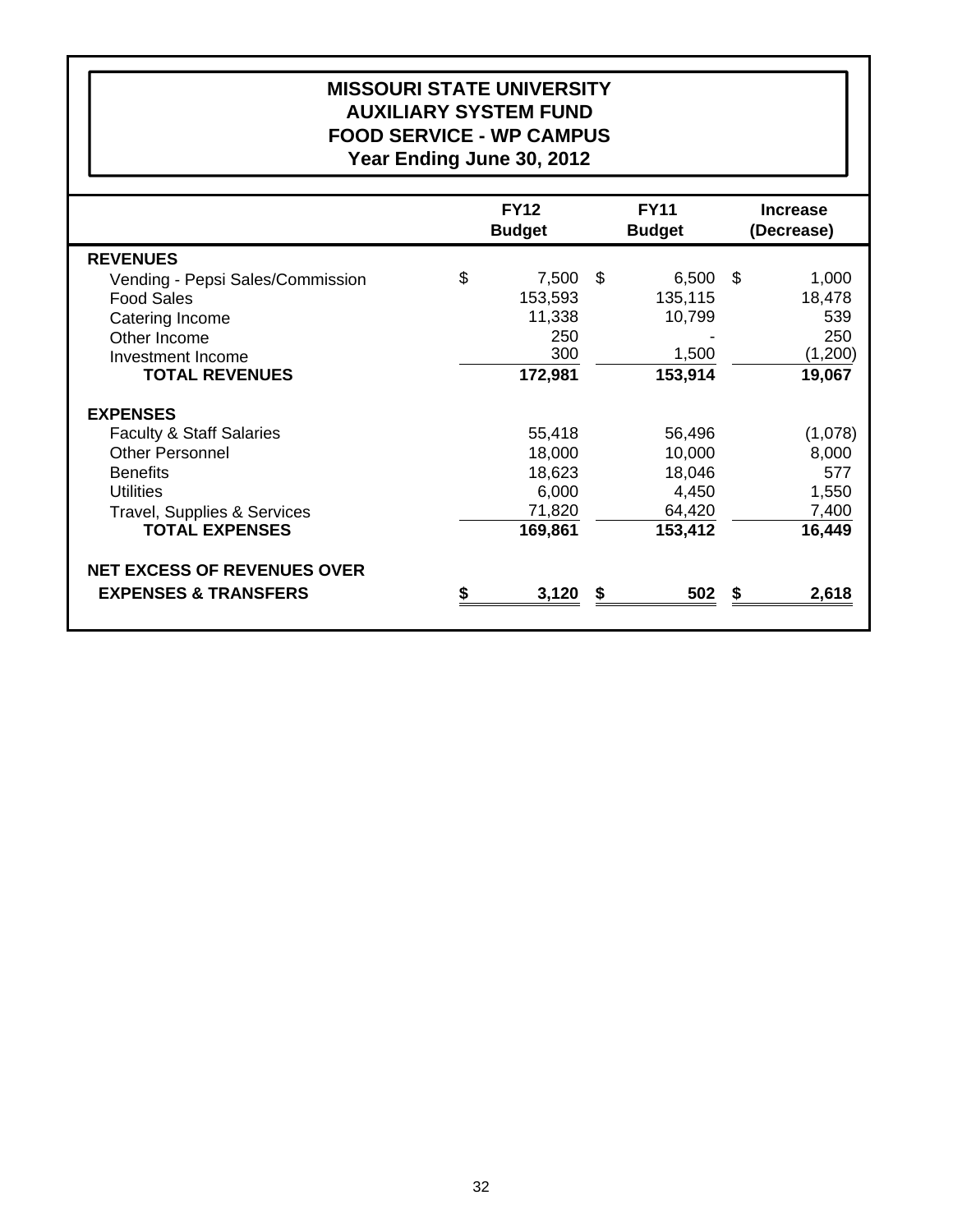## **MISSOURI STATE UNIVERSITY AUXILIARY SYSTEM FUND RESIDENCE LIFE - WP CAMPUS Year Ending June 30, 2012**

|                                     | <b>FY12</b>   |     | <b>FY11</b>   |      | <b>Increase</b> |
|-------------------------------------|---------------|-----|---------------|------|-----------------|
|                                     | <b>Budget</b> |     | <b>Budget</b> |      | (Decrease)      |
| <b>REVENUES</b>                     |               |     |               |      |                 |
| West Plains Residence Life          | \$<br>187,789 | -SS | 174,648       | - \$ | 13,141          |
| Other Income                        | 6,000         |     | 5,000         |      | 1,000           |
| Investment Income                   | 500           |     |               |      | 500             |
| <b>TOTAL REVENUES</b>               | 194,289       |     | 179,648       |      | 14,641          |
| <b>EXPENSES</b>                     |               |     |               |      |                 |
| <b>Faculty &amp; Staff Salaries</b> | 25,000        |     | 27,156        |      | (2, 156)        |
| <b>Benefits</b>                     | 8,125         |     | 8,527         |      | (402)           |
| <b>Utilities</b>                    | 30,000        |     | 30,000        |      |                 |
| Travel, Supplies & Services         | 105,702       |     | 85,158        |      | 20,544          |
| Scholarships & Fee Waivers          | 16,683        |     | 16,393        |      | 290             |
| <b>TOTAL EXPENSES</b>               | 185,510       |     | 167,234       |      | 18,276          |
| <b>NET EXCESS OF REVENUES OVER</b>  |               |     |               |      |                 |
| <b>EXPENSES &amp; TRANSFERS</b>     | 8,779         | S   | 12,414        | S    | (3,635)         |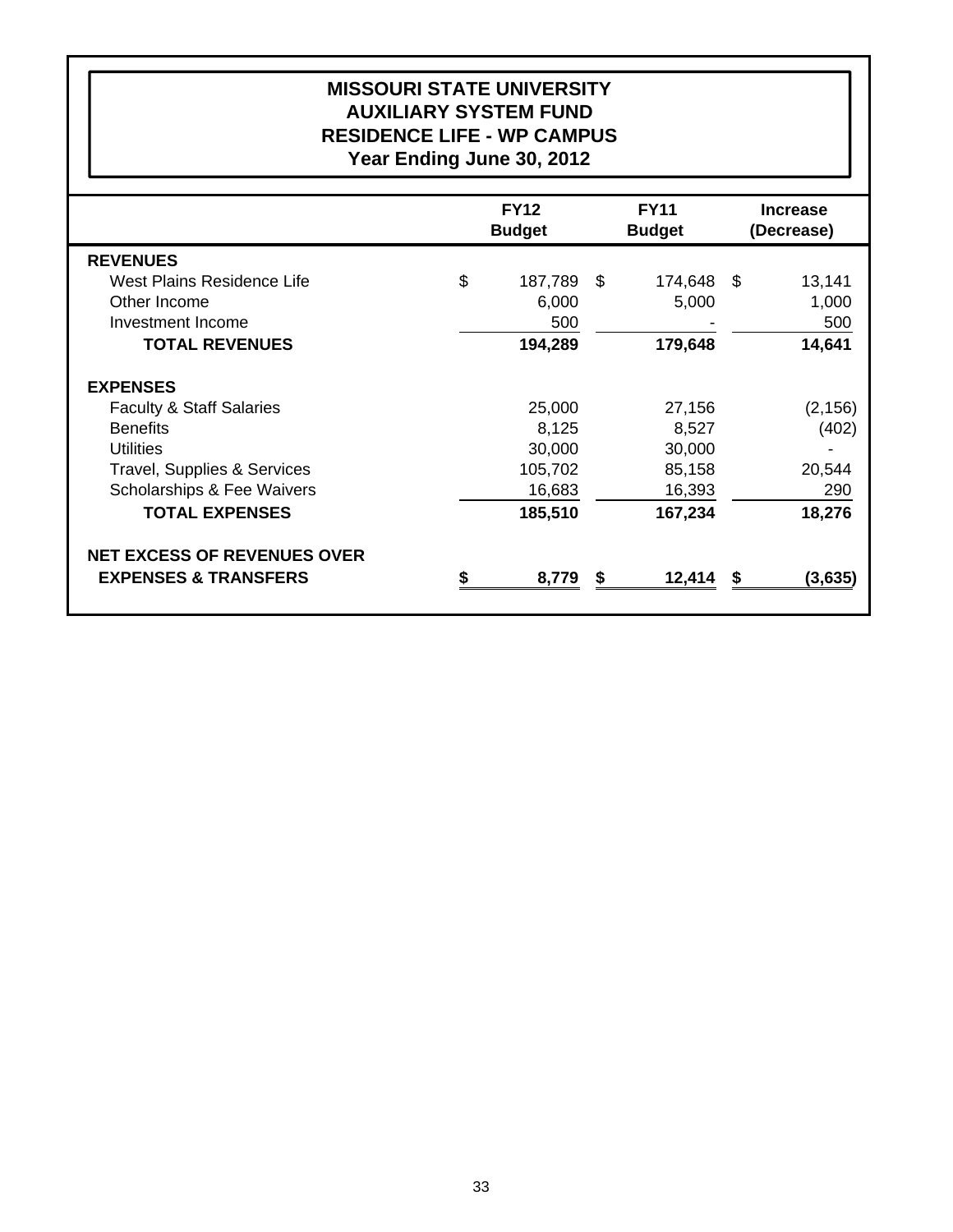## **MISSOURI STATE UNIVERSITY AUXILIARY SYSTEM FUND RECREATION CENTER - WP CAMPUS Year Ending June 30, 2012**

|                                    | <b>FY12</b>   | <b>FY11</b>       | <b>Increase</b> |
|------------------------------------|---------------|-------------------|-----------------|
|                                    | <b>Budget</b> | <b>Budget</b>     | (Decrease)      |
| <b>REVENUES</b>                    |               |                   |                 |
| <b>WP Student Rec Center Fees</b>  | \$<br>88,250  | 88,250 \$<br>- \$ |                 |
| Investment Income                  | 15,417        |                   | 15,417          |
| <b>TOTAL REVENUES</b>              | 103,667       | 88,250            | 15,417          |
| <b>EXPENSES</b>                    |               |                   |                 |
| <b>Other Personnel</b>             | 22,750        |                   | 22,750          |
| <b>Benefits</b>                    | 1,740         |                   | 1,740           |
| <b>Utilities</b>                   | 6,000         |                   | 6,000           |
| Travel, Supplies & Services        | 500           |                   | 500             |
| <b>TOTAL EXPENSES</b>              | 30,990        |                   | 30,990          |
| <b>DEBT TRANSFERS</b>              |               |                   |                 |
| 2010 Issue                         | 72,524        | 31,090            | 41,434          |
| <b>TOTAL DEBT TRANSFERS</b>        | 72,524        | 31,090            | 41,434          |
| <b>NET EXCESS OF REVENUES OVER</b> |               |                   |                 |
| <b>EXPENSES &amp; TRANSFERS</b>    | 153           | 57,160<br>- 5     | (57,007)<br>\$  |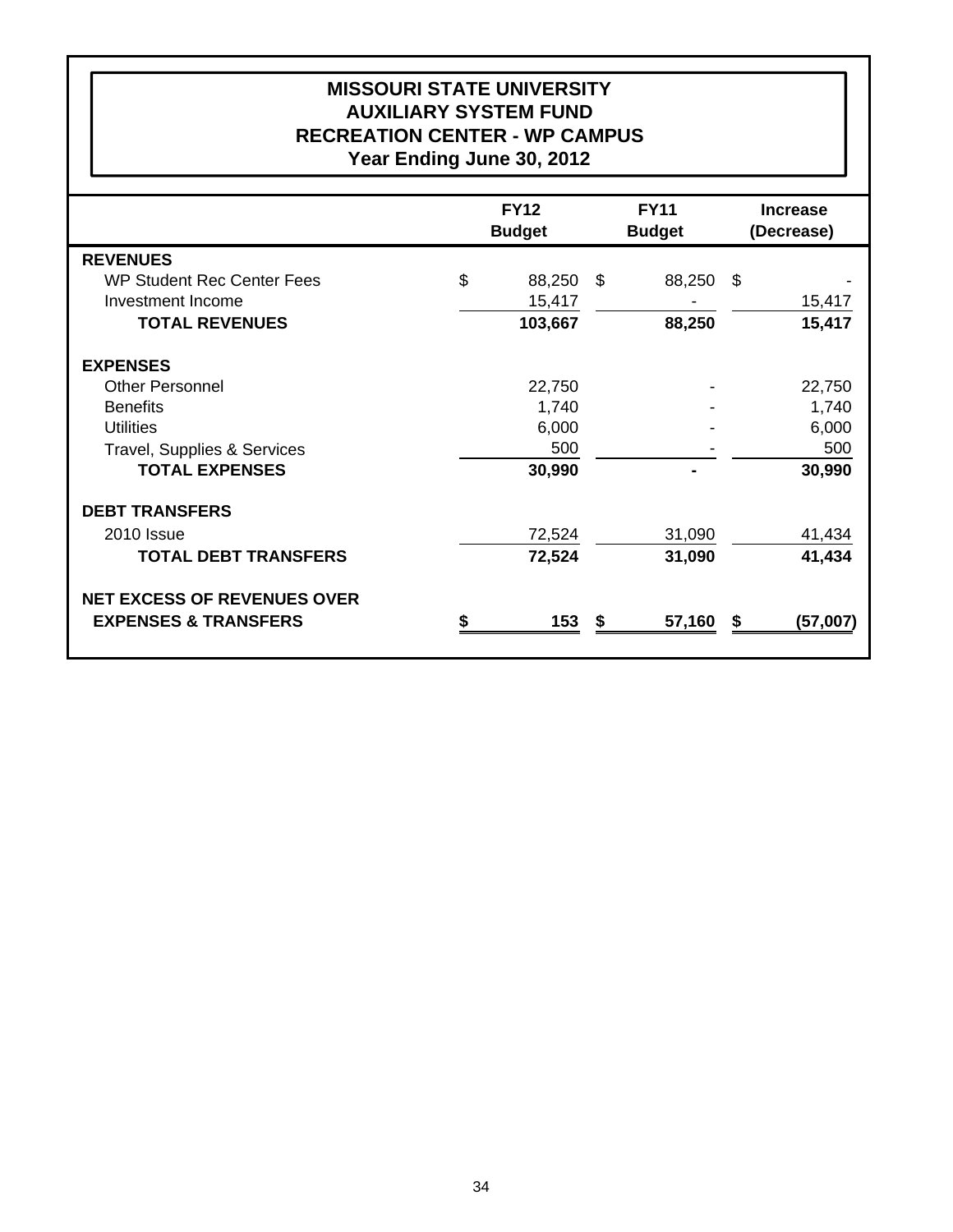

#### **Missouri State**  $\mathbf{U}$ N Е S V. L т Y R

# **CHINA CAMPUS – OPERATING**

*YEAR ENDING JUNE 30, 2012*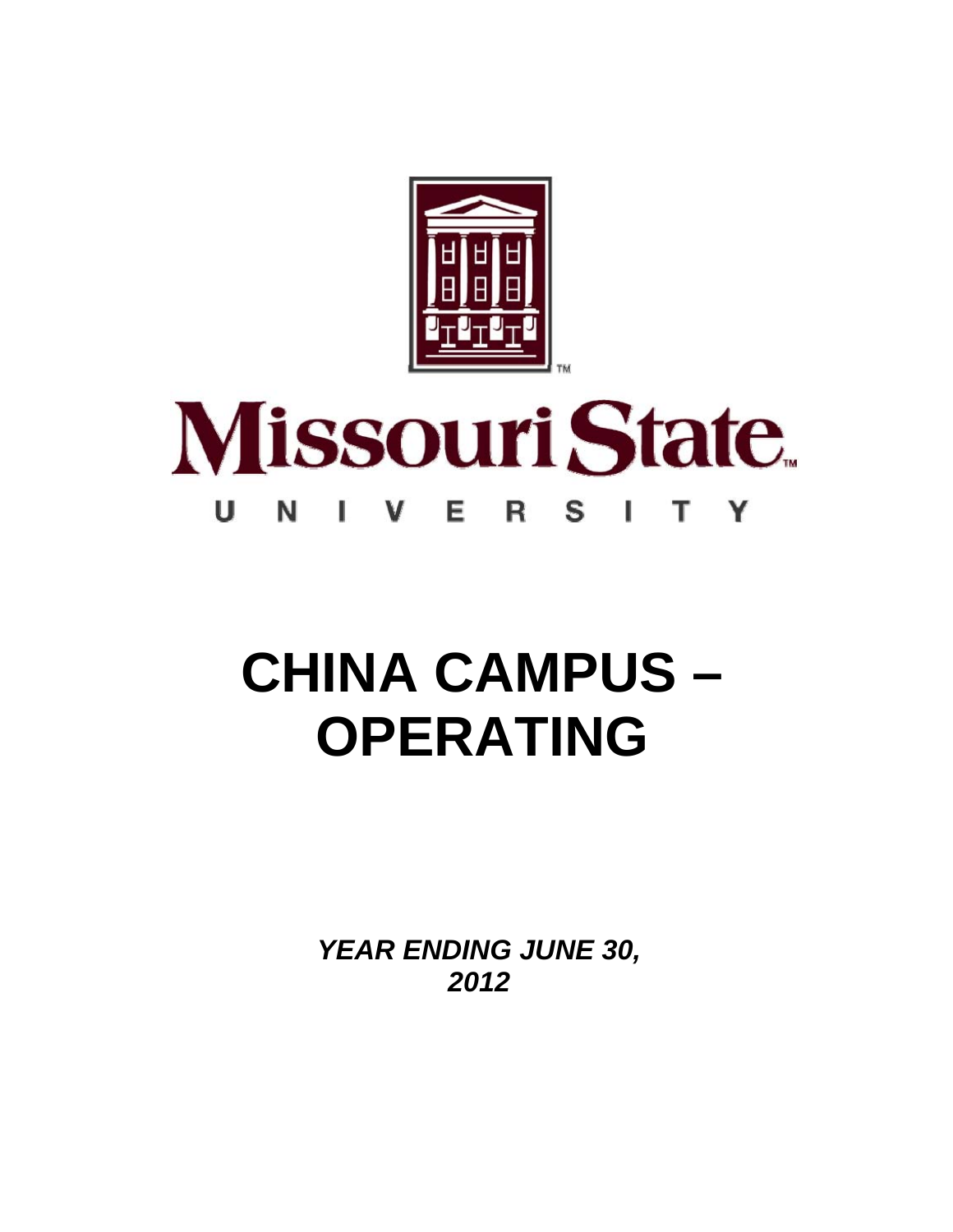## **MISSOURI STATE UNIVERSITY OPERATING BUDGET - CHINA CAMPUS BY NATURAL CLASSIFICATION Year Ending June 30, 2012**

|                                             | <b>FY12</b>           | <b>FY11</b>   | <b>Increase</b>  |
|---------------------------------------------|-----------------------|---------------|------------------|
|                                             | <b>Budget</b>         | <b>Budget</b> | (Decrease)       |
|                                             |                       |               |                  |
| <b>REVENUES</b>                             |                       |               |                  |
| <b>Tuition &amp; Fees</b>                   | 3,110,249<br>\$<br>\$ | 3,336,544     | \$<br>(226, 295) |
| <b>TOTAL REVENUES</b>                       | 3,110,249             | 3,336,544     | (226, 295)       |
| <b>EXPENSES (BY NATURAL CLASSIFICATION)</b> |                       |               |                  |
| <b>Faculty &amp; Staff Salaries</b>         | 1,347,254             | 1,215,003     | 132,251          |
| <b>Other Personnel</b>                      | 92,488                | 97,677        | (5, 189)         |
| <b>Benefits</b>                             | 76,913                | 106,393       | (29, 480)        |
| <b>Utilities</b>                            | 73,206                | 58,414        | 14,792           |
| Travel, Supplies & Services                 | 1,232,097             | 1,138,494     | 93,603           |
| <b>Scholarships &amp; Fee Waivers</b>       | 82,483                | 38,388        | 44,095           |
| <b>TOTAL EXPENSES</b>                       | 2,904,441             | 2,654,369     | 250,072          |
| <b>OPERATING TRANSFERS AMONG FUNDS</b>      |                       |               |                  |
| China to West Plains Operating              | 29,375                | 29,375        |                  |
| <b>TOTAL OPERATING TRANSFERS</b>            | 29,375                | 29,375        |                  |
| <b>NET EXCESS OF REVENUES OVER</b>          |                       |               |                  |
| <b>EXPENSES &amp; TRANSFERS</b>             | 176,433<br>S          | 652,800       | (476,367)        |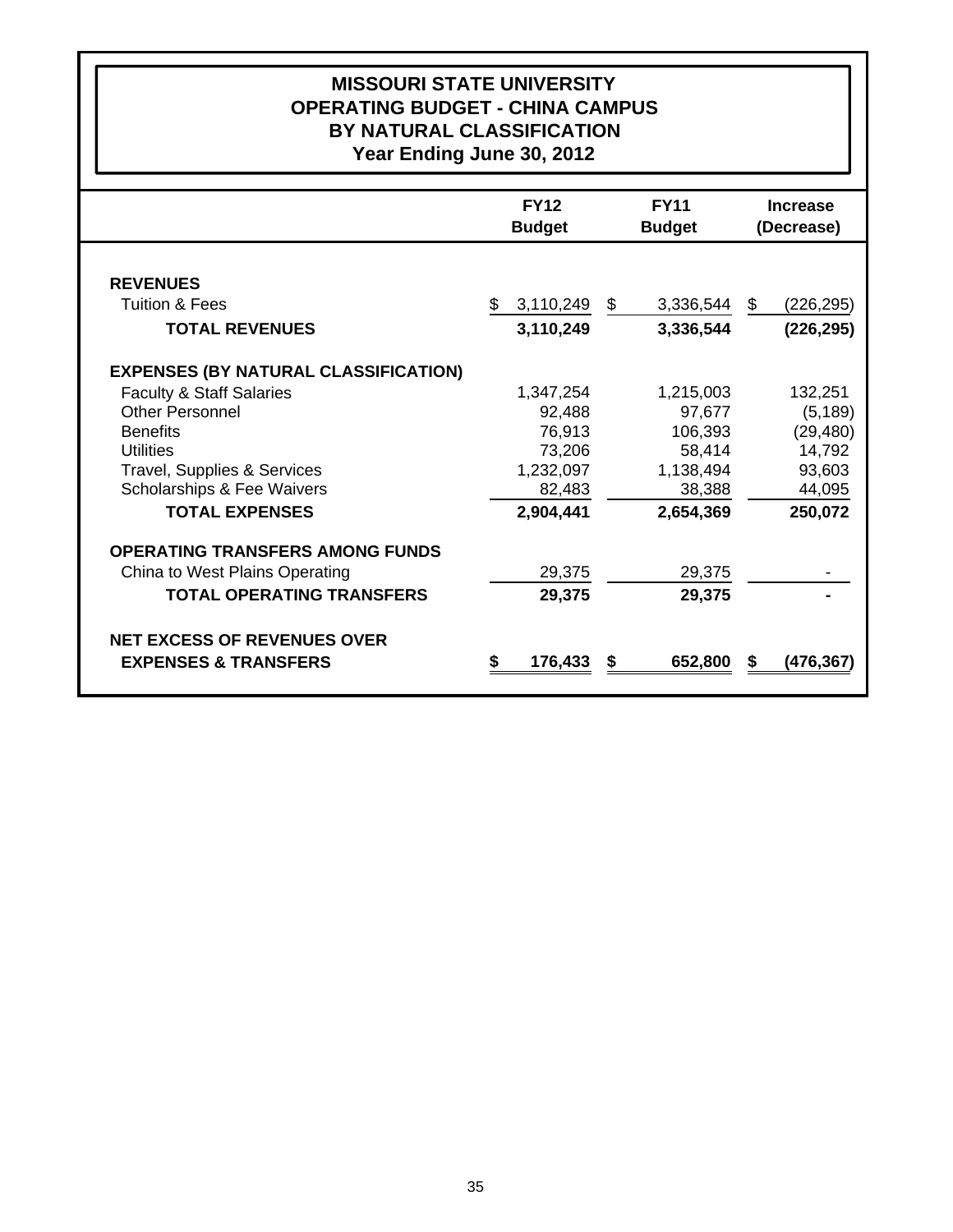## **MISSOURI STATE UNIVERSITY OPERATING BUDGET - CHINA CAMPUS BY PROGRAM CLASSIFICATION Year Ending June 30, 2012**

|                                             | <b>FY12</b><br><b>Budget</b> | <b>FY11</b><br><b>Budget</b> | <b>Increase</b><br>(Decrease) |
|---------------------------------------------|------------------------------|------------------------------|-------------------------------|
|                                             |                              |                              |                               |
| <b>REVENUES</b>                             |                              |                              |                               |
| <b>Tuition &amp; Fees</b>                   | 3,110,249                    | \$<br>3,336,544              | \$<br>(226, 295)              |
| <b>TOTAL REVENUES</b>                       | 3,110,249                    | 3,336,544                    | (226, 295)                    |
| <b>EXPENSES (BY PROGRAM CLASSIFICATION)</b> |                              |                              |                               |
| Instruction                                 | 2,821,958                    | 2,615,981                    | 205,977                       |
| Scholarships & Fee Waivers                  | 82,483                       | 38,388                       | 44,095                        |
| <b>TOTAL EXPENSES</b>                       | 2,904,441                    | 2,654,369                    | 250,072                       |
| <b>OPERATING TRANSFERS AMONG FUNDS</b>      |                              |                              |                               |
| China to West Plains Operating              | 29,375                       | 29,375                       |                               |
| <b>TOTAL OPERATING TRANSFERS</b>            | 29,375                       | 29,375                       |                               |
| <b>NET EXCESS OF REVENUES OVER</b>          |                              |                              |                               |
| <b>EXPENSES &amp; TRANSFERS</b>             | 176,433                      | 652,800                      | (476,367                      |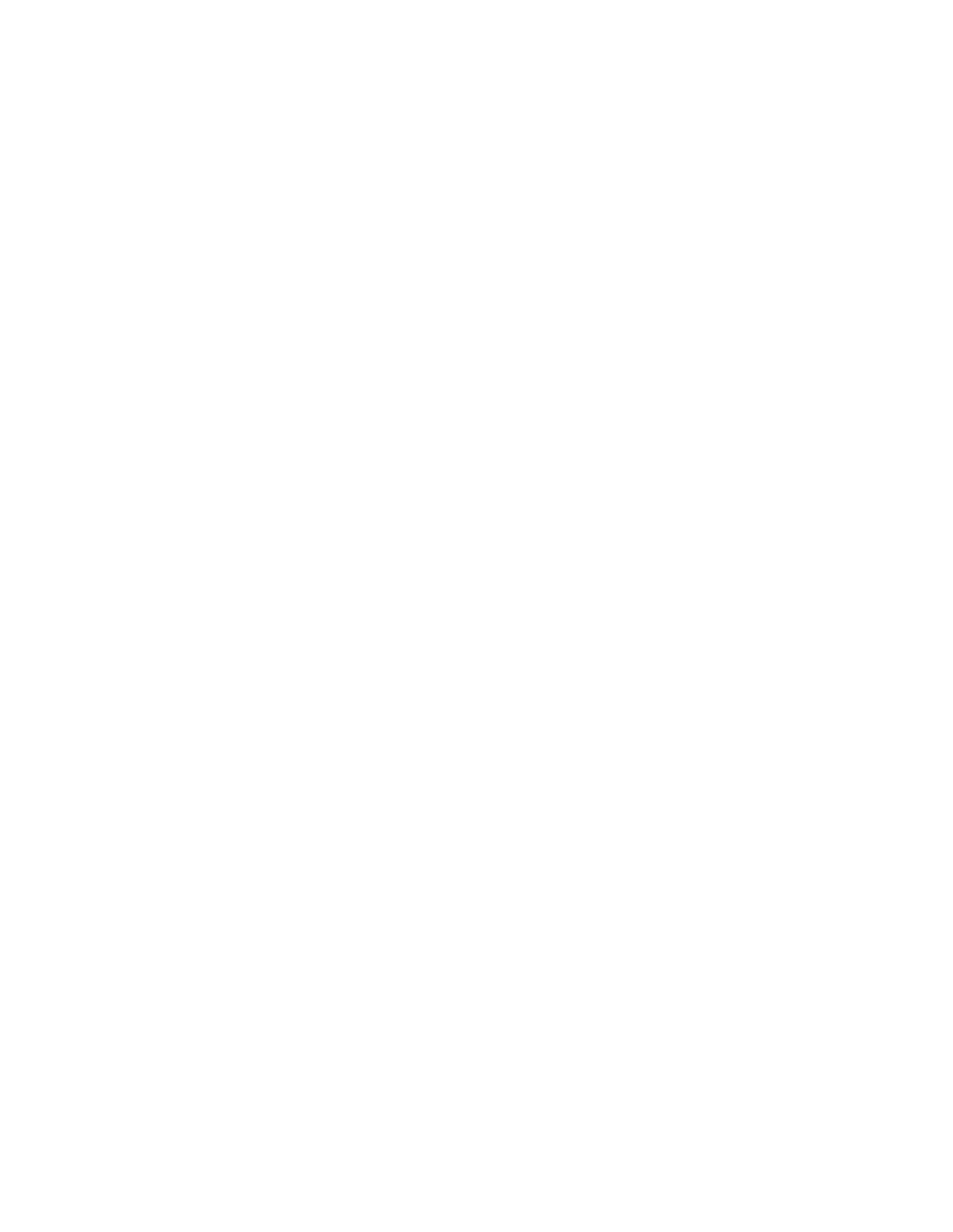

### **Missouri State** Е U S N Y R

# **FISCAL YEAR 2012 FACULTY–STAFF SALARIES BUDGET**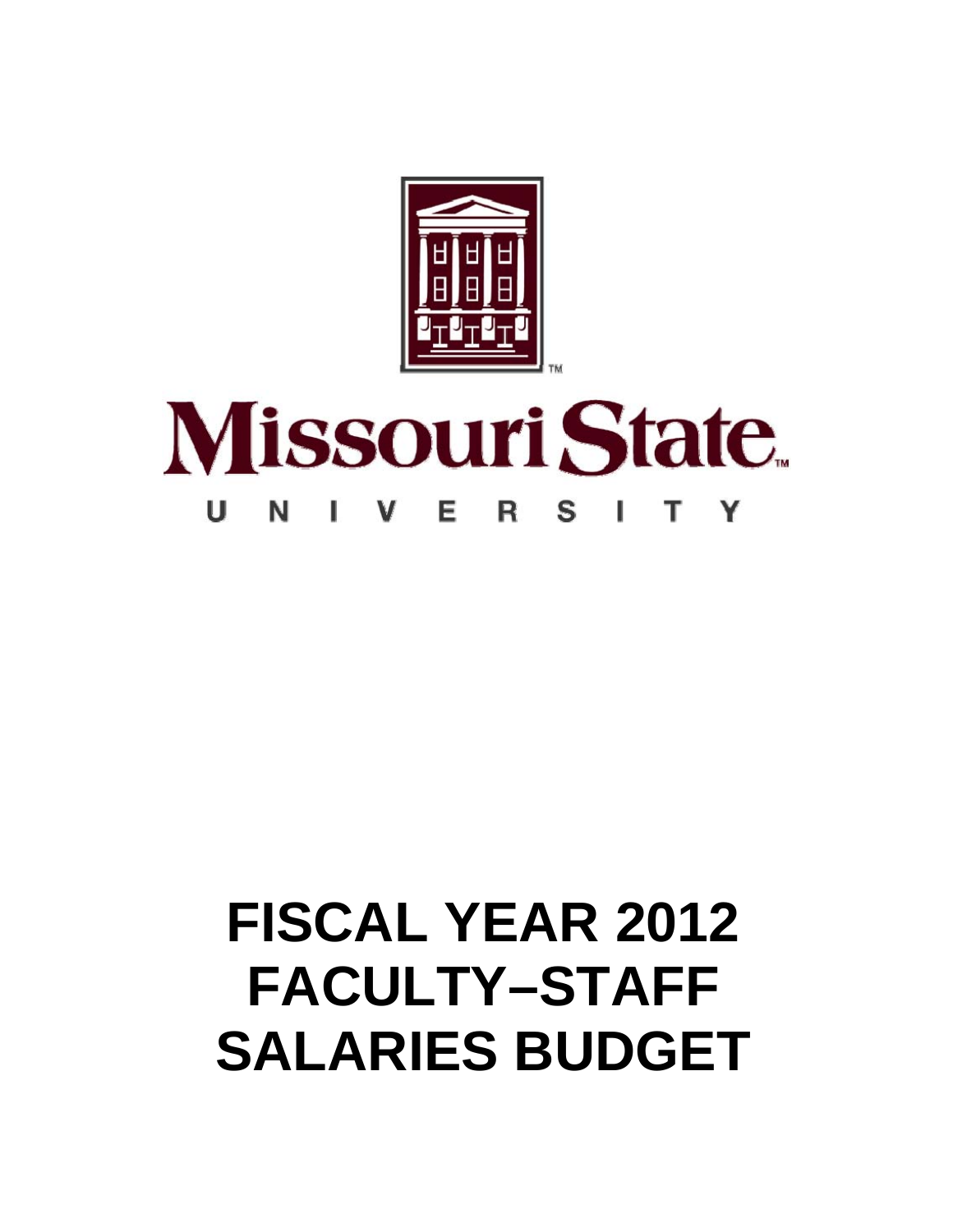| <b>NAME</b>             | FY12 BUDGET | <b>FTE</b> | <b>NAME</b>             | FY11 BUDGET | <b>FTE</b> |
|-------------------------|-------------|------------|-------------------------|-------------|------------|
| Abbey, Michael          | 23,920.00   | 1.00       | Abbey, Michael          | 22,505.00   | 1.00       |
| Abidogun, Jamaine       | 51,383.00   | 1.00       | Abidogun, Jamaine       | 51,383.00   | 1.00       |
| Abney, Julie            | 37,911.00   | 1.00       | Abney, Julie            | 37,911.00   | 1.00       |
| Ackermann, Bill         | 54,100.00   | 1.00       | Ackermann, Bill         | 54,100.00   | 1.00       |
| Ackerson, Amy           | 39,000.00   | 1.00       | Ackerson, Amy           | 39,000.00   | 1.00       |
| Acuna-Zumbado, Eduardo  | 46,000.00   | 1.00       | Acuna-Zumbado, Eduardo  | 46,000.00   | 1.00       |
| Adams, Beverly          | 19,232.00   | 1.00       | Adams, Beverly          | 19,232.00   | 1.00       |
| Adams, Carey            | 117,607.00  | 1.00       | Adams, Carey            | 117,607.00  | 1.00       |
| Adams, David            | 76,275.00   | 1.00       | Adams, David            | 71,275.00   | 1.00       |
| Adams, Karen            | 28,500.00   | 1.00       | Adams, Karen            | 22,500.00   | 1.00       |
| Adams, Larry            | 40,621.00   | 1.00       | Adams, Larry            | 40,621.00   | 1.00       |
| Adams, Leigh            | 38,906.00   | 1.00       | Adams, Leigh            | 38,906.00   | 1.00       |
| Adamson, Benjamin       | 30,683.00   | 1.00       | Adamson, Benjamin       | 30,683.00   | 1.00       |
| Adamson, Stanley        | 95,000.00   | 1.00       | Adamson, Stanley        | 95,000.00   | 1.00       |
| Adinegara, Veronica     | 34,989.00   | 1.00       | Adinegara, Veronica     | 34,989.00   | 1.00       |
| Admire, Glena           | 24,231.00   | 1.00       | Admire, Glena           | 23,077.00   | 1.00       |
| Agee, Debra             | 39,406.00   | 1.00       | Agee, Debra             | 39,406.00   | 1.00       |
|                         | 56,033.00   | 1.00       |                         | 56,033.00   | 1.00       |
| Agee, William           |             |            | Agee, William           |             |            |
| Agnew, William          | 76,600.00   | 1.00       | Agnew, William          | 95,000.00   | 1.00       |
| Agnew-Tally, Josephine  | 87,128.00   | 1.00       |                         |             |            |
| Ailor, Shannon          | 33,000.00   | 1.00       | Ailor, Shannon          | 33,000.00   | 1.00       |
| Aistrup, Vicki          | 24,000.00   | 1.00       | Aistrup, Vicki          | 24,000.00   | 1.00       |
| Ajuwon, Paul            | 58,519.00   | 1.00       | Ajuwon, Paul            | 58,519.00   | 1.00       |
| Akers, Leslie           | 20,800.00   | 1.00       | Akers, Leslie           | 20,800.00   | 1.00       |
| Akre, Tiffany           | 60,000.00   | 1.00       | Wilson, Tiffany         | 60,000.00   | 1.00       |
| Alaimo, Ian             | 47,047.00   | 1.00       | Alaimo, lan             | 46,081.00   | 1.00       |
| Albin, Craig            | 54,025.00   | 1.00       | Albin, Craig            | 54,025.00   | 1.00       |
|                         |             |            | Ali, Mohammad           | 30,000.00   | 1.00       |
| Allard, Ginger          | 32,130.00   | 1.00       | Allard, Ginger          | 32,130.00   | 1.00       |
| Alldridge, Barbara      | 25,944.00   | 1.00       | Alldridge, Barbara      | 25,944.00   | 1.00       |
| Alleger, Deborah        | 32,543.00   | 1.00       | Alleger, Deborah        | 32,543.00   | 1.00       |
| Allen, David            | 47,844.00   | 1.00       | Allen, David            | 47,844.00   | 1.00       |
| Allen, Jimmie           | 45,000.00   | 1.00       | Allen, Jimmie           | 45,000.00   | 1.00       |
| Allen, Linda            | 29,023.00   | 1.00       | Allen, Linda            | 29,023.00   | 1.00       |
| Allen, Nancy            | 33,169.00   | 1.00       | Allen, Nancy            | 33,169.00   | 1.00       |
| Allen, Natalie          | 32,000.00   | 1.00       | Allen, Natalie          | 32,000.00   | 1.00       |
| Allen, Rebecca          | 37,490.00   | 1.00       | Allen, Rebecca          | 37,490.00   | 1.00       |
| Allen, Terry            | 104,499.00  | 1.00       | Allen, Terry            | 104,499.00  | 1.00       |
| Alsup, Jennifer         | 50,000.00   | 1.00       |                         |             |            |
|                         |             |            | Allgood, Jane           | 54,000.00   | 1.00       |
| Alsup-Egbers, Clydette  | 60,000.00   | 1.00       | Alsup-Egbers, Clydette  | 60,000.00   | 1.00       |
| Altena, Thomas          | 51,325.00   | 1.00       | Altena, Thomas          | 51,325.00   | 1.00       |
| Altic, Bruce            | 18,875.00   | 1.00       | Altic, Bruce            | 18,875.00   | 1.00       |
| Ament, Kenneth          | 28,731.00   | 1.00       | Ament, Kenneth          | 28,731.00   | 1.00       |
| Amira, Leslie           | 30,500.00   | 1.00       | Amira, Leslie           | 30,500.00   | 1.00       |
|                         |             |            | An, Tianying            | 54,000.00   | 1.00       |
| Anderson, Angela G      | 30,307.00   | 1.00       | Anderson, Angela G      | 30,307.00   | 1.00       |
| Anderson, Angela L      | 54,609.00   | 1.00       | Anderson, Angela L      | 54,609.00   | 1.00       |
| Anderson, Katie         | 24,000.00   | 1.00       | Anderson, Katie         | 24,000.00   | 1.00       |
|                         |             |            | Anderson, Megan         | 24,000.00   | 1.00       |
| Anderson, Rayanna       | 61,714.00   | 1.00       | Anderson, Rayanna       | 61,714.00   | 1.00       |
| Anderson, Roberta       | 32,216.00   | 1.00       | Anderson, Roberta       | 32,216.00   | 1.00       |
|                         |             | 1.00       |                         | 23,100.00   | 1.00       |
| Anderson, Vicki         | 23,100.00   |            | Anderson, Vicki         |             |            |
| Anderson, Wayne         | 89,308.00   | 1.00       | Anderson, Wayne         | 89,308.00   | 1.00       |
| Anderson-Ituarte, Julie | 39,253.00   | 1.00       | Anderson-Ituarte, Julie | 39,253.00   | 1.00       |
| Andrews, Jennifer       | 29,000.00   | 1.00       |                         |             |            |
| Aram, Roberta           | 59,105.00   | 1.00       | Aram, Roberta           | 59,105.00   | 1.00       |
| Arens, Joseph           | 52,689.00   | 1.00       | Arens, Joseph           | 52,689.00   | 1.00       |
|                         |             |            | Aripoli, Don            | 83,000.00   | 1.00       |
| Armstrong, Elizabeth    | 31,468.00   | 1.00       | Armstrong, Elizabeth    | 31,468.00   | 1.00       |
| Armstrong, Etta         | 22,500.00   | 1.00       | Armstrong, Etta         | 22,500.00   | 1.00       |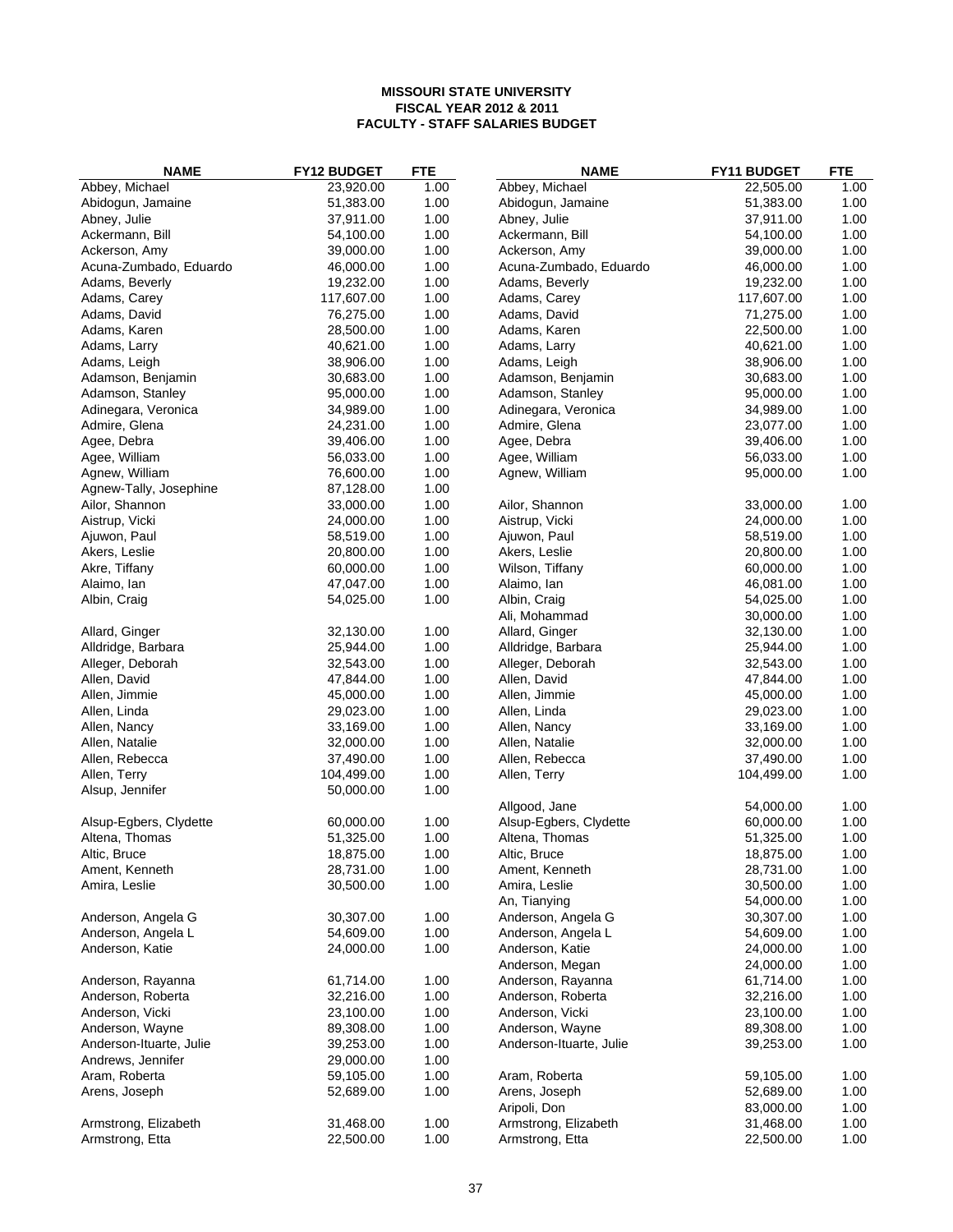| <b>NAME</b>           | <b>FY12 BUDGET</b> | <b>FTE</b> | <b>NAME</b>           | FY11 BUDGET | <b>FTE</b> |
|-----------------------|--------------------|------------|-----------------------|-------------|------------|
| Armstrong, Joan       | 63,000.00          | 1.00       | Armstrong, Joan       | 63,000.00   | 1.00       |
| Armstrong, Stephanie  | 20,016.00          | 1.00       | Armstrong, Stephanie  | 20,016.00   | 1.00       |
| Arnette, Teressa      | 23,970.00          | 1.00       | Arnette, Teressa      | 23,970.00   | 1.00       |
| Arnold, Albert        | 41,000.00          | 1.00       | Arnold, Albert        | 41,000.00   | 1.00       |
|                       |                    |            | Arnold, Danny         | 191,872.00  | 1.00       |
| Arnold, Mark          | 54,153.00          | 1.00       | Arnold, Mark          | 54,153.00   | 1.00       |
| Arnsmeyer, David      | 46,426.00          | 1.00       | Arnsmeyer, David      | 45,226.00   | 1.00       |
| Arthaud, Tamara       | 78,760.00          | 1.00       | Arthaud, Tamara       | 78,760.00   | 1.00       |
| Arthur, Sandra        | 28,500.00          | 1.00       | Arthur, Sandra        | 28,500.00   | 1.00       |
| Asay, Nancy           | 41,352.00          | 1.00       | Asay, Nancy           | 41,352.00   | 1.00       |
| Ashcroft, Paul        | 110,000.00         | 1.00       | Ashcroft, Paul        | 110,000.00  | 1.00       |
|                       |                    |            | Ashlock, Karan        | 25,473.00   | 1.00       |
| Atchison, Jack        | 24,814.00          | 1.00       | Atchison, Jack        | 24,814.00   | 1.00       |
|                       |                    |            | Atkinson, Richard     | 39,900.00   | 1.00       |
| Atwell, Jan           | 46,500.00          | 1.00       | Atwell, Jan           | 46,500.00   | 1.00       |
| Aufdembrink, Amymarie | 34,420.00          | 1.00       | Aufdembrink, Amymarie | 34,420.00   | 1.00       |
| Avery, Calvin         | 33,878.00          | 1.00       | Avery, Calvin         | 33,878.00   | 1.00       |
| Avery, John           | 50,855.00          | 1.00       | Avery, John           | 50,855.00   | 1.00       |
| Axxe-Douglas, Shari   | 24,000.00          | 1.00       |                       |             |            |
| Ayala, Priscilla      | 28,360.00          | 1.00       |                       |             |            |
| Babington, April      | 20,989.00          | 1.00       | Babington, April      | 20,989.00   | 1.00       |
| Bachelet, Kathie      |                    | 1.00       | Bachelet, Kathie      | 38,396.00   | 1.00       |
|                       | 38,396.00          | 1.00       |                       | 50,391.00   | 1.00       |
| Baggett, Holly        | 50,391.00          |            | Baggett, Holly        |             |            |
| Bailey, John          | 38,509.00          | 1.00       | Bailey, John          | 38,509.00   | 1.00       |
| Bailey, Sandra        | 57,000.00          | 1.00       | Bailey, Sandra        | 53,000.00   | 1.00       |
| Bailey, Sherry        | 27,533.00          | 1.00       | Bailey, Sherry        | 27,533.00   | 1.00       |
| Baker, Anne           | 43,310.00          | 1.00       | Baker, Anne           | 43,310.00   | 1.00       |
| Baker, James          | 143,778.00         | 1.00       | Baker, James          | 143,778.00  | 1.00       |
| Baker, Rebecca        | 40,210.00          | 1.00       | Baker, Rebecca        | 49,680.00   | 1.00       |
| Bakker, Klaas         | 69,125.00          | 1.00       | Bakker, Klaas         | 63,125.00   | 1.00       |
| Balasundaram, Clement | 38,300.00          | 1.00       | Balasundaram, Clement | 38,300.00   | 1.00       |
| Balasundaram, Gautam  | 33,280.00          | 1.00       | Balasundaram, Gautam  | 33,280.00   | 1.00       |
| Baldwin, Jennifer     | 24,000.00          | 1.00       | Baldwin, Jennifer     | 24,000.00   | 1.00       |
| Baldwin, Michael      | 57,609.00          | 1.00       | Baldwin, Michael      | 57,609.00   | 1.00       |
| Baldwin, Patrick      | 79,500.00          | 1.00       |                       |             |            |
| Baldwin, Susan        | 40,418.00          | 1.00       | Baldwin, Susan        | 40,418.00   | 1.00       |
| Bales, Sandra         | 23,400.00          | 1.00       |                       |             |            |
|                       |                    |            | Banaei, Ali           | 30,000.00   | 1.00       |
| Barakat, Terry        | 31,589.00          | 1.00       | Barakat, Terry        | 31,589.00   | 1.00       |
|                       |                    |            | Barb, Mary            | 45,716.00   | 1.00       |
| Barboa, Linda         | 50,000.00          | 1.00       | Barboa, Linda         | 55,000.00   | 1.00       |
|                       |                    |            | Bare, Sarah           | 47,365.00   | 1.00       |
| Barker, Angela        | 50,043.00          | 1.00       | Barker, Angela        | 50,043.00   | 1.00       |
|                       |                    |            | Barker, Gary          | 54,768.00   | 1.00       |
| Barlowe, Jason        | 29,973.00          | 1.00       | Barlowe, Jason        | 29,973.00   | 1.00       |
| Barnes, Ruth          | 48,919.00          | 1.00       | Barnes, Ruth          | 48,919.00   | 1.00       |
| Barnett, Cynthia      | 51,102.00          | 1.00       | Barnett, Cynthia      | 51,102.00   | 1.00       |
| Barnett, Helen        | 35,378.00          | 1.00       | Barnett, Helen        | 35,378.00   | 1.00       |
| Barnhart, Mary        | 18,000.00          | 1.00       | Barnhart, Mary        | 18,000.00   | 1.00       |
| Barnhart, Miles       | 70,480.00          | 1.00       | Barnhart, Miles       | 70,480.00   | 1.00       |
| Barnts, Kelly         | 24,835.00          | 1.00       | Barnts, Kelly         | 24,835.00   | 1.00       |
| Barnwell, Melinda     | 22,500.00          | 1.00       | Barnwell, Melinda     | 22,500.00   | 1.00       |
| Barrier, Tonya        | 91,500.00          | 1.00       | Barrier, Tonya        | 91,500.00   | 1.00       |
| Barrowclough, Gail    | 24,000.00          | 1.00       | Barrowclough, Gail    | 24,000.00   | 1.00       |
|                       |                    |            | Basom, Diane          |             |            |
| Basom, Diane          | 36,058.00          | 1.00       |                       | 36,058.00   | 1.00       |
| Bass, Randy           | 92,423.00          | 1.00       | Bass, Randy           | 92,423.00   | 1.00       |
| Bass, Samuel          | 35,000.00          | 1.00       |                       |             |            |
| Bassen, Krista        | 38,268.00          | 1.00       | Bassen, Krista        | 38,268.00   | 1.00       |
| Bassett, Damon        | 38,000.00          | 1.00       | Bassett, Damon        | 38,000.00   | 1.00       |
| Bassham, Donna        | 39,849.00          | 1.00       | Bassham, Donna        | 39,849.00   | 1.00       |
| Bassham, Melissa      | 21,124.00          | 1.00       | Bassham, Melissa      | 21,124.00   | 1.00       |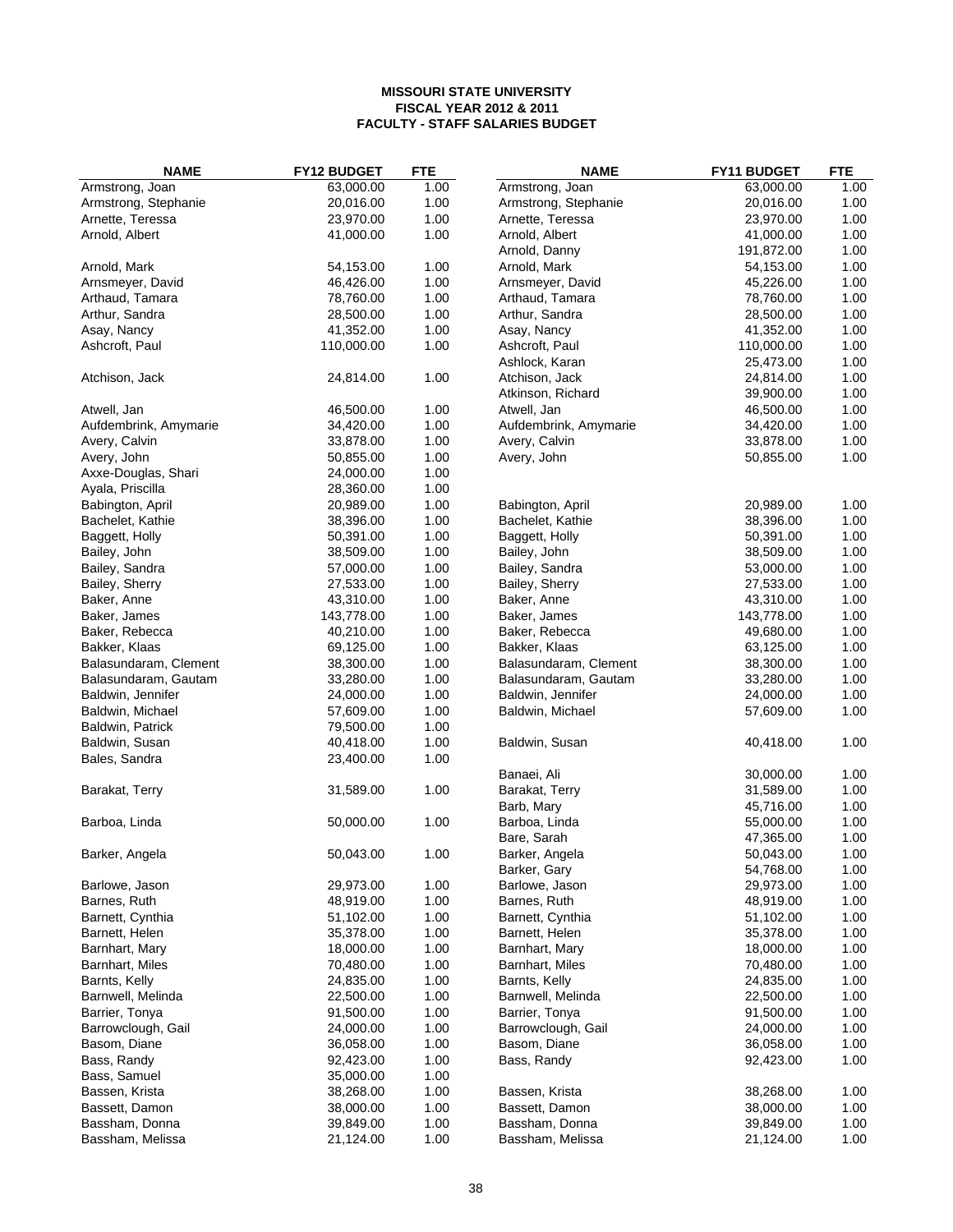| <b>NAME</b>         | FY12 BUDGET | <b>FTE</b> | <b>NAME</b>         | FY11 BUDGET | <b>FTE</b> |
|---------------------|-------------|------------|---------------------|-------------|------------|
|                     |             |            | Bates, Ramon        | 32,000.00   | 1.00       |
| Batson, Kimberly    | 23,961.00   | 1.00       | Batson, Kimberly    | 23,961.00   | 1.00       |
| Bauman, Isabelle    | 49,170.00   | 1.00       | Bauman, Isabelle    | 49,170.00   | 1.00       |
| Baumann, Denise     | 58,421.00   | 1.00       | Baumann, Denise     | 58,421.00   | 1.00       |
| Baumgartner, Vernon | 28,732.00   | 1.00       | Baumgartner, Vernon | 28,732.00   | 1.00       |
| Baumlin, James      | 72,180.00   | 1.00       | Baumlin, James      | 72,180.00   | 1.00       |
| Baumlin, Mary       | 65,045.00   | 1.00       | Baumlin, Mary       | 65,045.00   | 1.00       |
| Baynes, Leslie      | 51,459.00   | 1.00       | Baynes, Leslie      | 46,459.00   | 1.00       |
| Beach, Jeremy       | 22,500.00   | 1.00       | Beach, Jeremy       | 22,500.00   | 1.00       |
|                     |             |            | Bearden, Jennifer   | 32,000.00   | 1.00       |
|                     |             |            | Beardsley, Donna    | 68,073.00   | 1.00       |
| Beck, Adam          | 30,787.00   | 1.00       | Beck, Adam          | 30,787.00   | 1.00       |
| Beck, Catherine     | 26,000.00   | 1.00       | Beck, Catherine     | 26,000.00   | 1.00       |
| Becker, Brett       | 53,405.00   | 1.00       | Becker, Brett       | 53,405.00   | 1.00       |
| Becker, Kelly       | 42,907.00   | 1.00       | Becker, Kelly       | 42,907.00   | 1.00       |
| Beckman, Daniel     | 68,553.00   | 1.00       | Beckman, Daniel     | 68,553.00   | 1.00       |
| Behling, Pamela     | 27,919.00   | 1.00       | Behling, Pamela     | 27,919.00   | 1.00       |
| Beisswenger, Donald | 47,337.00   | 1.00       | Beisswenger, Donald | 47,337.00   | 1.00       |
| Bell, Deana         | 20,000.00   | 1.00       |                     |             |            |
| Bell, Elisabeth     | 47,172.00   | 1.00       | Bell, Elisabeth     | 44,172.00   | 1.00       |
| Bell, Kimberly      | 63,715.00   | 1.00       | Bell, Kimberly      | 63,715.00   | 1.00       |
|                     |             |            | Bellamy, Bobbi      | 37,856.00   | 1.00       |
| Bellis, James       | 55,000.00   | 1.00       | Bellis, James       | 50,000.00   | 1.00       |
| Belote, Missy       | 35,794.00   | 0.75       | Belote, Missy       | 47,725.00   | 1.00       |
| Belshoff, Richard   | 69,777.00   | 1.00       | Belshoff, Richard   | 69,777.00   | 1.00       |
| Bender, Timothy     | 74,833.00   | 1.00       | Bender, Timothy     | 74,833.00   | 1.00       |
| Benford, Marilyn    | 18,705.00   | 1.00       | Benford, Marilyn    | 18,705.00   | 1.00       |
| Bennett, Drew       | 131,022.00  | 1.00       | Bennett, Drew       | 131,022.00  | 1.00       |
|                     |             |            | Bennett, Yancy      | 39,279.00   | 1.00       |
| Benson, Tara        | 35,147.00   | 1.00       | Benson, Tara        | 35,147.00   | 1.00       |
| Benton, Alan        | 50,722.00   | 1.00       | Benton, Alan        | 50,722.00   | 1.00       |
| Benton, Kimberly    | 30,686.00   | 1.00       | Benton, Kimberly    | 30,686.00   | 1.00       |
| Berg, Susan         | 65,500.00   | 1.00       | Berg, Susan         | 63,000.00   | 1.00       |
| Berkwitz, Stephen   | 60,311.00   | 1.00       | Berkwitz, Stephen   | 60,311.00   | 1.00       |
| Bernet, Kathy       | 43,827.00   | 1.00       | Bernet, Kathy       | 43,827.00   | 1.00       |
| Berquist, Charlene  | 76,054.00   | 1.00       | Berquist, Charlene  | 76,054.00   | 1.00       |
| Berry, Charla       | 51,000.00   | 1.00       | Berry, Charla       | 51,000.00   | 1.00       |
| Berry, Charles      | 27,182.00   | 1.00       | Berry, Charles      | 27,182.00   | 1.00       |
| Berry, Melissa      | 47,500.00   | 1.00       | Berry, Melissa      | 47,500.00   | 1.00       |
| Berry, Roberta      | 34,870.00   | 1.00       | Berry, Roberta      | 34,870.00   | 1.00       |
| Bess, Mitchell      | 24,000.00   | 1.00       | Bess, Mitchell      | 24,000.00   | 1.00       |
| Best, Gabriela      | 62,500.00   | 1.00       |                     |             |            |
| Betz, Nathan        | 64,096.00   | 1.00       | Betz, Nathan        | 64,096.00   | 1.00       |
| Beussink, Erin      | 27,750.00   | 1.00       | Beussink, Erin      | 30,000.00   | 1.00       |
| Biagioni, Richard   | 69,755.00   | 1.00       | Biagioni, Richard   | 69,755.00   | 1.00       |
| Biava, Christina    | 62,228.00   | 1.00       | Biava, Christina    | 62,228.00   | 1.00       |
|                     |             |            | Bick, Deborah       | 22,750.00   | 0.75       |
|                     |             |            | Bickmore, September | 35,000.00   | 1.00       |
| Biggs, Mark         | 91,000.00   | 1.00       | Biggs, Mark         | 86,500.00   | 1.00       |
| Bihlmeyer, James    | 58,650.00   | 1.00       | Bihlmeyer, James    | 51,650.00   | 1.00       |
| Bingham, Bill       | 30,375.00   | 1.00       | Bingham, Bill       | 30,375.00   | 1.00       |
| Bingham, Brent      | 20,411.00   | 1.00       | Bingham, Brent      | 20,411.00   | 1.00       |
| Bird, Biff          | 40,000.00   | 1.00       | Bird, Biff          | 40,000.00   | 1.00       |
| Bird, Donna         | 29,430.00   | 1.00       | Bird, Donna         | 29,430.00   | 1.00       |
| Birkes, Sheryl      | 29,310.00   | 1.00       | Birkes, Sheryl      | 29,310.00   | 1.00       |
| Bishop, Patti       | 38,800.00   | 1.00       | Bishop, Patti       | 38,800.00   | 1.00       |
| Black, Alice        | 51,365.00   | 1.00       | Black, Alice        | 51,365.00   | 1.00       |
| Black, James        | 23,920.00   | 1.00       | Black, James        | 22,500.00   | 1.00       |
| Black, Troy         | 37,592.00   | 1.00       | Black, Troy         | 37,592.00   | 1.00       |
| Blackmon, W         | 92,008.00   | 1.00       | Blackmon, W         | 92,008.00   | 1.00       |
| Blacksher, Julie    | 23,025.00   | 1.00       | Blacksher, Julie    | 23,025.00   | 1.00       |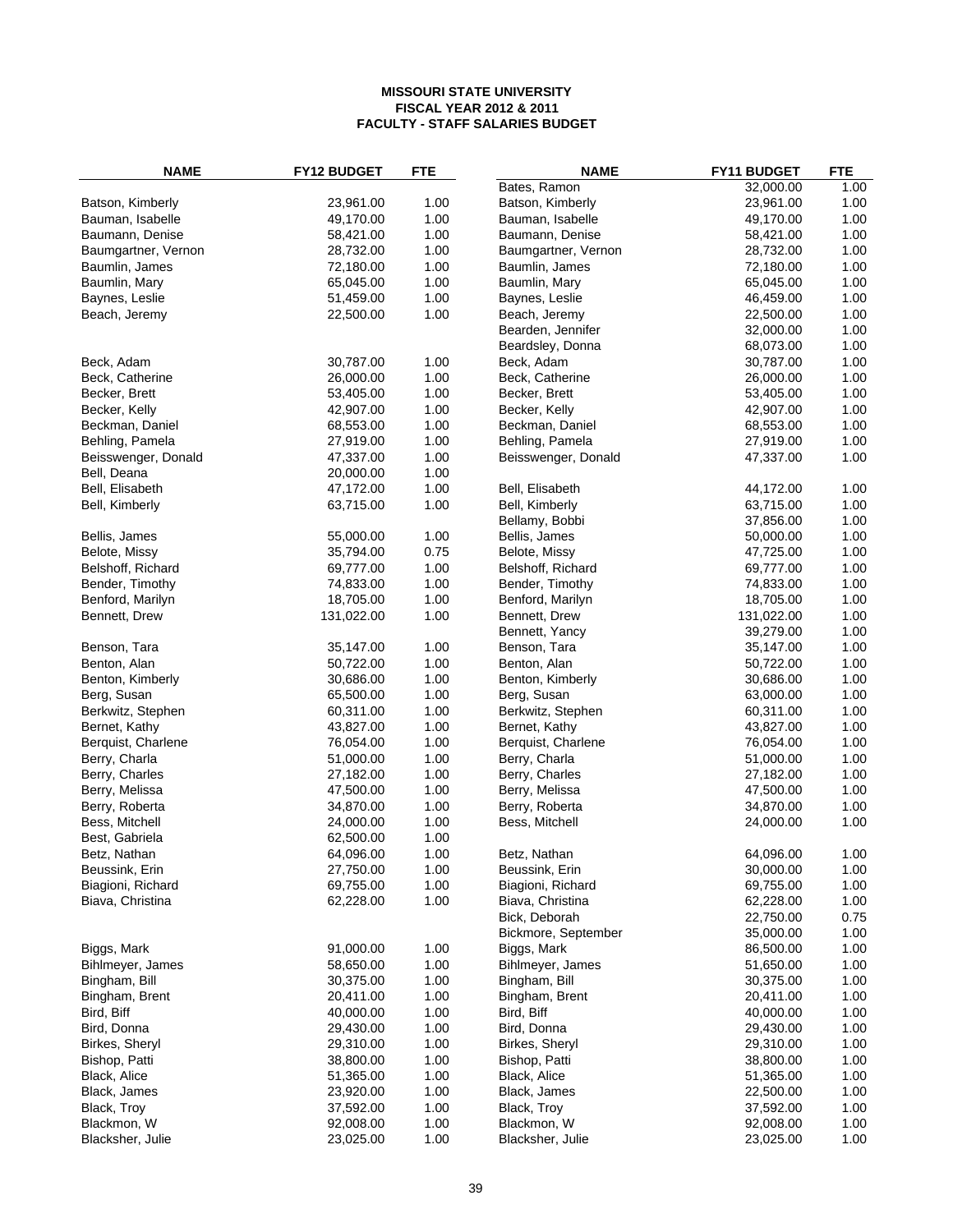| <b>NAME</b>        | <b>FY12 BUDGET</b> | <b>FTE</b> | <b>NAME</b>        | FY11 BUDGET | <b>FTE</b> |
|--------------------|--------------------|------------|--------------------|-------------|------------|
| Blackwood, Randall | 90,977.00          | 1.00       | Blackwood, Randall | 90,977.00   | 1.00       |
| Blades, Heather    | 35,473.00          | 1.00       | Blades, Heather    | 35,473.00   | 1.00       |
| Blades, Jeremy     | 44,000.00          | 1.00       | Blades, Jeremy     | 44,000.00   | 1.00       |
| Blake, Michael     | 25,798.00          | 1.00       | Blake, Michael     | 25,798.00   | 1.00       |
| Blanche, Ronda     | 21,025.00          | 1.00       | Blanche, Ronda     | 20,425.00   | 1.00       |
| Blanton, Patti     | 34,000.00          | 1.00       | Blanton, Patti     | 34,000.00   | 1.00       |
| Blevins, Brian     | 27,780.00          | 1.00       | Blevins, Brian     | 27,780.00   | 1.00       |
| Blevins, Brooks    | 65,000.00          | 1.00       | Blevins, Brooks    | 65,000.00   | 1.00       |
| Blevins, Sarah     | 19,386.00          | 1.00       | Blevins, Sarah     | 19,386.00   | 1.00       |
| Blisard, Paul      | 57,110.00          | 1.00       | Blisard, Paul      | 57,110.00   | 1.00       |
|                    |                    |            | Bloodworth, Julie  | 54,360.00   | 1.00       |
| Blunt, Sherry      | 21,683.00          | 0.83       | Blunt, Sherry      | 21,683.00   | 0.83       |
| Boatright, Kenneth | 65,379.00          | 1.00       | Boatright, Kenneth | 65,379.00   | 1.00       |
| Boaz, Ronald E     | 38,302.00          | 1.00       | Boaz, Ronald E     | 38,302.00   | 1.00       |
| Boaz, Ronald K     | 58,111.00          | 1.00       | Boaz, Ronald K     | 57,811.00   | 1.00       |
| Bodo, Bela         | 50,000.00          | 1.00       | Bodo, Bela         | 45,000.00   | 1.00       |
| Bodoni, Bianca     | 36,000.00          | 1.00       | Bodoni, Bianca     | 36,000.00   | 1.00       |
| Boff, Rebecca      | 28,725.00          | 1.00       | Boff, Rebecca      | 28,725.00   | 1.00       |
| Bogart, Michele    | 30,820.00          | 1.00       | Bogart, Michele    | 30,820.00   | 1.00       |
| Bohn, Timothy      | 36,747.00          | 1.00       | Bohn, Timothy      | 36,747.00   | 1.00       |
| Bolin, Raymond     | 40,223.00          | 1.00       | Bolin, Raymond     | 40,223.00   | 1.00       |
|                    |                    |            | Bolks, Robert      | 62,964.00   | 1.00       |
|                    |                    |            | Bollinger, Janet   | 28,009.00   | 1.00       |
| Bonds, Jim         | 30,549.00          | 1.00       | Bonds, Jim         | 30,549.00   | 1.00       |
| Borich, Lynn       | 33,091.00          | 1.00       | Borich, Lynn       | 33,091.00   | 1.00       |
| Borneman, Dea      | 42,476.00          | 1.00       | Borneman, Dea      | 37,476.00   | 1.00       |
| Bosch, Eric        | 74,706.00          | 1.00       | Bosch, Eric        | 74,706.00   | 1.00       |
| Boslaugh, Benjamin | 52,744.00          | 1.00       | Boslaugh, Benjamin | 52,000.00   | 1.00       |
| Botsford, Diana    | 51,000.00          | 1.00       | Botsford, Diana    | 51,000.00   | 1.00       |
| Bourhis, John      | 80,422.00          | 1.00       | Bourhis, John      | 80,422.00   | 1.00       |
|                    | 30,000.00          | 1.00       |                    | 30,000.00   | 1.00       |
| Bowe, Laura        |                    |            | Bowe, Laura        |             |            |
| Bowen, Misty       | 24,000.00          | 1.00       |                    |             |            |
| Bowen, Sheila      | 61,925.00          | 1.00       | Bowen, Sheila      | 61,925.00   | 1.00       |
| Bowen, Tamra       | 29,500.00          | 1.00       | Bowen, Tamra       | 29,500.00   | 1.00       |
| Bowman, Janet      | 29,774.00          | 1.00       | Bowman, Janet      | 29,774.00   | 1.00       |
| Box, Jason         | 60,763.00          | 1.00       | Box, Jason         | 60,763.00   | 1.00       |
| Boyce, Ronald      | 66,560.00          | 1.00       | Boyce, Ronald      | 66,560.00   | 1.00       |
| Boyd, Carmen       | 42,272.00          | 1.00       | Boyd, Carmen       | 42,272.00   | 1.00       |
| Boys, Cathy        | 43,455.00          | 1.00       | Boys, Cathy        | 43,455.00   | 1.00       |
| Braden, Steven     | 41,435.00          | 1.00       | Braden, Steven     | 41,435.00   | 1.00       |
| Brahnam, S         | 104,358.00         | 1.00       | Brahnam, S         | 104,358.00  | 1.00       |
| Brake, Jeremy      | 26,000.00          | 1.00       |                    |             |            |
| Brand, Anita       | 38,184.00          | 1.00       | Brand, Anita       | 38,184.00   | 1.00       |
| Brandt, Kathryn    | 24,000.00          | 1.00       |                    |             |            |
| Branson, Debra     | 36,640.00          | 1.00       | Branson, Debra     | 36,640.00   | 1.00       |
|                    |                    |            | Branstetter, Ann   | 55,530.00   | 1.00       |
| Brashers, Anna     | 30,543.00          | 1.00       | Brashers, Anna     | 30,542.00   | 1.00       |
| Brewer, Robert     | 46,748.00          | 1.00       | Brewer, Robert     | 46,748.00   | 1.00       |
| Breyfogle, Bryan   | 54,914.00          | 1.00       | Breyfogle, Bryan   | 54,914.00   | 1.00       |
| Bridges, Cindy     | 28,000.00          | 1.00       | Bridges, Cindy     | 28,000.00   | 1.00       |
| Bridges, Phillip   | 30,000.00          | 1.00       | Bridges, Phillip   | 30,000.00   | 1.00       |
| Brinkerhoff, Kris  | 37,329.00          | 1.00       | Brinkerhoff, Kris  | 37,329.00   | 1.00       |
| Brinklow, Elaine   | 30,238.00          | 1.00       | Brinklow, Elaine   | 30,238.00   | 1.00       |
| Brinson, Sabrina   | 60,000.00          | 1.00       | Brinson, Sabrina   | 60,000.00   | 1.00       |
| Britton, Richard   | 18,043.00          | 1.00       | Britton, Richard   | 18,043.00   | 1.00       |
| Brixey, Dawn       | 45,076.00          | 1.00       | Brixey, Dawn       | 45,076.00   | 1.00       |
| Brixey, Mark       | 57,648.00          | 1.00       | Brixey, Mark       | 57,648.00   | 1.00       |
| Brooks, Gerald     | 40,744.00          | 1.00       |                    |             |            |
| Brooks, Richard    | 24,036.00          | 1.00       | Brooks, Richard    | 24,036.00   | 1.00       |
| Brouse, Jasmine    | 15,600.00          | 0.83       |                    |             |            |
| Brown, Billie      | 25,613.00          | 1.00       | Brown, Billie      | 25,613.00   | 1.00       |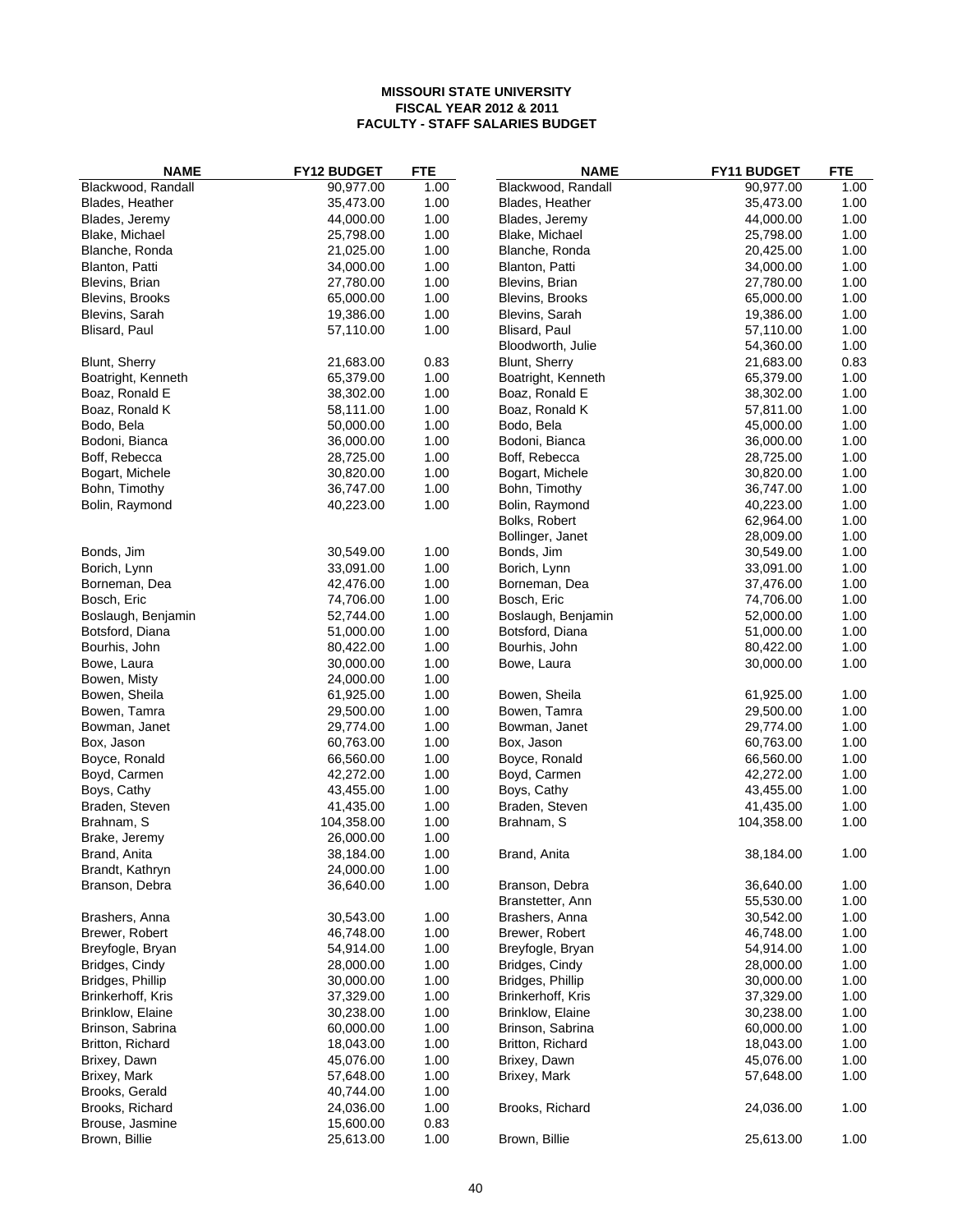| <b>NAME</b>            | FY12 BUDGET | <b>FTE</b> | <b>NAME</b>            | FY11 BUDGET | <b>FTE</b> |
|------------------------|-------------|------------|------------------------|-------------|------------|
| Brown, Candice         | 30,371.00   | 1.00       | Brown, Candice         | 30,371.00   | 1.00       |
| Brown, David           | 84,272.00   | 1.00       | Brown, David           | 103,000.00  | 1.00       |
| Brown, Jeffrey         | 28,000.00   | 1.00       | Brown, Jeffrey         | 28,000.00   | 1.00       |
| Brown, Karen           | 81,502.00   | 1.00       | Brown, Karen           | 81,502.00   | 1.00       |
| Brown, Kelly           | 28,841.00   | 1.00       | Brown, Kelly           | 28,841.00   | 1.00       |
| Brown, Matthew         | 23,920.00   | 1.00       |                        |             |            |
| Brown, Orville         | 61,686.00   | 1.00       | Brown, Orville         | 61,686.00   | 1.00       |
| Brown, Susan           | 23,660.00   | 0.75       | Brown, Susan           | 23,660.00   | 0.75       |
| Brown, Trudy           | 25,284.00   | 1.00       | Brown, Trudy           | 25,284.00   | 1.00       |
| Brown, William         | 41,383.00   | 1.00       | Brown, William         | 41,383.00   | 1.00       |
| Broyles, Thora         | 30,500.00   | 1.00       |                        |             |            |
| Bruce, Richard         | 67,500.00   | 1.00       | Bruce, Richard         | 67,500.00   | 1.00       |
| Brummel, Sara          | 45,264.00   | 1.00       | Brummel, Sara          | 45,264.00   | 1.00       |
| Bruner, Elizabeth      | 23,677.00   | 1.00       | Bruner, Elizabeth      | 23,677.00   | 1.00       |
| Bryson, Laurie         | 31,970.00   | 1.00       | Bryson, Laurie         | 31,970.00   | 1.00       |
| Buchanan, Erin         | 48,000.00   | 1.00       |                        |             |            |
| Bucher, Darrell        | 32,312.00   | 1.00       | Bucher, Darrell        | 32,312.00   | 1.00       |
| Buckley-Burnell, Addye | 38,000.00   | 1.00       | Buckley-Burnell, Addye | 38,000.00   | 1.00       |
| Buckner, Margaret      | 60,617.00   | 1.00       | Buckner, Margaret      | 60,617.00   | 1.00       |
|                        |             |            | Bumgarner, Jeremy      | 22,506.00   | 1.00       |
|                        |             |            | Bunn, Radie            | 98,863.00   | 1.00       |
| Burch, Abby            | 36,263.00   | 1.00       | Burch, Abby            | 36,263.00   | 1.00       |
| Burge, Sara            | 31,000.00   | 1.00       |                        |             |            |
| Burke, Martin          | 18,000.00   | 1.00       |                        |             |            |
| Burlison, Miriam       | 30,617.00   | 1.00       | Burlison, Miriam       | 30,617.00   | 1.00       |
| Burnett, Cheryl        | 58,627.28   | 1.00       | Burnett, Cheryl        | 58,627.28   | 1.00       |
| Burnett, Melissa       | 98,895.00   | 1.00       | Burnett, Melissa       | 98,895.00   | 1.00       |
| Burnett, Thomas        | 81,611.00   | 1.00       | Burnett, Thomas        | 81,611.00   | 1.00       |
| Burney, Larry          | 28,731.00   | 1.00       | Burney, Larry          | 28,731.00   | 1.00       |
| Burns, Russel          | 18,084.00   | 1.00       | Burns, Russel          | 18,084.00   | 1.00       |
| Burrell, Brenda        | 40,680.00   | 1.00       | Burrell, Brenda        | 36,000.00   | 1.00       |
| Burt, Larry            | 53,146.00   | 1.00       | Burt, Larry            | 53,146.00   | 1.00       |
| Burt, Tracie           | 37,000.00   | 1.00       | Burt, Tracie           | 31,263.00   | 1.00       |
| Burton, Charlene       | 22,500.00   | 1.00       | Burton, Charlene       | 22,500.00   | 1.00       |
| Burton, Charles        | 19,697.00   | 1.00       | Burton, Charles        | 19,697.00   | 1.00       |
| Burton, Michael        | 60,000.00   | 1.00       | Burton, Michael        | 60,000.00   | 1.00       |
| Burton, Richard        | 35,744.00   | 1.00       | Burton, Richard        | 35,744.00   | 1.00       |
| Busby, Charles         | 42,514.00   | 1.00       | Busby, Charles         | 42,514.00   | 1.00       |
| Busby, Cindy           | 47,555.00   | 1.00       | Busby, Cindy           | 47,555.00   | 1.00       |
|                        |             |            | Busch, Kathleen        | 14,792.00   | 0.83       |
| Bushman, Barbara       | 81,073.00   | 1.00       | Bushman, Barbara       | 81,073.00   | 1.00       |
| Butler, Marcia         | 51,000.00   | 1.00       |                        |             |            |
| Butts, Allyson         | 37,390.00   | 1.00       | Butts, Allyson         | 37,390.00   | 1.00       |
| Buzzard, Karen         | 80,000.00   | 1.00       | Buzzard, Karen         | 80,000.00   | 1.00       |
|                        |             |            | Byerley, Alfred        | 22,506.00   | 1.00       |
| Byers, David           | 49,000.00   | 1.00       | Byers, David           | 49,000.00   | 1.00       |
| Byrd, David            | 98,963.00   | 1.00       | Byrd, David            | 98,963.00   | 1.00       |
|                        |             |            | Byrd, Michael          | 35,000.00   | 1.00       |
| Byrd, Sandra           | 104,595.00  | 1.00       | Byrd, Sandra           | 104,595.00  | 1.00       |
| Caddy, Cynthia         | 29,852.00   | 1.00       | Caddy, Cynthia         | 29,852.00   | 1.00       |
| Cadle, Lanette         | 48,662.00   | 1.00       | Cadle, Lanette         | 48,662.00   | 1.00       |
| Cady, Ryan             | 45,000.00   | 1.00       | Cady, Ryan             | 34,000.00   | 1.00       |
| Cafagna, Marcus        | 53,071.00   | 1.00       | Cafagna, Marcus        | 47,071.00   | 1.00       |
| Cahoj, Patricia        | 83,685.00   | 1.00       | Cahoj, Patricia        | 83,685.00   | 1.00       |
|                        |             |            | Cain, David            | 22,500.00   | 1.00       |
| Cain, Mary             | 29,682.00   | 1.00       | Cain, Mary             | 29,682.00   | 1.00       |
| Caldwell, Cheryl       | 52,116.00   | 1.00       | Caldwell, Cheryl       | 52,116.00   | 1.00       |
| Caldwell, Sarah        | 40,000.00   | 1.00       | Caldwell, Sarah        | 40,000.00   | 1.00       |
| Calfano, Brian         | 57,500.00   | 1.00       | Calfano, Brian         | 52,500.00   | 1.00       |
| Calhoun, Rebekah       | 18,019.00   | 1.00       |                        |             |            |
| Calico, Dean           | 23,695.00   | 1.00       | Calico, Dean           | 23,695.00   | 1.00       |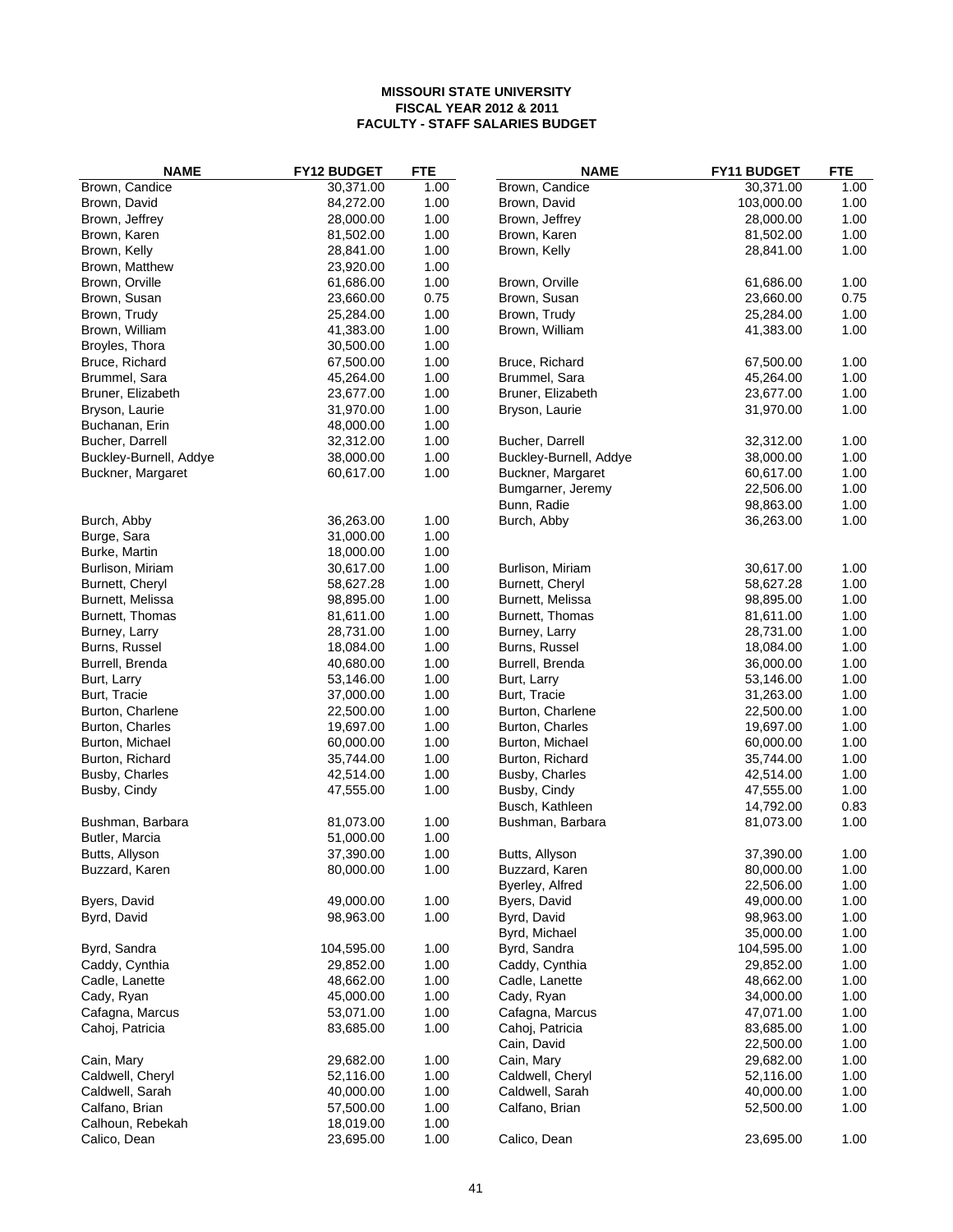| <b>NAME</b>               | FY12 BUDGET | <b>FTE</b> | <b>NAME</b>               | FY11 BUDGET            | <b>FTE</b> |
|---------------------------|-------------|------------|---------------------------|------------------------|------------|
| Calihman, Matthew         | 48,000.00   | 1.00       | Calihman, Matthew         | 48,000.00              | 1.00       |
|                           |             |            | Callahan, Dawn            | 36,956.00              | 1.00       |
| Callahan, Kimberly        | 20,737.00   | 1.00       | Callahan, Kimberly        | 20,737.00              | 1.00       |
| Callahan, Richard         | 71,232.00   | 1.00       | Callahan, Richard         | 71,232.00              | 1.00       |
| Cameron, James            | 51,907.00   | 1.00       | Cameron, James            | 51,907.00              | 1.00       |
| Camp, Deanne              | 70,028.00   | 1.00       | Camp, Deanne              | 70,028.00              | 1.00       |
| Camp, Susan               | 26,000.00   | 1.00       | Camp, Susan               | 26,000.00              | 1.00       |
| Campbell, Corbin          | 36,679.00   | 1.00       | Campbell, Corbin          | 36,679.00              | 1.00       |
| Campbell, Judith          | 29,935.00   | 1.00       | Campbell, Judith          | 29,935.00              | 1.00       |
| Campbell, Pamela          | 27,182.00   | 1.00       | Campbell, Pamela          | 27,182.00              | 1.00       |
| Canales, Roberto          | 88,964.00   | 1.00       | Canales, Roberto          | 83,964.00              | 1.00       |
| Canella, John             | 31,000.00   | $1.00\,$   | Canella, John             | 25,268.00              | 1.00       |
| Capon, Anthony            | 29,972.00   | 1.00       | Capon, Anthony            | 29,972.00              | 1.00       |
| Capps, Steven             | 62,820.00   | 1.00       | Capps, Steven             | 62,820.00              | 1.00       |
| Cara, Kelly               | 46,000.00   | 1.00       |                           |                        |            |
| Caravella, David          | 41,786.00   | 1.00       | Caravella, David          | 41,786.00              | 1.00       |
| Carawan, Edwin            | 65,468.00   | 1.00       | Carawan, Edwin            | 65,468.00              | 1.00       |
| Cardwell, Lisa            | 28,000.00   | 1.00       | Cardwell, Lisa            | 28,000.00              | 1.00       |
| Cardwell, Thomas          | 33,302.00   | 1.00       | Cardwell, Thomas          | 33,302.00              | 1.00       |
| Carl, Teresa              | 32,419.00   | 1.00       | Carl, Teresa              | 32,419.00              | 1.00       |
| Carmack, Heather          | 48,000.00   | 1.00       | Carmack, Heather          | 48,000.00              | 1.00       |
| Carney, Russell           | 68,108.00   | 1.00       | Carney, Russell           | 68,108.00              | 1.00       |
| Carr, Judy                | 40,500.00   | 1.00       | Carr, Judy                | 40,500.00              | 1.00       |
| Carr, Sylvia              | 39,679.00   | 1.00       | Carr, Sylvia              | 39,679.00              | 1.00       |
| Carrington, Terri         | 48,000.00   | 1.00       | Carrington, Terri         | 48,000.00              | 1.00       |
| Carroll, Michael          | 30,000.00   | 1.00       |                           |                        |            |
| Carson, Edward            | 36,949.00   | 1.00       | Carson, Edward            | 36,949.00              | 1.00       |
| Carson, Gay               | 27,231.00   | 1.00       | Carson, Gay               | 27,231.00              | 1.00       |
|                           |             |            | Carter, John              | 31,470.00              | 1.00       |
| Carter, Jonathan          | 36,000.00   | 1.00       | Carter, Jonathan          | 36,000.00              | 1.00       |
| Carter, Thomas            | 62,668.00   | 1.00       | Carter, Thomas            | 62,668.00              | 1.00       |
| Casada, Debra             |             | 1.00       |                           |                        | 1.00       |
|                           | 24,386.00   | 1.00       | Casada, Debra             | 24,386.00<br>48,586.00 | 1.00       |
| Case, William             | 49,173.00   |            | Case, William             |                        |            |
| Casertano, Mark           | 49,264.00   | 1.00       | Casertano, Mark           | 48,520.00              | 1.00       |
| Casey, Lisa               | 51,302.00   | 1.00       | Casey, Lisa               | 51,302.00              | 1.00       |
| Casey, Michael            | 63,574.00   | 1.00       | Casey, Michael            | 63,574.00              | 1.00       |
|                           |             |            | Castle, Nancy             | 32,563.00              | 0.83       |
| Cashler, Jennifer         | 17,992.00   | 1.00       |                           |                        |            |
| Casper, Carrie            | 30,500.00   | 1.00       |                           |                        |            |
| Cataldo, Monica           | 30,857.00   | 1.00       | Cataldo, Monica           | 30,857.00              | 1.00       |
| Catau, John               | 125,953.00  | 1.00       | Catau, John               | 115,953.00             | 1.00       |
| Catlin, Wilma             | 31,608.00   | 1.00       | Catlin, Wilma             | 31,608.00              | 1.00       |
| Caton, Barbara            | 45,562.00   | 1.00       | Caton, Barbara            | 45,562.00              | 1.00       |
| Cemore Brigden, Joanna    | 54,235.00   | 1.00       | Cemore Brigden, Joanna    | 54,235.00              | 1.00       |
| Chambers, Jeffery         | 26,395.00   | 1.00       | Chambers, Jeffery         | 26,395.00              | 1.00       |
| Chambers, Wayne           | 26,600.00   | 1.00       |                           |                        |            |
| Champagne, Leslie         | 22,797.00   | 1.00       | Champagne, Leslie         | 22,797.00              | 1.00       |
| Chana, Marilyn            | 43,302.00   | 1.00       | Chana, Marilyn            | 43,302.00              | 1.00       |
| Chandler, Mike            | 35,500.00   | 1.00       | Chandler, Mike            | 32,000.00              | 1.00       |
| Chandler-Clayton, Cynthia | 28,511.00   | 1.00       | Chandler-Clayton, Cynthia | 28,511.00              | 1.00       |
| Chang, Chih-Cheng         | 102,611.00  | 1.00       | Chang, Chih-Cheng         | 102,611.00             | 1.00       |
| Chang, Ching-Wen          | 47,748.00   | 1.00       | Chang, Ching-Wen          | 47,748.00              | 1.00       |
| Chapman, Carol            | 32,631.00   | 1.00       | Chapman, Carol            | 32,631.00              | 1.00       |
| Chapman, David            | 28,530.00   | 1.00       | Chapman, David            | 28,530.00              | 1.00       |
| Chastain, William         | 33,000.00   | 1.00       | Chastain, William         | 27,012.00              | 1.00       |
| Chasteen, Roger           | 45,500.00   | 1.00       |                           |                        |            |
| Chaston, Joel             | 65,926.00   | 1.00       | Chaston, Joel             | 65,926.00              | 1.00       |
| Cheek, Julie              | 32,592.00   | 1.00       | Cheek, Julie              | 32,592.00              | 1.00       |
|                           |             |            | Chen, Hui-Fang            | 34,000.00              | 1.00       |
| Cheng, Yungchen           | 94,930.00   | 1.00       | Cheng, Yungchen           | 94,930.00              | 1.00       |
| Chesman, Jeremy           | 59,222.00   | 1.00       | Chesman, Jeremy           | 59,222.00              | 1.00       |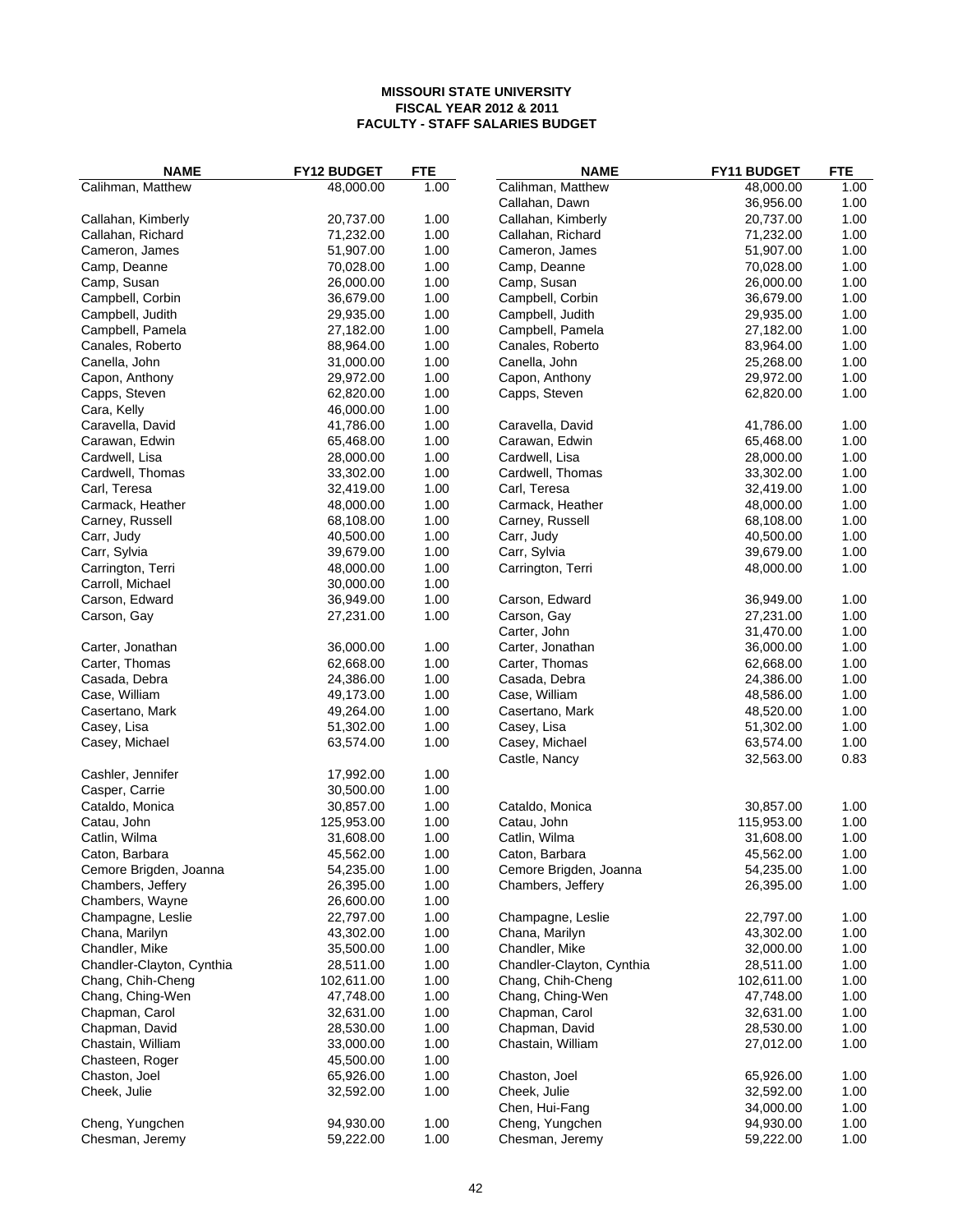| <b>NAME</b>           | FY12 BUDGET | <b>FTE</b> | <b>NAME</b>                     | FY11 BUDGET | <b>FTE</b> |
|-----------------------|-------------|------------|---------------------------------|-------------|------------|
| Childs, Elaina        | 24,002.00   | 1.00       | Childs, Elaina                  | 24,002.00   | 1.00       |
| Chin, Jerry           | 122,356.00  | 1.00       | Chin, Jerry                     | 121,156.00  | 1.00       |
| Chin, Mary            | 39,724.00   | 1.00       | Chin, Mary                      | 39,724.00   | 1.00       |
| Choate, Edward        | 94,128.00   | 1.00       | Choate, Edward                  | 94,128.00   | 1.00       |
|                       |             |            | Choate, Twyla                   | 42,329.00   | 1.00       |
| Chrisman, Danny       | 36,575.00   | 1.00       | Chrisman, Danny                 | 36,575.00   | 1.00       |
| Christophel, Robert   | 75,804.00   | 1.00       | Christophel, Robert             | 75,804.00   | 1.00       |
| Chuchiak, John        | 60,318.00   | 1.00       | Chuchiak, John                  | 60,318.00   | 1.00       |
| Cidam, Cigdem         | 48,250.00   | 1.00       | Cidam, Cigdem                   | 48,250.00   | 1.00       |
| Claborn, David        | 65,000.00   | 1.00       | Claborn, David                  | 65,000.00   | 1.00       |
| Clark, Chelsey        | 54,751.00   | 1.00       | Clark, Chelsey                  | 54,751.00   | 1.00       |
| Clark, Darryl         | 45,500.00   | 1.00       | Clark, Darryl                   | 45,500.00   | 1.00       |
| Clark, Donald A       | 76,128.00   | 1.00       | Clark, Donald A                 | 75,000.00   | 1.00       |
| Clark, Donald L       | 26,131.00   | 1.00       | Clark, Donald L                 | 26,131.00   | 1.00       |
| Clark, James          | 30,238.00   | 1.00       | Clark, James                    | 30,238.00   | 1.00       |
| Clark, John           | 45,000.00   | 1.00       | Clark, John                     | 45,000.00   | 1.00       |
| Clark, Kimberly       | 20,799.00   | 0.83       | Clark, Kimberly                 | 20,799.00   | 0.83       |
| Clark, Lindsay        | 36,000.00   | 1.00       | Clark, Lindsay                  | 36,000.00   | 1.00       |
| Clark, Ronald         | 105,000.00  | 1.00       | Clark, Ronald                   | 105,000.00  | 1.00       |
| Clark, Sara           | 68,514.00   | 1.00       | Clark, Sara                     | 68,514.00   | 1.00       |
| Claussen, Patty       | 35,250.00   | 1.00       |                                 | 35,250.00   | 1.00       |
|                       | 30,000.00   | 1.00       | Claussen, Patty<br>Clay, Kermit | 30,000.00   | 1.00       |
| Clay, Kermit          |             | 1.00       |                                 |             |            |
| Clements, Melinda     | 19,411.00   |            | Clements, Melinda               | 19,411.00   | 1.00       |
| Cleveland, Tracy      | 71,636.00   | 1.00       | Cleveland, Tracy                | 71,636.00   | 1.00       |
|                       |             |            | Climer, Ronnie                  | 59,502.00   | 1.00       |
| Cline, Andrew         | 52,534.00   | 1.00       | Cline, Andrew                   | 52,534.00   | 1.00       |
| Cline, Charles        | 45,000.00   | 1.00       | Cline, Charles                  | 45,000.00   | 1.00       |
| Cline, Cindy          | 37,200.00   | 1.00       | Cline, Cindy                    | 37,200.00   | 1.00       |
| Cline, Lynn           | 86,172.00   | 1.00       | Cline, Lynn                     | 86,172.00   | 1.00       |
|                       |             |            | Clos, Charlotte                 | 22,500.00   | 1.00       |
| Cochrane, Mary        | 22,500.00   | 1.00       | Cochrane, Mary                  | 22,500.00   | 1.00       |
| Cockrum, Angela       | 40,592.00   | 1.00       | Cockrum, Angela                 | 40,592.00   | 1.00       |
| Cofer, James          | 275,000.00  | 1.00       |                                 |             |            |
| Coffman, Sharrol      | 18,000.00   | 1.00       | Coffman, Sharrol                | 18,000.00   | 1.00       |
|                       |             |            | Cohen, Susan                    | 62,000.00   | 1.00       |
| Cohen-Ioannides, Mara | 36,656.00   | 1.00       | Cohen-Ioannides, Mara           | 34,156.00   | 1.00       |
| Cole, Linda           | 26,233.00   | 1.00       | Cole, Linda                     | 26,233.00   | 1.00       |
| Cole, Patricia        | 20,600.00   | 1.00       | Cole, Patricia                  | 20,600.00   | 1.00       |
| Coller, Travis        | 15,600.00   | 0.83       | Coller, Travis                  | 17,742.00   | 0.83       |
| Collier, Ellen        | 18,000.00   | 1.00       | Collier, Ellen                  | 18,000.00   | 1.00       |
| Collins, Alyssa       | 32,000.00   | 1.00       |                                 |             |            |
| Collins, CJ           | 40,000.00   | 1.00       | Collins, CJ                     | 40,000.00   | 1.00       |
| Collins, David        | 32,273.00   | 1.00       | Collins, David                  | 32,273.00   | 1.00       |
| Collins, Jeffrey      | 18,214.00   | 1.00       | Collins, Jeffrey                | 18,214.00   | 1.00       |
| Collins, Peter        | 64,549.00   | 1.00       | Collins, Peter                  | 64,549.00   | 1.00       |
| Colombo, Anne         | 32,000.00   | 1.00       | Colombo, Anne                   | 32,000.00   | 1.00       |
| Coltharp, Allison     | 32,181.00   | 1.00       | Coltharp, Allison               | 32,181.00   | 1.00       |
| Combs, Christine      | 36,000.00   | 1.00       | Combs, Christine                | 36,000.00   | 1.00       |
| Combs, Hannah         | 30,000.00   | 1.00       | Combs, Hannah                   | 30,000.00   | 1.00       |
| Combs, Julia          | 104,000.00  | 1.00       |                                 |             |            |
| Combs, Larry          | 36,000.00   | 1.00       | Combs, Larry                    | 33,180.00   | 1.00       |
| Combs, Theresa        | 24,600.00   | 1.00       | Combs, Theresa                  | 24,600.00   | 1.00       |
| Comoroski, Chastity   | 78,924.00   | 1.00       | Comoroski, Chastity             | 78,924.00   | 1.00       |
|                       |             |            | Conley, Otie                    | 37,770.00   | 1.00       |
| Conlon, Shannon       | 31,852.00   | 1.00       | Conlon, Shannon                 | 31,852.00   | 1.00       |
| Connor, George        | 85,000.00   | 1.00       | Connor, George                  | 85,000.00   | 1.00       |
| Cook, Harry           | 39,831.00   | 1.00       | Cook, Harry                     | 39,831.00   | 1.00       |
| Cook, Jeanne          | 83,265.00   | 1.00       | Cook, Jeanne                    | 83,265.00   | 1.00       |
|                       |             |            |                                 |             |            |
| Cook, Sherry          | 40,012.00   | 1.00       | Cook, Sherry                    | 40,012.00   | 1.00       |
| Cooksey, Floyd        | 23,295.00   | 1.00       | Cooksey, Floyd                  | 23,295.00   | 1.00       |
| Coombs, James         | 53,306.00   | 1.00       | Coombs, James                   | 53,306.00   | 1.00       |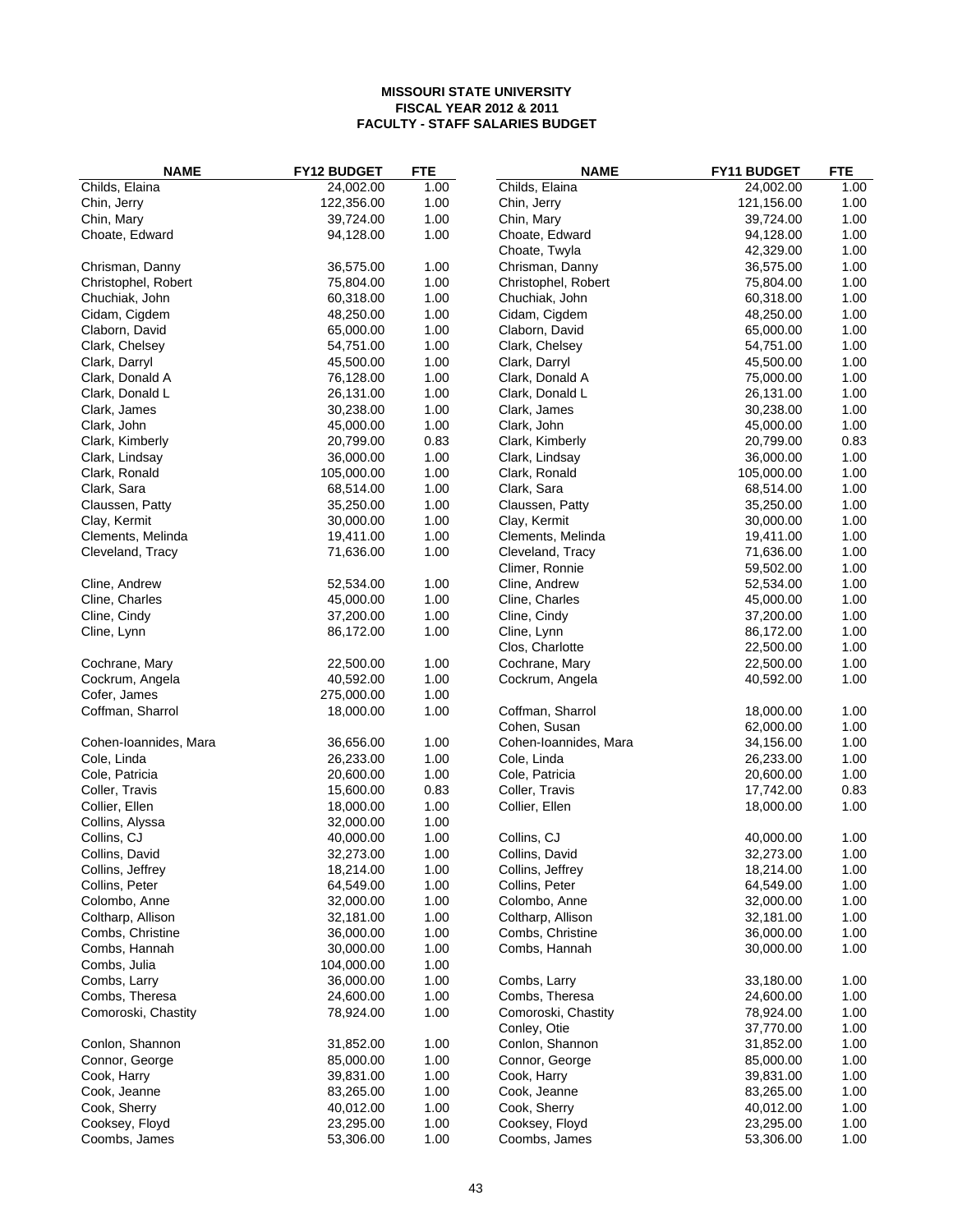| <b>NAME</b>              | <b>FY12 BUDGET</b> | <b>FTE</b> | <b>NAME</b>              | FY11 BUDGET            | <b>FTE</b> |
|--------------------------|--------------------|------------|--------------------------|------------------------|------------|
| Cooper, Lisa             | 18,000.00          | 1.00       | Cooper, Lisa             | 18,000.00              | 1.00       |
| Cooper, Marc             | 80,213.00          | 1.00       | Cooper, Marc             | 80,213.00              | 1.00       |
| Coorts, Carla            | 44,055.00          | 1.00       | Coorts, Carla            | 44,055.00              | 1.00       |
| Copeland, Judith         | 18,161.00          | 0.83       | Copeland, Judith         | 18,161.00              | 0.83       |
| Copeland, Karen          | 31,020.00          | 1.00       | Copeland, Karen          | 31,020.00              | 1.00       |
| Copeland, Nancy          | 44,774.00          | 1.00       | Copeland, Nancy          | 39,276.00              | 1.00       |
| Corcoran, Deborah        | 43,232.00          | 1.00       | Corcoran, Deborah        | 43,232.00              | 1.00       |
| Corcoran, William        | 71,898.00          | 1.00       | Corcoran, William        | 71,898.00              | 1.00       |
| Cornelison, David        | 110,000.00         | 1.00       |                          |                        |            |
| Cornelius-White, Jeffrey | 61,203.00          | 1.00       | Cornelius-White, Jeffrey | 55,203.00              | 1.00       |
| Cortez, Eugenia          | 18,746.00          | 1.00       | Cortez, Eugenia          | 18,746.00              | 1.00       |
| Cortez, Willie           | 26,725.00          | 1.00       | Cortez, Willie           | 26,000.00              | 1.00       |
| Cortinez, Robert         | 15,600.00          | 0.83       | Cortinez, Robert         | 17,750.00              | 0.83       |
| Coughlin, Sean           | 45,500.00          | 1.00       | Coughlin, Sean           | 42,456.00              | 1.00       |
| Coulter, Ronald          | 92,578.00          | 1.00       | Coulter, Ronald          | 91,378.00              | 1.00       |
| Coverston, Alicia        | 26,000.00          | 1.00       | Coverston, Alicia        | 26,000.00              | 1.00       |
| Cowden, Dennis           | 32,427.00          | 1.00       | Cowden, Dennis           | 32,427.00              | 1.00       |
| Cox, Erica               | 40,000.00          | 1.00       | Cox, Erica               | 40,000.00              | 1.00       |
| Cox, Jennifer            | 49,430.00          | 1.00       | Cox, Jennifer            | 49,430.00              | 1.00       |
| Cox, Nora                | 30,600.00          | 1.00       | Cox, Nora                | 30,600.00              | 1.00       |
| Cox, Ronda               | 21,081.00          | 1.00       | Cox, Ronda               | 21,081.00              | 1.00       |
| Coy, Katherine           | 74,103.00          | 1.00       | Coy, Katherine           | 74,103.00              | 1.00       |
| Crafts, Daniel           | 64,335.00          | 1.00       | Crafts, Daniel           | 64,335.00              | 1.00       |
| Craig, Deborah           | 34,293.00          | 1.00       | Craig, Deborah           | 34,293.00              | 1.00       |
| Craig, Michael           | 75,825.00          | 1.00       | Craig, Michael           | 75,825.00              | 1.00       |
| Craig, Rebecca           | 24,000.00          | 1.00       | Craig, Rebecca           | 24,000.00              | 1.00       |
| Crain, Colleen           | 24,575.00          | 1.00       | Crain, Colleen           | 24,575.00              | 1.00       |
| Crain, Patricia          | 18,019.00          | 1.00       | Crain, Patricia          | 18,019.00              | 1.00       |
| Crain, Susan             | 104,381.00         | 1.00       | Crain, Susan             | 104,381.00             | 1.00       |
| Crane, Adam              | 28,121.00          | 1.00       | Crane, Adam              | 28,121.00              | 1.00       |
| Creed, Bethany           | 31,116.00          | 1.00       | Creed, Bethany           | 27,116.00              | 1.00       |
|                          |                    |            | Crenshaw, Jacquelyn      | 33,744.00              | 1.00       |
|                          |                    |            | Cressman, Karmen         | 22,500.00              | 1.00       |
| Crews, Carrie            | 30,000.00          | 1.00       | Crews, Carrie            | 30,000.00              | 1.00       |
| Crews, Jennifer          | 47,659.00          | 1.00       |                          | 47,659.00              | 1.00       |
|                          | 75,580.00          | 1.00       | Crews, Jennifer          | 75,580.00              | 1.00       |
| Crigger, Dwaine          | 24,000.00          | 1.00       | Crigger, Dwaine          | 24,000.00              | 1.00       |
| Crocker, Amanda          |                    | 1.00       | Crocker, Amanda          |                        | 1.00       |
| Crockett, Jeffrey        | 23,920.00          |            | Crockett, Jeffrey        | 22,500.00              |            |
| Cromley, Heejung         | 35,000.00          | 1.00       | Cromley, Heejung         | 32,000.00<br>52,782.00 | 1.00       |
| Cron, Deborah            | 52,782.00          | 1.00       | Cron, Deborah            |                        | 1.00       |
| Crouch, Rebecca          | 18,714.00          | 1.00       | Crouch, Rebecca          | 18,714.00              | 1.00       |
| Crouse, Caitlin          | 22,500.00          | 1.00       | Crouse, Caitlin          | 22,500.00              | 1.00       |
| Crouse, Mathew           | 30,000.00          | 1.00       | Crouse, Mathew           | 30,000.00              | 1.00       |
| Crowder, Rebecca         | 36,000.00          | 1.00       | Crowder, Rebecca         | 36,000.00              | 1.00       |
| Crowe, Harlan            | 28,479.00          | 1.00       | Crowe, Harlan            | 28,479.00              | 1.00       |
| Cuebas, Dean             | 51,945.00          | 1.00       | Cuebas, Dean             | 51,945.00              | 1.00       |
| Culver, Sandra           | 49,592.00          | 1.00       | Culver, Sandra           | 49,592.00              | 1.00       |
| Cummings, Valerie        | 39,574.00          | 1.00       | Cummings, Valerie        | 39,574.00              | 1.00       |
| Cunningham, Denise       | 54,441.00          | 1.00       | Cunningham, Denise       | 54,441.00              | 1.00       |
| Curry, Matthew           | 78,243.00          | 1.00       | Curry, Matthew           | 78,243.00              | 1.00       |
| Cutbirth, Suzanne        | 67,550.00          | 1.00       | Cutbirth, Suzanne        | 67,550.00              | 1.00       |
| Dalal, Ardeshir          | 125,000.00         | 1.00       | Dalal, Ardeshir          | 125,000.00             | 1.00       |
| Dale, Michal             | 32,023.00          | 1.00       | Dale, Michal             | 32,023.00              | 1.00       |
| Dale, Shanna             | 39,000.00          | 1.00       |                          |                        |            |
| Dallas, Melissa          | 125,000.00         | 1.00       | Dallas, Melissa          | 125,000.00             | 1.00       |
| Dalton, Tracy            | 36,179.00          | 1.00       | Dalton, Tracy            | 36,179.00              | 1.00       |
| Dane, Saundra            | 24,000.00          | 1.00       | Dane, Saundra            | 24,000.00              | 1.00       |
| Daniels, Kathy           | 25,750.00          | 1.00       | Daniels, Kathy           | 25,750.00              | 1.00       |
| Daniels, Thomas          | 25,613.00          | 1.00       | Daniels, Thomas          | 25,613.00              | 1.00       |
| Daoust, Mario            | 49,296.00          | 1.00       | Daoust, Mario            | 49,296.00              | 1.00       |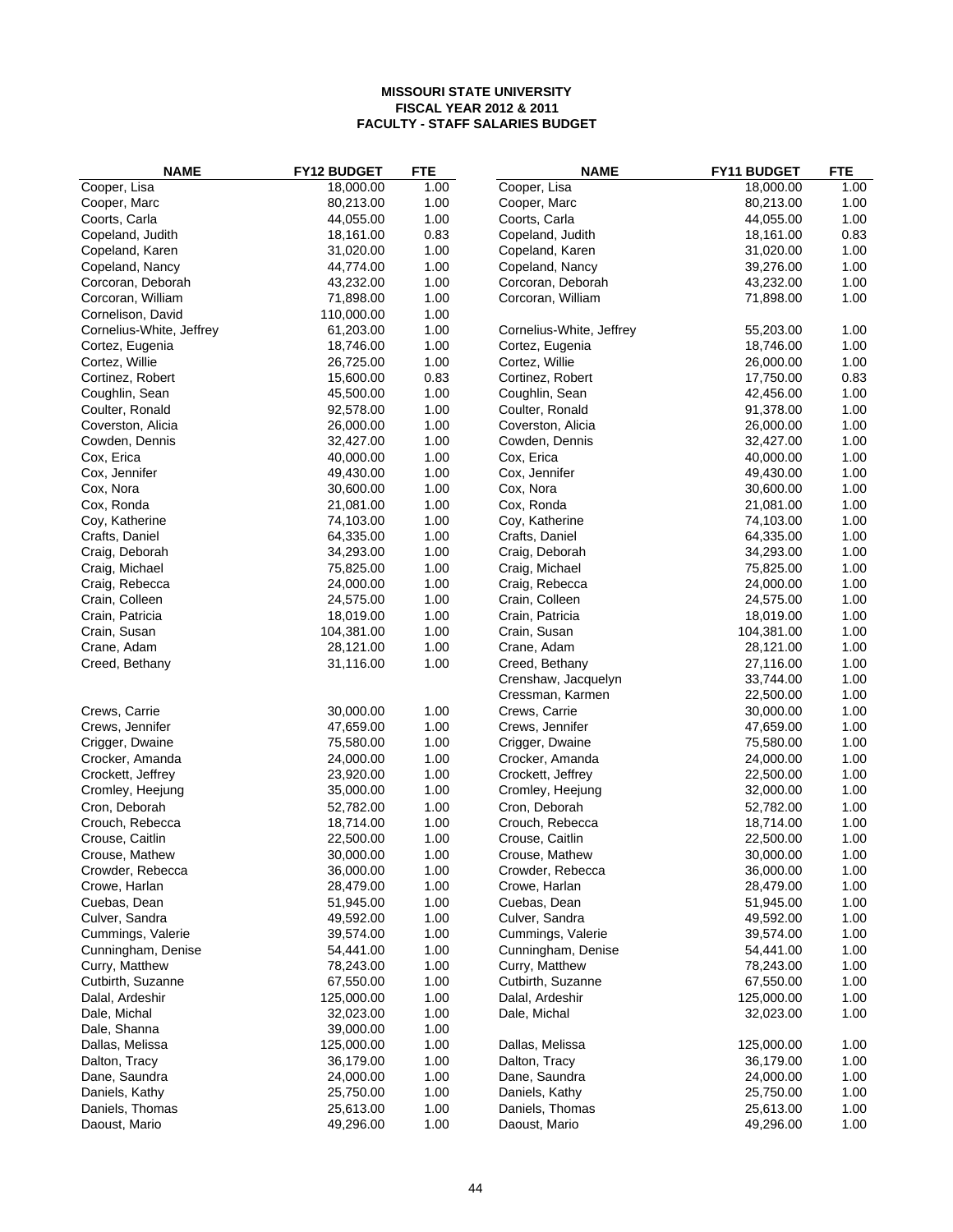| <b>NAME</b>                       | FY12 BUDGET            | <b>FTE</b>   | <b>NAME</b>                      | FY11 BUDGET            | <b>FTE</b>   |
|-----------------------------------|------------------------|--------------|----------------------------------|------------------------|--------------|
| Darabi, Rachelle                  | 116,128.00             | 1.00         | Darabi, Rachelle                 | 116,128.00             | 1.00         |
| Datema, Timothy                   | 26,000.00              | 1.00         | Datema, Timothy                  | 26,000.00              | 1.00         |
| Datta, Bhaskar                    | 48,000.00              | 1.00         | Datta, Bhaskar                   | 48,000.00              | 1.00         |
| Dattero, Ronald                   | 105,266.00             | 1.00         | Dattero, Ronald                  | 105,266.00             | 1.00         |
| Davies, Telory                    | 43,000.00              | 1.00         | Davies, Telory                   | 43,000.00              | 1.00         |
| Davis, Belinda                    | 35,084.00              | 1.00         | Davis, Belinda                   | 35,084.00              | 1.00         |
| Davis, Kathy                      | 64,267.00              | 1.00         | Davis, Kathy                     | 64,267.00              | 1.00         |
| Davis, Ronald                     | 28,800.00              | 1.00         | Davis, Ronald                    | 28,800.00              | 1.00         |
| Davis, Ruth                       | 23,920.00              | 1.00         | Davis, Ruth                      | 22,500.00              | 1.00         |
|                                   |                        |              | Davis, Stewart                   | 31,812.00              | 1.00         |
| Davison, David                    | 41,209.00              | 1.00         | Davison, David                   | 41,209.00              | 1.00         |
|                                   |                        |              | Davison, Jessica                 | 31,400.00              | 1.00         |
| Day, Lori                         | 24,000.00              | 1.00         | Day, Lori                        | 19,500.00              | 1.00         |
| Day, Michele                      | 52,000.00              | 1.00         | Day, Michele                     | 52,000.00              | 1.00         |
| Day, Patrick                      | 68,322.00              | 1.00         | Day, Patrick                     | 68,322.00              | 1.00         |
| De Long, Edward                   | 46,842.00              | 1.00         | De Long, Edward                  | 46,842.00              | 1.00         |
| Deal, William                     | 59,247.00              | 1.00         | Deal, William                    | 59,247.00              | 1.00         |
| Deckard, Shelly                   | 31,000.00              | 1.00         | Deckard, Shelly                  | 27,690.00              | 1.00         |
| Degeere, Connie                   | 32,272.00              | 1.00         | Degeere, Connie                  | 32,272.00              | 1.00         |
| Delong, Robert                    | 51,000.00              | 1.00         | Delong, Robert                   | 51,000.00              | 1.00         |
| Dennis, Marilyn                   | 49,111.00              | 1.00         | Dennis, Marilyn                  | 49,111.00              | 1.00         |
| Denny, Robert                     | 29,266.00              | 1.00         | Denny, Robert                    | 29,266.00              | 1.00         |
| Denton, D                         | 91,699.00              | 1.00         | Denton, D                        | 91,699.00              | 1.00         |
| Denton, Melinda                   | 35,500.00              | 1.00         |                                  |                        |              |
| Depaepe, Paris                    | 67,070.00              | 1.00         | Depaepe, Paris                   | 67,070.00              | 1.00         |
| Depriest, Christopher             | 35,601.00              | 1.00         | Depriest, Christopher            | 35,601.00              | 1.00         |
| Derrick, Noel                     | 26,531.00              | 1.00         | Derrick, Noel                    | 26,531.00              | 1.00         |
| Derricks, Shannon                 | 36,990.00              | 1.00         | Derricks, Shannon                | 36,990.00              | 1.00         |
| Devault, Guy                      | 31,887.00              | 1.00         | Devault, Guy                     | 31,887.00              | 1.00         |
| Dewberry, Jane                    | 55,302.00              | 1.00         | Dewberry, Jane                   | 55,302.00              | 1.00         |
| Dewitt, Deborah                   | 33,750.00              | 1.00         |                                  |                        |              |
| DeWitt, Joyce                     | 45,404.00              | 1.00         | DeWitt, Joyce                    | 45,404.00              | 1.00         |
| Dicke, Thomas                     | 61,427.00              | 1.00         | Dicke, Thomas                    | 61,427.00              | 1.00         |
| Dickey, Kathleen                  | 63,972.00              | 1.00         | Dickey, Kathleen                 | 63,972.00              | 1.00         |
| Dickison, Lynn<br>Dickson, Thomas | 67,205.00              | 1.00<br>1.00 | Dickison, Lynn                   | 67,205.00<br>66,545.00 | 1.00<br>1.00 |
| Dillon, Randy                     | 66,545.00<br>65,453.00 | 1.00         | Dickson, Thomas<br>Dillon, Randy | 65,453.00              | 1.00         |
| Dimond, Jack                      | 39,603.00              | 1.00         | Dimond, Jack                     | 39,603.00              | 1.00         |
| Dion, Nancy                       | 72,494.00              | 1.00         | Dion, Nancy                      | 72,494.00              | 1.00         |
| Dionne, Dawn                      | 19,995.00              | 1.00         | Dionne, Dawn                     | 19,995.00              | 1.00         |
| Disarno, Neil                     | 97,683.00              | 1.00         | Disarno, Neil                    | 97,683.00              | 1.00         |
| Dishman, Deborah                  | 29,000.00              | 1.00         | Dishman, Deborah                 | 29,000.00              | 1.00         |
| Dixon, Richard                    | 19,980.00              | 1.00         | Dixon, Richard                   | 19,980.00              | 1.00         |
|                                   |                        |              | Dixon, Sean                      | 21,563.00              | 1.00         |
| Dodge, Steven                     | 89,338.00              | 1.00         | Dodge, Steven                    | 89,338.00              | 1.00         |
|                                   |                        |              | Doelling, Jane                   | 50,000.00              | 1.00         |
| Doennig, Eric                     | 31,691.00              | 1.00         | Doennig, Eric                    | 31,691.00              | 1.00         |
| Dollar, Susan                     | 95,000.00              | 1.00         | Dollar, Susan                    | 89,000.00              | 1.00         |
|                                   |                        |              | Dollard, Heather                 | 22,505.00              | 1.00         |
| Doman, Earle                      | 117,440.00             | 1.00         | Doman, Earle                     | 117,440.00             | 1.00         |
| Donelson, Randy                   | 32,225.00              | 1.00         | Donelson, Randy                  | 32,225.00              | 1.00         |
| Dong, Lifeng                      | 53,998.00              | 1.00         | Dong, Lifeng                     | 48,998.00              | 1.00         |
| Donnellan, Debra                  | 45,956.00              | 1.00         | Donnellan, Debra                 | 45,956.00              | 1.00         |
| Donnelly, Julie                   | 51,500.00              | 1.00         | Donnelly, Julie                  | 51,500.00              | 1.00         |
| Donnelson, Nicki                  | 32,384.00              | 1.00         | Donnelson, Nicki                 | 32,000.00              | 1.00         |
| Donoher, William                  | 91,858.00              | 1.00         | Donoher, William                 | 91,858.00              | 1.00         |
| Dotson, Seth                      | 18,720.00              | 1.00         |                                  |                        |              |
| Douglas, Addie                    | 28,009.00              | 1.00         | Douglas, Addie                   | 28,009.00              | 1.00         |
| Dover, Susan                      | 30,207.00              | 1.00         | Dover, Susan                     | 30,207.00              | 1.00         |
| Dowdy, David                      | 70,012.00              | 1.00         | Dowdy, David                     | 70,012.00              | 1.00         |
| Dowdy, Marcia                     | 38,000.00              | 1.00         | Dowdy, Marcia                    | 36,000.00              | 1.00         |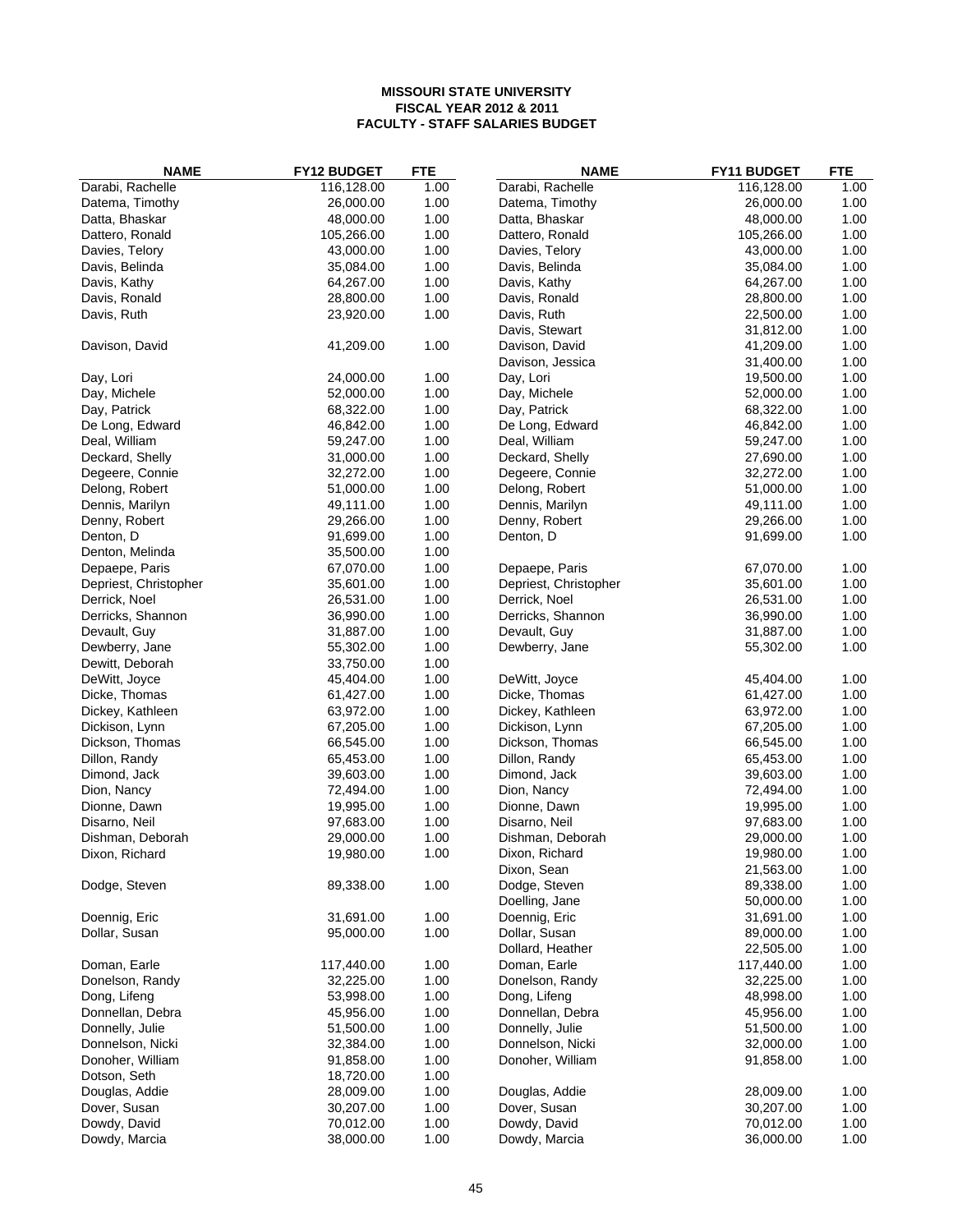| <b>NAME</b>          | FY12 BUDGET | <b>FTE</b> | <b>NAME</b>          | FY11 BUDGET | <b>FTE</b> |
|----------------------|-------------|------------|----------------------|-------------|------------|
| Downing, John        | 51,758.00   | 1.00       | Downing, John        | 51,758.00   | 1.00       |
| Dreckman, Dale       | 33,330.00   | 1.00       | Dreckman, Dale       | 33,330.00   | 1.00       |
| Drennan, Sally       | 18,019.00   | 1.00       | Drennan, Sally       | 18,019.00   | 1.00       |
| Dressler, Howard     | 35,000.00   | 1.00       | Dressler, Howard     | 29,536.00   | 1.00       |
| Driskell, Vickie     | 29,833.00   | 1.00       | Driskell, Vickie     | 29,833.00   | 1.00       |
| Dubinsky, Julie      | 58,760.00   | 1.00       | Dubinsky, Julie      | 58,760.00   | 1.00       |
| Dubon, Melody        | 24,000.00   | 1.00       | Dubon, Melody        | 24,000.00   | 1.00       |
| Duckett, Melissa     | 24,000.00   | 1.00       | Duckett, Melissa     | 24,000.00   | 1.00       |
| Dudash, Elizabeth    | 46,038.00   | 1.00       | Dudash, Elizabeth    | 46,038.00   | 1.00       |
| Dudley, Larry        | 47,511.00   | 1.00       | Dudley, Larry        | 47,511.00   | 1.00       |
|                      |             |            | Dugan, Charlotte     | 44,268.00   | 1.00       |
| Duitsman, Dalen      | 86,960.00   | 1.00       | Duitsman, Dalen      | 86,960.00   | 1.00       |
| Duncan, Heather      | 40,000.00   | 1.00       | Duncan, Heather      | 36,000.00   | 1.00       |
| Duncan, Janice       | 88,400.00   | 1.00       | Duncan, Janice       | 88,400.00   | 1.00       |
| Duncan, Jill         | 63,864.00   | 1.00       | Duncan, Jill         | 56,679.00   | 1.00       |
| Dunlop, Vicki        | 47,559.00   | 1.00       | Dunlop, Vicki        | 47,559.00   | 1.00       |
| Dunn, William        | 119,003.00  | 1.00       | Dunn, William        | 119,003.00  | 1.00       |
| Durden, Joni         | 26,682.00   | 1.00       | Durden, Joni         | 26,682.00   | 1.00       |
| Durden, Karen        | 29,226.00   | 1.00       | Durden, Karen        | 29,226.00   | 1.00       |
| Durham, Paul         | 102,276.00  | 1.00       | Durham, Paul         | 102,281.00  | 1.00       |
| Durnell, Gordon      | 46,000.00   | 1.00       |                      | 46,000.00   | 1.00       |
|                      |             |            | Durnell, Gordon      |             |            |
| Dyer, Christopher    | 75,000.00   | 1.00       |                      |             |            |
|                      |             |            | Duzan, Jennifer      | 28,000.00   | 1.00       |
| Dyer, Samuel         | 49,119.00   | 1.00       | Dyer, Samuel         | 49,119.00   | 1.00       |
| Eagleman, Laketa     | 24,655.00   | 1.00       | Eagleman, Laketa     | 24,655.00   | 1.00       |
|                      |             |            | Eagleman, Roger      | 24,796.00   | 1.00       |
| Earl, Melanie        | 52,391.00   | 1.00       | Earl, Melanie        | 52,391.00   | 1.00       |
| Easley, Robert       | 18,917.00   | 1.00       | Easley, Robert       | 18,917.00   | 1.00       |
| Ebersold, Julie      | 69,479.00   | 1.00       | Ebersold, Julie      | 69,479.00   | 1.00       |
| Eckels, Robert       | 93,980.00   | 1.00       | Eckels, Robert       | 93,980.00   | 1.00       |
| Eckert, Eric         | 38,000.00   | 1.00       | Eckert, Eric         | 38,000.00   | 1.00       |
|                      |             |            | Eckhardt, Thomas     | 24,000.00   | 1.00       |
| Eddy, Glenda         | 24,370.00   | 1.00       | Eddy, Glenda         | 24,370.00   | 1.00       |
| Edgar, William       | 72,000.00   | 1.00       | Edgar, William       | 72,000.00   | 1.00       |
| Edmond, Brian        | 55,368.00   | 1.00       | Edmond, Brian        | 55,368.00   | 1.00       |
| Edmondson, Elizabeth | 23,677.00   | 1.00       | Edmondson, Elizabeth | 23,077.00   | 1.00       |
| Edwards, Christine   | 25,478.00   | 1.00       | Edwards, Christine   | 25,478.00   | 1.00       |
| Edwards, Daniel      | 37,000.00   | 1.00       |                      |             |            |
| Edwards, Jennifer    | 31,000.00   | 1.00       | Edwards, Jennifer    | 32,000.00   | 1.00       |
| Edwards, Mark        | 18,000.00   | 1.00       |                      |             |            |
| Edwards, Sally       | 26,155.00   | 1.00       | Edwards, Sally       | 26,155.00   | 1.00       |
| Egan, Michael        | 36,238.00   | 1.00       | Egan, Michael        | 36,238.00   | 1.00       |
| Egbert, Robert       | 92,000.00   | 1.00       | Egbert, Robert       | 92,000.00   | 1.00       |
| Ehlers, Abigale      | 41,802.00   | 1.00       | Ehlers, Abigale      | 41,802.00   | 1.00       |
| Einhellig, Frank     | 127,013.00  | 1.00       | Einhellig, Frank     | 127,013.00  | 1.00       |
| Eisenhauer, Isabel   | 51,800.00   | 1.00       | Eisenhauer, Isabel   | 51,800.00   | 1.00       |
| Ekhause, Mary        | 18,000.00   | 1.00       | Ekhause, Mary        | 18,000.00   | 1.00       |
| Ekstam, Keith        | 65,687.00   | 1.00       | Ekstam, Keith        | 65,687.00   | 1.00       |
|                      |             |            | Elder, Paul          | 43,000.00   | 1.00       |
| Elders, Vicki        | 18,170.00   | 0.83       | Elders, Vicki        | 18,170.00   | 0.83       |
| Ellickson, Mark      | 63,063.00   | 1.00       | Ellickson, Mark      | 63,063.00   | 1.00       |
| Elliott, Cindy       | 22,800.00   | 1.00       | Elliott, Cindy       | 22,800.00   | 1.00       |
| Elliott, Joshua      | 24,314.00   | 1.00       | Elliott, Joshua      | 24,314.00   | 1.00       |
| Elliott, Robert      | 20,016.00   | 1.00       | Elliott, Robert      | 20,016.00   | 1.00       |
| Elliott, W           | 111,215.00  | 1.00       | Elliott, W           | 111,215.00  | 1.00       |
| Ellis, Carol         | 28,865.00   | 1.00       | Ellis, Carol         | 28,865.00   | 1.00       |
| Ellis, Christopher   | 35,552.00   | 1.00       | Ellis, Christopher   | 35,552.00   | 1.00       |
| Ellis, Deborah       | 30,442.00   | 1.00       | Ellis, Deborah       | 30,442.00   | 1.00       |
|                      |             | 1.00       |                      |             |            |
| Ellis, Gay           | 36,993.00   |            | Ellis, Gay           | 36,993.00   | 1.00       |
| Ellis, Michael       | 58,261.00   | 1.00       | Ellis, Michael       | 58,261.00   | 1.00       |
| Ellison, Margaret    | 21,223.00   | 1.00       | Ellison, Margaret    | 21,223.00   | 1.00       |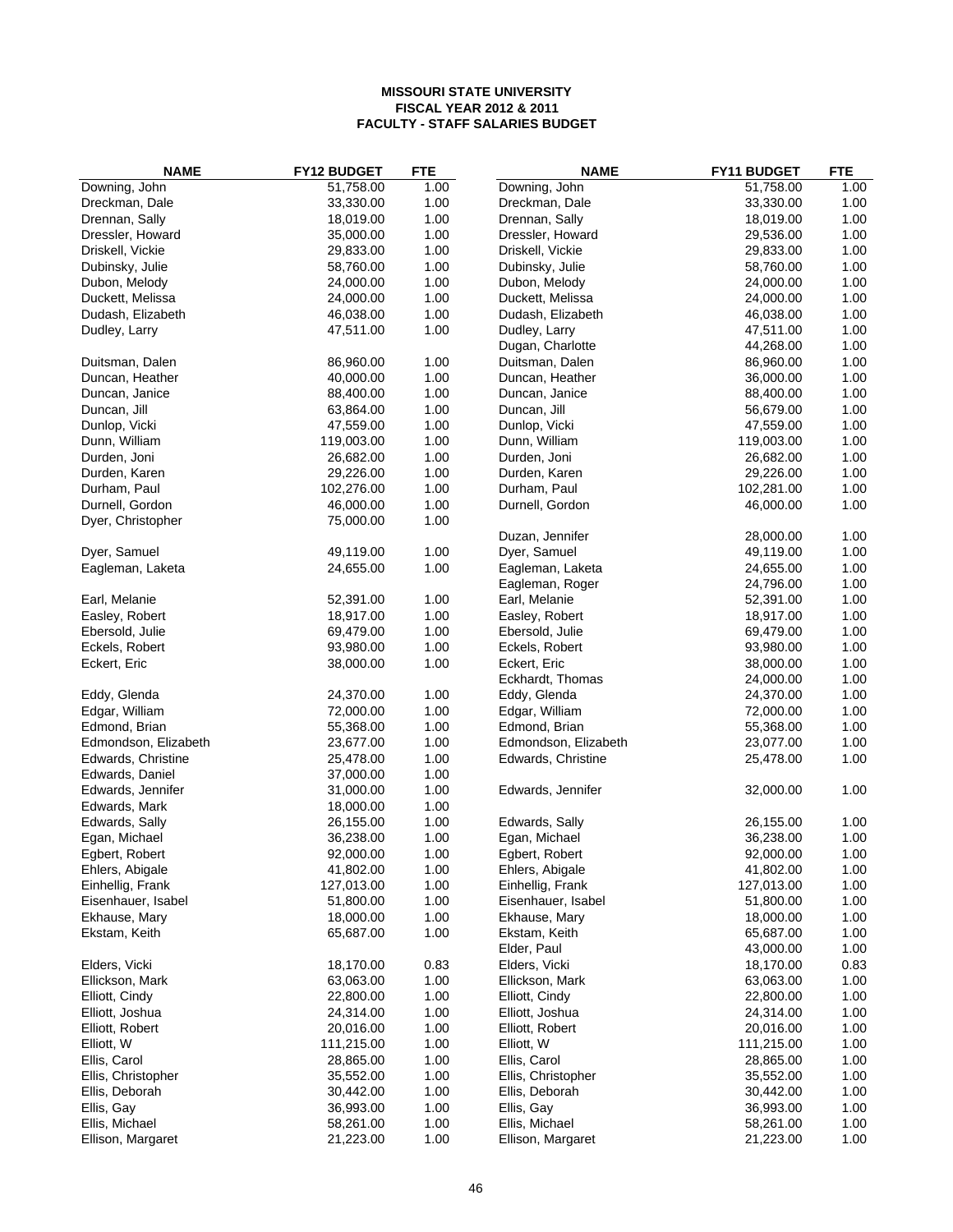| <b>NAME</b>         | <b>FY12 BUDGET</b> | <b>FTE</b> | <b>NAME</b>         | FY11 BUDGET | <b>FTE</b> |
|---------------------|--------------------|------------|---------------------|-------------|------------|
| Ellison, Tyrone     | 20,296.00          | 1.00       | Ellison, Tyrone     | 20,296.00   | 1.00       |
| Elrod, Keri         | 37,154.00          | 1.00       | Elrod, Keri         | 37,154.00   | 1.00       |
| Elsey, Amanda       | 40,000.00          | 1.00       | Elsey, Amanda       | 36,000.00   | 1.00       |
| Embretson, Scott    | 33,662.00          | 1.00       | Embretson, Scott    | 33,662.00   | 1.00       |
| Emeric, Bruce       | 58,625.00          | 1.00       | Emeric, Bruce       | 58,625.00   | 1.00       |
| Emery, Jeremy       | 23,568.00          | 1.00       | Emery, Jeremy       | 23,568.00   | 1.00       |
| Engler, Karen       | 50,390.00          | 1.00       | Engler, Karen       | 50,390.00   | 1.00       |
| Englis, Christie    | 30,844.00          | 1.00       | Englis, Christie    | 30,844.00   | 1.00       |
| Englis, Keith       | 36,027.00          | 1.00       | Englis, Keith       | 36,027.00   | 1.00       |
|                     |                    |            | Ennis, Betty        | 45,500.00   | 1.00       |
| Erfling, Dennis     | 32,500.00          | 1.00       | Erfling, Dennis     | 29,500.00   | 1.00       |
| Erickson, Janet     | 31,702.00          | 1.00       | Erickson, Janet     | 31,702.00   | 1.00       |
| Ernce, Keith        | 79,465.00          | 1.00       | Ernce, Keith        | 79,465.00   | 1.00       |
| Espy, Brenda        | 34,496.00          | 1.00       | Espy, Brenda        | 34,496.00   | 1.00       |
| Essary, Brenda      | 23,235.00          | 1.00       | Essary, Brenda      | 23,235.00   | 1.00       |
| Essel, Paul         | 36,000.00          | 1.00       | Essel, Paul         | 36,000.00   | 1.00       |
| Esser, Stacie       | 29,215.00          | 1.00       | Esser, Stacie       | 29,215.00   | 1.00       |
| Estes, Rebecca      | 23,113.00          | 1.00       | Estes, Rebecca      | 23,113.00   | 1.00       |
| Eth, Joe            | 53,348.00          | 1.00       | Eth, Joe            | 53,348.00   | 1.00       |
| Ettinger, Lawrence  | 25,104.00          | 1.00       |                     | 25,104.00   | 1.00       |
|                     |                    |            | Ettinger, Lawrence  | 40,976.00   |            |
| Evans, Betty        | 40,976.00          | 1.00       | Evans, Betty        |             | 1.00       |
| Evans, Douglas      | 40,786.00          | 1.00       | Evans, Douglas      | 40,786.00   | 1.00       |
| Evans, Kelly        | 29,000.00          | 1.00       | Evans, Kelly        | 29,000.00   | 1.00       |
| Evans, Kevin        | 55,228.00          | 1.00       | Evans, Kevin        | 55,228.00   | 1.00       |
| Evans, Paul         | 44,153.00          | 1.00       | Evans, Paul         | 44,153.00   | 1.00       |
| Evans, Sarah        | 34,000.00          | 1.00       | Evans, Sarah        | 34,000.00   | 1.00       |
|                     |                    |            | Evans, Shurdena     | 40,580.00   | 1.00       |
| Evans, Vicki        | 31,610.00          | 1.00       | Evans, Vicki        | 31,610.00   | 1.00       |
| Eversoll, Norwin    | 37,000.00          | 1.00       |                     |             |            |
| Ewer, Judith        | 22,518.00          | 1.00       | Ewer, Judith        | 22,518.00   | 1.00       |
| Ewer, Sidney        | 98,620.00          | 1.00       | Ewer, Sidney        | 98,620.00   | 1.00       |
|                     |                    |            | Fahey, Elizabeth    | 57,000.00   | 1.00       |
| Fairbairn, Candace  | 38,056.00          | 0.75       | Fairbairn, Candace  | 38,056.00   | 0.75       |
| Fallone, Melissa    | 47,500.00          | 1.00       | Fallone, Melissa    | 47,500.00   | 1.00       |
| Falls, Berlin       | 28,009.00          | 1.00       | Falls, Berlin       | 28,009.00   | 1.00       |
| Falls, Karen        | 28,524.00          | 1.00       | Falls, Karen        | 28,524.00   | 1.00       |
| Fanetti, Matthew    | 52,726.00          | 1.00       | Fanetti, Matthew    | 52,726.00   | 1.00       |
|                     |                    |            | Farha, Nicholas     | 54,000.00   | 1.00       |
| Farmer, Jennifer    | 18,019.00          | 1.00       |                     |             |            |
| Farmer, Kelli       | 38,500.00          | 1.00       | Farmer, Kelli       | 38,500.00   | 1.00       |
| Farmer, Margery     | 24,464.00          | 1.00       | Farmer, Margery     | 24,464.00   | 1.00       |
| Farmer, Teresa      | 18,000.00          | 1.00       |                     |             |            |
|                     |                    |            | Farris, Mary        | 18,486.00   | 1.00       |
| Farris, Kelli       | 32,000.00          | 1.00       |                     |             |            |
| Farris, Robin       | 39,000.00          | 1.00       | Farris, Robin       | 39,000.00   | 1.00       |
| Faucett, David      | 32,500.00          | 1.00       |                     |             |            |
| Fearing, Cory       | 36,000.00          | 1.00       | Fearing, Cory       | 36,000.00   | 1.00       |
| Federman, Elizabeth | 56,000.00          | 1.00       | Federman, Elizabeth | 56,000.00   | 1.00       |
| Felker, Janice      | 23,500.00          | 1.00       | Felker, Janice      | 23,500.00   | 1.00       |
| Ferber, Jason       | 30,499.00          | 1.00       | Ferber, Jason       | 30,499.00   | 1.00       |
| Ferguson, John      | 28,000.00          | 1.00       | Ferguson, John      | 28,000.00   | 1.00       |
| Ferguson, Michael   | 42,637.00          | 1.00       | Ferguson, Michael   | 42,637.00   | 1.00       |
|                     |                    |            | Ferguson, Rachel    | 54,494.00   | 1.00       |
|                     |                    |            |                     |             |            |
| Ferguson, Suzann    | 38,044.00          | 1.00       | Ferguson, Suzann    | 38,044.00   | 1.00       |
| Ferguson, Wendy     | 73,230.00          | 1.00       | Ferguson, Wendy     | 73,230.00   | 1.00       |
|                     |                    |            | Feyh, Lori          | 31,712.00   | 1.00       |
| Fiedler, Scott      | 60,000.00          | 1.00       | Fiedler, Scott      | 60,000.00   | 1.00       |
| Field, Christopher  | 77,824.00          | 1.00       | Field, Christopher  | 77,824.00   | 1.00       |
| Finch, Ken          | 28,732.00          | 1.00       | Finch, Ken          | 28,732.00   | 1.00       |
| Finch, Kim          | 50,000.00          | 1.00       | Finch, Kim          | 50,000.00   | 1.00       |
| Finch, Martha       | 55,604.00          | 1.00       | Finch, Martha       | 55,604.00   | 1.00       |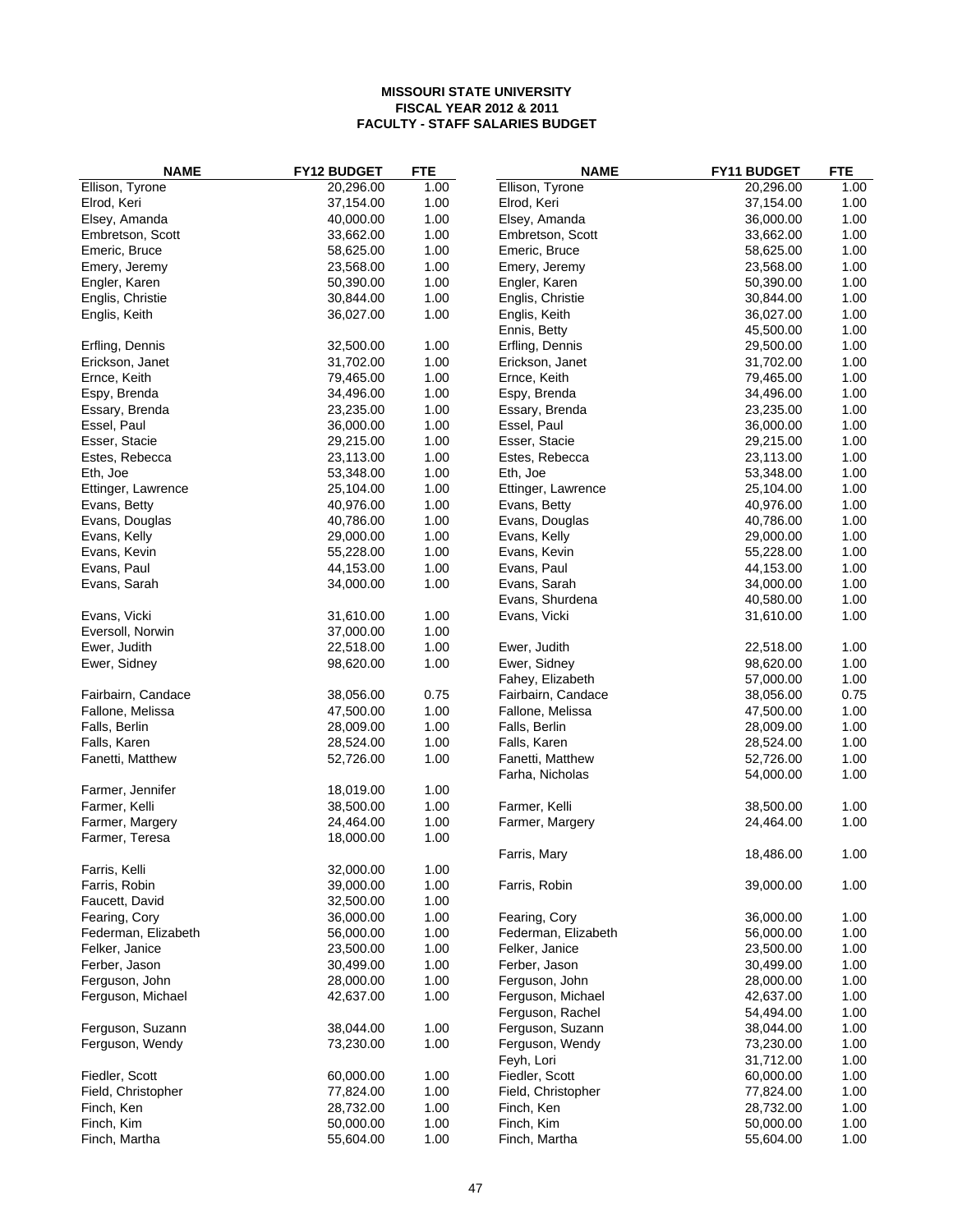| <b>NAME</b>        | FY12 BUDGET | <b>FTE</b>   | <b>NAME</b>                       | FY11 BUDGET            | <b>FTE</b>   |
|--------------------|-------------|--------------|-----------------------------------|------------------------|--------------|
| Fischer, Donald    | 64,408.00   | 1.00         | Fischer, Donald                   | 64,408.00              | 1.00         |
| Fischer, Vicki     | 22,500.00   | 1.00         | Fischer, Vicki                    | 22,500.00              | 1.00         |
| Fisher, Bradley    | 74,179.00   | 1.00         | Fisher, Bradley                   | 74,179.00              | 1.00         |
| Fisher, Marcus     | 31,116.00   | 1.00         | Fisher, Marcus                    | 27,116.00              | 1.00         |
| Fisher, Michael    | 40,552.00   | 1.00         | Fisher, Michael                   | 40,552.00              | 1.00         |
| Fisk, Steven       | 27,368.00   | 1.00         | Fisk, Steven                      | 27,368.00              | 1.00         |
|                    |             |              | Flanders, Carol                   | 31,173.00              | 1.00         |
| Flanders, Janelle  | 35,602.00   | 1.00         | Flanders, Janelle                 | 35,602.00              | 1.00         |
| Fletcher, Glenn    | 34,077.00   | 1.00         | Fletcher, Glenn                   | 33,777.00              | 1.00         |
| Flores, Tamara     | 23,500.00   | 1.00         | Flores, Tamara                    | 23,500.00              | 1.00         |
| Flosi, Michael     | 48,821.00   | 1.00         | Flosi, Michael                    | 48,821.00              | 1.00         |
| Flynn, Jodi        | 75,000.00   | 1.00         | Flynn, Jodi                       | 75,000.00              | 1.00         |
| Fohn, John         | 42,825.00   | 1.00         | Fohn, John                        | 42,825.00              | 1.00         |
| Follensbee, Billie | 57,055.00   | 1.00         | Follensbee, Billie                | 57,055.00              | 1.00         |
| Ford, Luke         | 23,920.00   |              | Ford, Aleigha<br>Ford, Luke       | 30,500.00<br>23,063.00 | 1.00<br>1.00 |
| Forester, Carol    | 23,000.00   | 1.00<br>1.00 |                                   | 22,108.00              | 1.00         |
| Forshee, Bryan     | 40,000.00   | 1.00         | Forester, Carol<br>Forshee, Bryan | 40,000.00              | 1.00         |
| Foster, Karen      | 28,645.00   | 1.00         | Foster, Karen                     | 28,045.00              | 1.00         |
| Foster, Micheal    | 42,559.00   | 1.00         | Foster, Micheal                   | 42,559.00              | 1.00         |
| Foucart, Stephen   | 96,000.00   | 1.00         | Foucart, Stephen                  | 96,000.00              | 1.00         |
| Foust, Billy       | 20,228.00   | 1.00         | Foust, Billy                      | 20,228.00              | 1.00         |
| Fowler, Judith     | 56,426.00   | 1.00         | Fowler, Judith                    | 56,426.00              | 1.00         |
|                    |             |              | Fox, Guy                          | 53,521.00              | 1.00         |
| Fraczak, Jacek     | 47,500.00   | 1.00         | Fraczak, Jacek                    | 47,500.00              | 1.00         |
| Francis, Damon     | 31,500.00   | 1.00         | Francis, Damon                    | 31,500.00              | 1.00         |
| Francka, Jacob     | 35,955.00   | 1.00         | Francka, Jacob                    | 35,955.00              | 1.00         |
| Franklin, Clifford | 56,942.00   | 1.00         | Franklin, Clifford                | 56,942.00              | 1.00         |
| Franklin, Jennifer | 50,124.00   | 1.00         | Franklin, Jennifer                | 47,624.00              | 1.00         |
| Franklin, Keri     | 51,598.00   | 1.00         | Franklin, Keri                    | 46,598.00              | 1.00         |
| Franklin, Ralph    | 33,600.00   | 1.00         | Franklin, Ralph                   | 33,600.00              | 1.00         |
| Franklin, Rhonda   | 25,484.00   | 1.00         | Franklin, Rhonda                  | 25,484.00              | 1.00         |
| Franklin, Thomas   | 65,427.00   | 1.00         | Franklin, Thomas                  | 65,427.00              | 1.00         |
| Frazo, L           | 35,906.00   | 1.00         | Frazo, L                          | 35,906.00              | 1.00         |
| Frederick, Dana    | 46,259.00   | 1.00         | Frederick, Dana                   | 43,640.00              | 1.00         |
| Frederick, Susan   | 36,918.00   | 1.00         | Frederick, Susan                  | 36,918.00              | 1.00         |
| Frederick, Teresa  | 40,356.00   | 1.00         | Frederick, Teresa                 | 40,356.00              | 1.00         |
| Fredrick, LaRita   | 31,700.00   | 1.00         |                                   |                        |              |
| Freeman, Cynthia   | 36,000.00   | 1.00         | Freeman, Cynthia                  | 36,000.00              | 1.00         |
| Frey, Celeste      | 32,000.00   | 1.00         | French, Loretta                   | 24,000.00              | 1.00         |
| Frey, Jeremiah     | 30,000.00   | 1.00         |                                   |                        |              |
| Frietchen, Mark    | 73,244.00   | 1.00         | Frietchen, Mark                   | 73,244.00              | 1.00         |
| Frizell, Michael   | 57,088.00   | 1.00         | Frizell, Michael                  | 57,088.00              | 1.00         |
| Fuhrman, Ann       | 39,543.00   | 1.00         | Fuhrman, Ann                      | 39,543.00              | 1.00         |
| Funderburk, Stacey | 52,811.00   | 1.00         | Funderburk, Stacey                | 52,811.00              | 1.00         |
| Furtak, Emily      | 28,152.00   | 1.00         | Furtak, Emily                     | 28,152.00              | 1.00         |
| Gaines, Brett      | 29,360.00   | 1.00         |                                   |                        |              |
| Galanes, Gloria    | 79,637.00   | 1.00         | Galanes, Gloria                   | 79,637.00              | 1.00         |
| Gale, Crystal      | 40,982.00   | 1.00         | Gale, Crystal                     | 35,982.00              | 1.00         |
| Gallaway, Julie    | 45,500.00   | 1.00         | Gallaway, Julie                   | 45,500.00              | 1.00         |
| Gallaway, Terrel   | 66,904.00   | 1.00         | Gallaway, Terrel                  | 66,904.00              | 1.00         |
| Gallion, Deborah   | 54,931.00   | 1.00         | Gallion, Deborah                  | 54,931.00              | 1.00         |
| Gann, Amy          | 31,000.00   | 1.00         | Gann, Amy                         | 31,000.00              | 1.00         |
| Gann, Mark         | 35,107.00   | 1.00         | Gann, Mark                        | 35,107.00              | 1.00         |
| Ganson, Josh       | 27,092.00   | 1.00         | Ganson, Josh                      | 27,092.00              | 1.00         |
|                    |             |              | Garbisch, Alisa                   | 46,188.00              | 1.00         |
| Gardner, Michael   | 23,920.00   | 1.00         | Gardner, Michael                  | 22,505.00              | 1.00         |
| Garg, Vinay        | 83,885.00   | 1.00         | Garg, Vinay                       | 83,885.00              | 1.00         |
| Garland, Brett     | 68,500.00   | 1.00         | Garland, Brett                    | 63,500.00              | 1.00         |
| Garland, Diana     | 50,351.00   | 1.00         | Garland, Diana                    | 49,223.00              | 1.00         |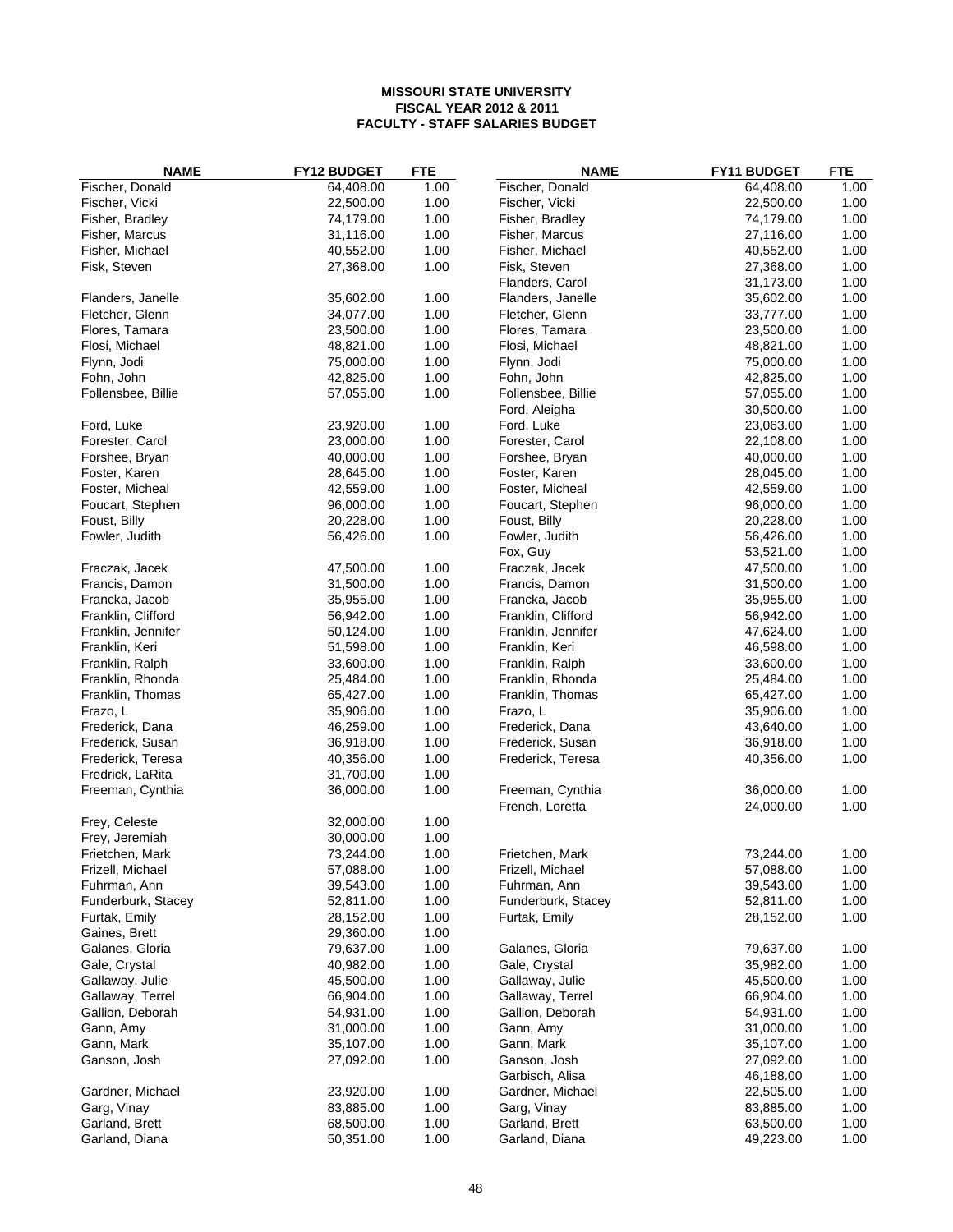| <b>NAME</b>                | FY12 BUDGET | <b>FTE</b> | <b>NAME</b>                | FY11 BUDGET | <b>FTE</b> |
|----------------------------|-------------|------------|----------------------------|-------------|------------|
| Garrad, Richard            | 64,277.00   | 1.00       | Garrad, Richard            | 64,277.00   | 1.00       |
| Garrett, Filip G           | 44,000.00   | 1.00       | Garrett, Filip G           | 34,000.00   | 1.00       |
| Garrett, Filip J           | 127,827.00  | 1.00       | Garrett, Filip J           | 127,827.00  | 1.00       |
| Garrison, Linda            | 67,026.00   | 1.00       | Garrison, Linda            | 67,026.00   | 1.00       |
| Garson, Charles            | 40,000.00   | 1.00       |                            |             |            |
| Gartin, Patrick            | 72,891.00   | 1.00       | Gartin, Patrick            | 72,891.00   | 1.00       |
| Garton, Andrew             | 38,000.00   | 1.00       |                            |             |            |
| Garton, Edwin              | 55,000.00   | 1.00       | Garton, Edwin              | 55,000.00   | 1.00       |
| Gattis, Lyn                | 52,288.00   | 1.00       | Gattis, Lyn                | 47,288.00   | 1.00       |
| Gebken, Richard            | 75,405.00   | 1.00       | Gebken, Richard            | 70,405.00   | 1.00       |
|                            |             |            | Gentry, William            | 22,505.00   | 1.00       |
| George, Robert             | 32,670.00   | 1.00       | George, Robert             | 32,670.00   | 1.00       |
| George, Suzanne            | 73,361.00   | 1.00       | George, Suzanne            | 73,361.00   | 1.00       |
| Gerasimchuk, Nikolay       | 55,282.00   | 1.00       | Gerasimchuk, Nikolay       | 55,282.00   | 1.00       |
| Gere, Debbie               | 57,131.00   | 1.00       | Gere, Debbie               | 57,131.00   | 1.00       |
| Gerken, Robert             | 41,837.00   | 1.00       | Gerken, Robert             | 41,837.00   | 1.00       |
| Gholson, Martha            | 46,785.00   | 1.00       | Gholson, Martha            | 46,785.00   | 1.00       |
| Ghosh, Kartik              | 61,888.00   | 1.00       | Ghosh, Kartik              | 61,888.00   | 1.00       |
|                            |             |            |                            | 27,350.00   |            |
| Gibe, Sheri                | 27,350.00   | 1.00       | Gibe, Sheri                |             | 1.00       |
| Gibson, Deana              | 30,281.00   | 1.00       | Gibson, Deana              | 30,281.00   | 1.00       |
| Gibson, Hugh               | 47,721.00   | 1.00       | Gibson, Hugh               | 47,721.00   | 1.00       |
| Gibson, Kathryn            | 43,161.00   | 1.00       | Gibson, Kathryn            | 43,161.00   | 1.00       |
| Gibson, Lisa               | 41,544.00   | 1.00       | Gibson, Lisa               | 41,544.00   | 1.00       |
| Gibson-Winston, Natasha    | 28,360.00   | 1.00       |                            |             |            |
| Giedd, Ryan                | 130,640.00  | 1.00       | Giedd, Ryan                | 130,640.00  | 1.00       |
| Gieselman-Holthaus, Tracie | 28,500.00   | 1.00       | Gieselman-Holthaus, Tracie | 28,500.00   | 1.00       |
| Gietzen, Sarah             | 24,000.00   | 1.00       | Gietzen, Sarah             | 24,000.00   | 1.00       |
| Gilbert, Peggy             | 66,716.00   | 1.00       | Gilbert, Peggy             | 66,716.00   | 1.00       |
| Gillam, Kenneth            | 50,000.00   | 1.00       | Gillam, Kenneth            | 50,000.00   | 1.00       |
| Girdley, Robert            | 27,638.00   | 1.00       | Girdley, Robert            | 27,638.00   | 1.00       |
| Given, Mark                | 54,507.00   | 1.00       | Given, Mark                | 54,507.00   | 1.00       |
| Gladden, Monte             | 40,261.00   | 1.00       | Gladden, Monte             | 39,961.00   | 1.00       |
| Glaessgen, Tracey          | 32,107.00   | 1.00       | Glaessgen, Tracey          | 32,107.00   | 1.00       |
|                            |             |            | Gleghorn, Robert           | 24,000.00   | 1.00       |
| Glenn, Joseph              | 38,000.00   | 1.00       | Glenn, Joseph              | 34,000.00   | 1.00       |
| Glenn, Sebrina             | 40,000.00   | 1.00       | Glenn, Sebrina             | 40,000.00   | 1.00       |
| Gloe, Donna                | 63,500.00   | 1.00       |                            |             |            |
| Glynn, Timothy             | 20,558.00   | 1.00       | Glynn, Timothy             | 20,558.00   | 1.00       |
|                            |             |            | Gochenauer, Kristan        | 30,939.00   | 1.00       |
| Goddard, Patricia          | 42,528.00   | 1.00       | Goddard, Patricia          | 53,160.00   | 1.00       |
| Goldade, Lois              | 28,990.00   | 1.00       | Goldade, Lois              | 28,990.00   | 1.00       |
| Golden, Mary               | 41,758.00   | 1.00       | Golden, Mary               | 40,630.00   | 1.00       |
| Gomez-Sosa, Gabriela       | 36,956.00   | 1.00       | Gomez-Sosa, Gabriela       | 27,092.00   | 1.00       |
| Good, William              | 36,000.00   | 1.00       | Good, William              | 36,000.00   | 1.00       |
| Goodale, Deborah           | 34,618.00   | 1.00       | Goodale, Deborah           | 34,618.00   | 1.00       |
| Goodman, Linda             | 31,630.00   | 1.00       | Goodman, Linda             | 31,630.00   | 1.00       |
| Goodwin, Brenda            | 48,673.00   | 1.00       | Goodwin, Brenda            | 48,673.00   | 1.00       |
| Goodwin, David             | 52,842.00   | 1.00       | Goodwin, David             | 52,842.00   | 1.00       |
| Goodwin-Santo, Debra       | 22,518.00   | 1.00       | Goodwin-Santo, Debra       | 22,518.00   | 1.00       |
| Gordon, Annette            | 75,904.00   | 1.00       | Gordon, Annette            | 75,904.00   | 1.00       |
| Gordon, Doris              | 24,002.00   | 1.00       | Gordon, Doris              | 24,002.00   | 1.00       |
| Gordon, Grayson            | 46,872.00   | 1.00       | Gordon, Grayson            | 46,872.00   | 1.00       |
| Gordon, Nancy              | 50,000.00   | 1.00       | Gordon, Nancy              | 50,000.00   | 1.00       |
| Goss, Benjamin             | 79,987.00   | 1.00       | Goss, Benjamin             | 79,987.00   | 1.00       |
| Gosselink, Carol           | 53,159.00   | 1.00       | Gosselink, Carol           | 53,159.00   | 1.00       |
| Gouzie, Douglas            | 54,431.00   | 1.00       | Gouzie, Douglas            | 54,431.00   | 1.00       |
| Graham, Alexandra          | 33,990.00   | 1.00       | Graham, Alexandra          | 33,990.00   | 1.00       |
| Graham, Christy            | 37,890.00   | 1.00       | Graham, Christy            | 37,890.00   | 1.00       |
|                            |             |            | Graham, Gary               | 30,116.00   |            |
|                            |             |            |                            |             | 1.00       |
| Graham, Phillip            | 34,010.00   | 1.00       | Graham, Phillip            | 34,010.00   | 1.00       |
| Grand, Melanie             | 46,629.00   | 1.00       | Grand, Melanie             | 46,629.00   | 1.00       |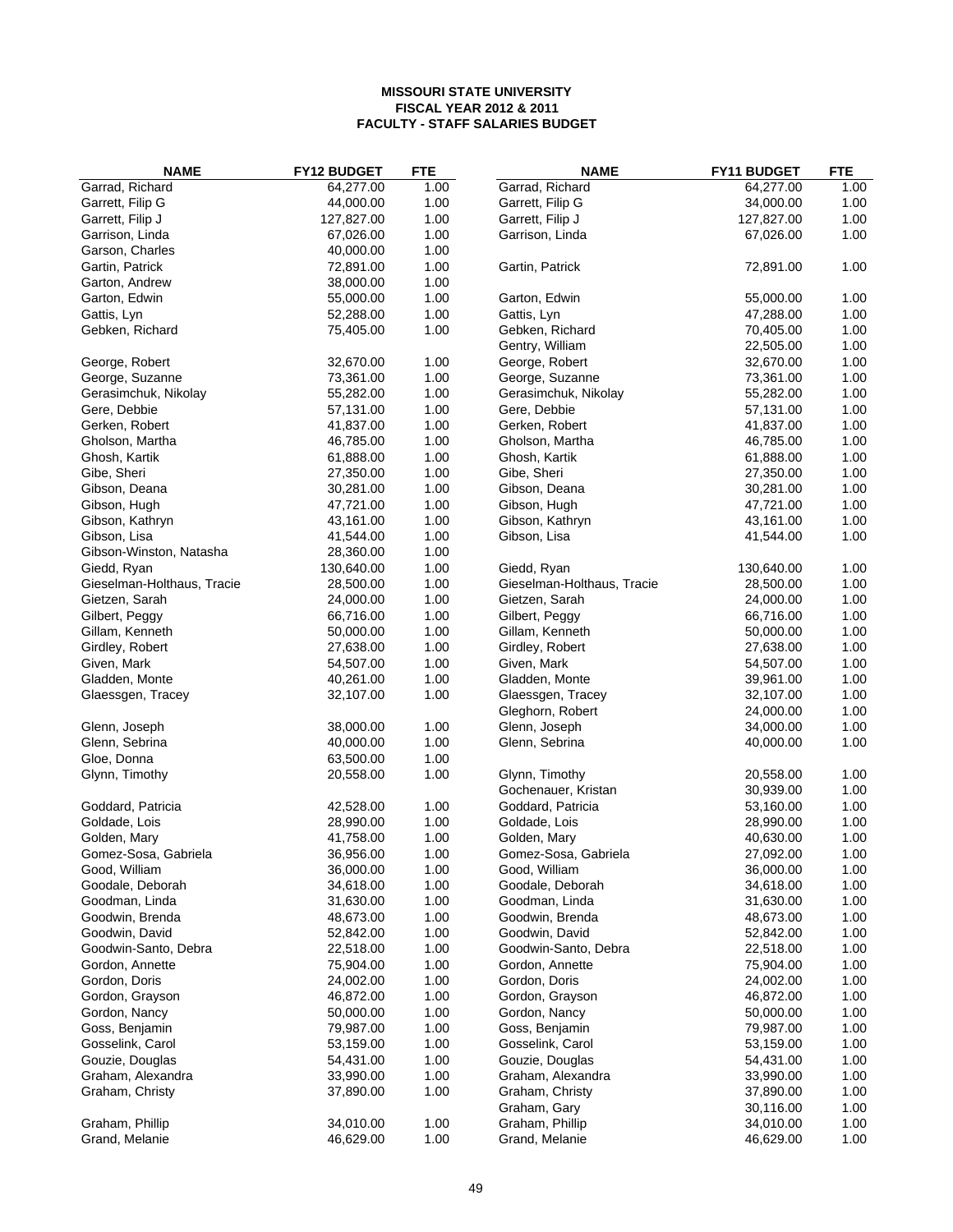| <b>NAME</b>                      | <b>FY12 BUDGET</b>     | <b>FTE</b>   | <b>NAME</b>                      | FY11 BUDGET            | <b>FTE</b>   |
|----------------------------------|------------------------|--------------|----------------------------------|------------------------|--------------|
| Granger, Michele                 | 76,013.00              | 1.00         | Granger, Michele                 | 76,013.00              | 1.00         |
| Grant, Crystal                   | 20,000.00              | 1.00         | Grant, Crystal                   | 20,000.00              | 1.00         |
| Grant, Rebecca                   | 31,662.00              | 1.00         | Grant, Rebecca                   | 31,662.00              | 1.00         |
| Graves, Carolyn                  | 48,500.00              | 1.00         | Graves, Carolyn                  | 48,500.00              | 1.00         |
| Gray, Jerry                      | 30,000.00              | 1.00         | Gray, Jerry                      | 30,000.00              | 1.00         |
| Gray, Jessica                    | 19,500.00              | 1.00         | Gray, Jessica                    | 19,500.00              | 1.00         |
| Gray, Richard                    | 19,240.00              | 1.00         |                                  |                        |              |
| Green, Carol                     | 24,025.00              | 1.00         | Green, Carol                     | 24,025.00              | 1.00         |
| Green, Latasha                   | 30,500.00              | 1.00         | Green, Latasha                   | 30,500.00              | 1.00         |
| Green, Marian                    | 25,742.00              | 1.00         | Green, Marian                    | 25,742.00              | 1.00         |
| Green, Murray                    | 30,248.00              | 1.00         | Green, Murray                    | 30,248.00              | 1.00         |
| Green, Nora                      | 15,600.00              | 0.83         | Green, Nora                      | 14,790.00              | 0.83         |
| Greenbank, Kimberly              | 22,506.00              | 1.00         |                                  |                        |              |
| Greene, Brian                    | 51,851.00              | 1.00         | Greene, Brian                    | 51,851.00              | 1.00         |
|                                  |                        |              | Greene, Cory                     | 46,000.00              | 1.00         |
| Greene, Janice                   | 68,416.00              | 1.00         | Greene, Janice                   | 68,416.00              | 1.00         |
| Greenfield, Robert               | 26,725.00              | 1.00         |                                  |                        |              |
| Greer, Olen                      | 99,485.00              | 1.00         | Greer, Olen                      | 99,485.00              | 1.00         |
| Greiner, Douglas                 | 63,852.00              | 1.00         | Greiner, Douglas                 | 63,852.00              | 1.00         |
| Gressel, Barbara                 | 25,229.00              | 1.00         | Gressel, Barbara                 | 25,229.00              | 1.00         |
| Grevillius, Jeffrey              | 36,915.00              | 1.00         | Grevillius, Jeffrey              | 36,915.00              | 1.00         |
| Grevillius, Stephanie            | 42,772.00              | 1.00         | Grevillius, Stephanie            | 42,772.00              | 1.00         |
| Grider, Jimmie                   | 39,085.00              | 1.00         | Grider, Jimmie                   | 39,085.00              | 1.00         |
| Griese, Shelly                   | 20,550.00              | 1.00         | Griese, Shelly                   | 20,550.00              | 1.00         |
| Griffin, Margie                  | 27,160.00              | 1.00         | Griffin, Margie                  | 27,160.00              | 1.00         |
| Griffith, Deborah                | 22,638.00              | 1.00         | Griffith, Deborah                | 22,638.00              | 1.00         |
| Griffith, Norman                 | 46,952.00              | 1.00         | Griffith, Norman                 | 46,952.00              | 1.00         |
| Grisham, Elizabeth               | 49,212.00              | 1.00         | Grisham, Elizabeth               | 49,212.00              | 1.00         |
| Groomer, S                       | 120,000.00             | 1.00         | Groomer, S                       | 120,000.00             | 1.00         |
| Grosso, Karen                    | 31,000.00              | 1.00         | Grosso, Karen                    | 31,000.00              | 1.00         |
| Groves, Fred                     | 75,561.00              | 1.00         | Groves, Fred                     | 92,353.00              | 1.00         |
| Groves, Penni                    | 66,620.00              | 0.75         | Groves, Penni                    | 66,620.00              | 0.75         |
| Guinn, Kristina                  | 32,000.00              | 1.00         | Guinn, Kristina                  | 28,080.00              | 1.00         |
| Guo, Kanghui                     | 69,824.00              | 1.00         | Guo, Kanghui                     | 69,824.00              | 1.00         |
| Gupta, Ram                       | 34,500.00              | 1.00         | Gupta, Ram                       | 33,821.00              | 1.00         |
| Gutierrez, Melida                | 60,113.00              | 1.00         | Gutierrez, Melida                | 60,113.00              | 1.00         |
| Guttin, Keith                    | 82,513.00              | 1.00         | Guttin, Keith                    | 82,513.00              | 1.00         |
| Gutzke, David                    | 67,881.00              | 1.00         | Gutzke, David                    | 67,881.00              | 1.00         |
| Guyer, Richard                   | 32,000.00              | 1.00         |                                  |                        |              |
| Hackeson, Deborah                | 59,178.00              | 1.00         | Hackeson, Deborah                | 59,178.00              | 1.00         |
| Hackeson, Michael                | 46,000.00              | 1.00         | Hackeson, Michael                | 46,000.00              | 1.00         |
| Hackney, James                   | 79,942.00              | 1.00         | Hackney, James                   | 79,942.00              | 1.00         |
| Hackworth, Michel                | 40,000.00              | 1.00         | Hackworth, Michel                | 40,000.00              | 1.00         |
| Hader, William                   | 36,000.00              | 1.00         |                                  |                        |              |
|                                  |                        |              | Hadley, Timothy                  | 47,211.00              | 1.00         |
| Hagerman, Barron                 | 46,000.00              | 1.00         | Hagerman, Barron                 | 46,000.00              | 1.00         |
|                                  |                        |              | Hagerman, Robyn                  | 48,450.00              | 1.00         |
| Haggard, Dana                    | 82,080.00              | 1.00         | Haggard, Dana                    | 82,080.00              | 1.00         |
| Haggard, Kelly                   | 109,043.00             | 1.00         | Haggard, Kelly                   | 109,043.00             | 1.00         |
| Haguewood, Teresa                | 37,521.00              | 1.00         | Haguewood, Teresa                | 37,521.00              | 1.00         |
| Hail, Cynthia                    | 68,199.00<br>63,335.00 | 1.00         | Hail, Cynthia                    | 68,199.00              | 1.00         |
| Hail, John                       |                        | 1.00         | Hail, John                       | 63,335.00              | 1.00         |
| Hains, Arthur                    | 54,500.00<br>37,163.00 | 1.00         | Hains, Arthur<br>Hale, Arnold    | 54,500.00<br>37,163.00 | 1.00         |
| Hale, Arnold<br>Hale, Carole     | 30,564.00              | 1.00<br>1.00 | Hale, Carole                     | 30,564.00              | 1.00<br>1.00 |
|                                  | 30,335.00              | 1.00         |                                  |                        | 1.00         |
| Hall, Beverly<br>Hall, Catherine | 31,247.00              | 1.00         | Hall, Beverly<br>Hall, Catherine | 30,335.00<br>31,247.00 | 1.00         |
| Hall, Milly                      | 20,016.00              | 1.00         | Hall, Milly                      | 20,016.00              | 1.00         |
|                                  |                        |              | Hall, Rowena                     | 19,510.00              | 1.00         |
| Halliday, Michael                | 78,764.00              | 1.00         | Halliday, Michael                | 78,764.00              | 1.00         |
| Hamby, Donald                    | 38,396.00              | 1.00         | Hamby, Donald                    | 38,396.00              | 1.00         |
|                                  |                        |              |                                  |                        |              |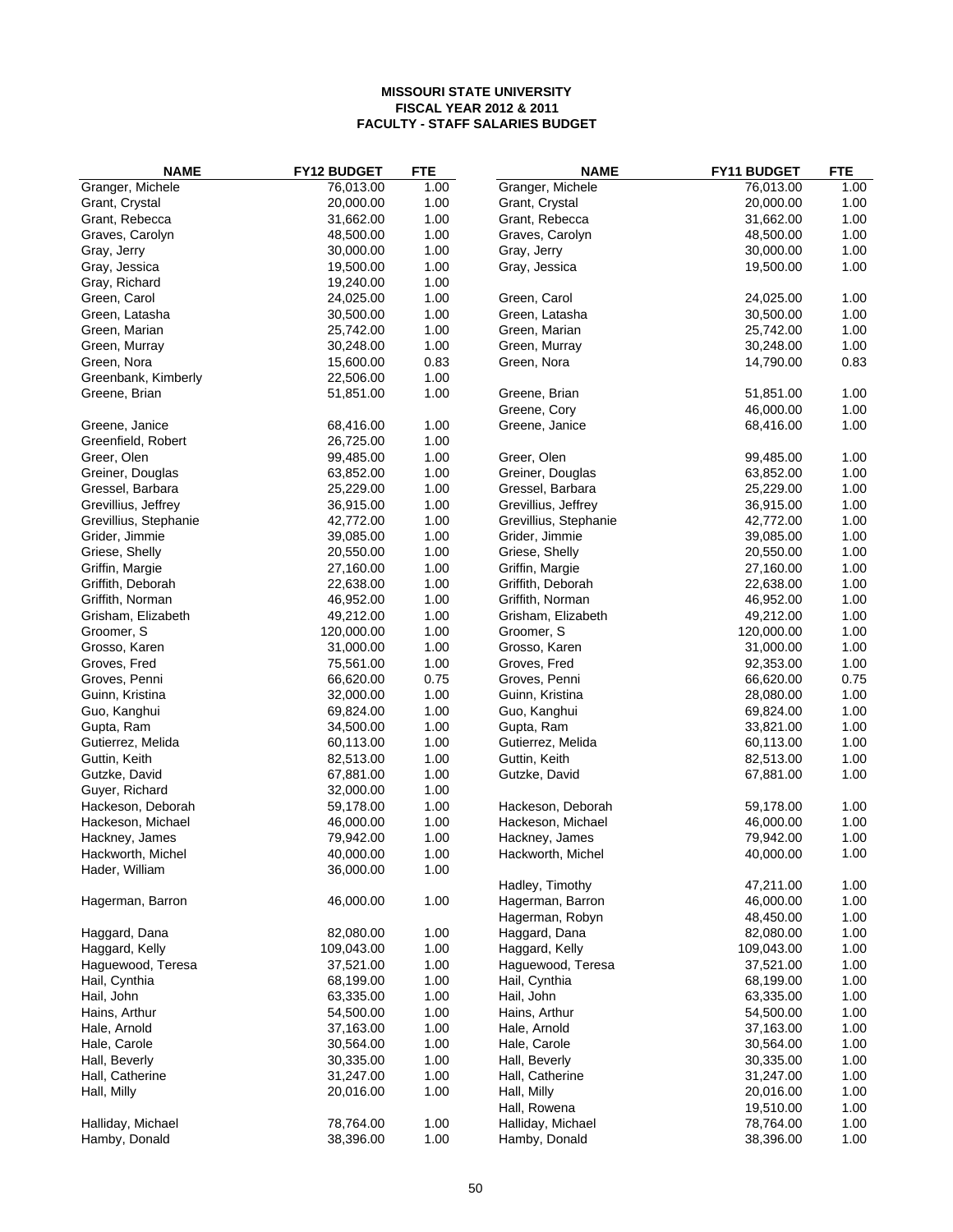| Hames, Jennifer<br>1.00<br>Hames, Jennifer<br>1.00<br>22,505.00<br>22,505.00<br>52,112.00<br>Hamm, Randall<br>1.00<br>Hamm, Randall<br>52,112.00<br>1.00<br>1.00<br>Hamman, Bradley<br>54,636.00<br>Hamman, Bradley<br>54,636.00<br>1.00<br>1.00<br>29,300.00<br>1.00<br>Hammers, Michael<br>29,300.00<br>Hammers, Michael<br>1.00<br>1.00<br>Hammerschmidt, Melinda<br>35,000.00<br>Hammerschmidt, Melinda<br>35,000.00<br>1.00<br>Hammond, Michael<br>43,342.00<br>Hammond, Michael<br>43,342.00<br>1.00<br>1.00<br>1.00<br>Hamon, Pascal<br>39,000.00<br>Hamon, Pascal<br>39,000.00<br>1.00<br>Hampsten, Darrell<br>47,000.00<br>1.00<br>100,000.00<br>Hamwi, Georg<br>100,000.00<br>Hamwi, Georg<br>1.00<br>1.00<br>Handley, Scott<br>42,000.00<br>1.00<br>Haneghan, Lois<br>25,362.00<br>Haneghan, Lois<br>25,362.00<br>1.00<br>1.00<br>1.00<br>Hankins, Amy<br>29,876.00<br>29,876.00<br>Hankins, Amy<br>1.00<br>1.00<br>Hanley, Donna<br>22,800.00<br>Hanley, Donna<br>22,800.00<br>18,616.00<br>1.00<br>18,616.00<br>1.00<br>Hanley, Rodney<br>Hanley, Rodney<br>1.00<br>Hanson, Jon<br>62,968.00<br>Hanson, Jon<br>62,968.00<br>1.00<br>Hanson, Kent<br>1.00<br>34,000.00<br>1.00<br>Happel, Rachel<br>40,000.00<br>24,000.00<br>1.00<br>Harbor, Cory<br>1.00<br>Harders, Michael<br>94,413.00<br>Harders, Michael<br>94,413.00<br>1.00<br>1.00<br>Hardie, Kimberly<br>27,810.00<br>1.00<br>1.00<br>Hardin, Charlotte<br>69,814.00<br>Hardin, Charlotte<br>69,814.00<br>1.00<br>30,500.00<br>1.00<br>Hardwick, Travis<br>30,500.00<br>Hardwick, Travis<br>1.00<br>1.00<br>58,667.00<br>58,667.00<br>Harges, Mary<br>Harges, Mary<br>1.00<br>Hargraves, Damon<br>36,000.00<br>1.00<br>Harms, John<br>70,214.00<br>Harms, John<br>70,214.00<br>1.00<br>1.00<br>Harper, Sharon<br>61,469.00<br>Harper, Sharon<br>61,469.00<br>1.00<br>1.00<br>29,203.00<br>1.00<br>Harris, Abby<br>29,203.00<br>Harris, Abby<br>1.00<br>Harris, Donald<br>18,676.00<br>Harris, Donald<br>18,676.00<br>1.00<br>1.00<br>Harris, Enid<br>31,852.00<br>Harris, Enid<br>31,852.00<br>1.00<br>1.00<br>Harris, Jon<br>69,116.00<br>1.00<br>Harris, Marceda<br>25,334.00<br>25,334.00<br>1.00<br>Harris, Marceda<br>1.00<br>Harris, Stephen<br>25,500.00<br>Harris, Ted<br>50,000.00<br>1.00<br>1.00<br>39,898.00<br>1.00<br>Harrison, Rebecca<br>39,898.00<br>Harrison, Rebecca<br>1.00<br>Harrison, Russell<br>18,875.00<br>Harrison, Russell<br>18,875.00<br>1.00<br>1.00<br>Harsen, Mark<br>70,322.00<br>Harsen, Mark<br>70,322.00<br>1.00<br>127,139.00<br>1.00<br>1.00<br>Harsha, Phillip<br>127,139.00<br>Harsha, Phillip<br>1.00<br>27,160.00<br>Hart, Charles<br>27,160.00<br>1.00<br>Hart, Charles<br>1.00<br>1.00<br>Hart, James<br>38,725.00<br>Hart, James<br>36,225.00<br>1.00<br>Hartman, William<br>48,000.00<br>1.00<br>27,249.00<br>Harvey, Terrill<br>27,249.00<br>1.00<br>Harvey, Terrill<br>54,353.00<br>1.00<br>54,353.00<br>1.00<br>Haslam, Darryl<br>Haslam, Darryl<br>1.00<br>1.00<br>Hass, Aida<br>52,972.00<br>52,972.00<br>Hass, Aida<br>54,574.00<br>1.00<br>Hatch, Jerry<br>54,574.00<br>1.00<br>Hatch, Jerry<br>1.00<br>Hatz, Kirsten<br>33,198.00<br>Hatz, Kirsten<br>33,198.00<br>1.00<br>1.00<br>Hauschildt, Mitchell<br>48,856.00<br>1.00<br>Hauschildt, Mitchell<br>51,356.00<br>1.00<br>68,931.00<br>68,931.00<br>1.00<br>Havel, John<br>Havel, John<br>1.00<br>34,000.00<br>Hawkins, Jordan<br>1.00<br>Hawkins, Rita<br>51,673.00<br>51,673.00<br>1.00<br>Hawkins, Rita<br>1.00<br>Hawkins, Ross<br>37,500.00<br>Hawkins, Ross<br>37,500.00<br>1.00<br>1.00<br>27,244.00<br>Hayes, Frances<br>27,244.00<br>1.00<br>Hayes, Frances<br>1.00<br>111,128.00<br>111,128.00<br>1.00<br>Hayes, Nila<br>Hayes, Nila<br>1.00<br>26,725.00<br>26,000.00<br>1.00<br>Haymans, Leonard<br>Haymans, Leonard<br>1.00<br>Haynes, Tabitha<br>40,725.00<br>Haynes, Tabitha<br>40,725.00<br>1.00<br>1.00<br>Hays, Brian<br>45,273.00<br>Hays, Brian<br>45,273.00<br>1.00<br>1.00<br>Hays, David<br>1.00<br>51,545.00<br>Hays, David<br>51,545.00<br>1.00<br>127,754.00<br>Heath, Robert<br>127,754.00<br>1.00<br>Heath, Robert<br>1.00<br>22,500.00<br>22,500.00<br>1.00<br>Heatherly, Janet<br>Heatherly, Janet | <b>NAME</b> | <b>FY12 BUDGET</b> | <b>FTE</b> | <b>NAME</b> | FY11 BUDGET | <b>FTE</b> |
|-------------------------------------------------------------------------------------------------------------------------------------------------------------------------------------------------------------------------------------------------------------------------------------------------------------------------------------------------------------------------------------------------------------------------------------------------------------------------------------------------------------------------------------------------------------------------------------------------------------------------------------------------------------------------------------------------------------------------------------------------------------------------------------------------------------------------------------------------------------------------------------------------------------------------------------------------------------------------------------------------------------------------------------------------------------------------------------------------------------------------------------------------------------------------------------------------------------------------------------------------------------------------------------------------------------------------------------------------------------------------------------------------------------------------------------------------------------------------------------------------------------------------------------------------------------------------------------------------------------------------------------------------------------------------------------------------------------------------------------------------------------------------------------------------------------------------------------------------------------------------------------------------------------------------------------------------------------------------------------------------------------------------------------------------------------------------------------------------------------------------------------------------------------------------------------------------------------------------------------------------------------------------------------------------------------------------------------------------------------------------------------------------------------------------------------------------------------------------------------------------------------------------------------------------------------------------------------------------------------------------------------------------------------------------------------------------------------------------------------------------------------------------------------------------------------------------------------------------------------------------------------------------------------------------------------------------------------------------------------------------------------------------------------------------------------------------------------------------------------------------------------------------------------------------------------------------------------------------------------------------------------------------------------------------------------------------------------------------------------------------------------------------------------------------------------------------------------------------------------------------------------------------------------------------------------------------------------------------------------------------------------------------------------------------------------------------------------------------------------------------------------------------------------------------------------------------------------------------------------------------------------------------------------------------------------------------------------------------------------------------------------------------------------------------------------------------------------------------------------------------------------------------------------------------------------------------------------------|-------------|--------------------|------------|-------------|-------------|------------|
|                                                                                                                                                                                                                                                                                                                                                                                                                                                                                                                                                                                                                                                                                                                                                                                                                                                                                                                                                                                                                                                                                                                                                                                                                                                                                                                                                                                                                                                                                                                                                                                                                                                                                                                                                                                                                                                                                                                                                                                                                                                                                                                                                                                                                                                                                                                                                                                                                                                                                                                                                                                                                                                                                                                                                                                                                                                                                                                                                                                                                                                                                                                                                                                                                                                                                                                                                                                                                                                                                                                                                                                                                                                                                                                                                                                                                                                                                                                                                                                                                                                                                                                                                                                                                   |             |                    |            |             |             |            |
|                                                                                                                                                                                                                                                                                                                                                                                                                                                                                                                                                                                                                                                                                                                                                                                                                                                                                                                                                                                                                                                                                                                                                                                                                                                                                                                                                                                                                                                                                                                                                                                                                                                                                                                                                                                                                                                                                                                                                                                                                                                                                                                                                                                                                                                                                                                                                                                                                                                                                                                                                                                                                                                                                                                                                                                                                                                                                                                                                                                                                                                                                                                                                                                                                                                                                                                                                                                                                                                                                                                                                                                                                                                                                                                                                                                                                                                                                                                                                                                                                                                                                                                                                                                                                   |             |                    |            |             |             |            |
|                                                                                                                                                                                                                                                                                                                                                                                                                                                                                                                                                                                                                                                                                                                                                                                                                                                                                                                                                                                                                                                                                                                                                                                                                                                                                                                                                                                                                                                                                                                                                                                                                                                                                                                                                                                                                                                                                                                                                                                                                                                                                                                                                                                                                                                                                                                                                                                                                                                                                                                                                                                                                                                                                                                                                                                                                                                                                                                                                                                                                                                                                                                                                                                                                                                                                                                                                                                                                                                                                                                                                                                                                                                                                                                                                                                                                                                                                                                                                                                                                                                                                                                                                                                                                   |             |                    |            |             |             |            |
|                                                                                                                                                                                                                                                                                                                                                                                                                                                                                                                                                                                                                                                                                                                                                                                                                                                                                                                                                                                                                                                                                                                                                                                                                                                                                                                                                                                                                                                                                                                                                                                                                                                                                                                                                                                                                                                                                                                                                                                                                                                                                                                                                                                                                                                                                                                                                                                                                                                                                                                                                                                                                                                                                                                                                                                                                                                                                                                                                                                                                                                                                                                                                                                                                                                                                                                                                                                                                                                                                                                                                                                                                                                                                                                                                                                                                                                                                                                                                                                                                                                                                                                                                                                                                   |             |                    |            |             |             |            |
|                                                                                                                                                                                                                                                                                                                                                                                                                                                                                                                                                                                                                                                                                                                                                                                                                                                                                                                                                                                                                                                                                                                                                                                                                                                                                                                                                                                                                                                                                                                                                                                                                                                                                                                                                                                                                                                                                                                                                                                                                                                                                                                                                                                                                                                                                                                                                                                                                                                                                                                                                                                                                                                                                                                                                                                                                                                                                                                                                                                                                                                                                                                                                                                                                                                                                                                                                                                                                                                                                                                                                                                                                                                                                                                                                                                                                                                                                                                                                                                                                                                                                                                                                                                                                   |             |                    |            |             |             |            |
|                                                                                                                                                                                                                                                                                                                                                                                                                                                                                                                                                                                                                                                                                                                                                                                                                                                                                                                                                                                                                                                                                                                                                                                                                                                                                                                                                                                                                                                                                                                                                                                                                                                                                                                                                                                                                                                                                                                                                                                                                                                                                                                                                                                                                                                                                                                                                                                                                                                                                                                                                                                                                                                                                                                                                                                                                                                                                                                                                                                                                                                                                                                                                                                                                                                                                                                                                                                                                                                                                                                                                                                                                                                                                                                                                                                                                                                                                                                                                                                                                                                                                                                                                                                                                   |             |                    |            |             |             |            |
|                                                                                                                                                                                                                                                                                                                                                                                                                                                                                                                                                                                                                                                                                                                                                                                                                                                                                                                                                                                                                                                                                                                                                                                                                                                                                                                                                                                                                                                                                                                                                                                                                                                                                                                                                                                                                                                                                                                                                                                                                                                                                                                                                                                                                                                                                                                                                                                                                                                                                                                                                                                                                                                                                                                                                                                                                                                                                                                                                                                                                                                                                                                                                                                                                                                                                                                                                                                                                                                                                                                                                                                                                                                                                                                                                                                                                                                                                                                                                                                                                                                                                                                                                                                                                   |             |                    |            |             |             |            |
|                                                                                                                                                                                                                                                                                                                                                                                                                                                                                                                                                                                                                                                                                                                                                                                                                                                                                                                                                                                                                                                                                                                                                                                                                                                                                                                                                                                                                                                                                                                                                                                                                                                                                                                                                                                                                                                                                                                                                                                                                                                                                                                                                                                                                                                                                                                                                                                                                                                                                                                                                                                                                                                                                                                                                                                                                                                                                                                                                                                                                                                                                                                                                                                                                                                                                                                                                                                                                                                                                                                                                                                                                                                                                                                                                                                                                                                                                                                                                                                                                                                                                                                                                                                                                   |             |                    |            |             |             |            |
|                                                                                                                                                                                                                                                                                                                                                                                                                                                                                                                                                                                                                                                                                                                                                                                                                                                                                                                                                                                                                                                                                                                                                                                                                                                                                                                                                                                                                                                                                                                                                                                                                                                                                                                                                                                                                                                                                                                                                                                                                                                                                                                                                                                                                                                                                                                                                                                                                                                                                                                                                                                                                                                                                                                                                                                                                                                                                                                                                                                                                                                                                                                                                                                                                                                                                                                                                                                                                                                                                                                                                                                                                                                                                                                                                                                                                                                                                                                                                                                                                                                                                                                                                                                                                   |             |                    |            |             |             |            |
|                                                                                                                                                                                                                                                                                                                                                                                                                                                                                                                                                                                                                                                                                                                                                                                                                                                                                                                                                                                                                                                                                                                                                                                                                                                                                                                                                                                                                                                                                                                                                                                                                                                                                                                                                                                                                                                                                                                                                                                                                                                                                                                                                                                                                                                                                                                                                                                                                                                                                                                                                                                                                                                                                                                                                                                                                                                                                                                                                                                                                                                                                                                                                                                                                                                                                                                                                                                                                                                                                                                                                                                                                                                                                                                                                                                                                                                                                                                                                                                                                                                                                                                                                                                                                   |             |                    |            |             |             |            |
|                                                                                                                                                                                                                                                                                                                                                                                                                                                                                                                                                                                                                                                                                                                                                                                                                                                                                                                                                                                                                                                                                                                                                                                                                                                                                                                                                                                                                                                                                                                                                                                                                                                                                                                                                                                                                                                                                                                                                                                                                                                                                                                                                                                                                                                                                                                                                                                                                                                                                                                                                                                                                                                                                                                                                                                                                                                                                                                                                                                                                                                                                                                                                                                                                                                                                                                                                                                                                                                                                                                                                                                                                                                                                                                                                                                                                                                                                                                                                                                                                                                                                                                                                                                                                   |             |                    |            |             |             |            |
|                                                                                                                                                                                                                                                                                                                                                                                                                                                                                                                                                                                                                                                                                                                                                                                                                                                                                                                                                                                                                                                                                                                                                                                                                                                                                                                                                                                                                                                                                                                                                                                                                                                                                                                                                                                                                                                                                                                                                                                                                                                                                                                                                                                                                                                                                                                                                                                                                                                                                                                                                                                                                                                                                                                                                                                                                                                                                                                                                                                                                                                                                                                                                                                                                                                                                                                                                                                                                                                                                                                                                                                                                                                                                                                                                                                                                                                                                                                                                                                                                                                                                                                                                                                                                   |             |                    |            |             |             |            |
|                                                                                                                                                                                                                                                                                                                                                                                                                                                                                                                                                                                                                                                                                                                                                                                                                                                                                                                                                                                                                                                                                                                                                                                                                                                                                                                                                                                                                                                                                                                                                                                                                                                                                                                                                                                                                                                                                                                                                                                                                                                                                                                                                                                                                                                                                                                                                                                                                                                                                                                                                                                                                                                                                                                                                                                                                                                                                                                                                                                                                                                                                                                                                                                                                                                                                                                                                                                                                                                                                                                                                                                                                                                                                                                                                                                                                                                                                                                                                                                                                                                                                                                                                                                                                   |             |                    |            |             |             |            |
|                                                                                                                                                                                                                                                                                                                                                                                                                                                                                                                                                                                                                                                                                                                                                                                                                                                                                                                                                                                                                                                                                                                                                                                                                                                                                                                                                                                                                                                                                                                                                                                                                                                                                                                                                                                                                                                                                                                                                                                                                                                                                                                                                                                                                                                                                                                                                                                                                                                                                                                                                                                                                                                                                                                                                                                                                                                                                                                                                                                                                                                                                                                                                                                                                                                                                                                                                                                                                                                                                                                                                                                                                                                                                                                                                                                                                                                                                                                                                                                                                                                                                                                                                                                                                   |             |                    |            |             |             |            |
|                                                                                                                                                                                                                                                                                                                                                                                                                                                                                                                                                                                                                                                                                                                                                                                                                                                                                                                                                                                                                                                                                                                                                                                                                                                                                                                                                                                                                                                                                                                                                                                                                                                                                                                                                                                                                                                                                                                                                                                                                                                                                                                                                                                                                                                                                                                                                                                                                                                                                                                                                                                                                                                                                                                                                                                                                                                                                                                                                                                                                                                                                                                                                                                                                                                                                                                                                                                                                                                                                                                                                                                                                                                                                                                                                                                                                                                                                                                                                                                                                                                                                                                                                                                                                   |             |                    |            |             |             |            |
|                                                                                                                                                                                                                                                                                                                                                                                                                                                                                                                                                                                                                                                                                                                                                                                                                                                                                                                                                                                                                                                                                                                                                                                                                                                                                                                                                                                                                                                                                                                                                                                                                                                                                                                                                                                                                                                                                                                                                                                                                                                                                                                                                                                                                                                                                                                                                                                                                                                                                                                                                                                                                                                                                                                                                                                                                                                                                                                                                                                                                                                                                                                                                                                                                                                                                                                                                                                                                                                                                                                                                                                                                                                                                                                                                                                                                                                                                                                                                                                                                                                                                                                                                                                                                   |             |                    |            |             |             |            |
|                                                                                                                                                                                                                                                                                                                                                                                                                                                                                                                                                                                                                                                                                                                                                                                                                                                                                                                                                                                                                                                                                                                                                                                                                                                                                                                                                                                                                                                                                                                                                                                                                                                                                                                                                                                                                                                                                                                                                                                                                                                                                                                                                                                                                                                                                                                                                                                                                                                                                                                                                                                                                                                                                                                                                                                                                                                                                                                                                                                                                                                                                                                                                                                                                                                                                                                                                                                                                                                                                                                                                                                                                                                                                                                                                                                                                                                                                                                                                                                                                                                                                                                                                                                                                   |             |                    |            |             |             |            |
|                                                                                                                                                                                                                                                                                                                                                                                                                                                                                                                                                                                                                                                                                                                                                                                                                                                                                                                                                                                                                                                                                                                                                                                                                                                                                                                                                                                                                                                                                                                                                                                                                                                                                                                                                                                                                                                                                                                                                                                                                                                                                                                                                                                                                                                                                                                                                                                                                                                                                                                                                                                                                                                                                                                                                                                                                                                                                                                                                                                                                                                                                                                                                                                                                                                                                                                                                                                                                                                                                                                                                                                                                                                                                                                                                                                                                                                                                                                                                                                                                                                                                                                                                                                                                   |             |                    |            |             |             |            |
|                                                                                                                                                                                                                                                                                                                                                                                                                                                                                                                                                                                                                                                                                                                                                                                                                                                                                                                                                                                                                                                                                                                                                                                                                                                                                                                                                                                                                                                                                                                                                                                                                                                                                                                                                                                                                                                                                                                                                                                                                                                                                                                                                                                                                                                                                                                                                                                                                                                                                                                                                                                                                                                                                                                                                                                                                                                                                                                                                                                                                                                                                                                                                                                                                                                                                                                                                                                                                                                                                                                                                                                                                                                                                                                                                                                                                                                                                                                                                                                                                                                                                                                                                                                                                   |             |                    |            |             |             |            |
|                                                                                                                                                                                                                                                                                                                                                                                                                                                                                                                                                                                                                                                                                                                                                                                                                                                                                                                                                                                                                                                                                                                                                                                                                                                                                                                                                                                                                                                                                                                                                                                                                                                                                                                                                                                                                                                                                                                                                                                                                                                                                                                                                                                                                                                                                                                                                                                                                                                                                                                                                                                                                                                                                                                                                                                                                                                                                                                                                                                                                                                                                                                                                                                                                                                                                                                                                                                                                                                                                                                                                                                                                                                                                                                                                                                                                                                                                                                                                                                                                                                                                                                                                                                                                   |             |                    |            |             |             |            |
|                                                                                                                                                                                                                                                                                                                                                                                                                                                                                                                                                                                                                                                                                                                                                                                                                                                                                                                                                                                                                                                                                                                                                                                                                                                                                                                                                                                                                                                                                                                                                                                                                                                                                                                                                                                                                                                                                                                                                                                                                                                                                                                                                                                                                                                                                                                                                                                                                                                                                                                                                                                                                                                                                                                                                                                                                                                                                                                                                                                                                                                                                                                                                                                                                                                                                                                                                                                                                                                                                                                                                                                                                                                                                                                                                                                                                                                                                                                                                                                                                                                                                                                                                                                                                   |             |                    |            |             |             |            |
|                                                                                                                                                                                                                                                                                                                                                                                                                                                                                                                                                                                                                                                                                                                                                                                                                                                                                                                                                                                                                                                                                                                                                                                                                                                                                                                                                                                                                                                                                                                                                                                                                                                                                                                                                                                                                                                                                                                                                                                                                                                                                                                                                                                                                                                                                                                                                                                                                                                                                                                                                                                                                                                                                                                                                                                                                                                                                                                                                                                                                                                                                                                                                                                                                                                                                                                                                                                                                                                                                                                                                                                                                                                                                                                                                                                                                                                                                                                                                                                                                                                                                                                                                                                                                   |             |                    |            |             |             |            |
|                                                                                                                                                                                                                                                                                                                                                                                                                                                                                                                                                                                                                                                                                                                                                                                                                                                                                                                                                                                                                                                                                                                                                                                                                                                                                                                                                                                                                                                                                                                                                                                                                                                                                                                                                                                                                                                                                                                                                                                                                                                                                                                                                                                                                                                                                                                                                                                                                                                                                                                                                                                                                                                                                                                                                                                                                                                                                                                                                                                                                                                                                                                                                                                                                                                                                                                                                                                                                                                                                                                                                                                                                                                                                                                                                                                                                                                                                                                                                                                                                                                                                                                                                                                                                   |             |                    |            |             |             |            |
|                                                                                                                                                                                                                                                                                                                                                                                                                                                                                                                                                                                                                                                                                                                                                                                                                                                                                                                                                                                                                                                                                                                                                                                                                                                                                                                                                                                                                                                                                                                                                                                                                                                                                                                                                                                                                                                                                                                                                                                                                                                                                                                                                                                                                                                                                                                                                                                                                                                                                                                                                                                                                                                                                                                                                                                                                                                                                                                                                                                                                                                                                                                                                                                                                                                                                                                                                                                                                                                                                                                                                                                                                                                                                                                                                                                                                                                                                                                                                                                                                                                                                                                                                                                                                   |             |                    |            |             |             |            |
|                                                                                                                                                                                                                                                                                                                                                                                                                                                                                                                                                                                                                                                                                                                                                                                                                                                                                                                                                                                                                                                                                                                                                                                                                                                                                                                                                                                                                                                                                                                                                                                                                                                                                                                                                                                                                                                                                                                                                                                                                                                                                                                                                                                                                                                                                                                                                                                                                                                                                                                                                                                                                                                                                                                                                                                                                                                                                                                                                                                                                                                                                                                                                                                                                                                                                                                                                                                                                                                                                                                                                                                                                                                                                                                                                                                                                                                                                                                                                                                                                                                                                                                                                                                                                   |             |                    |            |             |             |            |
|                                                                                                                                                                                                                                                                                                                                                                                                                                                                                                                                                                                                                                                                                                                                                                                                                                                                                                                                                                                                                                                                                                                                                                                                                                                                                                                                                                                                                                                                                                                                                                                                                                                                                                                                                                                                                                                                                                                                                                                                                                                                                                                                                                                                                                                                                                                                                                                                                                                                                                                                                                                                                                                                                                                                                                                                                                                                                                                                                                                                                                                                                                                                                                                                                                                                                                                                                                                                                                                                                                                                                                                                                                                                                                                                                                                                                                                                                                                                                                                                                                                                                                                                                                                                                   |             |                    |            |             |             |            |
|                                                                                                                                                                                                                                                                                                                                                                                                                                                                                                                                                                                                                                                                                                                                                                                                                                                                                                                                                                                                                                                                                                                                                                                                                                                                                                                                                                                                                                                                                                                                                                                                                                                                                                                                                                                                                                                                                                                                                                                                                                                                                                                                                                                                                                                                                                                                                                                                                                                                                                                                                                                                                                                                                                                                                                                                                                                                                                                                                                                                                                                                                                                                                                                                                                                                                                                                                                                                                                                                                                                                                                                                                                                                                                                                                                                                                                                                                                                                                                                                                                                                                                                                                                                                                   |             |                    |            |             |             |            |
|                                                                                                                                                                                                                                                                                                                                                                                                                                                                                                                                                                                                                                                                                                                                                                                                                                                                                                                                                                                                                                                                                                                                                                                                                                                                                                                                                                                                                                                                                                                                                                                                                                                                                                                                                                                                                                                                                                                                                                                                                                                                                                                                                                                                                                                                                                                                                                                                                                                                                                                                                                                                                                                                                                                                                                                                                                                                                                                                                                                                                                                                                                                                                                                                                                                                                                                                                                                                                                                                                                                                                                                                                                                                                                                                                                                                                                                                                                                                                                                                                                                                                                                                                                                                                   |             |                    |            |             |             |            |
|                                                                                                                                                                                                                                                                                                                                                                                                                                                                                                                                                                                                                                                                                                                                                                                                                                                                                                                                                                                                                                                                                                                                                                                                                                                                                                                                                                                                                                                                                                                                                                                                                                                                                                                                                                                                                                                                                                                                                                                                                                                                                                                                                                                                                                                                                                                                                                                                                                                                                                                                                                                                                                                                                                                                                                                                                                                                                                                                                                                                                                                                                                                                                                                                                                                                                                                                                                                                                                                                                                                                                                                                                                                                                                                                                                                                                                                                                                                                                                                                                                                                                                                                                                                                                   |             |                    |            |             |             |            |
|                                                                                                                                                                                                                                                                                                                                                                                                                                                                                                                                                                                                                                                                                                                                                                                                                                                                                                                                                                                                                                                                                                                                                                                                                                                                                                                                                                                                                                                                                                                                                                                                                                                                                                                                                                                                                                                                                                                                                                                                                                                                                                                                                                                                                                                                                                                                                                                                                                                                                                                                                                                                                                                                                                                                                                                                                                                                                                                                                                                                                                                                                                                                                                                                                                                                                                                                                                                                                                                                                                                                                                                                                                                                                                                                                                                                                                                                                                                                                                                                                                                                                                                                                                                                                   |             |                    |            |             |             |            |
|                                                                                                                                                                                                                                                                                                                                                                                                                                                                                                                                                                                                                                                                                                                                                                                                                                                                                                                                                                                                                                                                                                                                                                                                                                                                                                                                                                                                                                                                                                                                                                                                                                                                                                                                                                                                                                                                                                                                                                                                                                                                                                                                                                                                                                                                                                                                                                                                                                                                                                                                                                                                                                                                                                                                                                                                                                                                                                                                                                                                                                                                                                                                                                                                                                                                                                                                                                                                                                                                                                                                                                                                                                                                                                                                                                                                                                                                                                                                                                                                                                                                                                                                                                                                                   |             |                    |            |             |             |            |
|                                                                                                                                                                                                                                                                                                                                                                                                                                                                                                                                                                                                                                                                                                                                                                                                                                                                                                                                                                                                                                                                                                                                                                                                                                                                                                                                                                                                                                                                                                                                                                                                                                                                                                                                                                                                                                                                                                                                                                                                                                                                                                                                                                                                                                                                                                                                                                                                                                                                                                                                                                                                                                                                                                                                                                                                                                                                                                                                                                                                                                                                                                                                                                                                                                                                                                                                                                                                                                                                                                                                                                                                                                                                                                                                                                                                                                                                                                                                                                                                                                                                                                                                                                                                                   |             |                    |            |             |             |            |
|                                                                                                                                                                                                                                                                                                                                                                                                                                                                                                                                                                                                                                                                                                                                                                                                                                                                                                                                                                                                                                                                                                                                                                                                                                                                                                                                                                                                                                                                                                                                                                                                                                                                                                                                                                                                                                                                                                                                                                                                                                                                                                                                                                                                                                                                                                                                                                                                                                                                                                                                                                                                                                                                                                                                                                                                                                                                                                                                                                                                                                                                                                                                                                                                                                                                                                                                                                                                                                                                                                                                                                                                                                                                                                                                                                                                                                                                                                                                                                                                                                                                                                                                                                                                                   |             |                    |            |             |             |            |
|                                                                                                                                                                                                                                                                                                                                                                                                                                                                                                                                                                                                                                                                                                                                                                                                                                                                                                                                                                                                                                                                                                                                                                                                                                                                                                                                                                                                                                                                                                                                                                                                                                                                                                                                                                                                                                                                                                                                                                                                                                                                                                                                                                                                                                                                                                                                                                                                                                                                                                                                                                                                                                                                                                                                                                                                                                                                                                                                                                                                                                                                                                                                                                                                                                                                                                                                                                                                                                                                                                                                                                                                                                                                                                                                                                                                                                                                                                                                                                                                                                                                                                                                                                                                                   |             |                    |            |             |             |            |
|                                                                                                                                                                                                                                                                                                                                                                                                                                                                                                                                                                                                                                                                                                                                                                                                                                                                                                                                                                                                                                                                                                                                                                                                                                                                                                                                                                                                                                                                                                                                                                                                                                                                                                                                                                                                                                                                                                                                                                                                                                                                                                                                                                                                                                                                                                                                                                                                                                                                                                                                                                                                                                                                                                                                                                                                                                                                                                                                                                                                                                                                                                                                                                                                                                                                                                                                                                                                                                                                                                                                                                                                                                                                                                                                                                                                                                                                                                                                                                                                                                                                                                                                                                                                                   |             |                    |            |             |             |            |
|                                                                                                                                                                                                                                                                                                                                                                                                                                                                                                                                                                                                                                                                                                                                                                                                                                                                                                                                                                                                                                                                                                                                                                                                                                                                                                                                                                                                                                                                                                                                                                                                                                                                                                                                                                                                                                                                                                                                                                                                                                                                                                                                                                                                                                                                                                                                                                                                                                                                                                                                                                                                                                                                                                                                                                                                                                                                                                                                                                                                                                                                                                                                                                                                                                                                                                                                                                                                                                                                                                                                                                                                                                                                                                                                                                                                                                                                                                                                                                                                                                                                                                                                                                                                                   |             |                    |            |             |             |            |
|                                                                                                                                                                                                                                                                                                                                                                                                                                                                                                                                                                                                                                                                                                                                                                                                                                                                                                                                                                                                                                                                                                                                                                                                                                                                                                                                                                                                                                                                                                                                                                                                                                                                                                                                                                                                                                                                                                                                                                                                                                                                                                                                                                                                                                                                                                                                                                                                                                                                                                                                                                                                                                                                                                                                                                                                                                                                                                                                                                                                                                                                                                                                                                                                                                                                                                                                                                                                                                                                                                                                                                                                                                                                                                                                                                                                                                                                                                                                                                                                                                                                                                                                                                                                                   |             |                    |            |             |             |            |
|                                                                                                                                                                                                                                                                                                                                                                                                                                                                                                                                                                                                                                                                                                                                                                                                                                                                                                                                                                                                                                                                                                                                                                                                                                                                                                                                                                                                                                                                                                                                                                                                                                                                                                                                                                                                                                                                                                                                                                                                                                                                                                                                                                                                                                                                                                                                                                                                                                                                                                                                                                                                                                                                                                                                                                                                                                                                                                                                                                                                                                                                                                                                                                                                                                                                                                                                                                                                                                                                                                                                                                                                                                                                                                                                                                                                                                                                                                                                                                                                                                                                                                                                                                                                                   |             |                    |            |             |             |            |
|                                                                                                                                                                                                                                                                                                                                                                                                                                                                                                                                                                                                                                                                                                                                                                                                                                                                                                                                                                                                                                                                                                                                                                                                                                                                                                                                                                                                                                                                                                                                                                                                                                                                                                                                                                                                                                                                                                                                                                                                                                                                                                                                                                                                                                                                                                                                                                                                                                                                                                                                                                                                                                                                                                                                                                                                                                                                                                                                                                                                                                                                                                                                                                                                                                                                                                                                                                                                                                                                                                                                                                                                                                                                                                                                                                                                                                                                                                                                                                                                                                                                                                                                                                                                                   |             |                    |            |             |             |            |
|                                                                                                                                                                                                                                                                                                                                                                                                                                                                                                                                                                                                                                                                                                                                                                                                                                                                                                                                                                                                                                                                                                                                                                                                                                                                                                                                                                                                                                                                                                                                                                                                                                                                                                                                                                                                                                                                                                                                                                                                                                                                                                                                                                                                                                                                                                                                                                                                                                                                                                                                                                                                                                                                                                                                                                                                                                                                                                                                                                                                                                                                                                                                                                                                                                                                                                                                                                                                                                                                                                                                                                                                                                                                                                                                                                                                                                                                                                                                                                                                                                                                                                                                                                                                                   |             |                    |            |             |             |            |
|                                                                                                                                                                                                                                                                                                                                                                                                                                                                                                                                                                                                                                                                                                                                                                                                                                                                                                                                                                                                                                                                                                                                                                                                                                                                                                                                                                                                                                                                                                                                                                                                                                                                                                                                                                                                                                                                                                                                                                                                                                                                                                                                                                                                                                                                                                                                                                                                                                                                                                                                                                                                                                                                                                                                                                                                                                                                                                                                                                                                                                                                                                                                                                                                                                                                                                                                                                                                                                                                                                                                                                                                                                                                                                                                                                                                                                                                                                                                                                                                                                                                                                                                                                                                                   |             |                    |            |             |             |            |
|                                                                                                                                                                                                                                                                                                                                                                                                                                                                                                                                                                                                                                                                                                                                                                                                                                                                                                                                                                                                                                                                                                                                                                                                                                                                                                                                                                                                                                                                                                                                                                                                                                                                                                                                                                                                                                                                                                                                                                                                                                                                                                                                                                                                                                                                                                                                                                                                                                                                                                                                                                                                                                                                                                                                                                                                                                                                                                                                                                                                                                                                                                                                                                                                                                                                                                                                                                                                                                                                                                                                                                                                                                                                                                                                                                                                                                                                                                                                                                                                                                                                                                                                                                                                                   |             |                    |            |             |             |            |
|                                                                                                                                                                                                                                                                                                                                                                                                                                                                                                                                                                                                                                                                                                                                                                                                                                                                                                                                                                                                                                                                                                                                                                                                                                                                                                                                                                                                                                                                                                                                                                                                                                                                                                                                                                                                                                                                                                                                                                                                                                                                                                                                                                                                                                                                                                                                                                                                                                                                                                                                                                                                                                                                                                                                                                                                                                                                                                                                                                                                                                                                                                                                                                                                                                                                                                                                                                                                                                                                                                                                                                                                                                                                                                                                                                                                                                                                                                                                                                                                                                                                                                                                                                                                                   |             |                    |            |             |             |            |
|                                                                                                                                                                                                                                                                                                                                                                                                                                                                                                                                                                                                                                                                                                                                                                                                                                                                                                                                                                                                                                                                                                                                                                                                                                                                                                                                                                                                                                                                                                                                                                                                                                                                                                                                                                                                                                                                                                                                                                                                                                                                                                                                                                                                                                                                                                                                                                                                                                                                                                                                                                                                                                                                                                                                                                                                                                                                                                                                                                                                                                                                                                                                                                                                                                                                                                                                                                                                                                                                                                                                                                                                                                                                                                                                                                                                                                                                                                                                                                                                                                                                                                                                                                                                                   |             |                    |            |             |             |            |
|                                                                                                                                                                                                                                                                                                                                                                                                                                                                                                                                                                                                                                                                                                                                                                                                                                                                                                                                                                                                                                                                                                                                                                                                                                                                                                                                                                                                                                                                                                                                                                                                                                                                                                                                                                                                                                                                                                                                                                                                                                                                                                                                                                                                                                                                                                                                                                                                                                                                                                                                                                                                                                                                                                                                                                                                                                                                                                                                                                                                                                                                                                                                                                                                                                                                                                                                                                                                                                                                                                                                                                                                                                                                                                                                                                                                                                                                                                                                                                                                                                                                                                                                                                                                                   |             |                    |            |             |             |            |
|                                                                                                                                                                                                                                                                                                                                                                                                                                                                                                                                                                                                                                                                                                                                                                                                                                                                                                                                                                                                                                                                                                                                                                                                                                                                                                                                                                                                                                                                                                                                                                                                                                                                                                                                                                                                                                                                                                                                                                                                                                                                                                                                                                                                                                                                                                                                                                                                                                                                                                                                                                                                                                                                                                                                                                                                                                                                                                                                                                                                                                                                                                                                                                                                                                                                                                                                                                                                                                                                                                                                                                                                                                                                                                                                                                                                                                                                                                                                                                                                                                                                                                                                                                                                                   |             |                    |            |             |             |            |
|                                                                                                                                                                                                                                                                                                                                                                                                                                                                                                                                                                                                                                                                                                                                                                                                                                                                                                                                                                                                                                                                                                                                                                                                                                                                                                                                                                                                                                                                                                                                                                                                                                                                                                                                                                                                                                                                                                                                                                                                                                                                                                                                                                                                                                                                                                                                                                                                                                                                                                                                                                                                                                                                                                                                                                                                                                                                                                                                                                                                                                                                                                                                                                                                                                                                                                                                                                                                                                                                                                                                                                                                                                                                                                                                                                                                                                                                                                                                                                                                                                                                                                                                                                                                                   |             |                    |            |             |             |            |
|                                                                                                                                                                                                                                                                                                                                                                                                                                                                                                                                                                                                                                                                                                                                                                                                                                                                                                                                                                                                                                                                                                                                                                                                                                                                                                                                                                                                                                                                                                                                                                                                                                                                                                                                                                                                                                                                                                                                                                                                                                                                                                                                                                                                                                                                                                                                                                                                                                                                                                                                                                                                                                                                                                                                                                                                                                                                                                                                                                                                                                                                                                                                                                                                                                                                                                                                                                                                                                                                                                                                                                                                                                                                                                                                                                                                                                                                                                                                                                                                                                                                                                                                                                                                                   |             |                    |            |             |             |            |
|                                                                                                                                                                                                                                                                                                                                                                                                                                                                                                                                                                                                                                                                                                                                                                                                                                                                                                                                                                                                                                                                                                                                                                                                                                                                                                                                                                                                                                                                                                                                                                                                                                                                                                                                                                                                                                                                                                                                                                                                                                                                                                                                                                                                                                                                                                                                                                                                                                                                                                                                                                                                                                                                                                                                                                                                                                                                                                                                                                                                                                                                                                                                                                                                                                                                                                                                                                                                                                                                                                                                                                                                                                                                                                                                                                                                                                                                                                                                                                                                                                                                                                                                                                                                                   |             |                    |            |             |             |            |
|                                                                                                                                                                                                                                                                                                                                                                                                                                                                                                                                                                                                                                                                                                                                                                                                                                                                                                                                                                                                                                                                                                                                                                                                                                                                                                                                                                                                                                                                                                                                                                                                                                                                                                                                                                                                                                                                                                                                                                                                                                                                                                                                                                                                                                                                                                                                                                                                                                                                                                                                                                                                                                                                                                                                                                                                                                                                                                                                                                                                                                                                                                                                                                                                                                                                                                                                                                                                                                                                                                                                                                                                                                                                                                                                                                                                                                                                                                                                                                                                                                                                                                                                                                                                                   |             |                    |            |             |             |            |
|                                                                                                                                                                                                                                                                                                                                                                                                                                                                                                                                                                                                                                                                                                                                                                                                                                                                                                                                                                                                                                                                                                                                                                                                                                                                                                                                                                                                                                                                                                                                                                                                                                                                                                                                                                                                                                                                                                                                                                                                                                                                                                                                                                                                                                                                                                                                                                                                                                                                                                                                                                                                                                                                                                                                                                                                                                                                                                                                                                                                                                                                                                                                                                                                                                                                                                                                                                                                                                                                                                                                                                                                                                                                                                                                                                                                                                                                                                                                                                                                                                                                                                                                                                                                                   |             |                    |            |             |             |            |
|                                                                                                                                                                                                                                                                                                                                                                                                                                                                                                                                                                                                                                                                                                                                                                                                                                                                                                                                                                                                                                                                                                                                                                                                                                                                                                                                                                                                                                                                                                                                                                                                                                                                                                                                                                                                                                                                                                                                                                                                                                                                                                                                                                                                                                                                                                                                                                                                                                                                                                                                                                                                                                                                                                                                                                                                                                                                                                                                                                                                                                                                                                                                                                                                                                                                                                                                                                                                                                                                                                                                                                                                                                                                                                                                                                                                                                                                                                                                                                                                                                                                                                                                                                                                                   |             |                    |            |             |             |            |
|                                                                                                                                                                                                                                                                                                                                                                                                                                                                                                                                                                                                                                                                                                                                                                                                                                                                                                                                                                                                                                                                                                                                                                                                                                                                                                                                                                                                                                                                                                                                                                                                                                                                                                                                                                                                                                                                                                                                                                                                                                                                                                                                                                                                                                                                                                                                                                                                                                                                                                                                                                                                                                                                                                                                                                                                                                                                                                                                                                                                                                                                                                                                                                                                                                                                                                                                                                                                                                                                                                                                                                                                                                                                                                                                                                                                                                                                                                                                                                                                                                                                                                                                                                                                                   |             |                    |            |             |             |            |
|                                                                                                                                                                                                                                                                                                                                                                                                                                                                                                                                                                                                                                                                                                                                                                                                                                                                                                                                                                                                                                                                                                                                                                                                                                                                                                                                                                                                                                                                                                                                                                                                                                                                                                                                                                                                                                                                                                                                                                                                                                                                                                                                                                                                                                                                                                                                                                                                                                                                                                                                                                                                                                                                                                                                                                                                                                                                                                                                                                                                                                                                                                                                                                                                                                                                                                                                                                                                                                                                                                                                                                                                                                                                                                                                                                                                                                                                                                                                                                                                                                                                                                                                                                                                                   |             |                    |            |             |             |            |
|                                                                                                                                                                                                                                                                                                                                                                                                                                                                                                                                                                                                                                                                                                                                                                                                                                                                                                                                                                                                                                                                                                                                                                                                                                                                                                                                                                                                                                                                                                                                                                                                                                                                                                                                                                                                                                                                                                                                                                                                                                                                                                                                                                                                                                                                                                                                                                                                                                                                                                                                                                                                                                                                                                                                                                                                                                                                                                                                                                                                                                                                                                                                                                                                                                                                                                                                                                                                                                                                                                                                                                                                                                                                                                                                                                                                                                                                                                                                                                                                                                                                                                                                                                                                                   |             |                    |            |             |             |            |
|                                                                                                                                                                                                                                                                                                                                                                                                                                                                                                                                                                                                                                                                                                                                                                                                                                                                                                                                                                                                                                                                                                                                                                                                                                                                                                                                                                                                                                                                                                                                                                                                                                                                                                                                                                                                                                                                                                                                                                                                                                                                                                                                                                                                                                                                                                                                                                                                                                                                                                                                                                                                                                                                                                                                                                                                                                                                                                                                                                                                                                                                                                                                                                                                                                                                                                                                                                                                                                                                                                                                                                                                                                                                                                                                                                                                                                                                                                                                                                                                                                                                                                                                                                                                                   |             |                    |            |             |             |            |
|                                                                                                                                                                                                                                                                                                                                                                                                                                                                                                                                                                                                                                                                                                                                                                                                                                                                                                                                                                                                                                                                                                                                                                                                                                                                                                                                                                                                                                                                                                                                                                                                                                                                                                                                                                                                                                                                                                                                                                                                                                                                                                                                                                                                                                                                                                                                                                                                                                                                                                                                                                                                                                                                                                                                                                                                                                                                                                                                                                                                                                                                                                                                                                                                                                                                                                                                                                                                                                                                                                                                                                                                                                                                                                                                                                                                                                                                                                                                                                                                                                                                                                                                                                                                                   |             |                    |            |             |             |            |
| Heaton, Brian<br>57,719.00<br>Heaton, Brian<br>57,719.00<br>1.00                                                                                                                                                                                                                                                                                                                                                                                                                                                                                                                                                                                                                                                                                                                                                                                                                                                                                                                                                                                                                                                                                                                                                                                                                                                                                                                                                                                                                                                                                                                                                                                                                                                                                                                                                                                                                                                                                                                                                                                                                                                                                                                                                                                                                                                                                                                                                                                                                                                                                                                                                                                                                                                                                                                                                                                                                                                                                                                                                                                                                                                                                                                                                                                                                                                                                                                                                                                                                                                                                                                                                                                                                                                                                                                                                                                                                                                                                                                                                                                                                                                                                                                                                  |             |                    | 1.00       |             |             |            |
| 1.00<br>Hedgpeth, Kent<br>38,631.00<br>Hedgpeth, Kent<br>38,631.00<br>1.00                                                                                                                                                                                                                                                                                                                                                                                                                                                                                                                                                                                                                                                                                                                                                                                                                                                                                                                                                                                                                                                                                                                                                                                                                                                                                                                                                                                                                                                                                                                                                                                                                                                                                                                                                                                                                                                                                                                                                                                                                                                                                                                                                                                                                                                                                                                                                                                                                                                                                                                                                                                                                                                                                                                                                                                                                                                                                                                                                                                                                                                                                                                                                                                                                                                                                                                                                                                                                                                                                                                                                                                                                                                                                                                                                                                                                                                                                                                                                                                                                                                                                                                                        |             |                    |            |             |             |            |
| Heeszel, Marlys<br>34,513.00<br>1.00<br>Heeszel, Marlys<br>34,513.00<br>1.00                                                                                                                                                                                                                                                                                                                                                                                                                                                                                                                                                                                                                                                                                                                                                                                                                                                                                                                                                                                                                                                                                                                                                                                                                                                                                                                                                                                                                                                                                                                                                                                                                                                                                                                                                                                                                                                                                                                                                                                                                                                                                                                                                                                                                                                                                                                                                                                                                                                                                                                                                                                                                                                                                                                                                                                                                                                                                                                                                                                                                                                                                                                                                                                                                                                                                                                                                                                                                                                                                                                                                                                                                                                                                                                                                                                                                                                                                                                                                                                                                                                                                                                                      |             |                    |            |             |             |            |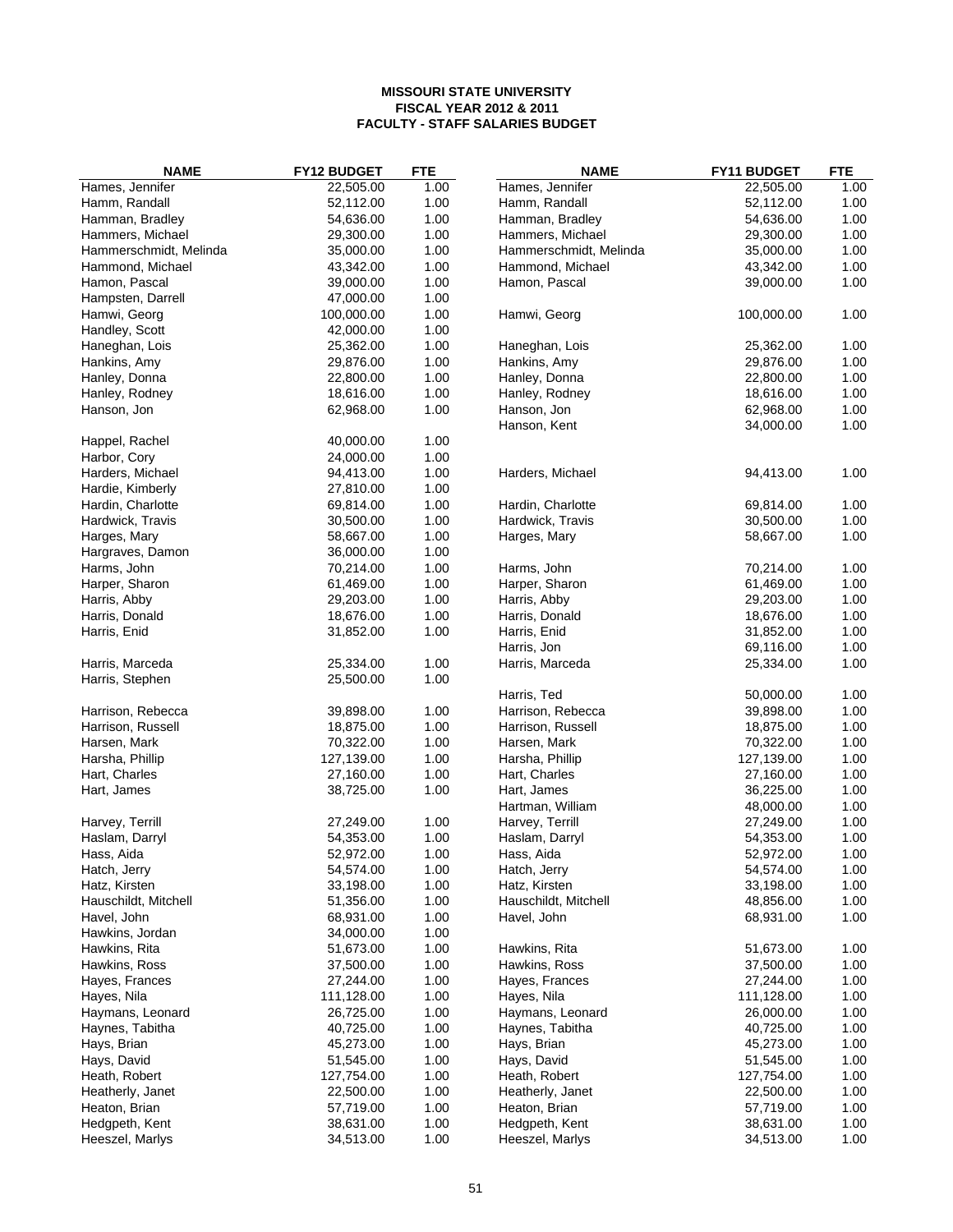| <b>NAME</b>         | <b>FY12 BUDGET</b> | <b>FTE</b> | <b>NAME</b>           | FY11 BUDGET | <b>FTE</b> |
|---------------------|--------------------|------------|-----------------------|-------------|------------|
| Heggen, Nelia       | 23,500.00          | 1.00       | Heggen, Nelia         | 23,500.00   | 1.00       |
| Hein, Stephanie     | 66,000.00          | 1.00       | Hein, Stephanie       | 66,000.00   | 1.00       |
| Heinlein, Kurt      | 60,335.00          | 1.00       | Heinlein, Kurt        | 60,335.00   | 1.00       |
| Heitger, Lester     | 120,000.00         | 1.00       | Heitger, Lester       | 120,000.00  | 1.00       |
| Hellman, Daniel     | 50,255.00          | 1.00       | Hellman, Daniel       | 45,255.00   | 1.00       |
| Helton, Caroline    | 60,610.00          | 1.00       | Helton, Caroline      | 60,610.00   | 1.00       |
| Helvey, Barbara     | 47,224.00          | 1.00       | Helvey, Barbara       | 47,224.00   | 1.00       |
| Hendershott, Dennis | 23,121.00          | 1.00       | Hendershott, Dennis   | 23,121.00   | 1.00       |
| Hendershott, S      | 37,412.00          | 1.00       | Hendershott, S        | 37,412.00   | 1.00       |
| Hendricks, Donovan  | 52,834.00          | 1.00       | Hendricks, Donovan    | 52,834.00   | 1.00       |
|                     |                    |            | Hendrickson, Courtney | 31,500.00   | 1.00       |
| Hendrickson, Donald | 37,309.00          | 1.00       | Hendrickson, Donald   | 37,309.00   | 1.00       |
| Henne, Cassandra    | 22,797.00          | 1.00       |                       |             |            |
| Henry, Brian        | 40,244.00          | 1.00       | Henry, Brian          | 40,244.00   | 1.00       |
| Henry, Leslie       | 30,248.00          | 1.00       | Henry, Leslie         | 30,248.00   | 1.00       |
| Hensley, Ronald     | 51,391.00          | 1.00       | Hensley, Ronald       | 51,391.00   | 1.00       |
| Hensley, Teresa     | 28,255.00          | 1.00       | Hensley, Teresa       | 28,255.00   | 1.00       |
| Henson, Pamela      | 34,468.00          | 1.00       | Henson, Pamela        | 34,468.00   | 1.00       |
| Herman, Joseph      | 35,214.00          | 1.00       | Herman, Joseph        | 35,214.00   | 1.00       |
| Herman, Louise      | 40,000.00          | 1.00       | Herman, Louise        | 40,000.00   | 1.00       |
| Hermans, Charles    | 92,374.00          | 1.00       | Hermans, Charles      | 92,374.00   | 1.00       |
| Hernandez, Tamara   | 26,000.00          | 1.00       | Hernandez, Tamara     | 26,000.00   | 1.00       |
| Herndon, Delta      | 41,008.00          | 1.00       | Herndon, Delta        |             | 1.00       |
|                     |                    |            |                       | 41,008.00   |            |
| Herr, Christopher   | 54,758.00          | 1.00       | Herr, Christopher     | 54,758.00   | 1.00       |
| Herring, Ann        | 41,260.00          | 1.00       | Herring, Ann          | 41,260.00   | 1.00       |
| Herring, Tara       | 28,000.00          | 1.00       | Herring, Tara         | 28,000.00   | 1.00       |
| Hesse, Holly        | 64,567.00          | 1.00       | Hesse, Holly          | 64,567.00   | 1.00       |
| Hetzler, Tona       | 94,686.00          | 1.00       | Hetzler, Tona         | 94,686.00   | 1.00       |
| Hewitt, Joseph      | 48,242.00          | 1.00       | Hewitt, Joseph        | 48,242.00   | 1.00       |
| Hewitt, Susan       | 26,000.00          | 1.00       | Hewitt, Susan         | 26,000.00   | 1.00       |
| Heyboer, Jill       | 51,302.00          | 1.00       | Heyboer, Jill         | 51,302.00   | 1.00       |
| Heywood, John       | 68,346.00          | 1.00       | Heywood, John         | 68,346.00   | 1.00       |
| Hickey, Dennis      | 80,000.00          | 1.00       | Hickey, Dennis        | 80,000.00   | 1.69       |
| Hicks, Bryant       | 70,924.00          | 1.00       | Hicks, Bryant         | 70,924.00   | 1.00       |
| High, Brian         | 37,000.00          | 1.00       | High, Brian           | 37,000.00   | 1.00       |
| High, Carrie        | 20,467.00          | 1.00       | High, Carrie          | 20,467.00   | 1.00       |
| Hignite, Michael    | 89,304.00          | 1.00       | Hignite, Michael      | 89,304.00   | 1.00       |
| Hill, Julie         | 36,723.00          | 1.00       | Hill, Julie           | 36,723.00   | 1.00       |
| Hill, Patrick       | 26,715.00          | 1.00       | Hill, Patrick         | 26,715.00   | 1.00       |
| Hill, Sheryl        | 18,907.00          | 1.00       | Hill, Sheryl          | 18,907.00   | 1.00       |
| Hill, Susanna       | 45,500.00          | 1.00       | Hill, Susanna         | 45,500.00   | 1.00       |
| Hinch, Steven       | 59,955.00          | 1.00       | Hinch, Steven         | 59,955.00   | 1.00       |
| Hines, Sandra       | 45,500.00          | 1.00       | Hines, Sandra         | 45,500.00   | 1.00       |
|                     |                    |            | Hinton, Carolyn       | 18,000.00   | 1.00       |
| Hipp, Greg          | 32,240.00          | 1.00       | Hipp, Greg            | 32,240.00   | 1.00       |
| Hobbs, Brent        | 28,176.00          | 1.00       | Hobbs, Brent          | 28,176.00   | 1.00       |
| Hobbs, Lora         | 41,904.00          | 1.00       | Hobbs, Lora           | 41,904.00   | 1.00       |
| Hoff, Nathan        | 52,000.00          | 1.00       | Hoff, Nathan          | 52,000.00   | 1.00       |
| Hoffmeyer, Joseph   | 41,200.00          | 1.00       | Hoffmeyer, Joseph     | 37,795.00   | 1.00       |
| Hoggard, Heather    | 36,421.00          | 1.00       | Hoggard, Heather      | 36,421.00   | 1.00       |
|                     |                    |            | Holcomb, Kazumi       | 31,000.00   | 1.00       |
| Holdt, Betty        | 24,386.00          | 1.00       | Holdt, Betty          | 24,386.00   | 1.00       |
| Holdt, Don          | 24,386.00          | 1.00       | Holdt, Don            | 24,386.00   | 1.00       |
| Holland, Sharon     | 24,000.00          | 1.00       | Holland, Sharon       | 24,000.00   | 1.00       |
| Holley, Catherine   | 23,504.00          | 1.00       | Holley, Catherine     | 23,504.00   | 1.00       |
| Holmer, Earl        | 33,452.00          | 1.00       | Holmer, Earl          | 30,952.00   | 1.00       |
| Holmer, Nancy       | 32,037.00          | 1.00       | Holmer, Nancy         | 32,037.00   | 1.00       |
| Holmes, Barbara     | 45,291.00          | 1.00       | Holmes, Barbara       | 45,291.00   | 1.00       |
| Holmes, David       | 28,524.00          | 1.00       | Holmes, David         | 28,524.00   | 1.00       |
| Holmes, Dorothy     | 27,996.00          | 1.00       | Holmes, Dorothy       | 27,996.00   | 1.00       |
| Hong, Hye-Jung      | 40,000.00          | 1.00       | Hong, Hye-Jung        | 40,000.00   | 1.00       |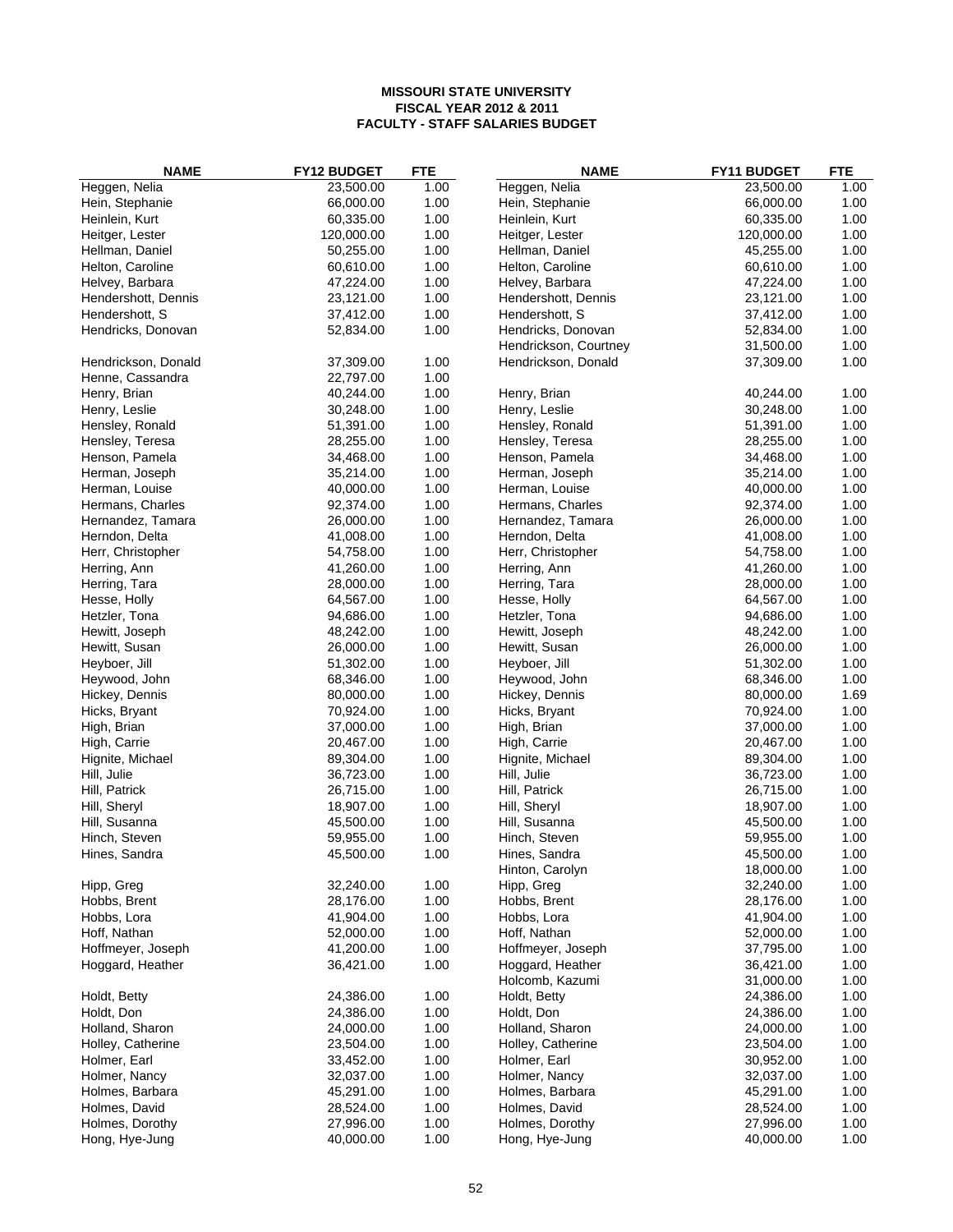| <b>NAME</b>          | <b>FY12 BUDGET</b> | <b>FTE</b> | <b>NAME</b>          | <b>FY11 BUDGET</b> | <b>FTE</b> |
|----------------------|--------------------|------------|----------------------|--------------------|------------|
| Hood, Karen          | 38,000.00          | 1.00       | Hood, Karen          | 38,000.00          | 1.00       |
| Hoogestraat, Jane    | 65,041.00          | 1.00       | Hoogestraat, Jane    | 65,041.00          | 1.00       |
| Hoogeveen, Theresa   | 25,000.00          | 1.00       | Hoogeveen, Theresa   | 25,000.00          | 1.00       |
| Hook, Sally          | 31,000.00          | 1.00       | Hook, Sally          | 31,000.00          | 1.00       |
| Hooper, Madeleine    | 90,015.00          | 1.00       | Hooper, Madeleine    | 90,015.00          | 1.00       |
| Hoover, Jerry        | 107,769.00         | 1.00       | Hoover, Jerry        | 107,769.00         | 1.00       |
| Hope, Galen          | 26,713.00          | 1.00       | Hope, Galen          | 26,713.00          | 1.00       |
| Hope, Kathryn        | 104,873.00         | 1.00       | Hope, Kathryn        | 104,873.00         | 1.00       |
| Hope, Marsha         | 30,878.00          | 1.00       | Hope, Marsha         | 30,878.00          | 1.00       |
| Hopper, Tina-Maria   | 32,792.00          | 1.00       | Hopper, Tina-Maria   | 32,792.00          | 1.00       |
| Horeis, Nancy        | 25,058.00          | 1.00       | Horeis, Nancy        | 25,058.00          | 1.00       |
| Hornberger, Robert   | 72,500.00          | 1.00       | Hornberger, Robert   | 72,500.00          | 1.00       |
| Horton, Janice       | 33,776.00          | 1.00       | Horton, Janice       | 33,776.00          | 1.00       |
| Horton, Tara         | 38,251.00          | 1.00       | Horton, Tara         | 38,251.00          | 1.00       |
| Hough, David         | 93,926.00          | 1.00       | Hough, David         | 93,926.00          | 1.00       |
| House, Sandra        | 31,600.00          | 1.00       | House, Sandra        | 31,600.00          | 1.00       |
| Howard, Susanne      | 35,000.00          | 1.00       | Howard, Susanne      | 35,000.00          | 1.00       |
| Howell, Marcus       | 48,357.00          | 1.00       | Howell, Marcus       | 43,357.00          | 1.00       |
| Hu, Shouchuan        | 70,721.00          | 1.00       | Hu, Shouchuan        | 70,721.00          | 1.00       |
| Huang, Shyang        | 65,701.00          | 1.00       | Huang, Shyang        | 65,701.00          | 1.00       |
| Hubbard, Sally       | 126,926.00         | 1.00       | Hubbard, Sally       | 126,926.00         | 1.00       |
|                      |                    |            | Huck, Minnette       | 30,500.00          | 1.00       |
| Huddleston, Carla    | 38,500.00          | 1.00       | Huddleston, Carla    | 38,500.00          | 1.00       |
| Hudson, Danae        | 55,000.00          | 1.00       | Hudson, Danae        | 55,000.00          | 1.00       |
| Hudson, Melissa      | 51,000.00          | 1.00       |                      |                    |            |
| Hudson, Michael      | 63,720.00          | 1.00       | Hudson, Michael      | 63,720.00          | 1.00       |
| Hudson, Nancy        | 28,772.00          | 1.00       | Hudson, Nancy        | 28,772.00          | 1.00       |
| Huelskamp, James     | 29,396.00          | 1.00       | Huelskamp, James     | 29,396.00          | 1.00       |
| Huey, Paula          | 32,096.00          | 1.00       | Huey, Paula          | 32,096.00          | 1.00       |
| Huff, Jay            | 51,128.00          | 1.00       |                      |                    |            |
| Huff, Jeffrey        | 39,386.00          | 1.00       | Huff, Jeffrey        | 39,386.00          | 1.00       |
| Huff, Kristina       | 20,784.00          | 1.00       | Huff, Kristina       | 20,784.00          | 1.00       |
| Hufford, Lacey       | 18,019.00          | 1.00       |                      |                    |            |
| Hughes, Joseph       | 65,464.00          | 1.00       | Hughes, Joseph       | 65,464.00          | 1.00       |
| Hughes, Kevin        | 47,651.00          | 1.00       | Hughes, Kevin        | 47,651.00          | 1.00       |
| Hughes, Myra         | 28,000.00          | 1.00       | Hughes, Myra         | 28,000.00          | 1.00       |
| Hulett, Michelle     | 37,286.00          | 1.00       | Hulett, Michelle     | 37,286.00          | 1.00       |
| Hulgus, Joseph       | 55,169.00          | 1.00       | Hulgus, Joseph       | 55,169.00          | 1.00       |
|                      |                    |            | Hummasti, P          | 67,877.00          | 1.00       |
| Hunt, Anna           | 29,495.00          | 1.00       | Hunt, Anna           | 29,495.00          | 1.00       |
| Hunter, Anne Marie   | 54,000.00          | 1.00       | Hunter, Anne Marie   | 54,000.00          | 1.00       |
| Hunter, Jack         | 68,072.00          | 1.00       | Hunter, Jack         | 68,072.00          | 1.00       |
| Hurst, Beth          | 69,821.00          | 1.00       | Hurst, Beth          | 69,821.00          | 1.00       |
|                      |                    |            | Hurst, Garth         | 22,506.00          | 1.00       |
| Hurt, Timothy        | 26,569.00          | 1.00       | Hurt, Timothy        | 26,569.00          | 1.00       |
| Hutter, James        | 59,446.00          | 1.00       | Hutter, James        | 59,446.00          | 1.00       |
| Hwang, Chin-Feng     | 58,000.00          | 1.00       |                      |                    |            |
| Hyde, William        | 30,921.00          | 1.00       | Hyde, William        | 30,921.00          | 1.00       |
| lantria, Linnea      | 43,000.00          | 1.00       | lantria, Linnea      | 43,000.00          | 1.00       |
| Ibach, Michael       | 20,673.00          | 1.00       | Ibach, Michael       | 20,673.00          | 1.00       |
| Illum, Steve         | 72,587.00          | 1.00       | Illum, Steve         | 72,587.00          | 1.00       |
| Ingram, Suzanne      | 57,731.00          | 1.00       | Ingram, Suzanne      | 57,731.00          | 1.00       |
| Ioannides, Dimitri   | 71,613.00          | 1.00       | Ioannides, Dimitri   | 71,613.00          | 1.00       |
| Isackson, Abby       | 31,526.00          | 1.00       | Isackson, Abby       | 31,526.00          | 1.00       |
| Jackson-Brown, Grace | 45,000.00          | 1.00       |                      |                    |            |
| Jacobs, Phillip      | 29,276.00          | 1.00       | Jacobs, Phillip      | 29,276.00          | 1.00       |
| Jahnke, Tamera       | 131,657.00         | 1.00       | Jahnke, Tamera       | 131,657.00         | 1.00       |
| James, Aaron         | 27,750.00          | 1.00       |                      |                    |            |
| James, Kathleen      | 31,605.00          | 1.00       | James, Kathleen      | 31,605.00          | 1.00       |
| Jankovic, Aleksandar | 48,861.00          | 1.00       | Jankovic, Aleksandar | 48,861.00          | 1.00       |
| Jay, Jon             | 19,240.00          | 1.00       | Jay, Jon             | 16,245.00          | 1.00       |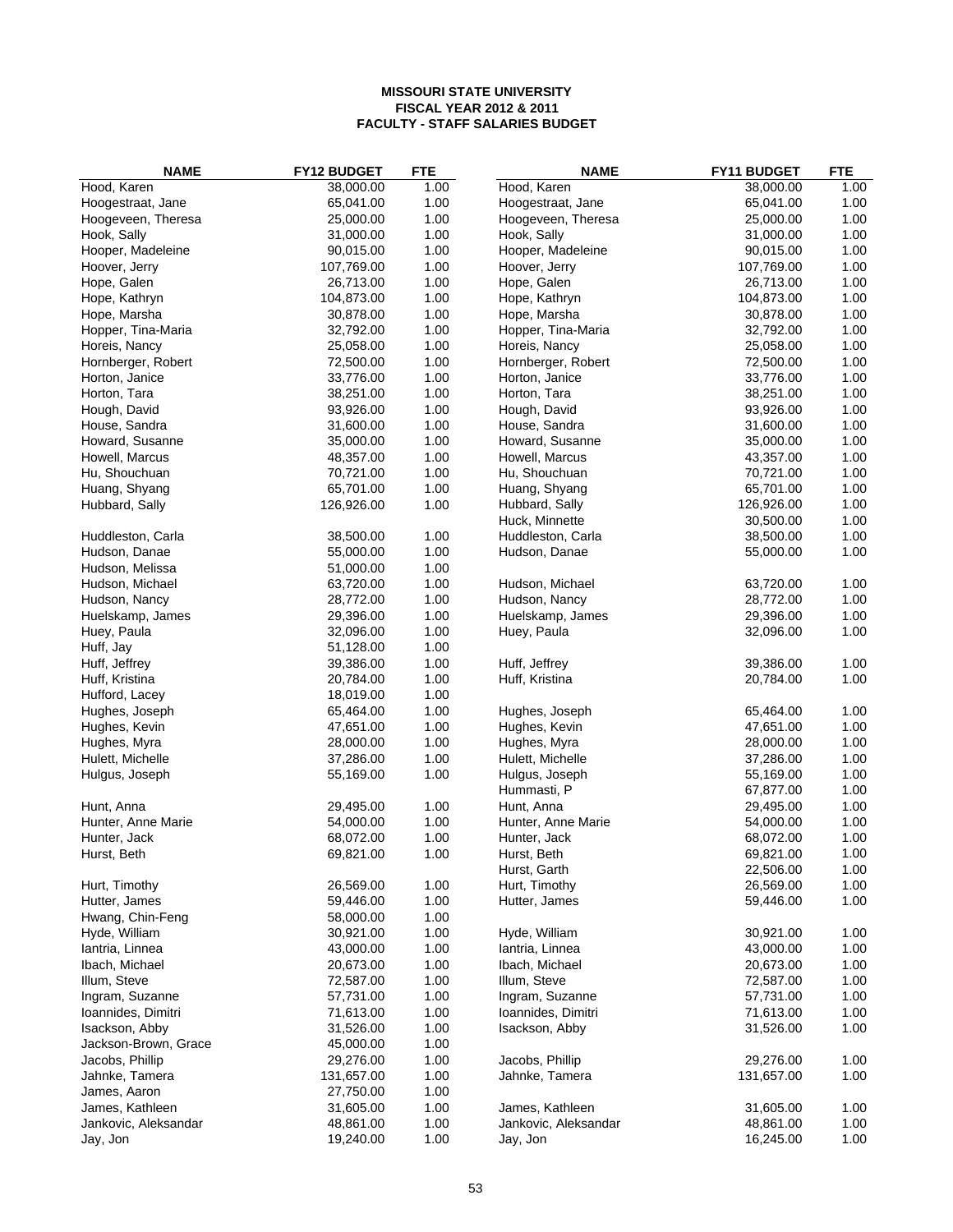| <b>NAME</b>                       | <b>FY12 BUDGET</b>     | <b>FTE</b>   | <b>NAME</b>                       | <b>FY11 BUDGET</b>     | <b>FTE</b>   |
|-----------------------------------|------------------------|--------------|-----------------------------------|------------------------|--------------|
| Jayne, Cyndy                      | 27,584.00              | 1.00         | Jayne, Cyndy                      | 27,584.00              | 1.00         |
| Jecklin, Alissa                   | 28,000.00              | 1.00         | Jecklin, Alissa                   | 28,840.00              | 1.00         |
| Jenkins, Jay                      | 47,961.00              | 1.00         | Jenkins, Jay                      | 47,961.00              | 1.00         |
| Jenkins, Julie                    | 45,000.00              | 1.00         |                                   |                        |              |
| Jennings, Bryan                   | 45,000.00              | 1.00         |                                   |                        |              |
| Jennings, Mary                    | 67,208.00              | 1.00         | Jennings, Mary                    | 61,208.00              | 1.00         |
| Jennings-Pineda, Joyce            | 42,623.00              | 1.00         | Jennings-Pineda, Joyce            | 42,623.00              | 1.00         |
| Jensen, Donald                    | 34,091.00              | 1.00         | Jensen, Donald                    | 34,091.00              | 1.00         |
| Jensen, Jennifer                  | 28,000.00              | 1.00         | Jensen, Jennifer                  | 30,000.00              | 1.00         |
| Jett, Melissa                     | 33,650.00              | 1.00         | Jett, Melissa                     | 33,650.00              | 1.00         |
| Jett, Mozella                     | 30,423.00              | 1.00         | Jett, Mozella                     | 30,423.00              | 1.00         |
| Johannsen, Caroline               | 15,253.00              | 0.75         | Johannsen, Caroline               | 14,858.00              | 0.75         |
| John, Judith                      | 62,809.00              | 1.00         | John, Judith                      | 62,809.00              | 1.00         |
| Johns, Danny                      | 18,084.00              | 1.00         | Johns, Danny                      | 18,084.00              | 1.00         |
| Johnson, Andrew                   | 46,260.00              | 1.00         | Johnson, Andrew                   | 46,260.00              | 1.00         |
| Johnson, Chalanda                 | 28,046.00              | 1.00         | Johnson, Chalanda                 | 28,046.00              | 1.00         |
| Johnson, Chandra                  | 38,000.00              | 1.00         | Johnson, Chandra                  | 38,000.00              | 1.00         |
| Johnson, Cheryl                   | 58,170.00              | 1.00         | Johnson, Cheryl                   | 58,170.00              | 1.00         |
| Johnson, David E                  | 52,500.00              | 1.00         | Johnson, David E                  | 52,500.00              | 1.00         |
|                                   |                        |              | Johnson, David A                  | 28,725.00              | 1.00         |
| Johnson, Glen                     | 41,815.00              | 1.00         | Johnson, Glen                     | 41,815.00              | 1.00         |
| Johnson, Janice                   | 39,253.00              | 1.00         | Johnson, Janice                   | 39,253.00              | 1.00         |
| Johnson, Jeffrey                  | 34,734.00              | 1.00         | Johnson, Jeffrey                  | 34,734.00              | 1.00         |
|                                   |                        |              | Johnson, John                     | 26,000.00              | 1.00         |
| Johnson, Julie                    | 59,293.00              | 1.00         | Johnson, Julie                    | 59,293.00              | 1.00         |
| Johnson, Laurie                   | 28,524.00              | 1.00         | Johnson, Laurie                   | 28,524.00              | 1.00         |
|                                   |                        |              | Johnson, Leah                     | 30,924.00              | 1.00         |
| Johnson, Lynda                    | 27,428.00              | 0.80         | Johnson, Lynda                    | 27,428.00              | 0.80         |
| Johnson, Mark                     | 28,525.00              | 1.00         | Johnson, Mark                     | 28,525.00              | 1.00         |
| Johnson, Richard A                | 92,994.00              | 1.00         | Johnson, Richard A                | 92,994.00              | 1.00         |
| Johnson, Richard E                | 30,458.00              | 1.00         | Johnson, Richard E                | 29,008.00              | 1.00         |
|                                   |                        |              | Johnson, Ruth                     | 45,000.00              | 1.00         |
| Johnson, Sandra                   | 20,833.00              | 0.83         | Johnson, Sandra                   | 20,833.00              | 0.83         |
| Johnson, Susan                    | 28,194.00              | 0.75         | Johnson, Susan                    | 28,194.00              | 0.75         |
| Johnston, Ahren                   | 100,000.00             | 1.00         | Johnston, Ahren                   | 100,000.00             | 1.00         |
| Johnston, Jennifer                | 38,530.00              | 1.00         | Johnston, Jennifer                | 38,530.00              | 1.00         |
|                                   |                        |              | Joifrita, Crystal                 | 32,000.00              | 1.00         |
| Jolivette, Catherine              | 48,528.00              | 1.00         | Jolivette, Catherine              | 48,528.00              | 1.00         |
| Jolley, Jason                     | 48,638.00              | 1.00         |                                   |                        |              |
| Jolly, Diana                      | 22,500.00              | 1.00         | Jolly, Diana                      | 22,500.00              | 1.00         |
|                                   |                        |              | Jones, Angelina                   | 30,000.00              | 1.00         |
|                                   | 41,948.00              |              | Jones, Audrey                     | 30,000.00              | 1.00         |
| Jones, Barbara                    |                        | 1.00         | Jones, Barbara                    | 41,948.00              | 1.00         |
| Jones, Brian                      | 26,124.00              | 1.00         | Jones, Brian                      | 26,134.00              | 1.00         |
| Jones, Cheryl<br>Jones, Donna     | 45,861.00<br>47,530.00 | 1.00         | Jones, Cheryl                     | 45,861.00<br>47,530.00 | 1.00         |
|                                   |                        | 1.00<br>1.00 | Jones, Donna                      |                        | 1.00<br>1.00 |
| Jones, Grant<br>Jones, Jacqueline | 24,000.00<br>24,000.00 | 1.00         | Jones, Grant<br>Jones, Jacqueline | 24,000.00<br>24,000.00 | 1.00         |
| Jones, Jennifer                   | 50,000.00              | 1.00         | Jones, Jennifer                   | 45,924.00              | 1.00         |
| Jones, Lois                       | 48,267.00              | 1.00         |                                   |                        |              |
| Jones, Martin                     | 67,503.00              | 1.00         | Jones, Martin                     | 67,503.00              | 1.00         |
| Jones, Matthew                    | 31,901.00              | 1.00         | Jones, Matthew                    | 31,901.00              | 1.00         |
| Jones, Nadine                     | 26,409.00              | 1.00         | Jones, Nadine                     | 26,409.00              | 1.00         |
| Jones, Peggy                      | 36,500.00              | 1.00         | Jones, Peggy                      | 36,500.00              | 1.00         |
| Jones, Robert                     | 75,469.00              | 1.00         | Jones, Robert                     | 92,240.00              | 1.00         |
| Jones, Sandra                     | 25,088.00              | 1.00         | Jones, Sandra                     | 25,088.00              | 1.00         |
| Jones, Shellie                    | 33,623.00              | 1.00         | Jones, Shellie                    | 33,623.00              | 1.00         |
| Jones, Steven                     | 69,644.00              | 1.00         | Jones, Steven                     | 69,644.00              | 1.00         |
|                                   |                        |              | Jordan, Misty                     | 36,000.00              | 1.00         |
| Jordan, Robert                    | 50,215.00              | 1.00         | Jordan, Robert                    | 50,215.00              | 1.00         |
| Joswick, David                    | 65,000.00              | 1.00         | Joswick, David                    | 65,000.00              | 1.00         |
|                                   |                        |              |                                   |                        |              |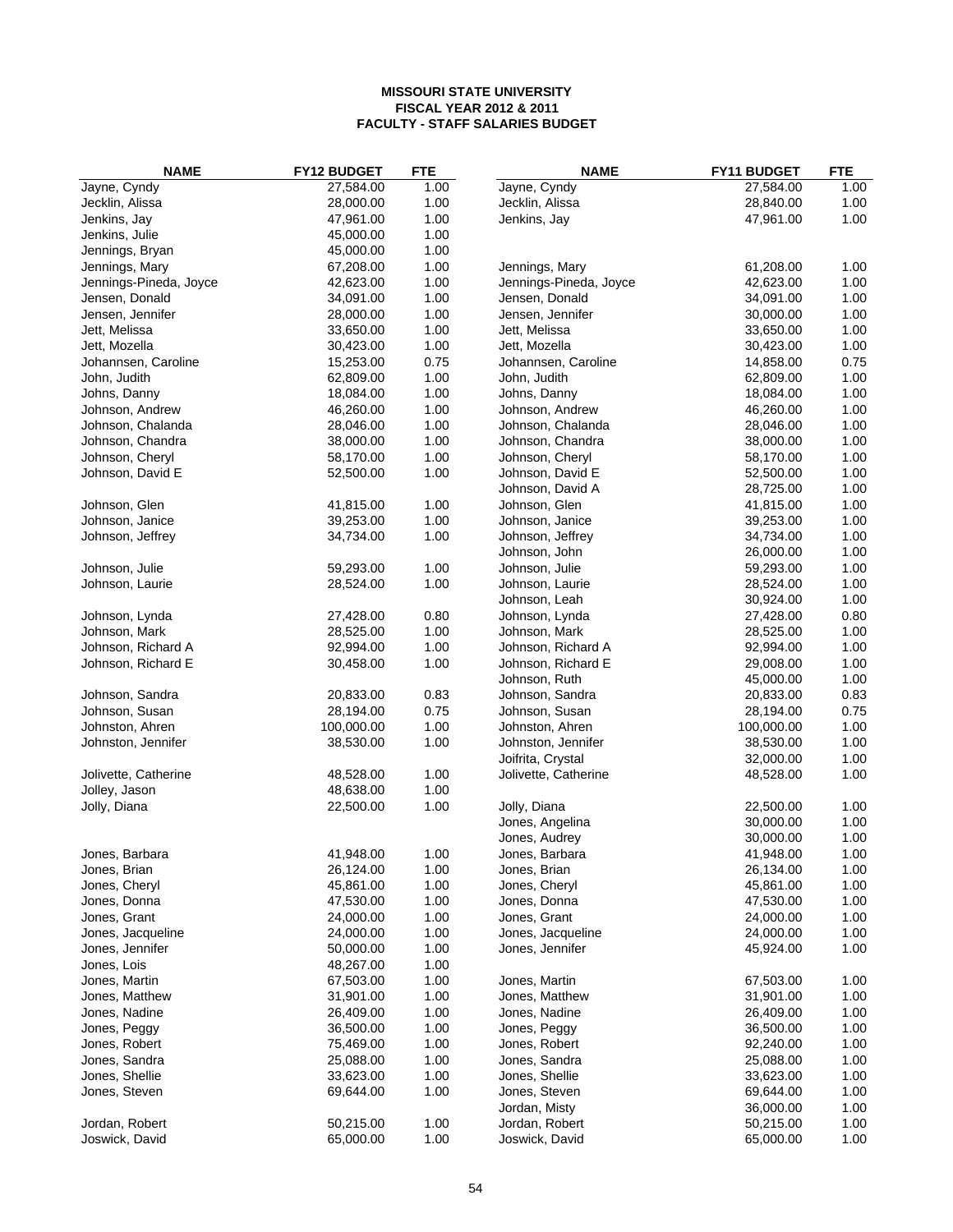| <b>NAME</b>                      | <b>FY12 BUDGET</b>     | <b>FTE</b>   | <b>NAME</b>                    | FY11 BUDGET            | <b>FTE</b>   |
|----------------------------------|------------------------|--------------|--------------------------------|------------------------|--------------|
| Joyce, Adam                      | 30,000.00              | 1.00         |                                |                        |              |
| Joyce, Delores                   | 41,268.00              | 1.00         | Joyce, Delores                 | 41,268.00              | 1.00         |
| Joyce, Stacy                     | 45,500.00              | 1.00         | Joyce, Stacy                   | 45,500.00              | 1.00         |
|                                  |                        |              | Julian, Ryann                  | 24,000.00              | 1.00         |
| Jungers, Michael                 | 75,000.00              | 1.00         | Jungers, Michael               | 75,000.00              | 1.00         |
| Jutla, Rajinder                  | 57,010.00              | 1.00         | Jutla, Rajinder                | 57,010.00              | 1.00         |
| Kaatz, James                     | 52,649.00              | 1.00         | Kaatz, James                   | 52,649.00              | 1.00         |
| Kaatz, Kathryn                   | 24,000.00              | 1.00         | Kaatz, Kathryn                 | 19,510.00              | 1.00         |
| Kaf, Wafaa                       | 71,803.00              | 1.00         | Kaf, Wafaa                     | 71,803.00              | 1.00         |
| Kahol, Pawan                     | 102,968.00             | 1.00         | Kahol, Pawan                   | 102,968.00             | 1.00         |
| Kaiser, Donn                     | 58,273.00              | 1.00         | Kaiser, Donn                   | 58,273.00              | 1.00         |
| Kammerer, Joseph                 | 41,712.00              | 1.00         | Kammerer, Joseph               | 41,712.00              | 1.00         |
| Kane, Kevin                      | 36,532.00              | 1.00         | Kane, Kevin                    | 36,532.00              | 1.00         |
| Kane, Thomas                     | 69,021.00              | 1.00         | Kane, Thomas                   | 69,021.00              | 1.00         |
| Kaps, Martin                     | 80,914.00              | 1.00         | Kaps, Martin                   | 80,914.00              | 1.00         |
| Karanikas, Marianthe             | 47,319.00              | 1.00         | Karanikas, Marianthe           | 47,319.00              | 1.00         |
| Karle, Alicia                    | 33,000.00              | 1.00         |                                |                        |              |
| Karuppan, Corinne                | 95,827.00              | 1.00         | Karuppan, Corinne              | 95,827.00              | 1.00         |
|                                  |                        |              | Kathcart, Doris                | 28,706.00              | 1.00         |
| Katona, Paul                     | 51,063.00              | 1.00         | Katona, Paul                   | 51,063.00              | 1.00         |
| Kaufman, Daniel                  | 59,278.00              | 1.00         | Kaufman, Daniel                | 59,278.00              | 1.00         |
| Kaula, Rajeev                    | 95,816.00              | 1.00         | Kaula, Rajeev                  | 95,816.00              | 1.00         |
| Kautzman, Jenifer                | 34,000.00              | 1.00         | Kautzman, Jenifer              | 29,943.00              | 1.00         |
| Kear, Dennis                     | 131,128.00             | 1.00         | Kear, Dennis                   | 131,128.00             | 1.00         |
| Keene, Amy                       | 24,000.00              | 1.00         | Keene, Amy                     | 24,000.00              | 1.00         |
|                                  |                        |              | Keeter, Amanda                 | 30,000.00              | 1.00         |
| Keeth, Jonathan                  | 49,558.00              | 1.00         | Keeth, Jonathan                | 49,558.00              | 1.00         |
| Keever, Amanda                   | 24,000.00              | 1.00         | Keever, Amanda                 | 24,000.00              | 1.00         |
| Keith, Nancy                     | 95,485.00              | 1.00         | Keith, Nancy                   | 95,485.00              | 1.00         |
| Keller, Angie                    | 32,000.00              | 1.00         | Keller, Angie                  | 32,000.00              | 1.00         |
| Keller, Anthony                  | 100,224.00             | 1.00         | Keller, Anthony                | 100,224.00             | 1.00         |
| Keller, Carl                     | 113,500.00             | 1.00         | Keller, Carl                   | 113,500.00             | 1.00         |
|                                  |                        |              | Keller, Constance              | 26,175.00              | 1.00<br>1.00 |
| Keller, Forrest<br>Kelley, Bruce | 36,980.00<br>36,500.00 | 1.00<br>1.00 | Keller, Forrest                | 36,980.00<br>36,683.00 | 1.00         |
| Kelly, George                    | 30,016.00              | 1.00         | Kelley, Bruce<br>Kelly, George | 30,016.00              | 1.00         |
| Keltner, Michael                 | 33,619.00              | 1.00         | Keltner, Michael               | 33,619.00              | 1.00         |
| Kemp, Paula                      | 88,317.00              | 1.00         | Kemp, Paula                    | 88,317.00              | 1.00         |
| Kenneally, Maria                 | 56,000.00              | 1.00         |                                |                        |              |
| Kennedy, Mary                    | 29,544.00              | 1.00         | Kennedy, Mary                  | 29,544.00              | 1.00         |
| Kennedy, Robin                   | 42,566.00              | 1.00         | Kennedy, Robin                 | 42,566.00              | 1.00         |
| Kenney, Phyllis                  | 26,656.00              | 1.00         | Kenney, Phyllis                | 26,656.00              | 1.00         |
| Kent, John                       | 102,138.00             | 1.00         | Kent, John                     | 102,138.00             | 1.00         |
| Kerley, Christina                | 43,778.00              | 1.00         | Kerley, Christina              | 43,778.00              | 1.00         |
| Kettering, Denise                | 75,418.00              | 1.00         | Kettering, Denise              | 75,418.00              | 1.00         |
| Keuneke, Mark                    | 26,134.00              | 1.00         | Keuneke, Mark                  | 21,600.00              | 1.00         |
|                                  |                        |              | Kick, Elizabeth                | 24,000.00              | 1.00         |
| Kielhofner, Robert               | 81,384.00              | 1.00         | Kielhofner, Robert             | 81,384.00              | 1.00         |
|                                  |                        |              | Kile, Carolyn                  | 32,674.00              | 1.00         |
| Kile, Thomas                     | 46,804.00              | 1.00         | Kile, Thomas                   | 46,804.00              | 1.00         |
| Killingsworth, Chad              | 51,768.00              | 1.00         | Killingsworth, Chad            | 51,768.00              | 1.00         |
| Killion, John                    | 69,756.00              | 1.00         | Killion, John                  | 69,756.00              | 1.00         |
| Kilmer, Shelby                   | 69,460.00              | 1.00         | Kilmer, Shelby                 | 69,460.00              | 1.00         |
|                                  |                        |              | Kilpatrick, Timothy            | 78,396.00              | 1.00         |
| Kim, Kyoungtae                   | 54,644.00              | 1.00         | Kim, Kyoungtae                 | 49,644.00              | 1.00         |
| Kime, Karolyn                    | 40,773.00              | 1.00         | Kime, Karolyn                  | 40,773.00              | 1.00         |
| Kincaid, Paul                    | 123,446.00             | 1.00         | Kincaid, Paul                  | 123,446.00             | 1.00         |
| Kincaid, Robert                  | 48,596.00              | 1.00         | Kincaid, Robert                | 48,596.00              | 1.00         |
| Kindhart, Richard                | 65,000.00              | 1.00         | Kindhart, Richard              | 65,000.00              | 1.00         |
| Kindle, Michael                  | 64,208.00              | 1.00         | Kindle, Michael                | 64,208.00              | 1.00         |
| King, Heather                    | 45,400.00              | 1.00         | King, Heather                  | 45,400.00              | 1.00         |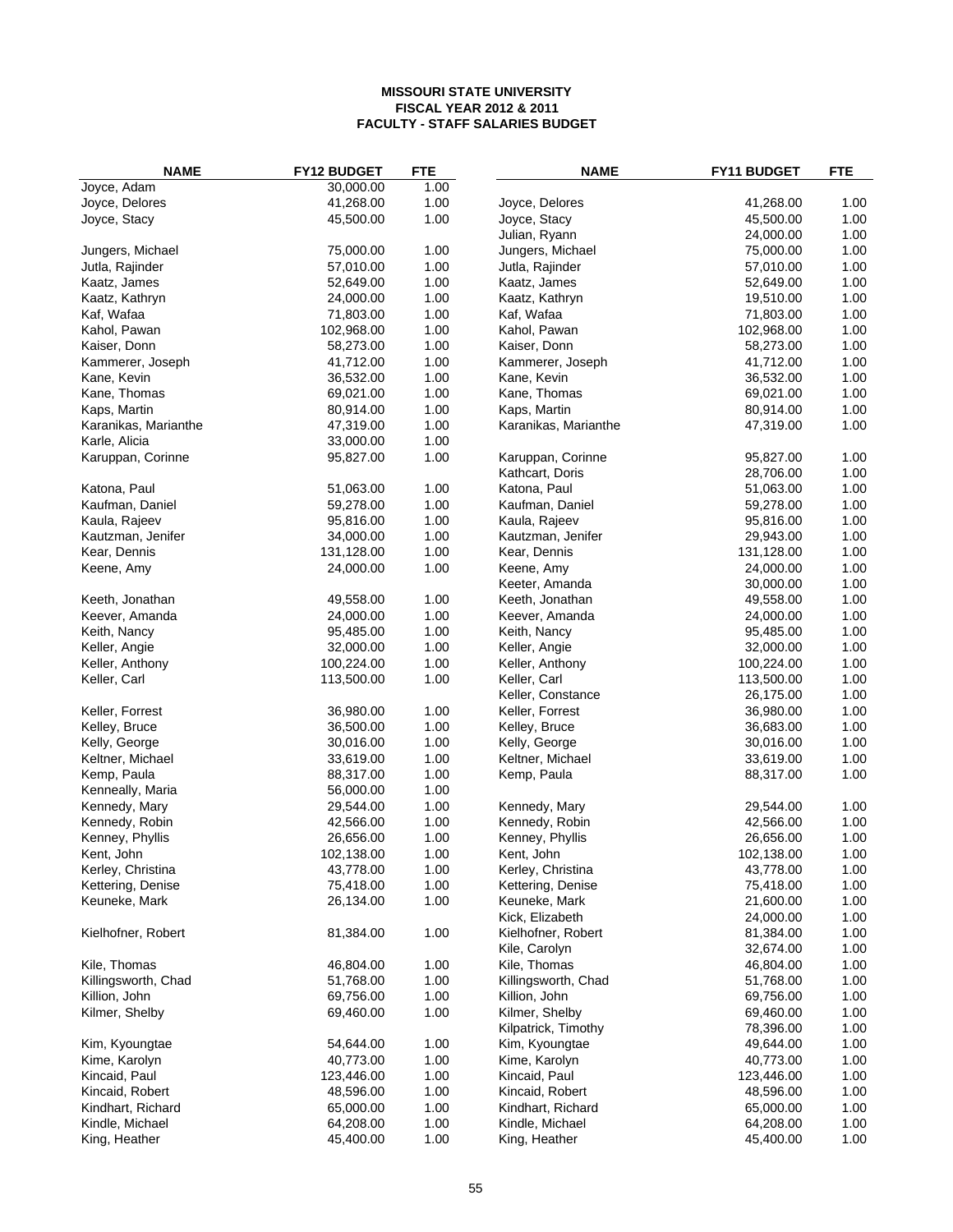| <b>NAME</b>          | <b>FY12 BUDGET</b> | <b>FTE</b> | <b>NAME</b>          | FY11 BUDGET | <b>FTE</b> |
|----------------------|--------------------|------------|----------------------|-------------|------------|
| King, Janis          | 63,293.00          | 1.00       | King, Janis          | 63,293.00   | 1.00       |
| King, Lauren         | 30,000.00          | 1.00       |                      |             |            |
| King, Sandra         | 30,000.00          | 1.00       |                      |             |            |
| Kinghorn, Brent      | 88,000.00          | 1.00       | Kinghorn, Brent      | 88,000.00   | 1.00       |
| Kinser, Leslie       | 19,033.00          | 1.00       | Kinser, Leslie       | 19,033.00   | 1.00       |
|                      |                    |            | Kirker, Martha       | 74,772.00   | 1.00       |
| Kirkland-Ives, Mitzi | 46,000.00          | 1.00       | Kirkland-Ives, Mitzi | 46,000.00   | 1.00       |
| Klarr, Charles       | 44,354.00          | 1.00       | Klarr, Charles       | 44,354.00   | 1.00       |
| Kleeschulte, Melanie | 33,136.00          | 1.00       | Kleeschulte, Melanie | 33,136.00   | 1.00       |
|                      |                    |            | Klein, Craig         | 75,000.00   | 1.00       |
| Kliethermes, Sean    | 44,606.00          | 1.00       | Kliethermes, Sean    | 44,606.00   | 1.00       |
| Kling, Matthew       | 33,000.00          | 1.00       | Kling, Matthew       | 33,000.00   | 1.00       |
|                      |                    |            | Klor, Aaron          | 37,128.00   | 1.00       |
| Knackstedt, Konya    | 25,870.00          | 1.00       | Knackstedt, Konya    | 25,870.00   | 1.00       |
| Knapp, Timothy       | 67,270.00          | 1.00       | Knapp, Timothy       | 67,270.00   | 1.00       |
| Knepper, Charna      | 39,828.00          | 1.00       | Knepper, Charna      | 39,828.00   | 1.00       |
| Knight, Jack         | 73,103.00          | 1.00       | Knight, Jack         | 73,103.00   | 1.00       |
|                      |                    |            | Knight, Julie        | 20,550.00   | 1.00       |
| Knight, Rachel       | 54,494.00          | 1.00       |                      |             |            |
| Koo, Pedro           | 52,637.00          | 1.00       | Koo, Pedro           | 52,637.00   | 1.00       |
| Kopek, Christopher   | 30,000.00          | 1.00       |                      |             |            |
| Kostic, Bogdan       | 37,000.00          | 1.00       |                      |             |            |
| Kostovic, Cedomir    | 71,201.00          | 1.00       | Kostovic, Cedomir    | 71,201.00   | 1.00       |
| Kovacs, Laszlo       | 70,527.00          | 1.00       | Kovacs, Laszlo       | 70,527.00   | 1.00       |
| Krawec, Jennifer     | 50,000.00          | 1.00       |                      |             |            |
| Kuhlmeier, Sylvia    | 48,000.00          | 1.00       | Kuhlmeier, Sylvia    | 48,000.00   | 1.00       |
| Kunkel, Allen        | 113,492.00         | 1.00       | Kunkel, Allen        | 105,992.01  | 1.00       |
| Kunkel, Karl         | 97,264.00          | 1.00       | Kunkel, Karl         | 97,264.00   | 1.00       |
| Kwon, Sockju         | 48,000.00          | 1.00       | Kwon, Sockju         | 48,000.00   | 1.00       |
| Kyle, Jerri          | 34,849.00          | 1.00       | Kyle, Jerri          | 34,849.00   | 1.00       |
| Kyle, Laura          | 32,336.00          | 1.00       | Kyle, Laura          | 32,336.00   | 1.00       |
| Ladd, Ronda          | 22,500.00          | 1.00       |                      |             |            |
| Lair, Heath          | 36,711.00          | 1.00       | Lair, Heath          | 36,711.00   | 1.00       |
| Laird, Richard       | 59,997.00          | 1.00       | Laird, Richard       | 59,997.00   | 1.00       |
| Lambert, Joshua      | 57,144.00          | 1.00       | Lambert, Joshua      | 52,144.00   | 1.00       |
| Lambert, Patricia    | 32,744.00          | 1.00       | Lambert, Patricia    | 32,744.00   | 1.00       |
| Lamouria, Lanya      | 44,000.00          | 1.00       | Lamouria, Lanya      | 44,000.00   | 1.00       |
| Lampe, James         | 124,508.00         | 1.00       | Lampe, James         | 124,508.00  | 1.00       |
| Lancaster, Dennis    | 40,027.00          | 1.00       | Lancaster, Dennis    | 40,027.00   | 1.00       |
|                      |                    |            | Land, Andrea         | 36,000.00   | 1.00       |
| Landers, Stuart      | 32,698.00          | 1.00       | Landers, Stuart      | 32,698.00   | 1.00       |
| Landgraf, Tyler      | 36,224.00          | 1.00       | Landgraf, Tyler      | 35,612.00   | 1.00       |
| Landis, Tyler        | 17,992.00          | 1.00       |                      |             |            |
| Landreth, Candace    | 24,000.00          | 1.00       |                      |             |            |
| Lane, Dinah          | 30,634.00          | 1.00       | Lane, Dinah          | 30,634.00   | 1.00       |
| Lane, Thomas         | 71,160.00          | 1.00       | Lane, Thomas         | 71,160.00   | 1.00       |
| Langston, Lisa       | 33,600.00          | 0.75       | Langston, Lisa       | 33,600.00   | 0.75       |
| Lanois, Jaime        | 58,486.00          | 1.00       | Lanois, Jaime        | 58,486.00   | 1.00       |
| Lanpher, Larry       | 30,652.00          | 1.00       | Lanpher, Larry       | 30,652.00   | 1.00       |
|                      |                    |            | Lanza, Bruce         | 31,457.00   | 1.00       |
| Lansdown, Jason      | 40,000.00          | 1.00       |                      |             |            |
| LaPreze, Melody      | 73,240.00          | 1.00       | LaPreze, Melody      | 73,240.00   | 1.00       |
| Larson, Deborah      | 46,646.00          | 1.00       | Larson, Deborah      | 46,646.00   | 1.00       |
| Lashley, Stephanie   | 46,000.00          | 1.00       | Lashley, Stephanie   | 46,000.00   | 1.00       |
| Laswell, Kevin       | 22,273.00          | 1.00       | Laswell, Kevin       | 22,273.00   | 1.00       |
| Lathrop, Betsy       | 19,781.00          | 0.83       | Lathrop, Betsy       | 19,781.00   | 0.83       |
| Lathrop, Jonita      | 18,000.00          | 1.00       | Lathrop, Jonita      | 18,000.00   | 1.00       |
| Lawrence, Idonna     | 26,030.00          | 1.00       | Lawrence, Idonna     | 26,030.00   | 1.00       |
| Lawson, Jeffrey      | 24,675.00          | 1.00       | Lawson, Jeffrey      | 24,675.00   | 1.00       |
| Lay, Marsha          | 54,235.00          | 1.00       | Lay, Marsha          | 54,235.00   | 1.00       |
| Leamy, Diane         | 38,874.00          | 1.00       | Leamy, Diane         | 38,874.00   | 1.00       |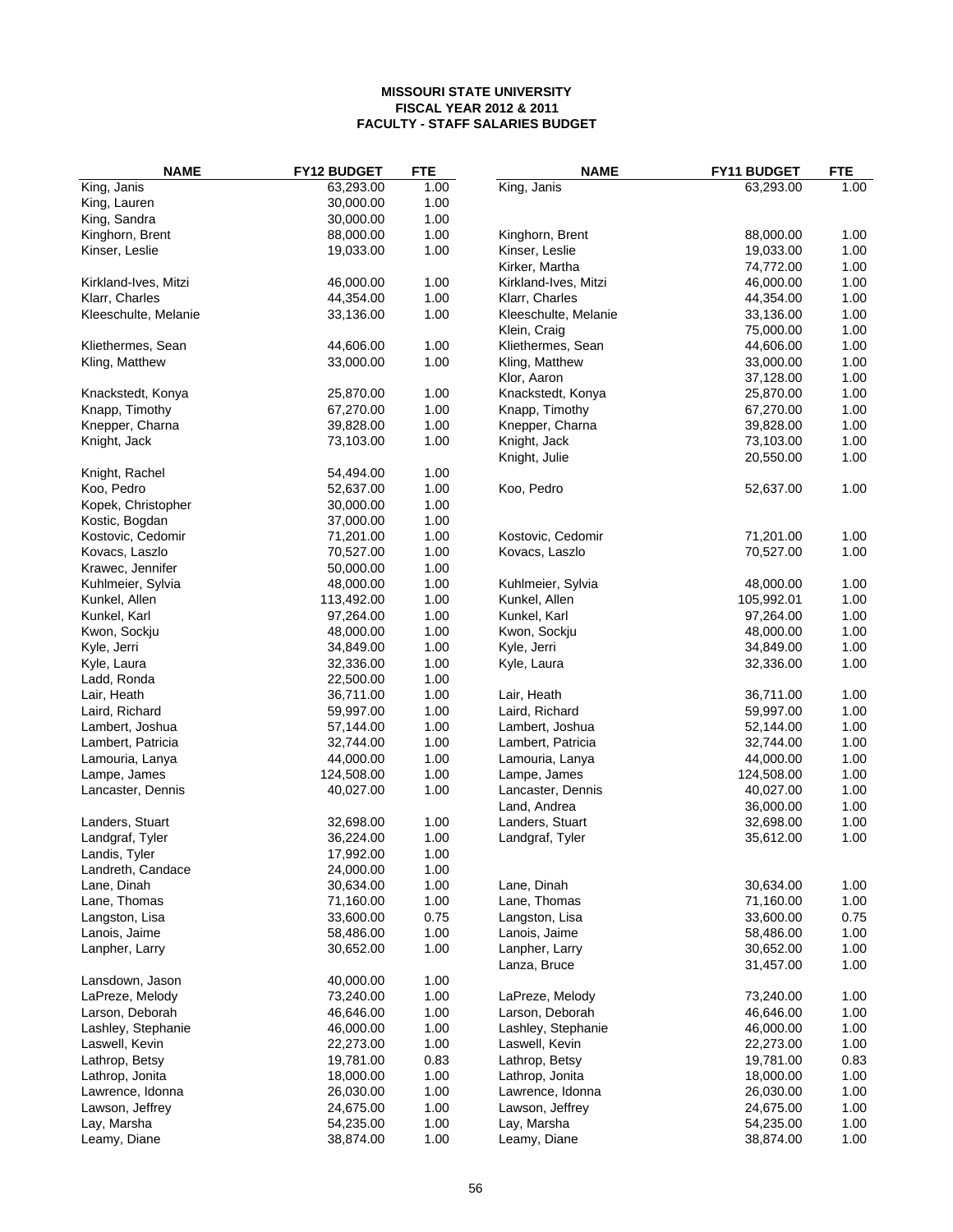| <b>NAME</b>        | <b>FY12 BUDGET</b>     | <b>FTE</b> | <b>NAME</b>                 | FY11 BUDGET | <b>FTE</b> |
|--------------------|------------------------|------------|-----------------------------|-------------|------------|
| Leamy, Jonathan    | 50,124.00              | 1.00       | Leamy, Jonathan             | 50,124.00   | 1.00       |
| Leasure, Stanley   | 74,546.00              | 1.00       | Leasure, Stanley            | 74,546.00   | 1.00       |
| Lee, Jason         | 46,699.00              | 1.00       | Lee, Jason                  | 46,699.00   | 1.00       |
| Lehmann, Timothy   | 31,166.00              | 1.00       | Lehmann, Timothy            | 31,166.00   | 1.00       |
| Leibert, Don       | 80,000.00              | 1.00       | Leibert, Don                | 80,000.00   | 1.00       |
| Leighton, Janet    | 29,563.00              | 1.00       | Leighton, Janet             | 29,563.00   | 1.00       |
| Leis, Sherry       | 60,250.00              | 1.00       | Leis, Sherry                | 50,615.00   | 1.00       |
| Lester, Sharon     | 26,827.00              | 1.00       | Lester, Sharon              | 26,827.00   | 1.00       |
| Letterman, Debbie  | 33,895.00              | 1.00       | Letterman, Debbie           | 33,895.00   | 1.00       |
| Levesque, Chantal  | 93,000.00              | 1.00       | Levesque, Chantal           | 87,000.00   | 1.00       |
| Lewellen, Ashleigh | 32,000.00              | 1.00       |                             |             |            |
| Lewing, James      | 31,545.00              | 1.00       | Lewing, James               | 31,545.00   | 1.00       |
| Lewis, Andrew      | 89,777.00              | 1.00       | Lewis, Andrew               | 89,777.00   | 1.00       |
| Lewis, Betty       | 38,126.00              | 1.00       | Lewis, Betty                | 38,126.00   | 1.00       |
| Lewis, Jacklynn    | 42,500.00              | 1.00       | Lewis, Jacklynn             | 42,500.00   | 1.00       |
| Liang, Yating      | 49,891.00              | 1.00       | Liang, Yating               | 49,891.00   | 1.00       |
| Libby, Cynthia     | 64,551.00              | 1.00       | Libby, Cynthia              | 64,551.00   | 1.00       |
| Lightner, Thomas   | 43,500.00              | 1.00       | Lightner, Thomas            | 43,500.00   | 1.00       |
| Ligon, Day         | 50,000.00              | 1.00       | Ligon, Day                  | 50,000.00   | 1.00       |
| Limp, Carol        | 24,000.00              | 1.00       | Limp, Carol                 | 24,000.00   | 1.00       |
| Lin, Shawn         | 46,715.00              | 1.00       | Lin, Shawn                  | 46,715.00   | 1.00       |
| Lindsay, George    | 35,384.00              | 1.00       | Lindsay, George             | 35,384.00   | 1.00       |
| Lininger, M        | 24,156.00              | 1.00       | Lininger, M                 | 24,156.00   | 1.00       |
|                    |                        |            | Litchy, Kay                 | 32,941.00   | 1.00       |
| Litle, Sandra      | 18,000.00              | 1.00       | Litle, Sandra               | 18,000.00   | 1.00       |
| Little, Robert     | 51,984.00              | 1.00       | Little, Robert              | 51,984.00   | 1.00       |
| Liu, Dandan        | 35,328.00              | 1.00       | Liu, Dandan                 | 33,128.00   | 1.00       |
| Liu, Hui           | 67,829.00              | 1.00       | Liu, Hui                    | 67,829.00   | 1.00       |
| Llewellyn, John    |                        | 1.00       |                             | 82,872.00   | 1.00       |
| Lo, Tsee           | 82,872.00<br>19,776.00 | 1.00       | Llewellyn, John<br>Lo, Tsee | 19,776.00   | 1.00       |
|                    |                        |            |                             |             |            |
| Loge, Jana         | 61,200.00              | 1.00       | Loge, Jana                  | 61,200.00   | 1.00       |
| Lokie, Andrew      | 73,752.00              | 1.00       | Lokie, Andrew               | 73,752.00   | 1.00       |
| Lombilla, Luis     | 31,974.00              | 1.00       | Lombilla, Luis              | 31,974.00   | 1.00       |
| Long, Jessica      | 28,000.00              | 1.00       |                             |             |            |
| Long, Paula        | 19,708.00              | 1.00       | Long, Paula                 | 19,708.00   | 1.00       |
| Long, Sharon       | 40,993.00              | 1.00       | Long, Sharon                | 40,993.00   | 1.00       |
| Lopez, Joyce       | 31,887.00              | 1.00       | Lopez, Joyce                | 31,887.00   | 1.00       |
| Lopinot, Neal      | 62,589.00              | 1.00       | Lopinot, Neal               | 62,589.00   | 1.00       |
| Lopinot, Sharon    | 33,843.00              | 1.00       | Lopinot, Sharon             | 33,843.00   | 1.00       |
| Love, Patricia     | 22,500.00              | 1.00       | Love, Patricia              | 22,500.00   | 1.00       |
| Lovely, Rehana     | 52,000.00              | 1.00       | Lovely, Rehana              | 52,000.00   | 1.00       |
| Loving, Janice     | 55,300.00              | 1.00       | Loving, Janice              | 55,300.00   | 1.00       |
| Lowe, Roberta      | 35,019.00              | 1.00       | Lowe, Roberta               | 35,019.00   | 1.00       |
| Lowery, Steven     | 32,000.00              | 1.00       | Lowery, Steven              | 27,954.00   | 1.00       |
|                    |                        |            | Lowrance, Christi           | 23,077.00   | 1.00       |
| Lucas, Daniel      | 19,008.00              | 1.00       | Lucas, Daniel               | 19,008.00   | 1.00       |
| Lucas, Kimberly    | 24,813.00              | 1.00       | Lucas, Kimberly             | 24,813.00   | 1.00       |
| Lucas, Patricia    | 38,732.00              | 1.00       | Lucas, Patricia             | 38,732.00   | 1.00       |
| Luedtke, Dean      | 40,000.00              | 1.00       | Luedtke, Dean               | 40,000.00   | 1.00       |
| Luellen, Heather   | 29,985.00              | 1.00       | Luellen, Heather            | 29,985.00   | 1.00       |
| Luginbill, Kristie | 54,218.00              | 1.00       | Luginbill, Kristie          | 54,218.00   | 1.00       |
| Lukas, Daniel      | 15,600.00              | 0.83       | Lukas, Daniel               | 14,733.00   | 0.83       |
| Luke, Amy          | 33,612.00              | 1.00       | Luke, Amy                   | 33,612.00   | 1.00       |
| Lunday, Herbert    | 75,612.00              | 1.00       | Lunday, Herbert             | 75,612.00   | 1.00       |
| Lunden, Shaista    | 32,000.00              | 1.00       | Lunden, Shaista             | 32,000.00   | 1.00       |
| Lunn, Robert       | 87,769.00              | 1.00       | Lunn, Robert                | 87,769.00   | 1.00       |
| Luo, Jun           | 55,273.00              | 1.00       | Luo, Jun                    | 50,273.00   | 1.00       |
| Lusk, Paul         | 333,000.00             | 1.00       |                             |             |            |
| Lutz, David        | 72,791.00              | 1.00       | Lutz, David                 | 72,791.00   | 1.00       |
| Lyman, Sean        | 48,516.00              | 1.00       | Lyman, Sean                 | 43,516.00   | 1.00       |
| Lynn, Christopher  | 32,044.00              | 1.00       | Lynn, Christopher           | 32,044.00   | 1.00       |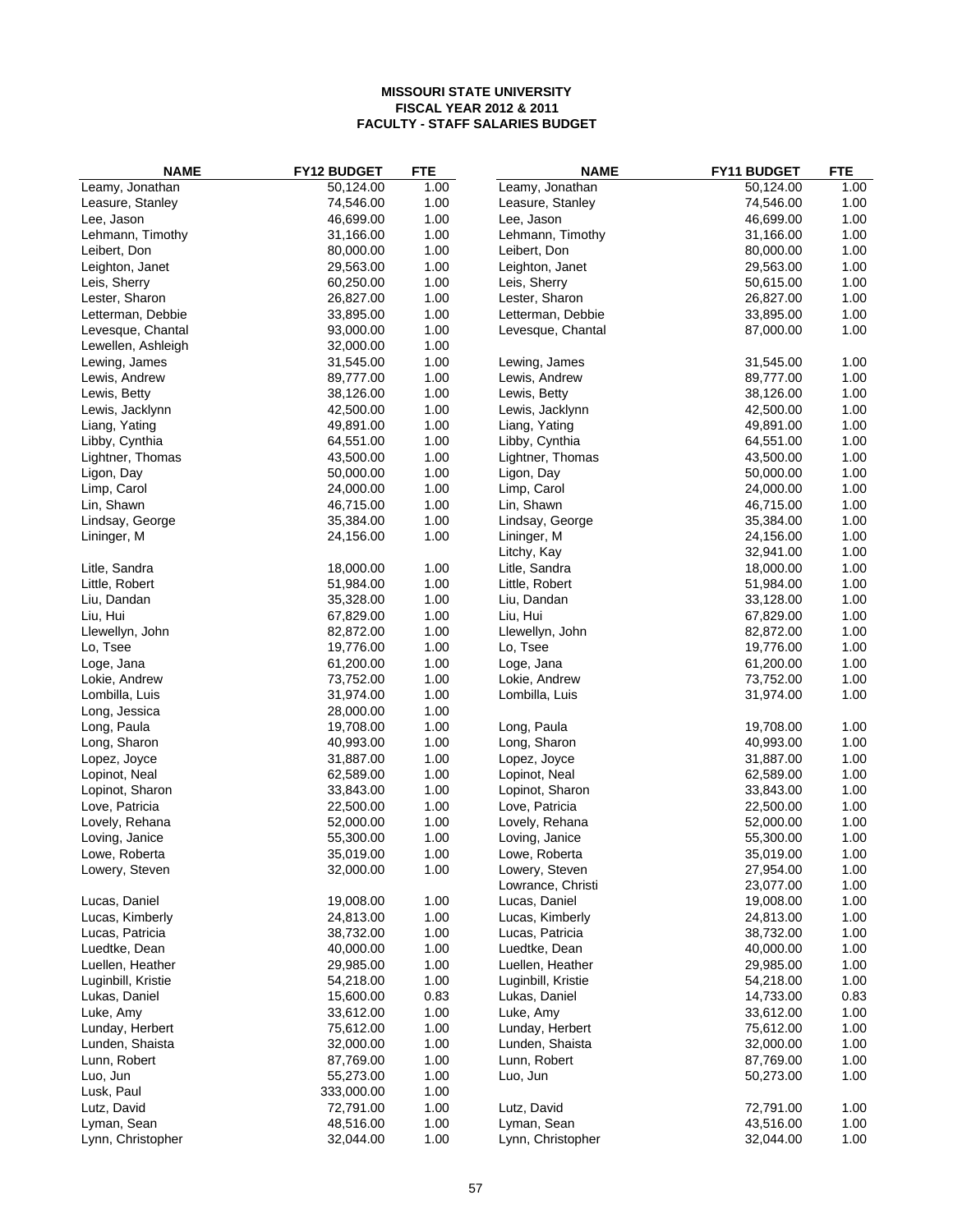| <b>NAME</b>                              | FY12 BUDGET | <b>FTE</b> | <b>NAME</b>                     | <b>FY11 BUDGET</b> | <b>FTE</b> |
|------------------------------------------|-------------|------------|---------------------------------|--------------------|------------|
| MacDonald, Shauna                        | 30,000.00   | 1.00       |                                 |                    |            |
| Mace, Melissa                            | 50,576.00   | 1.00       | Mace, Melissa                   | 50,576.00          | 1.00       |
| Macgregor, Cynthia                       | 68,683.00   | 1.00       | Macgregor, Cynthia              | 68,683.00          | 1.00       |
| Mackey, Neosha                           | 109,864.00  | 1.00       | Mackey, Neosha                  | 109,864.00         | 1.00       |
| Madden, Etta                             | 69,120.00   | 1.00       | Madden, Etta                    | 69,120.00          | 1.00       |
| Mahoney, Susan                           | 40,000.00   | 1.00       |                                 |                    |            |
| Malarkey, Elizabeth                      | 32,748.00   | 1.00       | Malarkey, Elizabeth             | 32,748.00          | 1.00       |
| Malkowski, Brenda                        | 50,353.00   | 1.00       | Malkowski, Brenda               | 50,353.00          | 1.00       |
| Maloney, Daniel                          | 25,851.00   | 1.00       | Maloney, Daniel                 | 25,851.00          | 1.00       |
| Maloney, Mary                            | 26,500.00   | 1.00       | Maloney, Mary                   | 26,500.00          | 1.00       |
| Manivannan, Kandiah                      | 71,072.00   | 1.00       | Manivannan, Kandiah             | 71,072.00          | 1.00       |
| Mann, Kathy                              | 28,000.00   | 1.00       |                                 |                    |            |
| Mann, Mary                               | 54,696.00   | 1.00       | Mann, Mary                      | 54,696.00          | 1.00       |
|                                          | 56,000.00   | 1.00       |                                 |                    |            |
| Mantie-Kozlowski, Alana<br>Maples, Carol | 51,022.00   | 1.00       |                                 | 44,022.00          | 1.00       |
|                                          | 36,755.00   | 1.00       | Maples, Carol<br>Marbut, Concha | 36,755.00          | 1.00       |
| Marbut, Concha                           |             |            |                                 | 26,500.00          | 1.00       |
|                                          |             |            | Marchuk, Nikodim                |                    |            |
| Marcum, Andrew                           | 37,200.00   | 1.00       | Marcum, Andrew                  | 36,000.00          | 1.00       |
| Margavio, Geanie                         | 88,818.00   | 1.00       | Margavio, Geanie                | 88,818.00          | 1.00       |
| Margavio, Thomas                         | 90,181.00   | 1.00       | Margavio, Thomas                | 90,181.00          | 1.00       |
| Marinec, Stephanie                       | 45,000.00   | 1.00       | Marinec, Stephanie              | 45,000.00          | 1.00       |
| Mariott, David                           | 30,500.00   | 1.00       | Mariott, David                  | 30,500.00          | 1.00       |
| Markin, Jayne                            | 40,337.00   | 1.00       | Markin, Jayne                   | 40,337.00          | 1.00       |
| Marlin, Maggie                           | 46,000.00   | 1.00       |                                 |                    |            |
| Marr, Dorothy                            | 29,214.00   | 1.00       | Marr, Dorothy                   | 29,214.00          | 1.00       |
| Marrus, Malikah                          | 55,000.00   | 1.00       |                                 |                    |            |
| Marsh, Tricia                            | 63,266.00   | 1.00       | Marsh, Tricia                   | 63,266.00          | 1.00       |
|                                          |             |            | Marshall, Greta                 | 20,963.00          | 1.00       |
| Marshall, Shonna                         | 43,264.00   | 1.00       | Marshall, Shonna                | 43,264.00          | 1.00       |
|                                          |             |            | Martin, Cuonzo                  | 242,380.00         | 1.00       |
| Martin, Deborah                          | 26,935.00   | 1.00       | Martin, Deborah                 | 26,935.00          | 1.00       |
|                                          |             |            | Martin, Derek                   | 31,827.00          | 1.00       |
| Martin, Jay                              | 39,350.00   | 1.00       | Martin, Jay                     | 39,350.00          | 1.00       |
| Martin, Jill                             | 39,535.00   | 1.00       | Martin, Jill                    | 39,535.00          | 1.00       |
| Martin, Judith                           | 47,990.00   | 1.00       | Martin, Judith                  | 47,990.00          | 1.00       |
| Martin, Richard                          | 67,040.00   | 1.00       | Martin, Richard                 | 67,040.00          | 1.00       |
| Martin, Robert                           | 46,000.00   | 1.00       | Martin, Robert                  | 46,000.00          | 1.00       |
| Martin, Sarah                            | 30,500.00   | 1.00       |                                 |                    |            |
| Martindale, Susan                        | 36,393.00   | 1.00       | Martindale, Susan               | 36,393.00          | 1.00       |
| Martire, Joseph                          | 74,693.00   | 1.00       | Martire, Joseph                 | 74,693.00          | 1.00       |
| Massey, Michael                          | 40,340.00   | 1.00       | Massey, Michael                 | 40,340.00          | 1.00       |
| Masterson, Gerald                        | 69,431.00   | 1.00       | Masterson, Gerald               | 69,431.00          | 1.00       |
| Masterson, Julie                         | 92,869.00   | 1.00       | Masterson, Julie                | 92,869.00          | 1.00       |
| Mathew, George                           | 71,140.00   | 1.00       | Mathew, George                  | 71,140.00          | 1.00       |
| Mathis, S                                | 86,710.00   | 1.00       | Mathis, S                       | 86,710.00          | 1.00       |
| Matthews, James                          | 38,000.00   | 1.00       | Matthews, James                 | 38,000.00          | 1.00       |
| Matthews, Michael                        | 46,438.00   | 1.00       | Matthews, Michael               | 46,438.00          | 1.00       |
| Matthews, Stephanie                      | 32,500.00   | 1.00       | Matthews, Stephanie             | 32,500.00          | 1.00       |
| Matthews, Victor                         | 120,000.00  | 1.00       | Matthews, Victor                | 120,000.00         | 1.00       |
| Mattocks, Vicki                          | 70,024.00   | 1.00       | Mattocks, Vicki                 | 70,024.00          | 1.00       |
| Mattson, Jo                              | 50,000.00   | 1.00       |                                 |                    |            |
| Mawhiney, Shannon                        | 31,990.00   | 0.75       | Mawhiney, Shannon               | 31,990.00          | 0.75       |
|                                          |             |            | Maxfield, Michael               | 36,463.00          | 1.00       |
| Maxfield, Nancy                          | 26,499.00   | 1.00       | Maxfield, Nancy                 | 26,499.00          | 1.00       |
|                                          |             |            | Maxfield, Tracey                | 22,500.00          | 1.00       |
| May, Diane                               | 51,480.00   | 1.00       | May, Diane                      | 51,480.00          | 1.00       |
| Mayanovic, Robert                        | 71,248.00   | 1.00       | Mayanovic, Robert               | 71,248.00          | 1.00       |
|                                          |             | 1.00       |                                 |                    |            |
| Mayer, Carolyn                           | 27,750.00   |            | Mayer, Carolyn                  | 30,000.00          | 1.00       |
| Mayer, Pamela                            | 32,786.00   | 1.00       | Mayer, Pamela                   | 32,786.00          | 1.00       |
| Mayers, Debra                            | 39,075.00   | 1.00       | Mayers, Debra                   | 39,075.00          | 1.00       |
| Mayes, Hillary                           | 37,500.00   | 1.00       | Mayes, Hillary                  | 37,500.00          | 1.00       |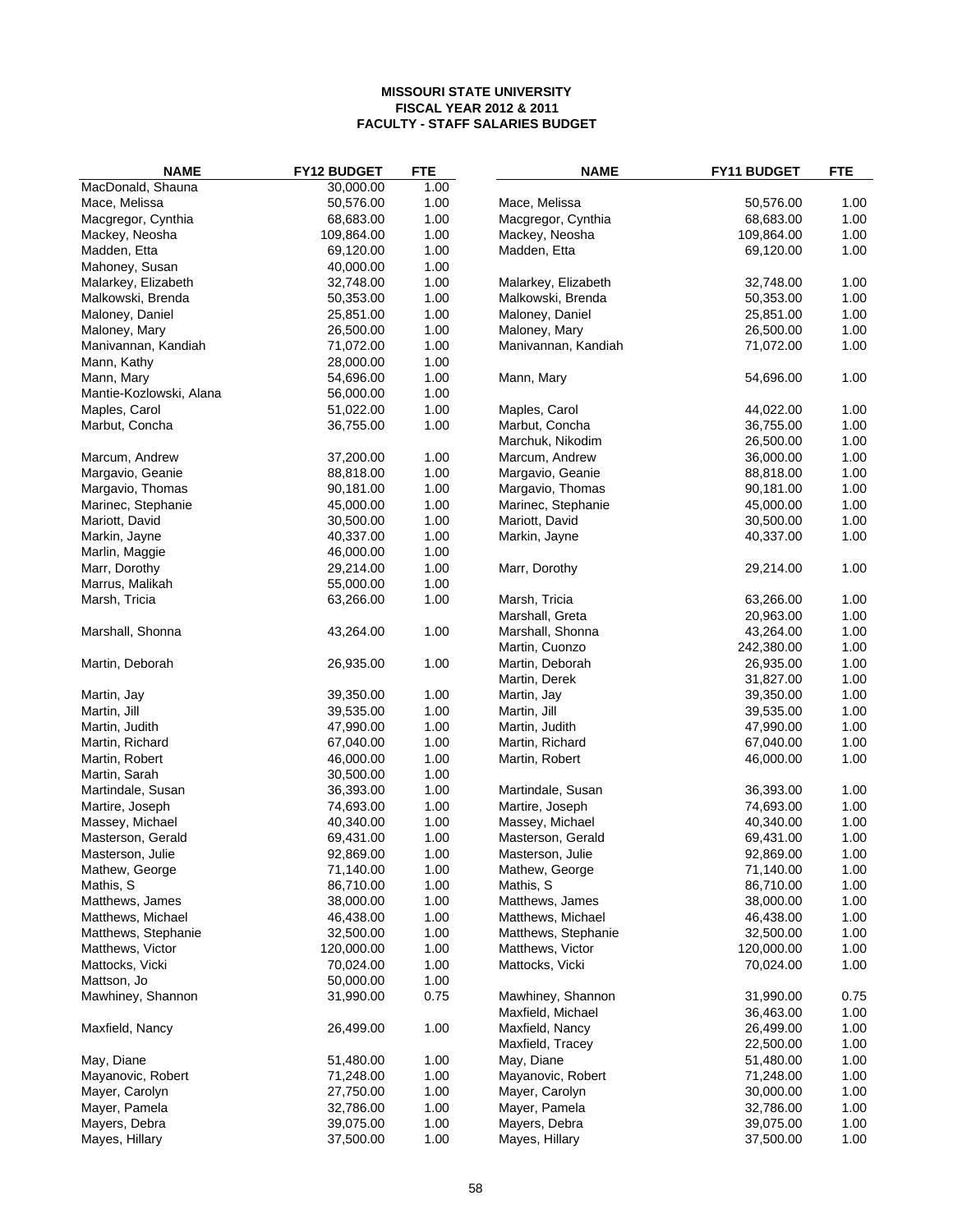| <b>NAME</b>        | <b>FY12 BUDGET</b> | <b>FTE</b> | <b>NAME</b>        | FY11 BUDGET | <b>FTE</b> |
|--------------------|--------------------|------------|--------------------|-------------|------------|
| Mays, Larry        | 33,219.00          | 1.00       | Mays, Larry        | 33,219.00   | 1.00       |
| Mays, Veronica     | 38,994.00          | 1.00       | Mays, Veronica     | 38,994.00   | 1.00       |
| McCallister, Sarah | 92,382.00          | 1.00       | McCallister, Sarah | 92,382.00   | 1.00       |
| McCart, Phillip    | 53,088.00          | 1.00       | McCart, Phillip    | 53,088.00   | 1.00       |
| McCarthy, Belinda  | 214,739.00         | 1.00       | McCarthy, Belinda  | 214,739.00  | 1.00       |
| McCarthy, Bernard  | 106,756.00         | 1.00       | McCarthy, Bernard  | 106,756.00  | 1.00       |
| McCarty, Mark      | 50,673.00          | 1.00       | McCarty, Mark      | 50,673.00   | 1.00       |
| McClennen, Joan    | 62,350.00          | 1.00       | McClennen, Joan    | 62,350.00   | 1.00       |
| McClure, Charles   | 120,000.00         | 1.00       | McClure, Charles   | 120,000.00  | 1.00       |
| McClure, Nancye    | 46,750.00          | 1.00       | McClure, Nancye    | 40,750.00   | 1.00       |
| McConnell, Jackie  | 31,926.00          | 1.00       | McConnell, Jackie  | 31,926.00   | 1.00       |
| McCoy, Theresa     | 76,310.00          | 1.00       | McCoy, Theresa     | 76,310.00   | 1.00       |
| McCrory, Kenneth   | 56,351.00          | 1.00       | McCrory, Kenneth   | 56,351.00   | 1.00       |
| McCrory, Sue       | 41,646.00          | 1.00       | McCrory, Sue       | 41,646.00   | 1.00       |
| McCroskey, Marilyn | 81,134.00          | 1.00       | McCroskey, Marilyn | 81,134.00   | 1.00       |
| McElwain, Jason    | 30,250.00          | 1.00       |                    |             |            |
| McEowen, Lisa      | 34,000.00          | 1.00       | McEowen, Lisa      | 34,000.00   | 1.00       |
| McFadden, Robert   | 20,631.00          | 1.00       | McFadden, Robert   | 20,631.00   | 1.00       |
| McFall, Catherine  | 30,326.00          | 1.00       | McFall, Catherine  | 30,326.00   | 1.00       |
| McFarland, Miko    | 34,000.00          | 1.00       | McFarland, Miko    | 34,000.00   | 1.00       |
| McGauley, Larry    | 39,661.00          | 1.00       | McGauley, Larry    | 39,661.00   | 1.00       |
| McGee, Emily       | 46,000.00          | 1.00       | McGee, Emily       | 46,000.00   | 1.00       |
| McGinnis, Rachel   | 53,765.00          | 1.00       | McGinnis, Rachel   | 53,765.00   | 1.00       |
| McGownd, Lenord    | 52,844.00          | 1.00       | McGownd, Lenord    | 52,844.00   | 1.00       |
| McHaney, June      | 92,000.00          | 1.00       | McHaney, June      | 92,000.00   | 1.00       |
| McIntyre, Stephen  | 50,156.00          | 1.00       | McIntyre, Stephen  | 50,156.00   | 1.00       |
| McKearney, Lana    | 23,999.00          | 1.00       | McKearney, Lana    | 23,999.00   | 1.00       |
|                    |                    |            | McKelvie, Timothy  | 32,000.00   | 1.00       |
| McKenzie, Geralyn  | 56,598.00          | 1.00       | McKenzie, Geralyn  | 56,598.00   | 1.00       |
| McKinney, Edgar    | 49,730.00          | 1.00       | McKinney, Edgar    | 49,730.00   | 1.00       |
| McLean, Annice     | 39,142.00          | 1.00       | McLean, Annice     | 39,142.00   | 1.00       |
|                    |                    |            | McLeane, James     | 37,665.00   | 1.00       |
| McManus, Loren     | 51,714.00          | 1.00       | McManus, Loren     | 51,714.00   | 1.00       |
| McManus, Mary      | 96,000.00          | 1.00       | McManus, Mary      | 96,000.00   | 1.00       |
| McMeekin, Barbara  | 48,500.00          | 1.00       | McMeekin, Barbara  | 48,500.00   | 1.00       |
| McMeel, Padraic    | 70,924.00          | 1.00       | McMeel, Padraic    | 70,924.00   | 1.00       |
| McMeley, Cynthia   | 36,000.00          | 1.00       | McMeley, Cynthia   | 36,000.00   | 1.00       |
| McMellen, John     | 36,700.00          | 0.75       | McMellen, John     | 48,428.00   | 1.00       |
| McMurtrey, Shannon | 40,552.00          | 1.00       | McMurtrey, Shannon | 38,052.00   | 1.00       |
|                    |                    |            | McNay, Leane       | 45,000.00   | 1.00       |
| McNeal, Deanna     | 26,079.00          | 1.00       | McNeal, Deanna     | 26,079.00   | 1.00       |
| McSpadden, Branden | 19,356.00          | 1.00       | McSpadden, Branden | 19,356.00   | 1.00       |
| McSpadden, Matthew | 19,600.00          | 1.00       | McSpadden, Matthew | 19,600.00   | 1.00       |
| McTague, Tricia    | 49,000.00          | 1.00       | McTague, Tricia    | 49,000.00   | 1.00       |
| Meadows, Brenda    | 18,000.00          | 1.00       | Meadows, Brenda    | 18,000.00   | 1.00       |
| Meadows, William   | 57,552.00          | 1.00       | Meadows, William   | 51,552.00   | 1.00       |
| Medforth, Ellen    | 24,000.00          | 1.00       | Medforth, Ellen    | 24,000.00   | 1.00       |
| Medlen, Jane       | 45,000.00          | 1.00       |                    |             |            |
| Medley, Yvette     | 31,000.00          | 1.00       |                    |             |            |
| Medrano, Arturo    | 17,992.00          | 1.00       | Medrano, Arturo    | 17,992.00   | 1.00       |
| Meeks, Robin       | 51,915.00          | 1.00       | Meeks, Robin       | 51,915.00   | 1.00       |
| Meinert, David     | 127,128.00         | 1.00       | Meinert, David     | 127,128.00  | 1.00       |
| Meints, Gary       | 52,434.00          | 1.00       | Meints, Gary       | 52,434.00   | 1.00       |
| Mejia, Rosa        | 60,000.00          | 1.00       | Mejia, Rosa        | 60,000.00   | 1.00       |
| Melton, Janelle    | 19,881.00          | 1.00       | Melton, Janelle    | 19,881.00   | 1.00       |
| Melton, Lori       | 23,981.00          | 1.00       | Melton, Lori       | 23,688.00   | 1.00       |
| Mendenhall, Kathy  | 39,884.00          | 1.00       | Mendenhall, Kathy  | 39,884.00   | 1.00       |
| Mendez, Samuel     | 22,259.00          | 1.00       | Mendez, Samuel     | 22,259.00   | 1.00       |
| Meraz, Juan        | 55,000.00          | 1.00       | Meraz, Juan        | 55,000.00   | 1.00       |
|                    |                    |            | Merrell, Donna     | 59,511.00   | 1.00       |
| Metzger, Benjamin  | 32,000.00          | 1.00       | Metzger, Benjamin  | 32,000.00   | 1.00       |
|                    |                    |            |                    |             |            |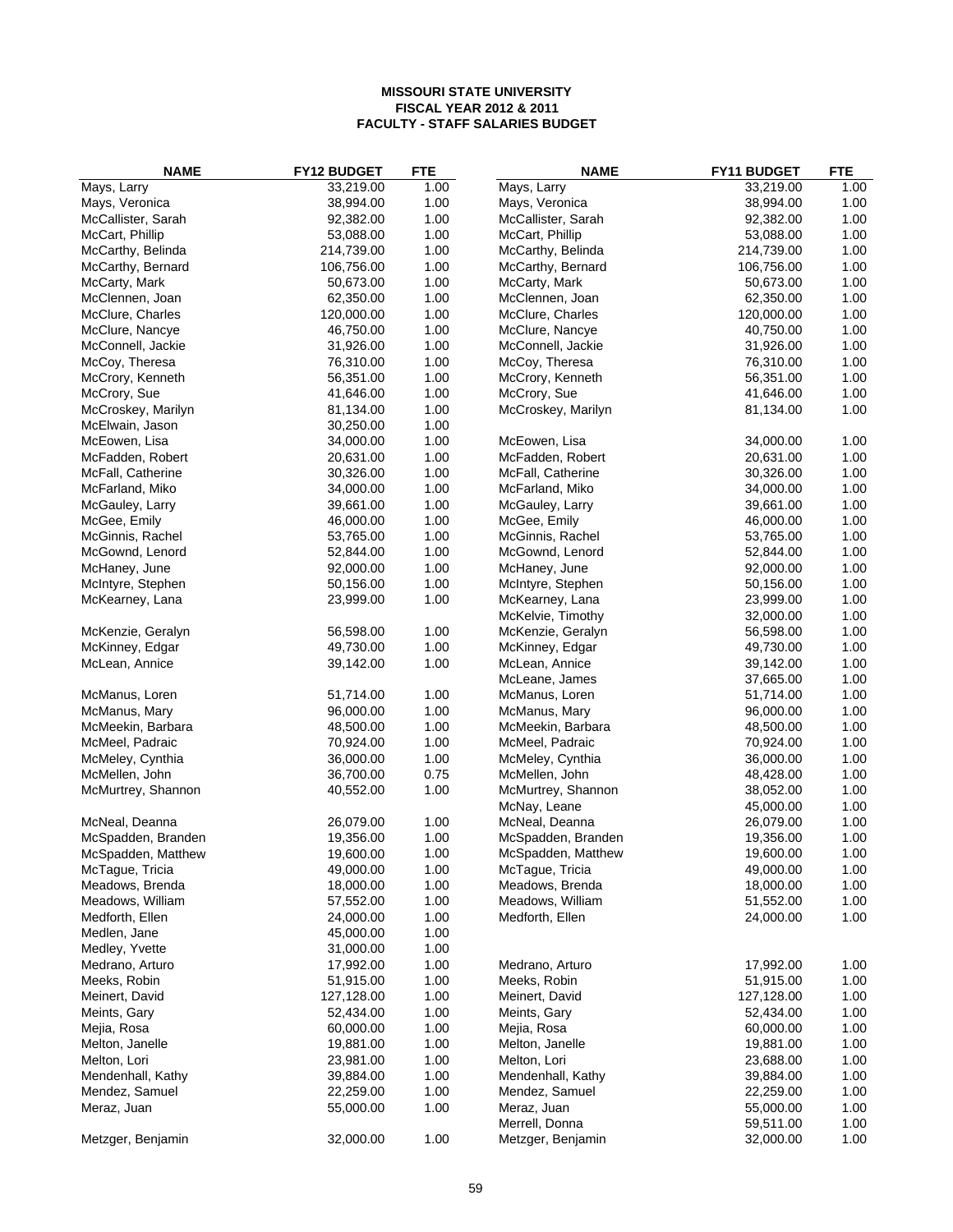| <b>NAME</b>            | FY12 BUDGET | <b>FTE</b> | <b>NAME</b>                          | FY11 BUDGET            | <b>FTE</b>   |
|------------------------|-------------|------------|--------------------------------------|------------------------|--------------|
| Meyer, Bradley         | 33,323.00   | 1.00       | Meyer, Bradley                       | 33,250.00              | 1.00         |
| Meyer, James           | 52,507.00   | 1.00       | Meyer, James                         | 52,507.00              | 1.00         |
| Meyer, Judith          | 55,406.00   | 1.00       | Meyer, Judith                        | 55,406.00              | 1.00         |
| Miao, Xin              | 55,516.00   | 1.00       | Miao, Xin                            | 50,516.00              | 1.00         |
| Michaelis, Danial      | 45,000.00   | 1.00       | Michaelis, Danial                    | 45,000.00              | 1.00         |
| Michalczyk, Maria      | 59,047.00   | 1.00       | Michalczyk, Maria                    | 59,047.00              | 1.00         |
|                        |             |            | Michels, Barbara                     | 48,875.00              | 1.00         |
| Mickus, Kevin          | 68,061.00   | 1.00       | Mickus, Kevin                        | 68,061.00              | 1.00         |
| Milburn, Diana         | 36,000.00   | 1.00       | Milburn, Diana                       | 36,000.00              | 1.00         |
| Miles, Kyla            | 27,942.00   | 1.00       | Miles, Kyla                          | 27,942.00              | 1.00         |
| Miller Gartin, Annette | 38,000.00   | 1.00       | Miller Gartin, Annette               | 38,000.00              | 1.00         |
| Miller, Andrea         | 43,000.00   | 1.00       | Miller, Andrea                       | 43,000.00              | 1.00         |
| Miller, Arden          | 74,995.00   | 1.00       | Miller, Arden                        | 74,995.00              | 1.00         |
| Miller, Carol          | 91,308.00   | 1.00       | Miller, Carol                        | 91,308.00              | 1.00         |
| Miller, F              | 60,741.00   | 1.00       | Miller, F                            | 60,741.00              | 1.00         |
| Miller, Harriet        | 30,563.00   | 1.00       | Miller, Harriet                      | 30,563.00              | 1.00         |
| Miller, Jamie          | 24,000.00   | 1.00       | Miller, Jamie                        | 24,000.00              | 1.00         |
| Miller, Kandi          | 18,127.00   | 1.00       | Miller, Kandi                        | 18,127.00              | 1.00         |
| Miller, Kathy J        | 28,017.00   | 1.00       | Miller, Kathy J                      | 28,017.00              | 1.00         |
| Miller, Kathy L        | 35,735.00   | 1.00       | Miller, Kathy L                      | 35,735.00              | 1.00         |
| Miller, Sandra         | 32,000.00   | 1.00       | Miller, Sandra                       | 32,000.00              | 1.00         |
| Miller, Shirley        | 28,118.00   | 1.00       | Miller, Shirley                      | 28,118.00              | 1.00         |
| Miller, Worth          | 67,939.00   | 1.00       | Miller, Worth                        | 67,939.00              | 1.00         |
| Milleson, Nyla         | 141,380.00  | 1.00       | Milleson, Nyla                       | 141,380.00             | 1.00         |
| Mills, Nancy           | 31,711.00   | 1.00       | Mills, Nancy                         | 31,711.00              | 1.00         |
| Mills, Steve           | 53,193.00   | 1.00       | Mills, Steve                         | 53,193.00              | 1.00         |
| Millsap, Tamara        | 55,430.00   | 1.00       | Millsap, Tamara                      | 55,430.00              | 1.00         |
| Milton, Janet          | 29,040.00   | 1.00       | Milton, Janet                        | 29,040.00              | 1.00         |
| Mincey, Martha         | 43,267.00   | 1.00       | Mincey, Martha                       | 43,267.00              | 1.00         |
| Mitchell, Brad         | 40,384.00   | 1.00       | Mitchell, Brad                       | 40,384.00              | 1.00         |
| Mitchell, D            | 59,568.00   | 1.00       | Mitchell, D                          | 59,568.00              | 1.00         |
| Mitchell, David        | 66,646.00   | 1.00       | Mitchell, David                      | 66,646.00              | 1.00         |
| Mitchell, Donald       | 18,000.00   | 1.00       | Mitchell, Donald                     | 18,000.00              | 1.00         |
|                        |             |            | Mitchell, Scott                      | 46,188.00              | 1.00         |
| Mitchell, Shirley      | 37,087.00   | 1.00       | Mitchell, Shirley                    | 37,087.00              | 1.00         |
| Mitra, Mahua           | 77,390.00   | 1.00       | Mitra, Mahua                         | 77,390.00              | 1.00         |
| Mitra, Saibal          | 69,135.00   | 1.00       | Mitra, Saibal                        | 63,135.00              | 1.00         |
| Moad, Diana            | 23,288.00   | 1.00       | Moad, Diana                          | 23,288.00              | 1.00         |
| Moats, Kyle            | 145,128.00  | 1.00       | Moats, Kyle                          | 145,128.00             | 1.00         |
| Moentnish, Shirley     | 37,503.00   | 1.00       | Moberg, Brandy<br>Moentnish, Shirley | 33,000.00<br>35,173.00 | 1.00<br>1.00 |
|                        |             |            |                                      | 26,682.00              | 1.00         |
| Moler, Leta            | 34,000.00   | 1.00       | Moll, Janice                         |                        |              |
| Moncrief, Keith        | 27,064.00   | 1.00       | Moncrief, Keith                      | 27,064.00              | 1.00         |
| Monkres, Lisa          | 23,970.00   | 1.00       | Monkres, Lisa                        | 23,970.00              | 1.00         |
| Monroe, Richard        | 26,000.00   | 1.00       | Monroe, Richard                      | 26,000.00              | 1.00         |
| Montejo, Moris         | 36,004.00   | 1.00       |                                      |                        |              |
| Montgomery, Joellyn    | 23,213.00   | 1.00       | Montgomery, Joellyn                  | 23,213.00              | 1.00         |
| Montgomery, Robert     | 36,250.00   | 1.00       | Montgomery, Robert                   | 33,304.00              | 1.00         |
| Monzella, Harry        | 19,056.00   | 1.00       | Monzella, Harry                      | 19,056.00              | 1.00         |
|                        |             |            | Moore, Charlton                      | 28,196.00              | 1.00         |
| Moore, Dale            | 71,828.00   | 1.00       | Moore, Dale                          | 71,828.00              | 1.00         |
| Moore, David           | 64,117.00   | 1.00       | Moore, David                         | 63,458.00              | 1.00         |
| Moore, Jennifer        | 35,100.00   | 1.00       | Moore, Jennifer                      | 35,100.00              | 1.00         |
| Moore, Paula           | 32,698.00   | 1.00       | Moore, Paula                         | 32,698.00              | 1.00         |
| Moore, Renee           | 45,126.00   | 1.00       | Moore, Renee                         | 45,126.00              | 1.00         |
| Moore, Robert          | 29,000.00   | 1.00       |                                      |                        |              |
| Moore, Teresa          | 44,574.60   | 1.00       | Moore, Teresa                        | 42,452.00              | 1.00         |
| Moreno, Donald         | 26,582.00   | 1.00       | Moreno, Donald                       | 26,592.00              | 1.00         |
| Moreno, Ronald         | 28,941.00   | 1.00       | Moreno, Ronald                       | 28,941.00              | 1.00         |
| Moreno, Sherry         | 24,740.00   | 1.00       | Moreno, Sherry                       | 24,740.00              | 1.00         |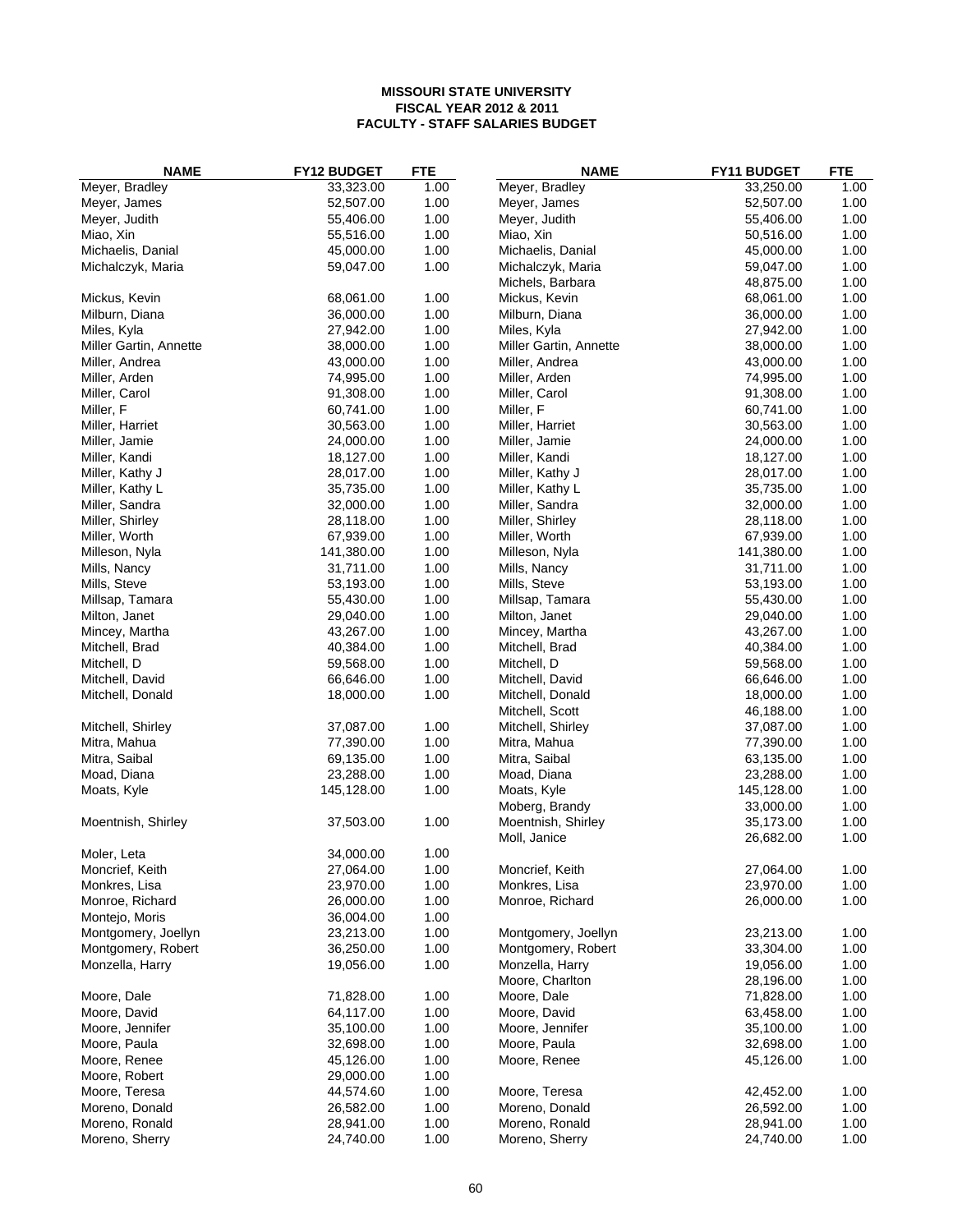| <b>NAME</b>                       | <b>FY12 BUDGET</b>     | <b>FTE</b>   | <b>NAME</b>          | <b>FY11 BUDGET</b> | <b>FTE</b> |
|-----------------------------------|------------------------|--------------|----------------------|--------------------|------------|
| Morgan, Connie                    | 36,319.00              | 1.00         | Morgan, Connie       | 36,319.00          | 1.00       |
| Morgan, Michelle                  | 50,000.00              | 1.00         |                      |                    |            |
| Morris, Benjamin                  | 33,250.00              | 1.00         | Morris, Benjamin     | 33,250.00          | 1.00       |
| Morris, Enoch                     | 30,000.00              | 1.00         |                      |                    |            |
| Morris, Eric                      | 50,800.00              | 1.00         | Morris, Eric         | 50,800.00          | 1.00       |
| Morris, Joseph                    | 41,588.00              | 1.00         | Morris, Joseph       | 36,588.00          | 1.00       |
| Morris, Margaret                  | 26,500.00              | 1.00         | Morris, Margaret     | 26,500.00          | 1.00       |
| Morris, Matthew                   | 68,274.00              | 1.00         | Morris, Matthew      | 68,274.00          | 1.00       |
| Morris, Sheilla                   | 32,481.00              | 1.00         | Morris, Sheilla      | 32,481.00          | 1.00       |
|                                   |                        |              | Morriset, Marcia     | 38,500.00          | 1.00       |
| Morrison, Kathleen                | 52,912.00              | 1.00         | Morrison, Kathleen   | 52,912.00          | 1.00       |
| Morrissey, Dennis                 | 36,980.00              | 1.00         | Morrissey, Dennis    | 37,250.00          | 1.00       |
| Morrissey, Jeff                   | 105,121.00             | 1.00         | Morrissey, Jeff      | 105,121.00         | 1.00       |
| Morrissey, Pamela                 | 75,890.01              | 1.00         | Morrissey, Pamela    | 75,890.01          | 1.00       |
| Morrissey, Sarah                  | 31,533.00              | 1.00         | Morrissey, Sarah     | 31,533.00          | 1.00       |
| Moseman, Gerald                   | 70,677.00              | 1.00         | Moseman, Gerald      | 70,677.00          | 1.00       |
| Moser, Linda                      | 51,330.00              | 1.00         | Moser, Linda         | 51,330.00          | 1.00       |
| Moses, Duane                      | 65,202.00              | 1.00         | Moses, Duane         | 65,202.00          | 1.00       |
| Mosier, Robert                    | 22,312.00              | 1.00         | Mosier, Robert       | 22,312.00          | 1.00       |
| Mosley, Debra                     | 22,500.00              | 1.00         | Mosley, Debra        | 22,500.00          | 1.00       |
| Mostyn, Andrea                    | 39,751.00              | 1.00         | Mostyn, Andrea       | 39,751.00          | 1.00       |
| Mostyn, Kathryn                   | 24,000.00              | 1.00         | Mostyn, Kathryn      | 24,000.00          | 1.00       |
| Moyer, James                      | 86,700.00              | 1.00         | Moyer, James         | 86,700.00          | 1.00       |
| Mroz, Daniel                      | 26,753.00              | 1.00         | Mroz, Daniel         | 26,753.00          | 1.00       |
| Muchnick, Amy                     | 57,818.00              | 1.00         | Muchnick, Amy        | 57,818.00          | 1.00       |
| Muegge, Frederick                 | 131,410.00             | 1.00         | Muegge, Frederick    | 130,666.00         | 1.00       |
| Mueller, Lahna                    | 27,993.00              | 0.75         | Mueller, Lahna       | 27,993.00          | 0.75       |
| Mullins, Johnnie                  | 46,000.00              | 1.00         | Mullins, Johnnie     | 46,000.00          | 1.00       |
| Mullins, Marchalain               | 49,110.00              | 1.00         | Mullins, Marchalain  | 49,110.00          | 1.00       |
| Munnelly, Carolynne               | 28,000.00              | 1.00         | Munnelly, Carolynne  | 28,000.00          | 1.00       |
| Murphree, S                       | 61,012.00              | 1.00         | Murphree, S          | 61,012.00          | 1.00       |
| Murphy, Jill                      | 40,259.00              | 1.00         | Murphy, Jill         | 40,259.00          | 1.00       |
| Murphy, Michael                   | 58,919.00              | 1.00         | Murphy, Michael      | 58,919.00          | 1.00       |
| Murphy, Richard                   | 30,678.00              | 1.00         | Murphy, Richard      | 30,678.00          | 1.00       |
| Murphy, Valerie                   | 31,767.00              | 1.00<br>1.00 | Murphy, Valerie      | 31,767.00          | 1.00       |
| Murray, John<br>Murray, Michael A | 27,000.00<br>62,582.00 | 1.00         | Murray, Michael A    | 62,582.00          | 1.00       |
| Murray, Michael F                 | 56,948.00              | 1.00         | Murray, Michael F    | 56,948.00          | 1.00       |
| Murray, Sarah                     | 33,000.00              | 1.00         | Murray, Sarah        | 33,000.00          | 1.00       |
| Murrell, Frankie                  | 22,500.00              | 1.00         | Murrell, Frankie     | 22,500.00          | 1.00       |
| Mustion, Barbara                  | 31,329.00              | 1.00         | Mustion, Barbara     | 31,329.00          | 1.00       |
| Myers, Karyn                      | 25,245.00              | 1.00         | Myers, Karyn         | 25,245.00          | 1.00       |
| Myers, Nancy                      | 54,932.00              | 1.00         | Myers, Nancy         | 54,932.00          | 1.00       |
| Myhan, Kenneth                    | 26,463.00              | 1.00         | Myhan, Kenneth       | 26,463.00          | 1.00       |
|                                   |                        |              | Mynhier, Jennifer    | 47,000.00          | 1.00       |
| Nagle, John                       | 29,274.00              | 1.00         | Nagle, John          | 29,274.00          | 1.00       |
| Neal, Karen                       | 48,680.00              | 1.00         | Neal, Karen          | 48,680.00          | 1.00       |
| Neal, Tina                        | 36,000.00              | 1.00         | Neal, Tina           | 36,000.00          | 1.00       |
| Needham, Brad                     | 21,478.00              | 1.00         | Needham, Brad        | 21,478.00          | 1.00       |
| Nelsen, Janice                    | 51,861.00              | 1.00         | Nelsen, Janice       | 51,861.00          | 1.00       |
| Nelson, Eric                      | 52,161.00              | 1.00         | Nelson, Eric         | 52,161.00          | 1.00       |
| Nelson, Uryan                     | 23,920.00              | 1.00         |                      |                    |            |
| Nelson, Vicki                     | 32,758.00              | 1.00         | Nelson, Vicki        | 32,758.00          | 1.00       |
| Nelson, Walt                      | 83,362.00              | 1.00         | Nelson, Walt         | 83,362.00          | 1.00       |
| Netsell, Ronald                   | 83,159.00              | 1.00         | Netsell, Ronald      | 83,159.00          | 1.00       |
| Netzer, Kelly                     | 19,600.00              | 1.00         | Netzer, Kelly        | 19,600.00          | 1.00       |
| Netzer, Shelley                   | 31,046.00              | 1.00         | Netzer, Shelley      | 31,046.00          | 1.00       |
| Neumann, Richard                  | 36,211.00              | 1.00         | Neumann, Richard     | 36,211.00          | 1.00       |
| Neuschwander, Nathan              | 30,284.00              | 1.00         | Neuschwander, Nathan | 30,284.00          | 1.00       |
| Newman, Joan                      | 29,652.00              | 1.00         | Newman, Joan         | 29,652.00          | 1.00       |
| Newman, Mary                      | 55,790.00              | 1.00         | Newman, Mary         | 55,790.00          | 1.00       |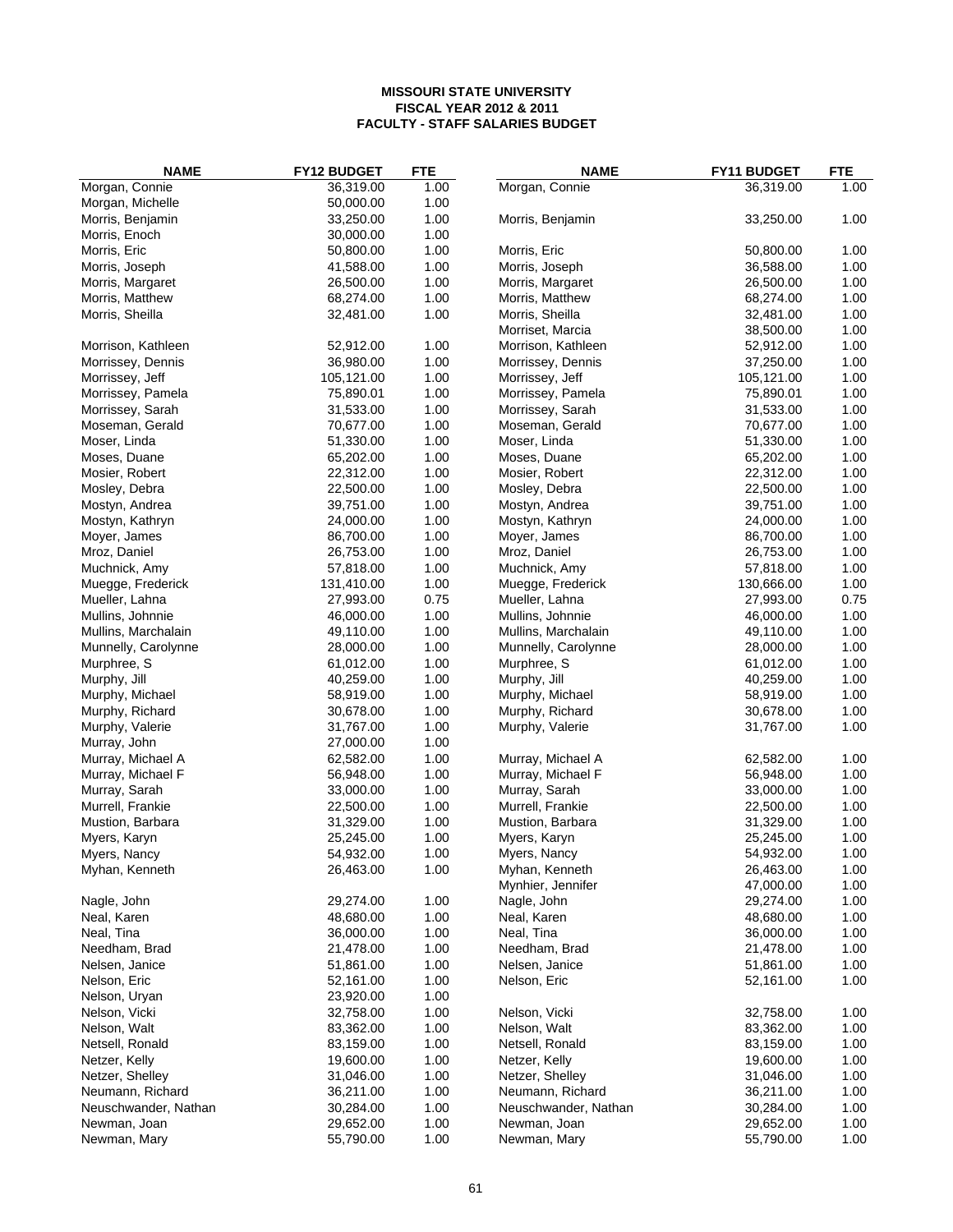| <b>NAME</b>                 | <b>FY12 BUDGET</b> | <b>FTE</b> | <b>NAME</b>                 | <b>FY11 BUDGET</b> | <b>FTE</b> |
|-----------------------------|--------------------|------------|-----------------------------|--------------------|------------|
| Newson-Horst, Adele         | 91,907.00          | 1.00       | Newson-Horst, Adele         | 91,907.00          | 1.00       |
| Newton, Sean                | 85,237.00          | 1.00       | Newton, Sean                | 85,237.00          | 1.00       |
| Nichols, Elvin              | 34,000.00          | 1.00       | Nichols, Elvin              | 34,000.00          | 1.00       |
| Nichols, Larry              | 30,000.00          | 1.00       | Nichols, Larry              | 30,000.00          | 1.00       |
| Nichols, Linda              | 34,221.00          | 1.00       | Nichols, Linda              | 34,221.00          | 1.00       |
|                             |                    |            | Nickols, Beverly            | 30,302.00          | 0.83       |
|                             |                    |            | Nietzel, Michael            | 267,372.00         | 1.00       |
| Nixon, Sarah                | 52,247.00          | 1.00       | Nixon, Sarah                | 52,247.00          | 1.00       |
| Noblin, Matthew             | 24,000.00          | 1.00       |                             |                    |            |
| Norander, Per               | 40,000.00          | 1.00       | Norander, Per               | 40,000.00          | 1.00       |
| Norander, Stephanie         | 49,500.00          | 1.00       | Norander, Stephanie         | 49,500.00          | 1.00       |
| Norberg, Steven             | 20,856.00          | 1.00       | Norberg, Steven             | 20,856.00          | 1.00       |
| Norgren, Michelle           | 60,000.00          | 1.00       | Norgren, Michelle           | 60,000.00          | 1.00       |
| Northcutt, Tracy            | 45,000.00          | 1.00       |                             |                    |            |
| Northrip, Donald            | 55,355.00          | 1.00       | Northrip, Donald            | 55,355.00          | 1.00       |
| Northrip-Rivera, Angelia    | 34,810.00          | 1.00       | Northrip-Rivera, Angelia    | 34,810.00          | 1.00       |
| Norton, Robert              | 79,695.00          | 1.00       | Norton, Robert              | 79,695.00          | 1.00       |
| Novik, Melinda              | 47,000.00          | 1.00       | Novik, Melinda              | 47,000.00          | 1.00       |
|                             |                    |            | Nowak, Rebecca              | 19,760.00          | 1.00       |
| Nowell, Y                   | 28,000.00          | 1.00       | Nowell, Y                   | 28,000.00          | 1.00       |
| Nugent, Pauline             | 63,244.00          | 1.00       | Nugent, Pauline             | 63,244.00          | 1.00       |
| Nyden, Barbara              | 38,193.00          | 1.00       | Nyden, Barbara              | 38,193.00          | 1.00       |
|                             |                    | 1.00       |                             | 69,752.00          | 1.00       |
| Oatman, David               | 69,752.00          |            | Oatman, David               |                    |            |
| O'Connell, Brenda           | 29,892.00          | 1.00       | O'Connell, Brenda           | 29,892.00          | 1.00       |
| O'Connor, JoAnna            | 18,720.00          | 1.00       |                             |                    |            |
| Oconnor, Rhonda             | 29,367.00          | 1.00       | Oconnor, Rhonda             | 29,367.00          | 1.00       |
| O'Dell, Allison             | 38,500.00          | 1.00       | O'Dell, Allison             | 38,500.00          | 1.00       |
| Oden, Debra                 | 102,523.00         | 1.00       | Oden, Debra                 | 102,523.00         | 1.00       |
| Odneal, Clayton             | 29,582.00          | 1.00       | Odneal, Clayton             | 29,582.00          | 1.00       |
| Odneal, Marilyn             | 50,855.00          | 1.00       | Odneal, Marilyn             | 50,855.00          | 1.00       |
| Oetting, Kristi             | 27,502.00          | 1.00       | Oetting, Kristi             | 27,502.00          | 1.00       |
| Oetting, Tara               | 47,010.00          | 1.00       | Oetting, Tara               | 47,010.00          | 1.00       |
|                             |                    |            | Ogletree, Norma             | 41,916.00          | 1.00       |
| Oladehin, Akinniran         | 103,646.00         | 1.00       | Oladehin, Akinniran         | 103,646.00         | 1.00       |
| Olsen, Reed                 | 77,954.00          | 1.00       | Olsen, Reed                 | 77,954.00          | 1.00       |
| Olson, Deanna               | 20,665.00          | 0.75       | Olson, Deanna               | 20,665.00          | 0.75       |
| Olson, Stevan               | 94,307.00          | 1.00       | Olson, Stevan               | 94,307.00          | 1.00       |
| Ondetti, Gabriel            | 51,001.00          | 1.00       | Ondetti, Gabriel            | 51,001.00          | 1.00       |
| Oneill, Patricia            | 26,514.00          | 1.00       | Oneill, Patricia            | 26,514.00          | 1.00       |
| Onyango, Benjamin           | 55,000.00          | 1.00       | Onyango, Benjamin           | 55,000.00          | 1.00       |
| Opfer, Barbara              | 22,800.00          | 1.00       | Opfer, Barbara              | 22,800.00          | 1.00       |
| O'Quinn, Sarah              | 26,361.00          | 1.00       | O'Quinn, Sarah              | 26,361.00          | 1.00       |
|                             |                    |            | Ormsby, Stephanie           | 38,000.00          | 1.00       |
| Orr, Richard                | 19,600.00          | 1.00       | Orr, Richard                | 19,600.00          | 1.00       |
| Ortiz, Frank                | 35,248.00          | 1.00       | Ortiz, Frank                | 35,248.00          | 1.00       |
| Orzek, Ann                  | 56,588.00          | 1.00       | Orzek, Ann                  | 56,588.00          | 1.00       |
| Osten, Melissa              | 20,550.00          | 1.00       |                             |                    |            |
| Oswalt, Mary                | 71,837.00          | 1.00       | Oswalt, Mary                | 71,837.00          | 1.00       |
| Overmyer, Allison           | 35,000.00          | 1.00       | Overmyer, Allison           | 35,000.00          | 1.00       |
| Owen, Carla                 | 45,500.00          | 1.00       | Owen, Carla                 | 45,500.00          | 1.00       |
| Owen, Marc                  | 38,115.00          | 1.00       | Owen, Marc                  | 38,115.00          | 1.00       |
| Owens, Kermit               | 49,244.00          | 1.00       | Owens, Kermit               | 49,244.00          | 1.00       |
|                             |                    |            | Owens, Robert               | 95,993.00          | 1.00       |
| Owrey, Savonna              | 29,651.00          | 1.00       | Owrey, Savonna              | 29,651.00          | 1.00       |
| Pace, Glenn                 | 34,014.00          | 1.00       | Pace, Glenn                 | 34,014.00          | 1.00       |
| Pachlhofer, Kathy           | 24,058.00          | 1.00       | Pachlhofer, Kathy           | 24,058.00          | 1.00       |
|                             |                    | 1.00       |                             |                    |            |
| Pachmayr, Rachel            | 18,019.00          | 1.00       | Paddock, Joel               |                    |            |
| Paddock, Joel               | 71,285.00          |            |                             | 71,285.00          | 1.00       |
| Palacios-Valladares, Indira | 34,000.00          | 1.00       | Palacios-Valladares, Indira | 34,000.00          | 1.00       |
| Pardue, Mary                | 51,841.00          | 1.00       | Pardue, Mary                | 51,841.00          | 1.00       |
| Park, Tae Wan               | 38,000.00          | 1.00       | Park, Tae Wan               | 38,000.00          | 1.00       |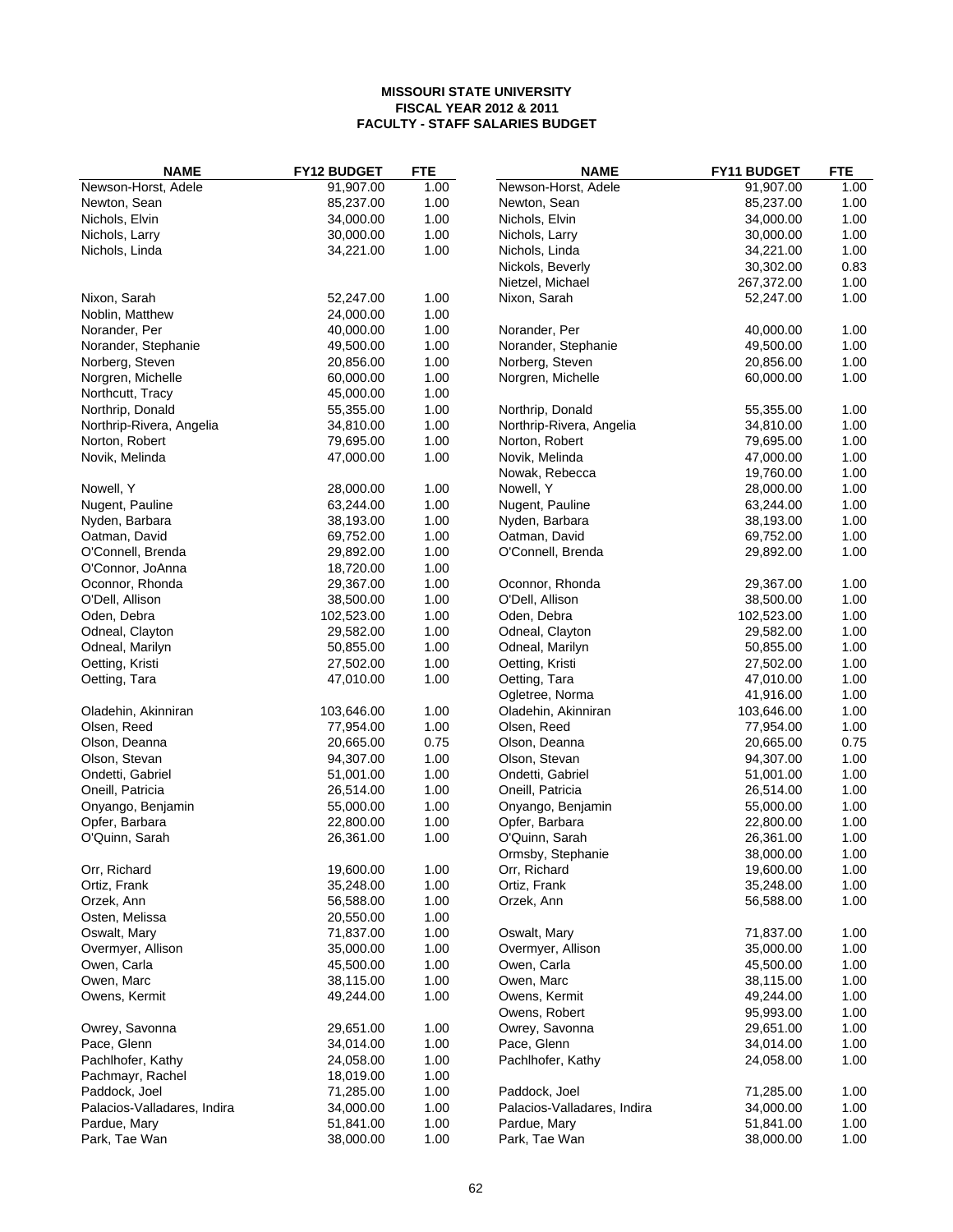| <b>NAME</b>        | FY12 BUDGET | <b>FTE</b> | <b>NAME</b>       | FY11 BUDGET | <b>FTE</b> |
|--------------------|-------------|------------|-------------------|-------------|------------|
| Parker, Cynthia    | 23,810.00   | 1.00       | Parker, Cynthia   | 23,810.00   | 1.00       |
| Parker, David      | 40,000.00   | 1.00       | Parker, David     | 40,000.00   | 1.00       |
| Parker, Richard    | 102,203.00  | 1.00       | Parker, Richard   | 102,203.00  | 1.00       |
| Parker, Samuel     | 41,738.00   | 1.00       | Parker, Samuel    | 41,738.00   | 1.00       |
| Parrish, Erin      | 56,128.00   | 1.00       | Parrish, Erin     | 56,128.00   | 1.00       |
| Parrott, Neva      | 43,568.00   | 1.00       | Parrott, Neva     | 43,568.00   | 1.00       |
| Parsons, James     | 64,548.00   | 1.00       | Parsons, James    | 64,548.00   | 1.00       |
| Partenheimer, Geri | 27,000.00   | 0.75       |                   |             |            |
| Patel, Kant        | 86,643.00   | 1.00       | Patel, Kant       | 86,643.00   | 1.00       |
| Patel, Rishi       | 62,510.00   | 1.00       | Patel, Rishi      | 62,510.00   | 1.00       |
| Patterson, Paula   | 39,505.00   | 1.00       | Patterson, Paula  | 39,505.00   | 1.00       |
| Patterson, Robert  | 73,521.00   | 1.00       | Patterson, Robert | 73,521.00   | 1.00       |
| Pattison, Matthew  | 25,108.00   | 1.00       | Pattison, Matthew | 25,108.00   | 1.00       |
| Patton, Marciann   | 39,700.00   | 1.00       | Patton, Marciann  | 39,700.00   | 1.00       |
| Patton, Ricky      | 28,170.00   | 1.00       | Patton, Ricky     | 28,170.00   | 1.00       |
| Patton, Tracy      | 32,176.00   | 1.00       | Patton, Tracy     | 32,176.00   | 1.00       |
| Pavlick, Laura     | 50,792.00   | 1.00       | Pavlick, Laura    | 50,792.00   | 1.00       |
| Pavlowsky, Robert  | 67,407.00   | 1.00       | Pavlowsky, Robert | 67,407.00   | 1.00       |
| Paxton, Mark       | 65,367.00   | 1.00       | Paxton, Mark      | 65,367.00   | 1.00       |
| Paxton, Miroslaba  | 23,005.00   | 1.00       | Paxton, Miroslaba | 23,005.00   | 1.00       |
| Payne, Richard     | 43,732.00   | 1.00       | Payne, Richard    | 43,732.00   | 1.00       |
| Peace, Robert      | 46,000.00   | 1.00       |                   |             |            |
| Pearce, Amy        | 36,000.00   | 1.00       |                   |             |            |
| Pearce, Lori       | 25,722.00   | 1.00       | Pearce, Lori      | 25,722.00   | 1.00       |
|                    |             |            | Pearl, Marie      | 40,000.00   | 1.00       |
| Pearman, Cathy     | 56,231.00   | 1.00       | Pearman, Cathy    | 56,231.00   | 1.00       |
| Pearson, Rebecca   | 17,742.00   | 0.83       | Pearson, Rebecca  | 17,742.00   | 0.83       |
| Pecsok, Karen      | 22,500.00   | 1.00       | Pecsok, Karen     | 22,500.00   | 1.00       |
| Pedersen, Johnna   | 48,832.00   | 1.00       | Pedersen, Johnna  | 48,832.00   | 1.00       |
| Penkalski, James   | 62,612.00   | 1.00       | Penkalski, James  | 62,612.00   | 1.00       |
| Penn, Barbara      | 27,975.00   | 1.00       | Penn, Barbara     | 27,975.00   | 1.00       |
| Penn, Deborah      | 28,284.00   | 0.75       | Penn, Deborah     | 28,284.00   | 0.75       |
| Pepe, Holly        | 31,000.00   | 1.00       | Pepe, Holly       | 31,000.00   | 1.00       |
|                    |             |            | Percival, Michael | 46,000.00   | 1.00       |
| Percy, Jean        | 28,399.00   | 1.00       | Percy, Jean       | 28,399.00   | 1.00       |
|                    |             |            | Perez, Carmen     | 55,000.00   | 1.00       |
| Perine, Elizabeth  | 36,366.00   | 1.00       | Perine, Elizabeth | 36,366.00   | 1.00       |
| Perkins, Amy       | 33,252.00   | 1.00       | Perkins, Amy      | 33,252.00   | 1.00       |
| Perkins, Gary D    | 40,902.00   | 1.00       | Perkins, Gary D   | 40,158.00   | 1.00       |
| Perkins, Gary      | 18,407.65   | 1.00       | Perkins, Gary     | 17,992.00   | 1.00       |
| Perkins, Sarah     | 64,922.00   | 1.00       | Perkins, Sarah    | 64,922.00   | 1.00       |
| Perriman, Deborah  | 52,744.00   | 1.00       |                   |             |            |
| Perry, Dennis      | 32,843.00   | 1.00       | Perry, Dennis     | 32,843.00   | 1.00       |
| Perryman, Kristi   | 51,932.00   | 1.00       | Perryman, Kristi  | 51,932.00   | 1.00       |
| Perryman, Michael  | 44,568.00   | 1.00       | Perryman, Michael | 44,568.00   | 1.00       |
| Pervukhin, Eric    | 68,223.00   | 1.00       | Pervukhin, Eric   | 68,223.00   | 1.00       |
| Peters, Grant      | 57,818.00   | 1.00       | Peters, Grant     | 57,818.00   | 1.00       |
| Peters, Janet      | 26,000.00   | 1.00       | Peters, Janet     | 26,000.00   | 1.00       |
| Petersen, Vickie   | 26,079.00   | 0.75       | Petersen, Vickie  | 26,079.00   | 0.75       |
| Peterson, Dane     | 81,907.00   | 1.00       | Peterson, Dane    | 81,907.00   | 1.00       |
| Peterson, Rachel   | 30,400.00   | 1.00       | Peterson, Rachel  | 30,400.00   | 1.00       |
| Petr, Jeffrey      | 46,000.00   | 1.00       | Petr, Jeffrey     | 46,000.00   | 1.00       |
| Pettijohn, James   | 110,000.00  | 1.00       | Pettijohn, James  | 110,000.00  | 1.00       |
|                    |             |            | Pettijohn, Linda  | 94,743.00   | 1.00       |
| Pettus, David      | 49,339.00   | 1.00       | Pettus, David     | 49,339.00   | 1.00       |
| Pfeil, Timothy     | 33,000.00   | 1.00       |                   |             |            |
| Pham, Courtney     | 35,000.00   | 1.00       | Pham, Courtney    | 35,000.00   | 1.00       |
| Phillips, Gary     | 42,350.00   | 1.00       | Phillips, Gary    | 37,350.00   | 1.00       |
|                    |             |            | Phillips, Kandra  | 23,171.00   | 1.00       |
| Phillips, Raymond  | 29,229.00   | 1.00       | Phillips, Raymond | 29,229.00   | 1.00       |
| Philpot, James     | 111,003.00  | 1.00       | Philpot, James    | 111,003.00  | 1.00       |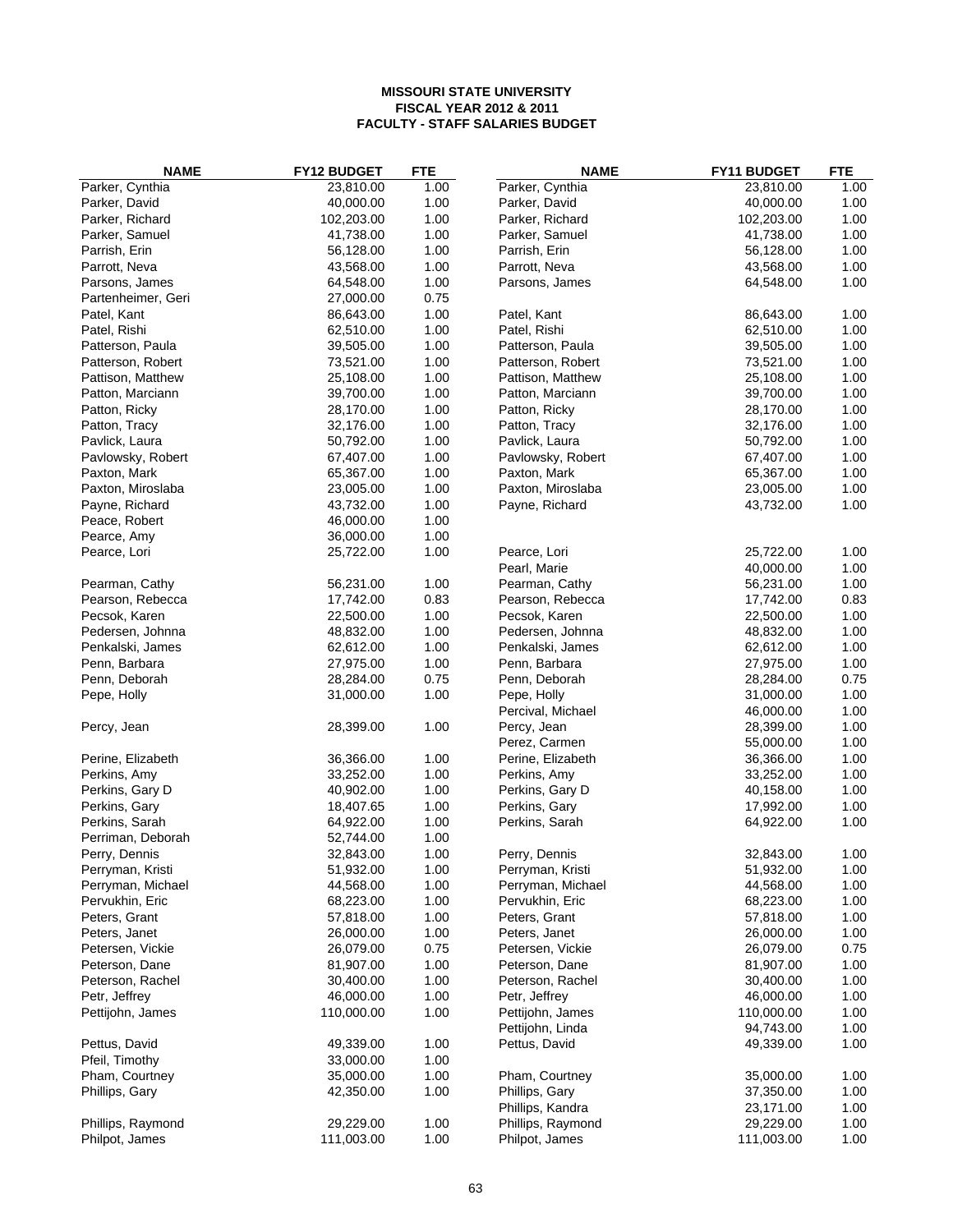| <b>NAME</b>                      | FY12 BUDGET            | <b>FTE</b>   | <b>NAME</b>                  | FY11 BUDGET            | <b>FTE</b>   |
|----------------------------------|------------------------|--------------|------------------------------|------------------------|--------------|
| Phipps, Steve                    | 27,651.00              | 1.00         | Phipps, Steve                | 27,651.00              | 1.00         |
| Piccolo, Diana                   | 50,000.00              | 1.00         | Piccolo, Diana               | 50,000.00              | 1.00         |
| Pickering, Judith                | 35,567.00              | 1.00         | Pickering, Judith            | 35,567.00              | 1.00         |
| Piekarski, Margaret              | 25,000.00              | 1.00         | Piekarski, Margaret          | 25,000.00              | 1.00         |
| Piercy, Kevin                    | 67,000.00              | 1.00         | Piercy, Kevin                | 67,000.00              | 1.00         |
| Pierson, Matthew                 | 60,750.00              | 1.00         |                              |                        |              |
|                                  |                        |              | Pierpoint, Sophie            | 37,012.00              | 1.00         |
|                                  |                        |              | Pike, Patricia               | 53,000.00              | 1.00         |
| Pinegar, Angela                  | 38,430.00              | 1.00         | Pinegar, Angela              | 38,430.00              | 1.00         |
| Pippenger, Ruby                  | 29,500.00              | 1.00         | Pippenger, Ruby              | 29,500.00              | 1.00         |
| Pires, Alessandra                | 49,532.00              | 1.00         | Pires, Alessandra            | 44,532.00              | 1.00         |
| Piston, William                  | 66,149.00              | 1.00         | Piston, William              | 66,149.00              | 1.00         |
| Plank, Angela                    | 43,939.00              | 1.00         | Plank, Angela                | 43,939.00              | 1.00         |
| Plank, Terry                     | 23,350.00              | 1.00         | Plank, Terry                 | 23,350.00              | 1.00         |
| Plaster, Daniel                  | 25,661.00              | 1.00         | Plaster, Daniel              | 25,661.00              | 1.00         |
| Plymate, Lynda                   | 69,692.00              | 1.00         | Plymate, Lynda               | 69,692.00              | 1.00         |
| Plymate, Thomas                  | 95,403.00              | 1.00         | Plymate, Thomas              | 87,403.00              | 1.00         |
| Plymire, Carol                   | 39,923.00              | 1.00         | Plymire, Carol               | 39,923.00              | 1.00         |
| Poindexter, Justin               | 30,500.00              | 1.00         | Poindexter, Justin           | 30,500.00              | 1.00         |
| Poindexter, Teri                 | 31,868.00              | 1.00         | Poindexter, Teri             | 31,868.00              | 1.00         |
| Polking, Amanda                  | 30,000.00              | 1.00         |                              |                        |              |
| Polm, Michael                    | 30,500.00              | 1.00         | Polm, Michael                | 27,150.00              | 1.00         |
| Ponder, Sheila                   | 31,702.00              | 1.00         | Ponder, Sheila               | 31,702.00              | 1.00         |
| Popp, Dana                       | 38,695.00              | 1.00         | Popp, Dana                   | 38,695.00              | 1.00         |
| Porter, Joshua                   | 28,000.00              | 0.75         | Porter, Joshua               | 28,000.00              | 0.75         |
| Potochnik, Robert                | 43,389.00              | 1.00         | Potochnik, Robert            | 43,389.00              | 1.00         |
| Powell, Robin                    | 31,570.00              | 1.00         | Powell, Robin                | 31,570.00              | 1.00         |
| Prather, Belva                   | 83,089.00              | 1.00         | Prather, Belva               | 83,089.00              | 1.00         |
| Pratt, Harold                    | 70,000.00              | 1.00         | Pratt, Harold                | 55,000.00              | 1.00         |
| Prescott, John                   | 70,676.00              | 1.00         | Prescott, John               | 70,676.00              | 1.00         |
| Presley, Janice                  | 30,352.00              | 1.00         | Presley, Janice              | 30,352.00              | 1.00         |
| Presnell, Raymond                | 43,000.00              | 1.00         | Presnell, Raymond            | 43,000.00              | 1.00         |
| Preston, Peggy                   | 45,000.00              | 1.00         | Preston, Peggy               | 32,000.00              | 1.00         |
| Prewitt, Betty                   | 18,000.00              | 1.00         | Prewitt, Betty               | 18,000.00              | 1.00         |
| Prewitt, Victor                  | 36,000.00              | 1.00         | Prewitt, Victor              | 36,000.00              | 1.00         |
| Price, Carolyn<br>Price, Melissa | 33,420.00<br>30,000.00 | 1.00<br>1.00 | Price, Carolyn               | 33,420.00<br>30,000.00 | 1.00<br>1.00 |
|                                  | 40,075.00              | 1.00         | Price, Melissa               | 40,075.00              | 1.00         |
| Priest, Frank<br>Pritt, Jody     | 46,000.00              | 1.00         | Priest, Frank<br>Pritt, Jody | 46,000.00              | 1.00         |
|                                  |                        |              | Proctor, Edward              | 45,892.00              | 1.00         |
| Proctor, Janene                  | 33,000.00              | 1.00         | Proctor, Janene              | 33,000.00              | 1.00         |
| Proctor, Lisa                    | 69,460.00              | 1.00         | Proctor, Lisa                | 69,460.00              | 1.00         |
| Prosono, Marvin                  | 61,352.00              | 1.00         | Prosono, Marvin              | 61,352.00              | 1.00         |
| Prussia, Celeste                 | 27,945.00              | 0.75         | Prussia, Celeste             | 27,945.00              | 0.75         |
| Pszczolkowski, Maciej            | 57,658.00              | 1.00         | Pszczolkowski, Maciej        | 57,658.00              | 1.00         |
|                                  |                        |              | Puhalla, Janet               | 43,000.00              | 1.00         |
| Pulcini, Bryan                   | 18,815.00              | 1.00         | Pulcini, Bryan               | 18,815.00              | 1.00         |
| Pulley, Kathy                    | 95,011.00              | 1.00         | Pulley, Kathy                | 95,011.00              | 1.00         |
| Pulleyking, Micki                | 42,824.00              | 1.00         | Pulleyking, Micki            | 42,824.00              | 1.00         |
| Pulliam, Matthew                 | 26,725.00              | 1.00         | Pulliam, Matthew             | 26,000.00              | 1.00         |
| Pursley, Jennifer                | 32,000.00              | 1.00         |                              |                        |              |
| Putman, Mark                     | 47,947.00              | 1.00         | Putman, Mark                 | 47,947.00              | 1.00         |
| Pybas, Kevin                     | 53,137.00              | 1.00         | Pybas, Kevin                 | 53,137.00              | 1.00         |
| Pyle, Connie                     | 54,931.00              | 1.00         | Pyle, Connie                 | 54,931.00              | 1.00         |
| Qiao, Yuhua                      | 58,721.00              | 1.00         | Qiao, Yuhua                  | 58,721.00              | 1.00         |
| Qiu, Wenping                     | 65,987.00              | 1.00         | Qiu, Wenping                 | 65,987.00              | 1.00         |
| Qiu, Xiaomin                     | 49,421.00              | 1.00         | Qiu, Xiaomin                 | 49,421.00              | 1.00         |
| Quebbeman, Robert                | 69,527.00              | 1.00         | Quebbeman, Robert            | 69,527.00              | 1.00         |
|                                  |                        |              | Quick, Amy                   | 41,740.00              | 1.00         |
| Quinn, Justin                    | 31,000.00              | 1.00         |                              |                        |              |
| Rabby, Faisal                    | 42,000.00              | 1.00         | Rabby, Faisal                | 42,000.00              | 1.00         |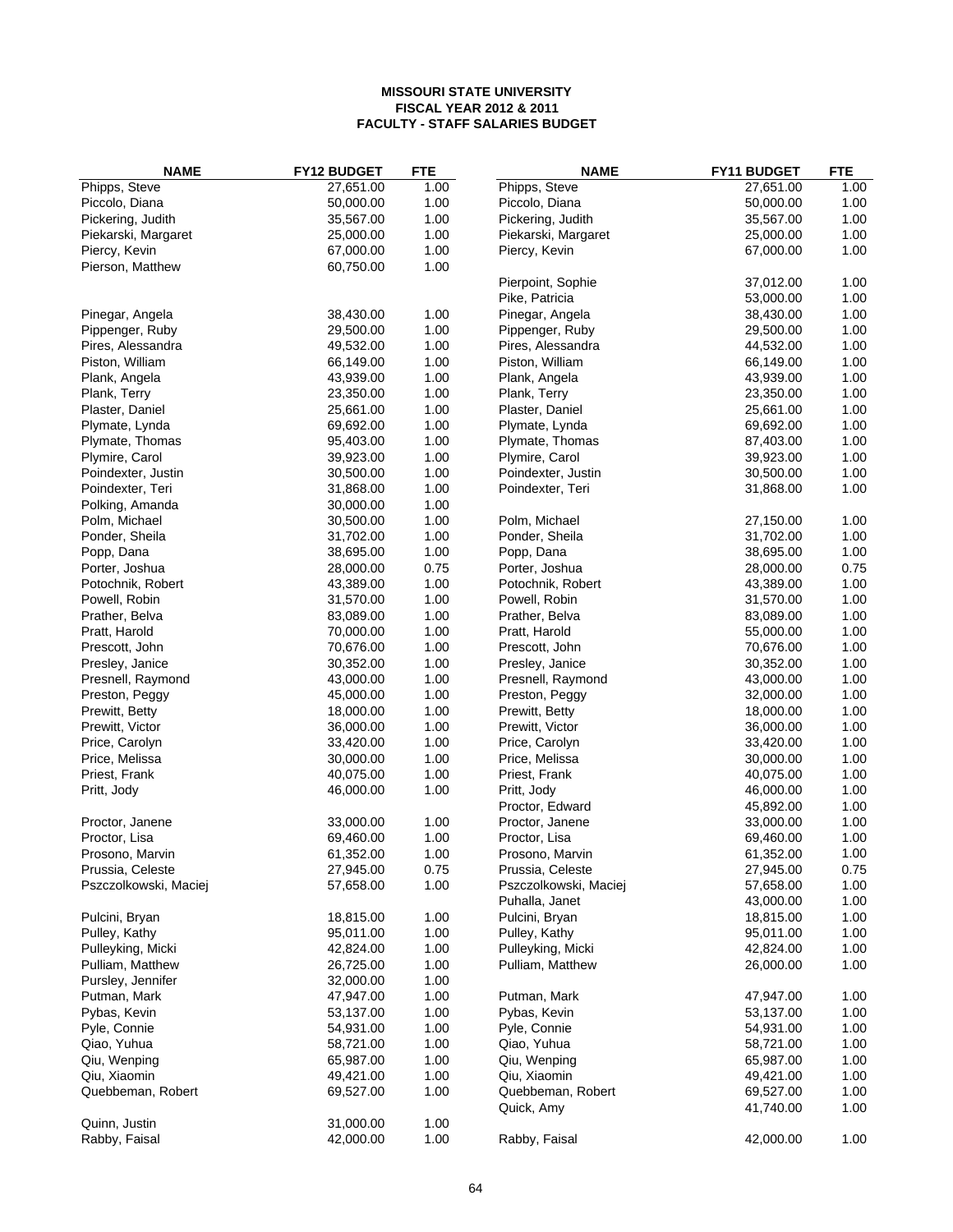| <b>NAME</b>           | FY12 BUDGET            | <b>FTE</b> | <b>NAME</b>        | FY11 BUDGET | <b>FTE</b> |
|-----------------------|------------------------|------------|--------------------|-------------|------------|
| Racer, Dana           | 24,000.00              | 1.00       | Racer, Dana        | 24,000.00   | 1.00       |
| Rader, John           | 76,121.00              | 1.00       | Rader, John        | 76,121.00   | 1.00       |
| Radier, George        | 31,000.00              | 1.00       | Radier, George     | 31,000.00   | 1.00       |
| Ragan, Gay            | 58,242.00              | 1.00       | Ragan, Gay         | 52,242.00   | 1.00       |
| Ragan, Kent           | 131,100.00             | 1.00       | Ragan, Kent        | 131,100.00  | 1.00       |
| Ragsdale, Chansouk    | 34,587.00              | 1.00       | Ragsdale, Chansouk | 34,587.00   | 1.00       |
| Raines, Daniel        | 32,000.00              | 1.00       |                    |             |            |
| Rainwater, Douglas    | 50,745.00              | 1.00       | Rainwater, Douglas | 50,745.00   | 1.00       |
| Ramsey, Alan          | 21,500.00              | 1.00       | Ramsey, Alan       | 21,500.00   | 1.00       |
|                       |                        |            | Randolph, Paul     | 36,982.00   | 1.00       |
|                       |                        |            | Range, Dale        | 75,821.00   | 1.00       |
| Rankin, Karen         | 31,101.00              | 1.00       | Rankin, Karen      | 31,101.00   | 1.00       |
| Ratcliff, Marcia      | 30,010.00              | 1.00       | Ratcliff, Marcia   | 30,010.00   | 1.00       |
|                       |                        |            | Rawls, Michelle    | 22,500.00   | 1.00       |
| Rawson, Jeffery       | 31,500.00              | 1.00       | Rawson, Jeffery    | 31,500.00   | 1.00       |
| Ray, Donna            | 27,634.00              | 1.00       | Ray, Donna         | 27,634.00   | 1.00       |
| Ray, Jack             | 48,428.00              | 1.00       | Ray, Jack          | 48,428.00   | 1.00       |
|                       |                        | 1.00       |                    |             |            |
| Rebaza-Vasquez, Jorge | 54,668.00<br>36,000.00 |            |                    |             |            |
| Rector, Paula         |                        | 0.75       |                    |             |            |
| Redd, Emmett          | 70,607.00              | 1.00       | Redd, Emmett       | 70,607.00   | 1.00       |
| Reed, Jerilyn         | 40,996.00              | 1.00       | Reed, Jerilyn      | 40,996.00   | 1.00       |
| Reed, Jimmie          | 26,315.00              | 1.00       | Reed, Jimmie       | 26,315.00   | 1.00       |
| Reed, Michael         | 56,144.00              | 1.00       | Reed, Michael      | 56,144.00   | 1.00       |
| Reed, Ryan            | 30,500.00              | 1.00       | Reed, Ryan         | 30,500.00   | 1.00       |
| Reed, Timothy         | 27,397.00              | 1.00       | Reed, Timothy      | 27,397.00   | 1.00       |
| Reeder, Ottie         | 38,373.00              | 1.00       | Reeder, Ottie      | 38,373.00   | 1.00       |
| Rees, Christopher     | 58,449.00              | 1.00       | Rees, Christopher  | 58,449.00   | 1.00       |
| Rees, Henry           | 36,000.00              | 1.00       | Rees, Henry        | 36,000.00   | 1.00       |
| Reeves, Stacie        | 20,000.00              | 1.00       | Reeves, Stacie     | 20,000.00   | 1.00       |
| Reichling, Susanna    | 26,590.00              | 1.00       | Reichling, Susanna | 26,590.00   | 1.00       |
| Reid, Helen           | 120,000.00             | 1.00       | Reid, Helen        | 120,000.00  | 1.00       |
| Reid, Leslie          | 80,053.00              | 1.00       | Reid, Leslie       | 80,053.00   | 1.00       |
| Reimer, Anthony       | 31,629.00              | 1.00       | Reimer, Anthony    | 31,629.00   | 1.00       |
| Reinis, Austra        | 51,121.00              | 1.00       | Reinis, Austra     | 51,121.00   | 1.00       |
| Renner, Glenn         | 49,593.00              | 1.00       | Renner, Glenn      | 49,593.00   | 1.00       |
| Rhea, Jason           | 30,715.00              | 1.00       | Rhea, Jason        | 29,971.00   | 1.00       |
| Rhodes, Erika         | 20,796.00              | 1.00       | Rhodes, Erika      | 20,196.00   | 1.00       |
| Rhodes, Joy           | 21,080.00              | 1.00       | Rhodes, Joy        | 21,080.00   | 1.00       |
| Rhodes, Norman        | 21,526.00              | 1.00       | Rhodes, Norman     | 21,526.00   | 1.00       |
| Ribas, Denise         | 35,884.00              | 1.00       | Ribas, Denise      | 35,884.00   | 1.00       |
| Richards, Bruce       | 50,000.00              | 1.00       | Richards, Bruce    | 48,905.00   | 1.00       |
| Richards, David       | 71,589.00              | 1.00       | Richards, David    | 71,589.00   | 1.00       |
|                       |                        |            | Richards, Sarah    | 30,500.00   | 1.00       |
| Richardson, Peter     | 91,178.00              | 1.00       | Richardson, Peter  | 91,178.00   | 1.00       |
| Richmond, Scott       | 49,000.00              | 1.00       |                    |             |            |
| Richter, Mark         | 69,484.00              | 1.00       | Richter, Mark      | 69,484.00   | 1.00       |
| Ridinger, Rhonda      | 81,885.00              | 1.00       | Ridinger, Rhonda   | 81,885.00   | 1.00       |
|                       |                        |            | Riedel, Todd       | 32,500.00   | 1.00       |
| Riegel, Carl          | 100,000.00             | 1.00       | Riegel, Carl       | 100,000.00  | 1.00       |
|                       |                        |            | Rieves, Angela     | 38,000.00   | 1.00       |
| Rimal, Arbindra       | 64,561.00              | 1.00       | Rimal, Arbindra    | 64,561.00   | 1.00       |
| Ringer, Melissa       | 15,150.00              | 1.00       | Ringer, Melissa    | 19,240.00   | 1.00       |
|                       |                        |            |                    |             |            |
| Rios, Laura           | 24,464.00              | 1.00       | Rios, Laura        | 24,464.00   | 1.00       |
| Ritter, Kelley        | 45,500.00              | 1.00       |                    |             |            |
| Roam, Kimberly        | 36,000.00              | 1.00       | Roam, Kimberly     | 36,000.00   | 1.00       |
| Robason, Loretta      | 24,000.00              | 1.00       |                    |             |            |
| Robbins, Linda        | 37,000.00              | 1.00       | Robbins, Linda     | 37,000.00   | 1.00       |
| Robbins, Lynn         | 72,434.00              | 1.00       | Robbins, Lynn      | 72,434.00   | 1.00       |
| Roberson, Bruce       | 22,204.00              | 1.00       | Roberson, Bruce    | 22,204.00   | 1.00       |
| Roberts, Galen        | 26,204.00              | 1.00       | Roberts, Galen     | 26,204.00   | 1.00       |
| Roberts, Hillary      | 35,558.00              | 1.00       | Roberts, Hillary   | 33,058.00   | 1.00       |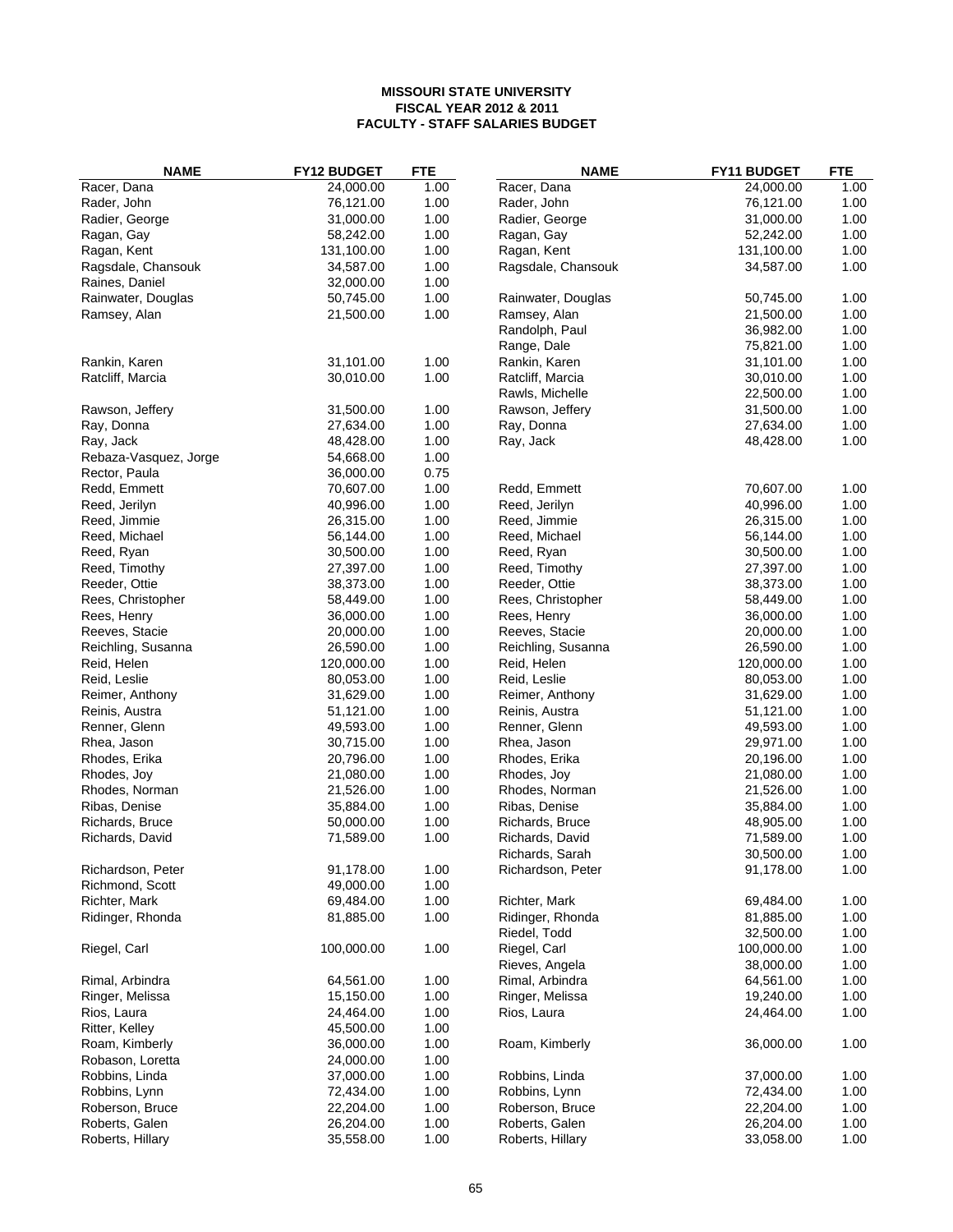| <b>NAME</b>          | FY12 BUDGET | <b>FTE</b> | <b>NAME</b>          | FY11 BUDGET | <b>FTE</b> |
|----------------------|-------------|------------|----------------------|-------------|------------|
|                      |             |            | Roberts, Jana        | 77,027.00   | 1.00       |
| Roberts, Jenifer     | 55,000.00   | 1.00       | Roberts, Jenifer     | 55,000.00   | 1.00       |
| Robertson, Marilyn   | 31,610.00   | 1.00       | Robertson, Marilyn   | 31,610.00   | 1.00       |
| Robinette, Stephen   | 82,861.00   | 1.00       | Robinette, Stephen   | 82,861.00   | 1.00       |
| Robinson, Barbara    | 88,733.00   | 1.00       | Robinson, Barbara    | 88,733.00   | 1.00       |
| Robinson, Christina  | 62,500.00   | 1.00       | Robinson, Christina  | 62,500.00   | 1.00       |
| Robison, Holly       | 26,682.00   | 1.00       | Robison, Holly       | 26,682.00   | 1.00       |
| Robison, Jane        | 61,500.00   | 1.00       | Robison, Jane        | 54,000.00   | 1.00       |
| Rockhill, Ryann      | 24,000.00   | 1.00       |                      |             |            |
| Rockwell, Rae Ann    | 20,606.00   | 1.00       | Rockwell, Rae Ann    | 20,606.00   | 1.00       |
| Rodgers, David       | 26,725.00   | 1.00       | Rodgers, David       | 26,000.00   | 1.00       |
| Roessler, Lori       | 32,961.00   | 1.00       | Roessler, Lori       | 32,961.00   | 1.00       |
| Rogers, Katy         | 20,363.00   | 1.00       | Rogers, Katy         | 20,363.00   | 1.00       |
| Rogers, Lori         | 31,712.00   | 1.00       |                      |             |            |
| Rogers, Mark         | 50,498.00   | 1.00       | Rogers, Mark         | 50,498.00   | 1.00       |
| Rohlman, Joseph      | 37,036.00   | 1.00       | Rohlman, Joseph      | 37,036.00   | 1.00       |
| Roland, Alan         | 49,094.00   | 1.00       | Roland, Alan         | 49,094.00   | 1.00       |
|                      |             |            | Roller, Lynna        | 29,563.00   | 1.00       |
| Rollinson, Paul      | 67,746.00   | 1.00       | Rollinson, Paul      | 67,746.00   | 1.00       |
| Romano, David        | 65,000.00   | 1.00       |                      |             |            |
| Roop, Kristin        | 28,360.00   | 1.00       |                      |             |            |
| Rose, Michelle       | 32,000.00   | 1.00       | Rose, Michelle       | 32,000.00   | 1.00       |
| Rosenberg, Bradley   | 30,000.00   | 1.00       |                      |             |            |
| Rosenkoetter, John   | 59,635.00   | 1.00       | Rosenkoetter, John   | 59,635.00   | 1.00       |
| Ross, Jaime          | 24,837.00   | 1.00       | Ross, Jaime          | 23,655.00   | 1.00       |
| Rost, Ann            | 55,530.00   | 1.00       |                      |             |            |
|                      |             |            | Rossics, Roger       | 37,036.00   | 1.00       |
| Roth, Jay            | 53,244.00   | 1.00       | Roth, Jay            | 53,244.00   | 1.00       |
| Rothschild, Philip   | 80,699.00   | 1.00       | Rothschild, Philip   | 80,699.00   | 1.00       |
|                      | 64,761.00   | 1.00       |                      | 64,761.00   | 1.00       |
| Rovey, Charles       |             |            | Rovey, Charles       | 31,578.00   | 1.00       |
|                      |             |            | Rowe, Nydia          |             |            |
| Rowe, Roberta        | 34,100.00   | 1.00       | Rowe, Roberta        | 31,600.00   | 1.00       |
| Rowland, Daniel      | 36,000.00   | 1.00       | Rowland, Daniel      | 36,000.00   | 1.00       |
| Rowland, Terry       | 61,700.00   | 1.00       | Rowland, Terry       | 61,700.00   | 1.00       |
| Roworth, Wroy        | 36,203.00   | 0.75       | Roworth, Wroy        | 36,203.00   | 0.75       |
| Rozell, Elizabeth    | 95,214.00   | 1.00       | Rozell, Elizabeth    | 95,214.00   | 1.00       |
| Rude, Brian          | 22,138.00   | 1.00       | Rude, Brian          | 22,138.00   | 1.00       |
| Ruff-Hensley, Sheryl | 31,103.00   | 1.00       | Ruff-Hensley, Sheryl | 31,103.00   | 1.00       |
| Ruhe, Richard        | 46,223.00   | 1.00       | Ruhe, Richard        | 46,223.00   | 1.00       |
| Rund, Janice         | 14,626.00   | 0.75       | Rund, Janice         | 14,625.00   | 0.75       |
| Runke, Gayle         | 49,841.00   | 1.00       | Runke, Gayle         | 49,841.00   | 1.00       |
| Rushefsky, Mark      | 76,252.00   | 1.00       | Rushefsky, Mark      | 76,252.00   | 1.00       |
| Russell, Greta       | 20,664.00   | 1.00       |                      |             |            |
| Russell, Jesse       | 32,500.00   | 1.00       |                      |             |            |
| Russell, Kristy      | 26,134.00   | 1.00       | Russell, Kristy      | 26,134.00   | 1.00       |
| Russell, Terry       | 25,985.00   | 1.00       | Russell, Terry       | 25,985.00   | 1.00       |
| Ruzicka, Francis     | 43,542.00   | 1.00       | Ruzicka, Francis     | 43,542.00   | 1.00       |
| Ryburn, Karen        | 40,000.00   | 1.00       | Ryburn, Karen        | 35,445.00   | 1.00       |
| Sahr, Kimberly       | 30,500.00   | 1.00       | Sahr, Kimberly       | 30,500.00   | 1.00       |
| Sailors, Pamela      | 102,000.00  | 1.00       | Sailors, Pamela      | 96,000.00   | 1.00       |
| Salinas, Patti       | 69,500.00   | 1.00       |                      |             |            |
|                      |             |            | Salchow, Jason       | 50,000.00   | 1.00       |
| Sallee, Neal         | 28,841.00   | 1.00       | Sallee, Neal         | 28,841.00   | 1.00       |
| Sampson, Douglas     | 84,000.00   | 1.00       | Sampson, Douglas     | 84,000.00   | 1.00       |
| Sampson, Loretta     | 59,996.00   | 1.00       | Sampson, Loretta     | 59,996.00   | 1.00       |
| Samuelson, Steven    | 36,000.00   | 1.00       | Samuelson, Steven    | 36,000.00   | 1.00       |
| Sanchez, Vickie      | 90,000.00   | 1.00       | Sanchez, Vickie      | 90,000.00   | 1.00       |
|                      |             |            | Sanders, Allen       | 34,646.00   | 1.00       |
| Sanders, Courtney    | 45,500.00   | 1.00       | Sanders, Courtney    | 42,700.00   | 1.00       |
| Sanders, Jason       | 23,920.00   | 1.00       |                      |             |            |
|                      |             |            | Sanders, Roddy       | 24,311.00   | 1.00       |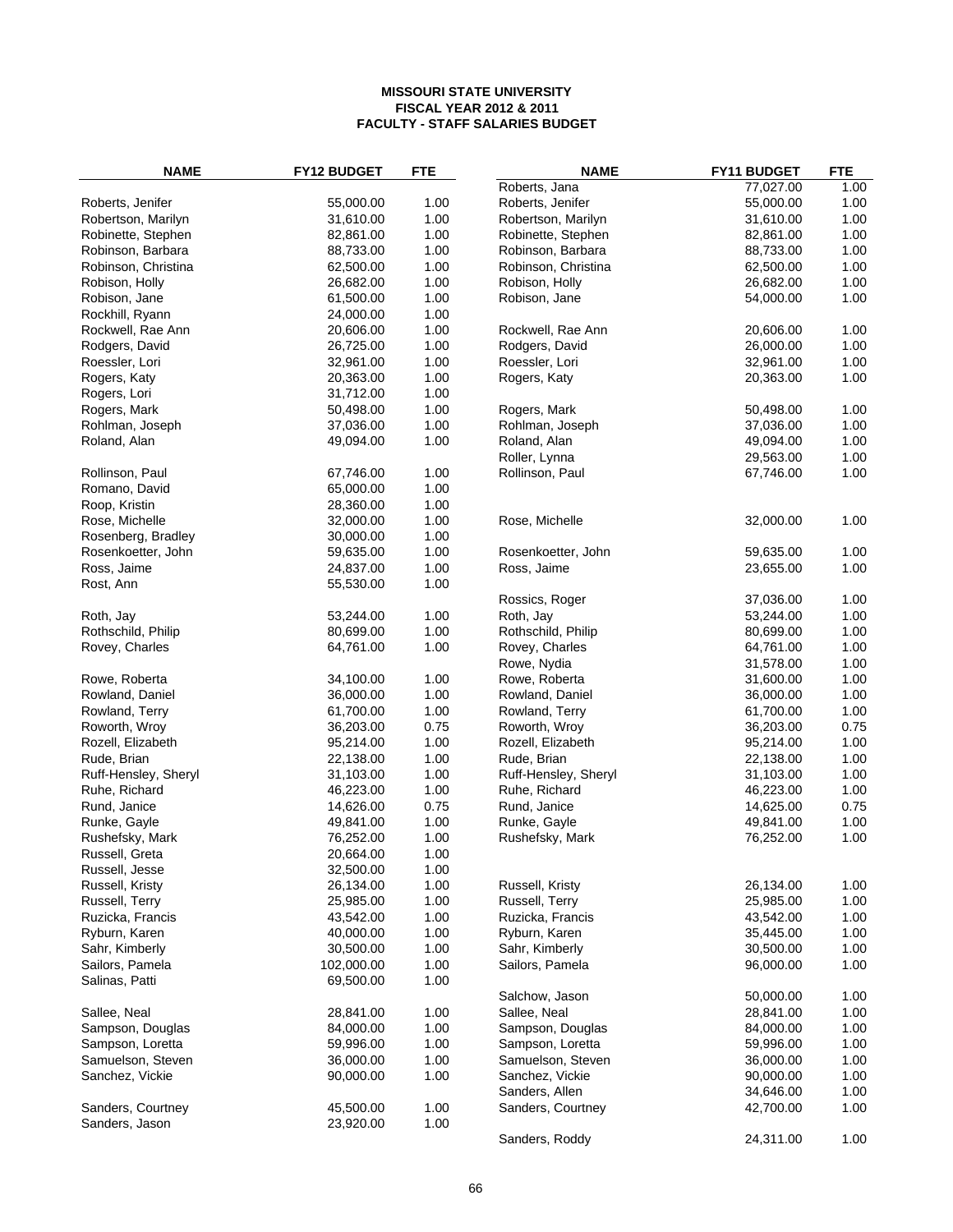| <b>NAME</b>           | FY12 BUDGET | <b>FTE</b> | <b>NAME</b>           | <b>FY11 BUDGET</b>      | <b>FTE</b> |
|-----------------------|-------------|------------|-----------------------|-------------------------|------------|
| Sanders, Veronica     | 38,312.00   | 1.00       | Sanders, Veronica     | 38,312.00               | 1.00       |
| Saquer, Jamil         | 70,252.00   | 1.00       | Saquer, Jamil         | 70,252.00               | 1.00       |
| Sardeson, Jorel       | 23,920.00   | 1.00       |                       |                         |            |
| Sartin, Carl          | 32,000.00   | 1.00       | Sartin, Carl          | 32,000.00               | 1.00       |
| Sartorius, Linda      | 26,428.00   | 1.00       | Sartorius, Linda      | 26,428.00               | 1.00       |
| Satzinger, John       | 97,801.00   | 1.00       | Satzinger, John       | 97,801.00               | 1.00       |
| Sauerbry, Terrence    | 50,847.00   | 1.00       | Sauerbry, Terrence    | 50,847.00               | 1.00       |
| Saunders, Georgianna  | 53,914.00   | 1.00       | Saunders, Georgianna  | 53,914.00               | 1.00       |
| Saunders, Rachel      | 18,084.00   | 1.00       | Saunders, Rachel      | 18,084.00               | 1.00       |
| Savinske, Debra       | 49,834.00   | 1.00       | Savinske, Debra       | 49,834.00               | 1.00       |
| Sawchak, Stephen      | 41,987.00   | 1.00       | Sawchak, Stephen      | 41,987.00               | 1.00       |
|                       |             |            | Scales, Kathleen      | 38,000.00               | 1.00       |
| Scarlet, Freda        | 37,374.00   | 1.00       | Scarlet, Freda        | 37,374.00               | 1.00       |
| Schaefer, Allen       | 96,049.00   | 1.00       | Schaefer, Allen       | 96,049.00               | 1.00       |
| Schaefer, Weirong     | 35,970.00   | 1.00       | Schaefer, Weirong     | 35,970.00               | 1.00       |
| Schehrer, Devin       | 44,688.00   | 1.00       |                       |                         |            |
|                       | 50,408.00   | 1.00       |                       | 50,408.00               | 1.00       |
| Schenk, Jeremy        |             |            | Schenk, Jeremy        |                         |            |
| Schick, G             | 110,000.00  | 1.00       | Schick, G             | 110,000.00              | 1.00       |
| Schiller, Megan       | 36,000.00   | 1.00       |                       |                         |            |
|                       |             |            | Schiller, Amy         | 36,000.00               | 1.00       |
| Schloss, Kathy        | 33,753.00   | 1.00       | Schloss, Kathy        | 33,753.00               | 1.00       |
| Schmalzbauer, John    | 71,308.00   | 1.00       | Schmalzbauer, John    | 71,308.00               | 1.00       |
| Schmelzle, George     | 109,366.00  | 1.00       | Schmelzle, George     | 109,366.00              | 1.00       |
| Schmidt, Elizabeth    | 54,000.00   | 1.00       | Schmidt, Elizabeth    | 54,000.00               | 1.00       |
| Schmitt, Dennis       | 198,162.00  | 1.00       | Schmitt, Dennis       | 184,137.00              | 1.00       |
| Schoville, Teresa     | 27,873.00   | 1.00       | Schoville, Teresa     | 27,873.00               | 1.00       |
| Schrader, Bonnie      | 27,750.00   | 1.00       |                       |                         |            |
| Schroeppel, Ann       | 24,000.00   | 1.00       | Schroeppel, Ann       | 24,000.00               | 1.00       |
| Schuldt, Amy          | 39,650.00   | 1.00       | Schuldt, Amy          | 39,650.00               | 1.00       |
| Schuldt, Richard      | 44,725.00   | 1.00       | Schuldt, Richard      | 44,725.00               | 1.00       |
| Schull, Cynthia       | 54,000.00   | 1.00       | Schull, Cynthia       | 54,000.00               | 1.00       |
| Scobee, Scot          | 48,000.00   | 1.00       |                       |                         |            |
| Scott, Barbara        | 28,712.00   | 1.00       | Scott, Barbara        | 28,712.00               | 1.00       |
| Scott, Eugene         | 18,000.00   | 1.00       | Scott, Eugene         | 18,000.00               | 1.00       |
| Scott, James          | 76,490.00   | 1.00       | Scott, James          | 76,490.00               | 1.00       |
| Scott, Kenneth        | 28,371.00   | 1.00       | Scott, Kenneth        | 28,371.00               | 1.00       |
| Scott, Patrick        | 65,897.00   | 1.00       | Scott, Patrick        | 65,897.00               | 1.00       |
| Scott, Robert         | 124,000.00  | 1.00       | Scott, Robert         | 124,000.00              | 1.00       |
|                       |             |            | Scott, Susan          | 31,304.00               | 1.00       |
| Scroggins, Michael    | 40,490.00   | 1.00       | Scroggins, Michael    | 40,490.00               | 1.00       |
| Scroggins, Wesley     | 88,042.00   | 1.00       | Scroggins, Wesley     | 88,042.00               | 1.00       |
| Seal, Stephen         | 62,400.00   | 1.00       | Seal, Stephen         | 62,400.00               | 1.00       |
| Seale, Joyce          | 32,092.00   | 1.00       | Seale, Joyce          | 32,092.00               | 1.00       |
| Seaman, Robert        | 31,128.00   | 1.00       | Seaman, Robert        | 31,128.00               | 1.00       |
| Searles, Lisa         | 33,029.00   | 1.00       | Searles, Lisa         | 33,029.00               | 1.00       |
| Secca, Phillip        | 32,978.00   | 1.00       | Secca, Phillip        | 32,978.00               | 1.00       |
|                       |             |            | Seckman, Charlotte    | 56,000.00               | 1.00       |
| Sedaghat-Herati, Reza | 69,883.00   | 1.00       | Sedaghat-Herati, Reza | 69,883.00               | 1.00       |
|                       |             |            | Seever, Natalie       | 49,882.00               | 1.00       |
| Self, Sharmistha      | 69,180.00   | 1.00       | Self, Sharmistha      | 69,180.00               | 1.00       |
| Self, William         | 32,198.00   | 1.00       | Self, William         | 32,198.00               | 1.00       |
|                       |             |            |                       |                         |            |
|                       |             |            | Sell, George          | 110,265.00<br>24,000.00 | 1.00       |
| Sellers, Marie        | 24,000.00   | 1.00       | Sellers, Marie        |                         | 1.00       |
| Sellers, Todd         | 30,000.00   | 1.00       | Sellers, Todd         | 30,000.00               | 1.00       |
| Sells, Patrick        | 36,000.00   | 1.00       | Sells, Patrick        | 36,000.00               | 1.00       |
| Sevart, Jeanne        | 30,000.00   | 1.00       |                       |                         |            |
| Sexton, Randall       | 106,056.00  | 1.00       | Sexton, Randall       | 106,056.00              | 1.00       |
| Sgroi, David          | 36,000.00   | 1.00       |                       |                         |            |
| Shackles, Jennifer    | 53,165.00   | 1.00       | Shackles, Jennifer    | 53,165.00               | 1.00       |
| Shade, Eric           | 75,635.00   | 1.00       | Shade, Eric           | 75,635.00               | 1.00       |
| Shade, Kathryn        | 36,633.00   | 1.00       | Shade, Kathryn        | 36,633.00               | 1.00       |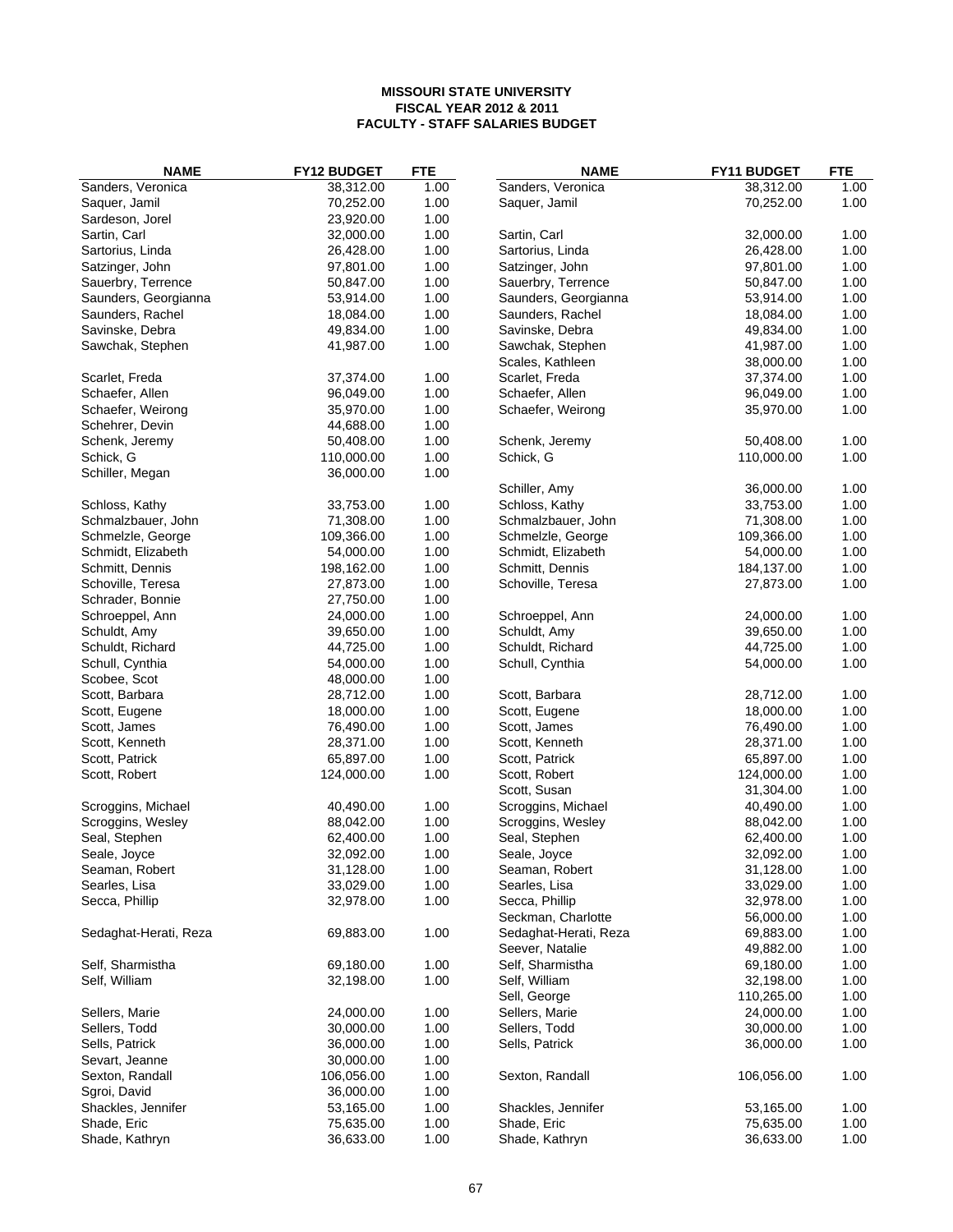| <b>NAME</b>            | <b>FY12 BUDGET</b> | <b>FTE</b> | <b>NAME</b>            | FY11 BUDGET | <b>FTE</b> |
|------------------------|--------------------|------------|------------------------|-------------|------------|
| Shah, Kishor           | 69,243.00          | 1.00       | Shah, Kishor           | 69,243.00   | 1.00       |
| Shain, Ralph           | 47,000.00          | 1.00       | Shain, Ralph           | 47,000.00   | 1.00       |
| Shand-Hawkins, Carolyn | 31,594.00          | 1.00       | Shand-Hawkins, Carolyn | 31,594.00   | 1.00       |
| Sharp, Keith           | 33,584.00          | 1.00       | Sharp, Keith           | 33,584.00   | 1.00       |
| Sharpe, Monica         | 23,337.00          | 1.00       | Sharpe, Monica         | 23,337.00   | 1.00       |
| Sharum, Stephen        | 28,220.00          | 1.00       | Sharum, Stephen        | 28,220.00   | 1.00       |
|                        |                    |            | Shattuck, Pauline      | 23,500.00   | 1.00       |
|                        |                    |            | Shawver, Brian         | 48,998.00   | 1.00       |
| Shea, Harry            | 35,904.00          | 1.00       | Shea, Harry            | 35,904.00   | 1.00       |
| Sheffield, Eric        | 56,057.00          | 1.00       | Sheffield, Eric        | 56,057.00   | 1.00       |
| Sherman, Clayton       | 87,630.00          | 1.00       | Sherman, Clayton       | 87,630.00   | 1.00       |
| Shermer, Aundrayah     | 52,585.00          | 1.00       | Shermer, Aundrayah     | 52,585.00   | 1.00       |
| Sherrill, Donna        | 34,875.00          | 1.00       | Sherrill, Donna        | 34,875.00   | 1.00       |
| Shi, Yili              | 55,826.00          | 1.00       | Shi, Yili              | 55,826.00   | 1.00       |
| Shikles, Craig         | 33,759.00          | 1.00       | Shikles, Craig         | 33,483.00   | 1.00       |
| Shipley, Teresa        | 33,261.00          | 1.00       | Shipley, Teresa        | 33,261.00   | 1.00       |
|                        |                    |            | Shirley, Angela        | 40,423.00   | 1.00       |
| Shirley, Corinne       | 34,000.00          | 1.00       | Shirley, Corinne       | 34,000.00   | 1.00       |
| Shirley, Deborah       | 32,301.00          | 1.00       | Shirley, Deborah       | 32,301.00   | 1.00       |
| Shoptaugh, Carol       | 68,109.00          | 1.00       | Shoptaugh, Carol       | 68,109.00   | 1.00       |
| Shoumikhin, Andrei     | 92,500.00          | 1.00       | Shoumikhin, Andrei     | 92,500.00   | 1.00       |
| Sikes, Karen           | 23,500.00          | 1.00       | Sikes, Karen           | 23,500.00   | 1.00       |
| Sikes, Scott           | 23,362.00          | 1.00       | Sikes, Scott           | 23,362.00   | 1.00       |
| Sikonski, John         | 46,065.00          | 1.00       | Sikonski, John         | 46,065.00   | 1.00       |
|                        |                    |            | Siler, Esther          | 39,479.00   | 1.00       |
| Sillyman, Wanda        | 36,893.00          | 1.00       | Sillyman, Wanda        | 36,893.00   | 1.00       |
| Silvey, Jessica        | 29,000.00          | 1.00       | Silvey, Jessica        | 23,077.00   | 1.00       |
| Simmerman, James       | 40,500.00          | 1.00       | Simmerman, James       | 40,500.00   | 1.00       |
| Simmers, Christina     | 103,897.00         | 1.00       | Simmers, Christina     | 103,897.00  | 1.00       |
| Simons, Vicki          | 27,273.00          | 1.00       | Simons, Vicki          | 27,273.00   | 1.00       |
| Simpson, Donald        | 104,390.00         | 1.00       | Simpson, Donald        | 104,390.00  | 1.00       |
| Sims-Giddens, Susan    | 74,596.00          | 1.00       | Sims-Giddens, Susan    | 74,596.00   | 1.00       |
|                        |                    |            | Singh, Kashmir         | 30,000.00   | 1.00       |
| Singleton, Dorothy     | 29,104.00          | 1.00       | Singleton, Dorothy     | 29,104.00   | 1.00       |
| Sissel, Justin         | 32,448.00          | 1.00       | Sissel, Justin         | 32,448.00   | 1.00       |
|                        |                    |            | Siweck, Julieanne      | 22,500.00   | 1.00       |
| Skalicky, Michele      | 32,759.00          | 1.00       | Skalicky, Michele      | 32,759.00   | 1.00       |
| Skeeters, Priscilla    | 28,865.00          | 1.00       | Skeeters, Priscilla    | 28,865.00   | 1.00       |
| Skinner, Kevin         | 37,036.00          | 1.00       | Skinner, Kevin         | 37,036.00   | 1.00       |
| Skinner, Sophia        | 32,689.00          | 1.00       | Skinner, Sophia        | 32,689.00   | 1.00       |
| Slane, William         | 36,000.00          | 1.00       | Slane, William         | 36,000.00   | 1.00       |
| Slattery, Dianne       | 84,000.00          | 1.00       | Slattery, Dianne       | 84,000.00   | 1.00       |
| Slattery, Kerry        | 80,000.00          | 1.00       | Slattery, Kerry        | 80,000.00   | 1.00       |
| Slavens, Gloria        | 30,274.00          | 1.00       | Slavens, Gloria        | 30,274.00   | 1.00       |
| Slothower, Judith      | 28,000.00          | 1.00       | Slothower, Judith      | 28,000.00   | 1.00       |
| Smart, Clifton         | 134,950.00         | 1.00       | Smart, Clifton         | 134,950.00  | 1.00       |
| Smith, Anthony         | 21,563.00          | 1.00       | Smith, Anthony         | 21,563.00   | 1.00       |
| Smith, Cindy           | 53,000.00          | 1.00       |                        |             |            |
|                        |                    |            | Smith, Danielle        | 28,000.00   | 1.00       |
| Smith, Deanna          | 30,640.00          | 1.00       | Smith, Deanna          | 30,200.00   | 1.00       |
| Smith, Donald          | 31,578.00          | 0.75       | Smith, Donald          | 31,578.00   | 0.75       |
| Smith, Joshua          | 50,000.00          | 1.00       | Smith, Joshua          | 50,000.00   | 1.00       |
| Smith, Lloyd           | 81,722.00          | 1.00       | Smith, Lloyd           | 100,000.00  | 1.00       |
| Smith, Nathaniel       | 45,000.00          | 1.00       | Smith, Nathaniel       | 40,000.00   | 1.00       |
| Smith, Sarah           | 82,144.00          | 1.00       | Smith, Sarah           | 82,144.00   | 1.00       |
| Smith, William         | 23,417.00          | 1.00       | Smith, William         | 23,417.00   | 1.00       |
| Smithpeters, Kyle      | 58,000.00          | 1.00       |                        |             |            |
| Snider, Janet          | 32,285.00          | 1.00       | Snider, Janet          | 32,285.00   | 1.00       |
| Snider, Stephen        | 62,209.00          | 1.00       | Snider, Stephen        | 62,209.00   | 1.00       |
| Snider, William        | 34,552.00          | 1.00       | Snider, William        | 34,552.00   | 1.00       |
| Snipes, Elizabeth      | 43,000.00          | 1.00       | Snipes, Elizabeth      | 43,000.00   | 1.00       |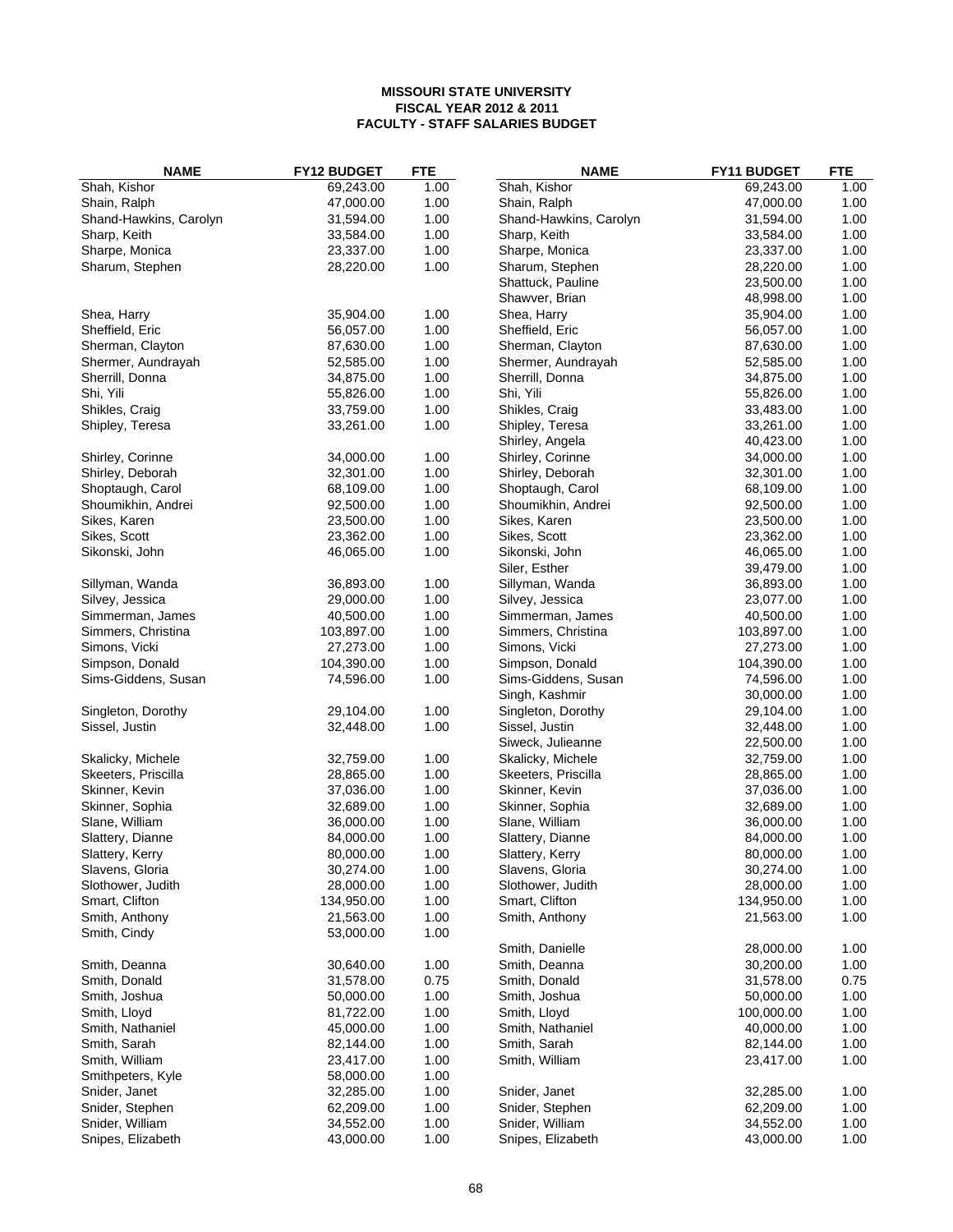| Snodgrass, Burnie<br>1.00<br>88,248.00<br>1.00<br>88,248.00<br>Sobel, Elizabeth<br>47,410.00<br>1.00<br>Sobel, Elizabeth<br>47,410.00<br>1.00<br>1.00<br>1.00<br>Soule, Beverly<br>25,299.00<br>Soule, Beverly<br>25,299.00<br>1.00<br>Sowards, Rachel<br>18,019.00<br>Sowers, Jacob<br>48,000.00<br>1.00<br>Sowers, Jacob<br>48,000.00<br>1.00<br>Soyez-Miller, Clyde<br>1.00<br>1.00<br>41,128.00<br>Soyez-Miller, Clyde<br>41,128.00<br>1.00<br>Spalding, Roger<br>54,401.00<br>Spalding, Roger<br>54,401.00<br>1.00<br>1.00<br>1.00<br>Speer, Robert<br>45,000.00<br>Speer, Robert<br>45,000.00<br>1.00<br>1.00<br>Spinabella, Julie<br>26,132.00<br>Spinabella, Julie<br>26,132.00<br>1.00<br>96,000.00<br>1.00<br>Spisak, Arthur<br>97,128.00<br>Spisak, Arthur<br>1.00<br>1.00<br>Squibb, Amie<br>48,000.00<br>Squibb, Amie<br>48,000.00<br>Stacy, Peggy<br>24,000.00<br>1.00<br>Stacy, Peggy<br>24,000.00<br>1.00<br>1.00<br>1.00<br>Stadler, Craig<br>40,252.00<br>Stadler, Craig<br>40,252.00<br>1.00<br>1.00<br>Stadler, Denise<br>25,881.00<br>Stadler, Denise<br>25,881.00<br>1.00<br>1.00<br>Staeger, Roy<br>26,000.00<br>Staeger, Roy<br>22,505.00<br>1.00<br>1.00<br>Staeger-Wilson, Katheryne<br>46,500.00<br>Staeger-Wilson, Katheryne<br>46,500.00<br>1.00<br>Stafford, Gary<br>32,506.00<br>Stafford, Gary<br>32,506.00<br>1.00<br>1.00<br>Stafford, Neal<br>28,653.00<br>Stafford, Neal<br>28,653.00<br>1.00<br>1.00<br>1.00<br>Stafford, Teresa<br>22,311.00<br>Stafford, Teresa<br>22,311.00<br>1.00<br>1.00<br>Stagner, Kimberly<br>32,962.00<br>Stagner, Kimberly<br>32,962.00<br>1.00<br>1.00<br>Stanley, Marianne<br>50,489.00<br>Stanley, Marianne<br>50,489.00<br>Stanojevic, Vera<br>1.00<br>Stanojevic, Vera<br>75,846.00<br>1.00<br>75,846.00<br>1.00<br>1.00<br>Stanton, Shannon<br>Stanton, Shannon<br>32,109.00<br>32,109.00<br>1.00<br>Starr, Cathy<br>55,000.00<br>Starr, Cathy<br>55,000.00<br>1.00<br>Starr, Cory<br>1.00<br>29,218.00<br>Starr, Cory<br>29,218.00<br>1.00<br>1.00<br>1.00<br>Stearman, Chad<br>48,288.00<br>Stearman, Chad<br>48,288.00<br>1.00<br>Steck, Jack<br>61,509.00<br>Steck, Jack<br>61,509.00<br>1.00<br>1.00<br>Steele, Bret<br>50,000.00<br>Steele, Bret<br>50,000.00<br>1.00<br>1.00<br>1.00<br>Steele, Teresa<br>38,695.00<br>Steele, Teresa<br>38,695.00<br>1.00<br>1.00<br>Steele, William<br>27,244.00<br>Steele, William<br>27,244.00<br>1.00<br>1.00<br>Stefka, Joyce<br>31,947.00<br>Stefka, Joyce<br>31,947.00<br>Steiert, John<br>65,199.00<br>1.00<br>Steiert, John<br>65,199.00<br>1.00<br>1.00<br>1.00<br>Steinle, Erich<br>55,429.00<br>Steinle, Erich<br>52,429.00<br>1.00<br>Steinman, Christina<br>24,000.00<br>1.00<br>Steinshouer, Linda<br>23,500.00<br>Steinshouer, Linda<br>20,737.00<br>1.00<br>1.00<br>1.00<br>Stephens, Linda<br>Stephens, Linda<br>53,110.00<br>53,110.00<br>19,776.00<br>1.00<br>Stephens, Tony<br>19,776.00<br>1.00<br>Stephens, Tony<br>1.00<br>1.00<br>Stevens, Carol<br>24,000.00<br>Stevens, Carol<br>24,000.00<br>0.75<br>0.75<br>Stevens, Darcy<br>Stevens, Darcy<br>38,964.00<br>38,964.00<br>1.00<br>Stevens, Jeffrey<br>23,920.00<br>1.00<br>Stevens, Linda<br>26,000.00<br>1.00<br>23,757.00<br>Stewart, Brenda<br>23,757.00<br>Stewart, Brenda<br>1.00<br>1.00<br>1.00<br>66,855.00<br>66,855.00<br>Stewart, Byron<br>Stewart, Byron<br>1.00<br>72,403.00<br>Stewart, Gary<br>72,403.00<br>1.00<br>Stewart, Gary<br>33,742.00<br>1.00<br>Stewart, Joseph<br>Stewart, Joseph<br>33,742.00<br>1.00<br>1.00<br>Stewart, Marjorie<br>38,060.00<br>Stewart, Marjorie<br>38,060.00<br>1.00<br>Stewart, Misty<br>22,800.00<br>1.00<br>Stewart, Misty<br>22,800.00<br>1.00<br>1.00<br>36,313.00<br>36,313.00<br>1.00<br>Stewart, Tammy<br>Stewart, Tammy<br>1.00<br>Stipp, Timothy<br>38,073.00<br>Stipp, Timothy<br>38,073.00<br>1.00<br>1.00<br>Stock, Carla<br>Stock, Carla<br>24,000.00<br>24,000.00<br>1.00<br>1.00<br>Stogsdill, Kelsey<br>22,500.00<br>Stokes, Melissa<br>90,924.00<br>1.00<br>Stokes, Melissa<br>90,924.00<br>1.00<br>1.00<br>1.00<br>Stone, Lorene<br>99,105.00<br>Stone, Lorene<br>99,105.00<br>1.00<br>Stone, Rowena<br>23,005.00<br>1.00<br>Stoner, James<br>95,605.00<br>Stoner, James<br>95,605.00<br>1.00<br>1.00<br>30,406.00<br>Stopczynski, Stacey<br>30,406.00<br>1.00<br>Stopczynski, Stacey<br>1.00<br>Storochuk, Allison<br>46,526.00<br>Storochuk, Allison<br>46,526.00<br>1.00<br>1.00<br>Stout, Michael<br>Stout, Michael<br>48,001.00<br>1.00<br>48,001.00<br>1.00<br>Stout, Randy<br>25,673.00<br>Stout, Randy<br>25,673.00<br>1.00<br>1.00<br>41,400.00<br>Stout, Tracy<br>41,400.00<br>Stout, Tracy<br>1.00<br>1.00 | <b>NAME</b>      | <b>FY12 BUDGET</b> | <b>FTE</b> | <b>NAME</b>       | FY11 BUDGET | <b>FTE</b> |
|-------------------------------------------------------------------------------------------------------------------------------------------------------------------------------------------------------------------------------------------------------------------------------------------------------------------------------------------------------------------------------------------------------------------------------------------------------------------------------------------------------------------------------------------------------------------------------------------------------------------------------------------------------------------------------------------------------------------------------------------------------------------------------------------------------------------------------------------------------------------------------------------------------------------------------------------------------------------------------------------------------------------------------------------------------------------------------------------------------------------------------------------------------------------------------------------------------------------------------------------------------------------------------------------------------------------------------------------------------------------------------------------------------------------------------------------------------------------------------------------------------------------------------------------------------------------------------------------------------------------------------------------------------------------------------------------------------------------------------------------------------------------------------------------------------------------------------------------------------------------------------------------------------------------------------------------------------------------------------------------------------------------------------------------------------------------------------------------------------------------------------------------------------------------------------------------------------------------------------------------------------------------------------------------------------------------------------------------------------------------------------------------------------------------------------------------------------------------------------------------------------------------------------------------------------------------------------------------------------------------------------------------------------------------------------------------------------------------------------------------------------------------------------------------------------------------------------------------------------------------------------------------------------------------------------------------------------------------------------------------------------------------------------------------------------------------------------------------------------------------------------------------------------------------------------------------------------------------------------------------------------------------------------------------------------------------------------------------------------------------------------------------------------------------------------------------------------------------------------------------------------------------------------------------------------------------------------------------------------------------------------------------------------------------------------------------------------------------------------------------------------------------------------------------------------------------------------------------------------------------------------------------------------------------------------------------------------------------------------------------------------------------------------------------------------------------------------------------------------------------------------------------------------------------------------------------------------------------------------------------------------------------------------------------------------------------------------------------------------------------------------------------------------------------------------------------------------------------------------------------------------------------------------------------------------------------------------------------------------------------------------------------------------------------------------------|------------------|--------------------|------------|-------------------|-------------|------------|
|                                                                                                                                                                                                                                                                                                                                                                                                                                                                                                                                                                                                                                                                                                                                                                                                                                                                                                                                                                                                                                                                                                                                                                                                                                                                                                                                                                                                                                                                                                                                                                                                                                                                                                                                                                                                                                                                                                                                                                                                                                                                                                                                                                                                                                                                                                                                                                                                                                                                                                                                                                                                                                                                                                                                                                                                                                                                                                                                                                                                                                                                                                                                                                                                                                                                                                                                                                                                                                                                                                                                                                                                                                                                                                                                                                                                                                                                                                                                                                                                                                                                                                                                                                                                                                                                                                                                                                                                                                                                                                                                                                                                                                                                                     |                  |                    |            | Snodgrass, Burnie |             |            |
|                                                                                                                                                                                                                                                                                                                                                                                                                                                                                                                                                                                                                                                                                                                                                                                                                                                                                                                                                                                                                                                                                                                                                                                                                                                                                                                                                                                                                                                                                                                                                                                                                                                                                                                                                                                                                                                                                                                                                                                                                                                                                                                                                                                                                                                                                                                                                                                                                                                                                                                                                                                                                                                                                                                                                                                                                                                                                                                                                                                                                                                                                                                                                                                                                                                                                                                                                                                                                                                                                                                                                                                                                                                                                                                                                                                                                                                                                                                                                                                                                                                                                                                                                                                                                                                                                                                                                                                                                                                                                                                                                                                                                                                                                     |                  |                    |            |                   |             |            |
|                                                                                                                                                                                                                                                                                                                                                                                                                                                                                                                                                                                                                                                                                                                                                                                                                                                                                                                                                                                                                                                                                                                                                                                                                                                                                                                                                                                                                                                                                                                                                                                                                                                                                                                                                                                                                                                                                                                                                                                                                                                                                                                                                                                                                                                                                                                                                                                                                                                                                                                                                                                                                                                                                                                                                                                                                                                                                                                                                                                                                                                                                                                                                                                                                                                                                                                                                                                                                                                                                                                                                                                                                                                                                                                                                                                                                                                                                                                                                                                                                                                                                                                                                                                                                                                                                                                                                                                                                                                                                                                                                                                                                                                                                     |                  |                    |            |                   |             |            |
|                                                                                                                                                                                                                                                                                                                                                                                                                                                                                                                                                                                                                                                                                                                                                                                                                                                                                                                                                                                                                                                                                                                                                                                                                                                                                                                                                                                                                                                                                                                                                                                                                                                                                                                                                                                                                                                                                                                                                                                                                                                                                                                                                                                                                                                                                                                                                                                                                                                                                                                                                                                                                                                                                                                                                                                                                                                                                                                                                                                                                                                                                                                                                                                                                                                                                                                                                                                                                                                                                                                                                                                                                                                                                                                                                                                                                                                                                                                                                                                                                                                                                                                                                                                                                                                                                                                                                                                                                                                                                                                                                                                                                                                                                     |                  |                    |            |                   |             |            |
|                                                                                                                                                                                                                                                                                                                                                                                                                                                                                                                                                                                                                                                                                                                                                                                                                                                                                                                                                                                                                                                                                                                                                                                                                                                                                                                                                                                                                                                                                                                                                                                                                                                                                                                                                                                                                                                                                                                                                                                                                                                                                                                                                                                                                                                                                                                                                                                                                                                                                                                                                                                                                                                                                                                                                                                                                                                                                                                                                                                                                                                                                                                                                                                                                                                                                                                                                                                                                                                                                                                                                                                                                                                                                                                                                                                                                                                                                                                                                                                                                                                                                                                                                                                                                                                                                                                                                                                                                                                                                                                                                                                                                                                                                     |                  |                    |            |                   |             |            |
|                                                                                                                                                                                                                                                                                                                                                                                                                                                                                                                                                                                                                                                                                                                                                                                                                                                                                                                                                                                                                                                                                                                                                                                                                                                                                                                                                                                                                                                                                                                                                                                                                                                                                                                                                                                                                                                                                                                                                                                                                                                                                                                                                                                                                                                                                                                                                                                                                                                                                                                                                                                                                                                                                                                                                                                                                                                                                                                                                                                                                                                                                                                                                                                                                                                                                                                                                                                                                                                                                                                                                                                                                                                                                                                                                                                                                                                                                                                                                                                                                                                                                                                                                                                                                                                                                                                                                                                                                                                                                                                                                                                                                                                                                     |                  |                    |            |                   |             |            |
|                                                                                                                                                                                                                                                                                                                                                                                                                                                                                                                                                                                                                                                                                                                                                                                                                                                                                                                                                                                                                                                                                                                                                                                                                                                                                                                                                                                                                                                                                                                                                                                                                                                                                                                                                                                                                                                                                                                                                                                                                                                                                                                                                                                                                                                                                                                                                                                                                                                                                                                                                                                                                                                                                                                                                                                                                                                                                                                                                                                                                                                                                                                                                                                                                                                                                                                                                                                                                                                                                                                                                                                                                                                                                                                                                                                                                                                                                                                                                                                                                                                                                                                                                                                                                                                                                                                                                                                                                                                                                                                                                                                                                                                                                     |                  |                    |            |                   |             |            |
|                                                                                                                                                                                                                                                                                                                                                                                                                                                                                                                                                                                                                                                                                                                                                                                                                                                                                                                                                                                                                                                                                                                                                                                                                                                                                                                                                                                                                                                                                                                                                                                                                                                                                                                                                                                                                                                                                                                                                                                                                                                                                                                                                                                                                                                                                                                                                                                                                                                                                                                                                                                                                                                                                                                                                                                                                                                                                                                                                                                                                                                                                                                                                                                                                                                                                                                                                                                                                                                                                                                                                                                                                                                                                                                                                                                                                                                                                                                                                                                                                                                                                                                                                                                                                                                                                                                                                                                                                                                                                                                                                                                                                                                                                     |                  |                    |            |                   |             |            |
|                                                                                                                                                                                                                                                                                                                                                                                                                                                                                                                                                                                                                                                                                                                                                                                                                                                                                                                                                                                                                                                                                                                                                                                                                                                                                                                                                                                                                                                                                                                                                                                                                                                                                                                                                                                                                                                                                                                                                                                                                                                                                                                                                                                                                                                                                                                                                                                                                                                                                                                                                                                                                                                                                                                                                                                                                                                                                                                                                                                                                                                                                                                                                                                                                                                                                                                                                                                                                                                                                                                                                                                                                                                                                                                                                                                                                                                                                                                                                                                                                                                                                                                                                                                                                                                                                                                                                                                                                                                                                                                                                                                                                                                                                     |                  |                    |            |                   |             |            |
|                                                                                                                                                                                                                                                                                                                                                                                                                                                                                                                                                                                                                                                                                                                                                                                                                                                                                                                                                                                                                                                                                                                                                                                                                                                                                                                                                                                                                                                                                                                                                                                                                                                                                                                                                                                                                                                                                                                                                                                                                                                                                                                                                                                                                                                                                                                                                                                                                                                                                                                                                                                                                                                                                                                                                                                                                                                                                                                                                                                                                                                                                                                                                                                                                                                                                                                                                                                                                                                                                                                                                                                                                                                                                                                                                                                                                                                                                                                                                                                                                                                                                                                                                                                                                                                                                                                                                                                                                                                                                                                                                                                                                                                                                     |                  |                    |            |                   |             |            |
|                                                                                                                                                                                                                                                                                                                                                                                                                                                                                                                                                                                                                                                                                                                                                                                                                                                                                                                                                                                                                                                                                                                                                                                                                                                                                                                                                                                                                                                                                                                                                                                                                                                                                                                                                                                                                                                                                                                                                                                                                                                                                                                                                                                                                                                                                                                                                                                                                                                                                                                                                                                                                                                                                                                                                                                                                                                                                                                                                                                                                                                                                                                                                                                                                                                                                                                                                                                                                                                                                                                                                                                                                                                                                                                                                                                                                                                                                                                                                                                                                                                                                                                                                                                                                                                                                                                                                                                                                                                                                                                                                                                                                                                                                     |                  |                    |            |                   |             |            |
|                                                                                                                                                                                                                                                                                                                                                                                                                                                                                                                                                                                                                                                                                                                                                                                                                                                                                                                                                                                                                                                                                                                                                                                                                                                                                                                                                                                                                                                                                                                                                                                                                                                                                                                                                                                                                                                                                                                                                                                                                                                                                                                                                                                                                                                                                                                                                                                                                                                                                                                                                                                                                                                                                                                                                                                                                                                                                                                                                                                                                                                                                                                                                                                                                                                                                                                                                                                                                                                                                                                                                                                                                                                                                                                                                                                                                                                                                                                                                                                                                                                                                                                                                                                                                                                                                                                                                                                                                                                                                                                                                                                                                                                                                     |                  |                    |            |                   |             |            |
|                                                                                                                                                                                                                                                                                                                                                                                                                                                                                                                                                                                                                                                                                                                                                                                                                                                                                                                                                                                                                                                                                                                                                                                                                                                                                                                                                                                                                                                                                                                                                                                                                                                                                                                                                                                                                                                                                                                                                                                                                                                                                                                                                                                                                                                                                                                                                                                                                                                                                                                                                                                                                                                                                                                                                                                                                                                                                                                                                                                                                                                                                                                                                                                                                                                                                                                                                                                                                                                                                                                                                                                                                                                                                                                                                                                                                                                                                                                                                                                                                                                                                                                                                                                                                                                                                                                                                                                                                                                                                                                                                                                                                                                                                     |                  |                    |            |                   |             |            |
|                                                                                                                                                                                                                                                                                                                                                                                                                                                                                                                                                                                                                                                                                                                                                                                                                                                                                                                                                                                                                                                                                                                                                                                                                                                                                                                                                                                                                                                                                                                                                                                                                                                                                                                                                                                                                                                                                                                                                                                                                                                                                                                                                                                                                                                                                                                                                                                                                                                                                                                                                                                                                                                                                                                                                                                                                                                                                                                                                                                                                                                                                                                                                                                                                                                                                                                                                                                                                                                                                                                                                                                                                                                                                                                                                                                                                                                                                                                                                                                                                                                                                                                                                                                                                                                                                                                                                                                                                                                                                                                                                                                                                                                                                     |                  |                    |            |                   |             |            |
|                                                                                                                                                                                                                                                                                                                                                                                                                                                                                                                                                                                                                                                                                                                                                                                                                                                                                                                                                                                                                                                                                                                                                                                                                                                                                                                                                                                                                                                                                                                                                                                                                                                                                                                                                                                                                                                                                                                                                                                                                                                                                                                                                                                                                                                                                                                                                                                                                                                                                                                                                                                                                                                                                                                                                                                                                                                                                                                                                                                                                                                                                                                                                                                                                                                                                                                                                                                                                                                                                                                                                                                                                                                                                                                                                                                                                                                                                                                                                                                                                                                                                                                                                                                                                                                                                                                                                                                                                                                                                                                                                                                                                                                                                     |                  |                    |            |                   |             |            |
|                                                                                                                                                                                                                                                                                                                                                                                                                                                                                                                                                                                                                                                                                                                                                                                                                                                                                                                                                                                                                                                                                                                                                                                                                                                                                                                                                                                                                                                                                                                                                                                                                                                                                                                                                                                                                                                                                                                                                                                                                                                                                                                                                                                                                                                                                                                                                                                                                                                                                                                                                                                                                                                                                                                                                                                                                                                                                                                                                                                                                                                                                                                                                                                                                                                                                                                                                                                                                                                                                                                                                                                                                                                                                                                                                                                                                                                                                                                                                                                                                                                                                                                                                                                                                                                                                                                                                                                                                                                                                                                                                                                                                                                                                     |                  |                    |            |                   |             |            |
|                                                                                                                                                                                                                                                                                                                                                                                                                                                                                                                                                                                                                                                                                                                                                                                                                                                                                                                                                                                                                                                                                                                                                                                                                                                                                                                                                                                                                                                                                                                                                                                                                                                                                                                                                                                                                                                                                                                                                                                                                                                                                                                                                                                                                                                                                                                                                                                                                                                                                                                                                                                                                                                                                                                                                                                                                                                                                                                                                                                                                                                                                                                                                                                                                                                                                                                                                                                                                                                                                                                                                                                                                                                                                                                                                                                                                                                                                                                                                                                                                                                                                                                                                                                                                                                                                                                                                                                                                                                                                                                                                                                                                                                                                     |                  |                    |            |                   |             |            |
|                                                                                                                                                                                                                                                                                                                                                                                                                                                                                                                                                                                                                                                                                                                                                                                                                                                                                                                                                                                                                                                                                                                                                                                                                                                                                                                                                                                                                                                                                                                                                                                                                                                                                                                                                                                                                                                                                                                                                                                                                                                                                                                                                                                                                                                                                                                                                                                                                                                                                                                                                                                                                                                                                                                                                                                                                                                                                                                                                                                                                                                                                                                                                                                                                                                                                                                                                                                                                                                                                                                                                                                                                                                                                                                                                                                                                                                                                                                                                                                                                                                                                                                                                                                                                                                                                                                                                                                                                                                                                                                                                                                                                                                                                     |                  |                    |            |                   |             |            |
|                                                                                                                                                                                                                                                                                                                                                                                                                                                                                                                                                                                                                                                                                                                                                                                                                                                                                                                                                                                                                                                                                                                                                                                                                                                                                                                                                                                                                                                                                                                                                                                                                                                                                                                                                                                                                                                                                                                                                                                                                                                                                                                                                                                                                                                                                                                                                                                                                                                                                                                                                                                                                                                                                                                                                                                                                                                                                                                                                                                                                                                                                                                                                                                                                                                                                                                                                                                                                                                                                                                                                                                                                                                                                                                                                                                                                                                                                                                                                                                                                                                                                                                                                                                                                                                                                                                                                                                                                                                                                                                                                                                                                                                                                     |                  |                    |            |                   |             |            |
|                                                                                                                                                                                                                                                                                                                                                                                                                                                                                                                                                                                                                                                                                                                                                                                                                                                                                                                                                                                                                                                                                                                                                                                                                                                                                                                                                                                                                                                                                                                                                                                                                                                                                                                                                                                                                                                                                                                                                                                                                                                                                                                                                                                                                                                                                                                                                                                                                                                                                                                                                                                                                                                                                                                                                                                                                                                                                                                                                                                                                                                                                                                                                                                                                                                                                                                                                                                                                                                                                                                                                                                                                                                                                                                                                                                                                                                                                                                                                                                                                                                                                                                                                                                                                                                                                                                                                                                                                                                                                                                                                                                                                                                                                     |                  |                    |            |                   |             |            |
|                                                                                                                                                                                                                                                                                                                                                                                                                                                                                                                                                                                                                                                                                                                                                                                                                                                                                                                                                                                                                                                                                                                                                                                                                                                                                                                                                                                                                                                                                                                                                                                                                                                                                                                                                                                                                                                                                                                                                                                                                                                                                                                                                                                                                                                                                                                                                                                                                                                                                                                                                                                                                                                                                                                                                                                                                                                                                                                                                                                                                                                                                                                                                                                                                                                                                                                                                                                                                                                                                                                                                                                                                                                                                                                                                                                                                                                                                                                                                                                                                                                                                                                                                                                                                                                                                                                                                                                                                                                                                                                                                                                                                                                                                     |                  |                    |            |                   |             |            |
|                                                                                                                                                                                                                                                                                                                                                                                                                                                                                                                                                                                                                                                                                                                                                                                                                                                                                                                                                                                                                                                                                                                                                                                                                                                                                                                                                                                                                                                                                                                                                                                                                                                                                                                                                                                                                                                                                                                                                                                                                                                                                                                                                                                                                                                                                                                                                                                                                                                                                                                                                                                                                                                                                                                                                                                                                                                                                                                                                                                                                                                                                                                                                                                                                                                                                                                                                                                                                                                                                                                                                                                                                                                                                                                                                                                                                                                                                                                                                                                                                                                                                                                                                                                                                                                                                                                                                                                                                                                                                                                                                                                                                                                                                     |                  |                    |            |                   |             |            |
|                                                                                                                                                                                                                                                                                                                                                                                                                                                                                                                                                                                                                                                                                                                                                                                                                                                                                                                                                                                                                                                                                                                                                                                                                                                                                                                                                                                                                                                                                                                                                                                                                                                                                                                                                                                                                                                                                                                                                                                                                                                                                                                                                                                                                                                                                                                                                                                                                                                                                                                                                                                                                                                                                                                                                                                                                                                                                                                                                                                                                                                                                                                                                                                                                                                                                                                                                                                                                                                                                                                                                                                                                                                                                                                                                                                                                                                                                                                                                                                                                                                                                                                                                                                                                                                                                                                                                                                                                                                                                                                                                                                                                                                                                     |                  |                    |            |                   |             |            |
|                                                                                                                                                                                                                                                                                                                                                                                                                                                                                                                                                                                                                                                                                                                                                                                                                                                                                                                                                                                                                                                                                                                                                                                                                                                                                                                                                                                                                                                                                                                                                                                                                                                                                                                                                                                                                                                                                                                                                                                                                                                                                                                                                                                                                                                                                                                                                                                                                                                                                                                                                                                                                                                                                                                                                                                                                                                                                                                                                                                                                                                                                                                                                                                                                                                                                                                                                                                                                                                                                                                                                                                                                                                                                                                                                                                                                                                                                                                                                                                                                                                                                                                                                                                                                                                                                                                                                                                                                                                                                                                                                                                                                                                                                     |                  |                    |            |                   |             |            |
|                                                                                                                                                                                                                                                                                                                                                                                                                                                                                                                                                                                                                                                                                                                                                                                                                                                                                                                                                                                                                                                                                                                                                                                                                                                                                                                                                                                                                                                                                                                                                                                                                                                                                                                                                                                                                                                                                                                                                                                                                                                                                                                                                                                                                                                                                                                                                                                                                                                                                                                                                                                                                                                                                                                                                                                                                                                                                                                                                                                                                                                                                                                                                                                                                                                                                                                                                                                                                                                                                                                                                                                                                                                                                                                                                                                                                                                                                                                                                                                                                                                                                                                                                                                                                                                                                                                                                                                                                                                                                                                                                                                                                                                                                     |                  |                    |            |                   |             |            |
|                                                                                                                                                                                                                                                                                                                                                                                                                                                                                                                                                                                                                                                                                                                                                                                                                                                                                                                                                                                                                                                                                                                                                                                                                                                                                                                                                                                                                                                                                                                                                                                                                                                                                                                                                                                                                                                                                                                                                                                                                                                                                                                                                                                                                                                                                                                                                                                                                                                                                                                                                                                                                                                                                                                                                                                                                                                                                                                                                                                                                                                                                                                                                                                                                                                                                                                                                                                                                                                                                                                                                                                                                                                                                                                                                                                                                                                                                                                                                                                                                                                                                                                                                                                                                                                                                                                                                                                                                                                                                                                                                                                                                                                                                     |                  |                    |            |                   |             |            |
|                                                                                                                                                                                                                                                                                                                                                                                                                                                                                                                                                                                                                                                                                                                                                                                                                                                                                                                                                                                                                                                                                                                                                                                                                                                                                                                                                                                                                                                                                                                                                                                                                                                                                                                                                                                                                                                                                                                                                                                                                                                                                                                                                                                                                                                                                                                                                                                                                                                                                                                                                                                                                                                                                                                                                                                                                                                                                                                                                                                                                                                                                                                                                                                                                                                                                                                                                                                                                                                                                                                                                                                                                                                                                                                                                                                                                                                                                                                                                                                                                                                                                                                                                                                                                                                                                                                                                                                                                                                                                                                                                                                                                                                                                     |                  |                    |            |                   |             |            |
|                                                                                                                                                                                                                                                                                                                                                                                                                                                                                                                                                                                                                                                                                                                                                                                                                                                                                                                                                                                                                                                                                                                                                                                                                                                                                                                                                                                                                                                                                                                                                                                                                                                                                                                                                                                                                                                                                                                                                                                                                                                                                                                                                                                                                                                                                                                                                                                                                                                                                                                                                                                                                                                                                                                                                                                                                                                                                                                                                                                                                                                                                                                                                                                                                                                                                                                                                                                                                                                                                                                                                                                                                                                                                                                                                                                                                                                                                                                                                                                                                                                                                                                                                                                                                                                                                                                                                                                                                                                                                                                                                                                                                                                                                     |                  |                    |            |                   |             |            |
|                                                                                                                                                                                                                                                                                                                                                                                                                                                                                                                                                                                                                                                                                                                                                                                                                                                                                                                                                                                                                                                                                                                                                                                                                                                                                                                                                                                                                                                                                                                                                                                                                                                                                                                                                                                                                                                                                                                                                                                                                                                                                                                                                                                                                                                                                                                                                                                                                                                                                                                                                                                                                                                                                                                                                                                                                                                                                                                                                                                                                                                                                                                                                                                                                                                                                                                                                                                                                                                                                                                                                                                                                                                                                                                                                                                                                                                                                                                                                                                                                                                                                                                                                                                                                                                                                                                                                                                                                                                                                                                                                                                                                                                                                     |                  |                    |            |                   |             |            |
|                                                                                                                                                                                                                                                                                                                                                                                                                                                                                                                                                                                                                                                                                                                                                                                                                                                                                                                                                                                                                                                                                                                                                                                                                                                                                                                                                                                                                                                                                                                                                                                                                                                                                                                                                                                                                                                                                                                                                                                                                                                                                                                                                                                                                                                                                                                                                                                                                                                                                                                                                                                                                                                                                                                                                                                                                                                                                                                                                                                                                                                                                                                                                                                                                                                                                                                                                                                                                                                                                                                                                                                                                                                                                                                                                                                                                                                                                                                                                                                                                                                                                                                                                                                                                                                                                                                                                                                                                                                                                                                                                                                                                                                                                     |                  |                    |            |                   |             |            |
|                                                                                                                                                                                                                                                                                                                                                                                                                                                                                                                                                                                                                                                                                                                                                                                                                                                                                                                                                                                                                                                                                                                                                                                                                                                                                                                                                                                                                                                                                                                                                                                                                                                                                                                                                                                                                                                                                                                                                                                                                                                                                                                                                                                                                                                                                                                                                                                                                                                                                                                                                                                                                                                                                                                                                                                                                                                                                                                                                                                                                                                                                                                                                                                                                                                                                                                                                                                                                                                                                                                                                                                                                                                                                                                                                                                                                                                                                                                                                                                                                                                                                                                                                                                                                                                                                                                                                                                                                                                                                                                                                                                                                                                                                     |                  |                    |            |                   |             |            |
|                                                                                                                                                                                                                                                                                                                                                                                                                                                                                                                                                                                                                                                                                                                                                                                                                                                                                                                                                                                                                                                                                                                                                                                                                                                                                                                                                                                                                                                                                                                                                                                                                                                                                                                                                                                                                                                                                                                                                                                                                                                                                                                                                                                                                                                                                                                                                                                                                                                                                                                                                                                                                                                                                                                                                                                                                                                                                                                                                                                                                                                                                                                                                                                                                                                                                                                                                                                                                                                                                                                                                                                                                                                                                                                                                                                                                                                                                                                                                                                                                                                                                                                                                                                                                                                                                                                                                                                                                                                                                                                                                                                                                                                                                     |                  |                    |            |                   |             |            |
|                                                                                                                                                                                                                                                                                                                                                                                                                                                                                                                                                                                                                                                                                                                                                                                                                                                                                                                                                                                                                                                                                                                                                                                                                                                                                                                                                                                                                                                                                                                                                                                                                                                                                                                                                                                                                                                                                                                                                                                                                                                                                                                                                                                                                                                                                                                                                                                                                                                                                                                                                                                                                                                                                                                                                                                                                                                                                                                                                                                                                                                                                                                                                                                                                                                                                                                                                                                                                                                                                                                                                                                                                                                                                                                                                                                                                                                                                                                                                                                                                                                                                                                                                                                                                                                                                                                                                                                                                                                                                                                                                                                                                                                                                     |                  |                    |            |                   |             |            |
|                                                                                                                                                                                                                                                                                                                                                                                                                                                                                                                                                                                                                                                                                                                                                                                                                                                                                                                                                                                                                                                                                                                                                                                                                                                                                                                                                                                                                                                                                                                                                                                                                                                                                                                                                                                                                                                                                                                                                                                                                                                                                                                                                                                                                                                                                                                                                                                                                                                                                                                                                                                                                                                                                                                                                                                                                                                                                                                                                                                                                                                                                                                                                                                                                                                                                                                                                                                                                                                                                                                                                                                                                                                                                                                                                                                                                                                                                                                                                                                                                                                                                                                                                                                                                                                                                                                                                                                                                                                                                                                                                                                                                                                                                     |                  |                    |            |                   |             |            |
|                                                                                                                                                                                                                                                                                                                                                                                                                                                                                                                                                                                                                                                                                                                                                                                                                                                                                                                                                                                                                                                                                                                                                                                                                                                                                                                                                                                                                                                                                                                                                                                                                                                                                                                                                                                                                                                                                                                                                                                                                                                                                                                                                                                                                                                                                                                                                                                                                                                                                                                                                                                                                                                                                                                                                                                                                                                                                                                                                                                                                                                                                                                                                                                                                                                                                                                                                                                                                                                                                                                                                                                                                                                                                                                                                                                                                                                                                                                                                                                                                                                                                                                                                                                                                                                                                                                                                                                                                                                                                                                                                                                                                                                                                     |                  |                    |            |                   |             |            |
|                                                                                                                                                                                                                                                                                                                                                                                                                                                                                                                                                                                                                                                                                                                                                                                                                                                                                                                                                                                                                                                                                                                                                                                                                                                                                                                                                                                                                                                                                                                                                                                                                                                                                                                                                                                                                                                                                                                                                                                                                                                                                                                                                                                                                                                                                                                                                                                                                                                                                                                                                                                                                                                                                                                                                                                                                                                                                                                                                                                                                                                                                                                                                                                                                                                                                                                                                                                                                                                                                                                                                                                                                                                                                                                                                                                                                                                                                                                                                                                                                                                                                                                                                                                                                                                                                                                                                                                                                                                                                                                                                                                                                                                                                     |                  |                    |            |                   |             |            |
|                                                                                                                                                                                                                                                                                                                                                                                                                                                                                                                                                                                                                                                                                                                                                                                                                                                                                                                                                                                                                                                                                                                                                                                                                                                                                                                                                                                                                                                                                                                                                                                                                                                                                                                                                                                                                                                                                                                                                                                                                                                                                                                                                                                                                                                                                                                                                                                                                                                                                                                                                                                                                                                                                                                                                                                                                                                                                                                                                                                                                                                                                                                                                                                                                                                                                                                                                                                                                                                                                                                                                                                                                                                                                                                                                                                                                                                                                                                                                                                                                                                                                                                                                                                                                                                                                                                                                                                                                                                                                                                                                                                                                                                                                     |                  |                    |            |                   |             |            |
|                                                                                                                                                                                                                                                                                                                                                                                                                                                                                                                                                                                                                                                                                                                                                                                                                                                                                                                                                                                                                                                                                                                                                                                                                                                                                                                                                                                                                                                                                                                                                                                                                                                                                                                                                                                                                                                                                                                                                                                                                                                                                                                                                                                                                                                                                                                                                                                                                                                                                                                                                                                                                                                                                                                                                                                                                                                                                                                                                                                                                                                                                                                                                                                                                                                                                                                                                                                                                                                                                                                                                                                                                                                                                                                                                                                                                                                                                                                                                                                                                                                                                                                                                                                                                                                                                                                                                                                                                                                                                                                                                                                                                                                                                     |                  |                    |            |                   |             |            |
|                                                                                                                                                                                                                                                                                                                                                                                                                                                                                                                                                                                                                                                                                                                                                                                                                                                                                                                                                                                                                                                                                                                                                                                                                                                                                                                                                                                                                                                                                                                                                                                                                                                                                                                                                                                                                                                                                                                                                                                                                                                                                                                                                                                                                                                                                                                                                                                                                                                                                                                                                                                                                                                                                                                                                                                                                                                                                                                                                                                                                                                                                                                                                                                                                                                                                                                                                                                                                                                                                                                                                                                                                                                                                                                                                                                                                                                                                                                                                                                                                                                                                                                                                                                                                                                                                                                                                                                                                                                                                                                                                                                                                                                                                     |                  |                    |            |                   |             |            |
|                                                                                                                                                                                                                                                                                                                                                                                                                                                                                                                                                                                                                                                                                                                                                                                                                                                                                                                                                                                                                                                                                                                                                                                                                                                                                                                                                                                                                                                                                                                                                                                                                                                                                                                                                                                                                                                                                                                                                                                                                                                                                                                                                                                                                                                                                                                                                                                                                                                                                                                                                                                                                                                                                                                                                                                                                                                                                                                                                                                                                                                                                                                                                                                                                                                                                                                                                                                                                                                                                                                                                                                                                                                                                                                                                                                                                                                                                                                                                                                                                                                                                                                                                                                                                                                                                                                                                                                                                                                                                                                                                                                                                                                                                     |                  |                    |            |                   |             |            |
|                                                                                                                                                                                                                                                                                                                                                                                                                                                                                                                                                                                                                                                                                                                                                                                                                                                                                                                                                                                                                                                                                                                                                                                                                                                                                                                                                                                                                                                                                                                                                                                                                                                                                                                                                                                                                                                                                                                                                                                                                                                                                                                                                                                                                                                                                                                                                                                                                                                                                                                                                                                                                                                                                                                                                                                                                                                                                                                                                                                                                                                                                                                                                                                                                                                                                                                                                                                                                                                                                                                                                                                                                                                                                                                                                                                                                                                                                                                                                                                                                                                                                                                                                                                                                                                                                                                                                                                                                                                                                                                                                                                                                                                                                     |                  |                    |            |                   |             |            |
|                                                                                                                                                                                                                                                                                                                                                                                                                                                                                                                                                                                                                                                                                                                                                                                                                                                                                                                                                                                                                                                                                                                                                                                                                                                                                                                                                                                                                                                                                                                                                                                                                                                                                                                                                                                                                                                                                                                                                                                                                                                                                                                                                                                                                                                                                                                                                                                                                                                                                                                                                                                                                                                                                                                                                                                                                                                                                                                                                                                                                                                                                                                                                                                                                                                                                                                                                                                                                                                                                                                                                                                                                                                                                                                                                                                                                                                                                                                                                                                                                                                                                                                                                                                                                                                                                                                                                                                                                                                                                                                                                                                                                                                                                     |                  |                    |            |                   |             |            |
|                                                                                                                                                                                                                                                                                                                                                                                                                                                                                                                                                                                                                                                                                                                                                                                                                                                                                                                                                                                                                                                                                                                                                                                                                                                                                                                                                                                                                                                                                                                                                                                                                                                                                                                                                                                                                                                                                                                                                                                                                                                                                                                                                                                                                                                                                                                                                                                                                                                                                                                                                                                                                                                                                                                                                                                                                                                                                                                                                                                                                                                                                                                                                                                                                                                                                                                                                                                                                                                                                                                                                                                                                                                                                                                                                                                                                                                                                                                                                                                                                                                                                                                                                                                                                                                                                                                                                                                                                                                                                                                                                                                                                                                                                     |                  |                    |            |                   |             |            |
|                                                                                                                                                                                                                                                                                                                                                                                                                                                                                                                                                                                                                                                                                                                                                                                                                                                                                                                                                                                                                                                                                                                                                                                                                                                                                                                                                                                                                                                                                                                                                                                                                                                                                                                                                                                                                                                                                                                                                                                                                                                                                                                                                                                                                                                                                                                                                                                                                                                                                                                                                                                                                                                                                                                                                                                                                                                                                                                                                                                                                                                                                                                                                                                                                                                                                                                                                                                                                                                                                                                                                                                                                                                                                                                                                                                                                                                                                                                                                                                                                                                                                                                                                                                                                                                                                                                                                                                                                                                                                                                                                                                                                                                                                     |                  |                    |            |                   |             |            |
|                                                                                                                                                                                                                                                                                                                                                                                                                                                                                                                                                                                                                                                                                                                                                                                                                                                                                                                                                                                                                                                                                                                                                                                                                                                                                                                                                                                                                                                                                                                                                                                                                                                                                                                                                                                                                                                                                                                                                                                                                                                                                                                                                                                                                                                                                                                                                                                                                                                                                                                                                                                                                                                                                                                                                                                                                                                                                                                                                                                                                                                                                                                                                                                                                                                                                                                                                                                                                                                                                                                                                                                                                                                                                                                                                                                                                                                                                                                                                                                                                                                                                                                                                                                                                                                                                                                                                                                                                                                                                                                                                                                                                                                                                     |                  |                    |            |                   |             |            |
|                                                                                                                                                                                                                                                                                                                                                                                                                                                                                                                                                                                                                                                                                                                                                                                                                                                                                                                                                                                                                                                                                                                                                                                                                                                                                                                                                                                                                                                                                                                                                                                                                                                                                                                                                                                                                                                                                                                                                                                                                                                                                                                                                                                                                                                                                                                                                                                                                                                                                                                                                                                                                                                                                                                                                                                                                                                                                                                                                                                                                                                                                                                                                                                                                                                                                                                                                                                                                                                                                                                                                                                                                                                                                                                                                                                                                                                                                                                                                                                                                                                                                                                                                                                                                                                                                                                                                                                                                                                                                                                                                                                                                                                                                     |                  |                    |            |                   |             |            |
|                                                                                                                                                                                                                                                                                                                                                                                                                                                                                                                                                                                                                                                                                                                                                                                                                                                                                                                                                                                                                                                                                                                                                                                                                                                                                                                                                                                                                                                                                                                                                                                                                                                                                                                                                                                                                                                                                                                                                                                                                                                                                                                                                                                                                                                                                                                                                                                                                                                                                                                                                                                                                                                                                                                                                                                                                                                                                                                                                                                                                                                                                                                                                                                                                                                                                                                                                                                                                                                                                                                                                                                                                                                                                                                                                                                                                                                                                                                                                                                                                                                                                                                                                                                                                                                                                                                                                                                                                                                                                                                                                                                                                                                                                     |                  |                    |            |                   |             |            |
|                                                                                                                                                                                                                                                                                                                                                                                                                                                                                                                                                                                                                                                                                                                                                                                                                                                                                                                                                                                                                                                                                                                                                                                                                                                                                                                                                                                                                                                                                                                                                                                                                                                                                                                                                                                                                                                                                                                                                                                                                                                                                                                                                                                                                                                                                                                                                                                                                                                                                                                                                                                                                                                                                                                                                                                                                                                                                                                                                                                                                                                                                                                                                                                                                                                                                                                                                                                                                                                                                                                                                                                                                                                                                                                                                                                                                                                                                                                                                                                                                                                                                                                                                                                                                                                                                                                                                                                                                                                                                                                                                                                                                                                                                     |                  |                    |            |                   |             |            |
|                                                                                                                                                                                                                                                                                                                                                                                                                                                                                                                                                                                                                                                                                                                                                                                                                                                                                                                                                                                                                                                                                                                                                                                                                                                                                                                                                                                                                                                                                                                                                                                                                                                                                                                                                                                                                                                                                                                                                                                                                                                                                                                                                                                                                                                                                                                                                                                                                                                                                                                                                                                                                                                                                                                                                                                                                                                                                                                                                                                                                                                                                                                                                                                                                                                                                                                                                                                                                                                                                                                                                                                                                                                                                                                                                                                                                                                                                                                                                                                                                                                                                                                                                                                                                                                                                                                                                                                                                                                                                                                                                                                                                                                                                     |                  |                    |            |                   |             |            |
|                                                                                                                                                                                                                                                                                                                                                                                                                                                                                                                                                                                                                                                                                                                                                                                                                                                                                                                                                                                                                                                                                                                                                                                                                                                                                                                                                                                                                                                                                                                                                                                                                                                                                                                                                                                                                                                                                                                                                                                                                                                                                                                                                                                                                                                                                                                                                                                                                                                                                                                                                                                                                                                                                                                                                                                                                                                                                                                                                                                                                                                                                                                                                                                                                                                                                                                                                                                                                                                                                                                                                                                                                                                                                                                                                                                                                                                                                                                                                                                                                                                                                                                                                                                                                                                                                                                                                                                                                                                                                                                                                                                                                                                                                     |                  |                    |            |                   |             |            |
|                                                                                                                                                                                                                                                                                                                                                                                                                                                                                                                                                                                                                                                                                                                                                                                                                                                                                                                                                                                                                                                                                                                                                                                                                                                                                                                                                                                                                                                                                                                                                                                                                                                                                                                                                                                                                                                                                                                                                                                                                                                                                                                                                                                                                                                                                                                                                                                                                                                                                                                                                                                                                                                                                                                                                                                                                                                                                                                                                                                                                                                                                                                                                                                                                                                                                                                                                                                                                                                                                                                                                                                                                                                                                                                                                                                                                                                                                                                                                                                                                                                                                                                                                                                                                                                                                                                                                                                                                                                                                                                                                                                                                                                                                     |                  |                    |            |                   |             |            |
|                                                                                                                                                                                                                                                                                                                                                                                                                                                                                                                                                                                                                                                                                                                                                                                                                                                                                                                                                                                                                                                                                                                                                                                                                                                                                                                                                                                                                                                                                                                                                                                                                                                                                                                                                                                                                                                                                                                                                                                                                                                                                                                                                                                                                                                                                                                                                                                                                                                                                                                                                                                                                                                                                                                                                                                                                                                                                                                                                                                                                                                                                                                                                                                                                                                                                                                                                                                                                                                                                                                                                                                                                                                                                                                                                                                                                                                                                                                                                                                                                                                                                                                                                                                                                                                                                                                                                                                                                                                                                                                                                                                                                                                                                     |                  |                    |            |                   |             |            |
|                                                                                                                                                                                                                                                                                                                                                                                                                                                                                                                                                                                                                                                                                                                                                                                                                                                                                                                                                                                                                                                                                                                                                                                                                                                                                                                                                                                                                                                                                                                                                                                                                                                                                                                                                                                                                                                                                                                                                                                                                                                                                                                                                                                                                                                                                                                                                                                                                                                                                                                                                                                                                                                                                                                                                                                                                                                                                                                                                                                                                                                                                                                                                                                                                                                                                                                                                                                                                                                                                                                                                                                                                                                                                                                                                                                                                                                                                                                                                                                                                                                                                                                                                                                                                                                                                                                                                                                                                                                                                                                                                                                                                                                                                     |                  |                    |            |                   |             |            |
|                                                                                                                                                                                                                                                                                                                                                                                                                                                                                                                                                                                                                                                                                                                                                                                                                                                                                                                                                                                                                                                                                                                                                                                                                                                                                                                                                                                                                                                                                                                                                                                                                                                                                                                                                                                                                                                                                                                                                                                                                                                                                                                                                                                                                                                                                                                                                                                                                                                                                                                                                                                                                                                                                                                                                                                                                                                                                                                                                                                                                                                                                                                                                                                                                                                                                                                                                                                                                                                                                                                                                                                                                                                                                                                                                                                                                                                                                                                                                                                                                                                                                                                                                                                                                                                                                                                                                                                                                                                                                                                                                                                                                                                                                     |                  |                    |            |                   |             |            |
|                                                                                                                                                                                                                                                                                                                                                                                                                                                                                                                                                                                                                                                                                                                                                                                                                                                                                                                                                                                                                                                                                                                                                                                                                                                                                                                                                                                                                                                                                                                                                                                                                                                                                                                                                                                                                                                                                                                                                                                                                                                                                                                                                                                                                                                                                                                                                                                                                                                                                                                                                                                                                                                                                                                                                                                                                                                                                                                                                                                                                                                                                                                                                                                                                                                                                                                                                                                                                                                                                                                                                                                                                                                                                                                                                                                                                                                                                                                                                                                                                                                                                                                                                                                                                                                                                                                                                                                                                                                                                                                                                                                                                                                                                     |                  |                    |            |                   |             |            |
|                                                                                                                                                                                                                                                                                                                                                                                                                                                                                                                                                                                                                                                                                                                                                                                                                                                                                                                                                                                                                                                                                                                                                                                                                                                                                                                                                                                                                                                                                                                                                                                                                                                                                                                                                                                                                                                                                                                                                                                                                                                                                                                                                                                                                                                                                                                                                                                                                                                                                                                                                                                                                                                                                                                                                                                                                                                                                                                                                                                                                                                                                                                                                                                                                                                                                                                                                                                                                                                                                                                                                                                                                                                                                                                                                                                                                                                                                                                                                                                                                                                                                                                                                                                                                                                                                                                                                                                                                                                                                                                                                                                                                                                                                     |                  |                    |            |                   |             |            |
|                                                                                                                                                                                                                                                                                                                                                                                                                                                                                                                                                                                                                                                                                                                                                                                                                                                                                                                                                                                                                                                                                                                                                                                                                                                                                                                                                                                                                                                                                                                                                                                                                                                                                                                                                                                                                                                                                                                                                                                                                                                                                                                                                                                                                                                                                                                                                                                                                                                                                                                                                                                                                                                                                                                                                                                                                                                                                                                                                                                                                                                                                                                                                                                                                                                                                                                                                                                                                                                                                                                                                                                                                                                                                                                                                                                                                                                                                                                                                                                                                                                                                                                                                                                                                                                                                                                                                                                                                                                                                                                                                                                                                                                                                     |                  |                    |            |                   |             |            |
|                                                                                                                                                                                                                                                                                                                                                                                                                                                                                                                                                                                                                                                                                                                                                                                                                                                                                                                                                                                                                                                                                                                                                                                                                                                                                                                                                                                                                                                                                                                                                                                                                                                                                                                                                                                                                                                                                                                                                                                                                                                                                                                                                                                                                                                                                                                                                                                                                                                                                                                                                                                                                                                                                                                                                                                                                                                                                                                                                                                                                                                                                                                                                                                                                                                                                                                                                                                                                                                                                                                                                                                                                                                                                                                                                                                                                                                                                                                                                                                                                                                                                                                                                                                                                                                                                                                                                                                                                                                                                                                                                                                                                                                                                     |                  |                    |            |                   |             |            |
|                                                                                                                                                                                                                                                                                                                                                                                                                                                                                                                                                                                                                                                                                                                                                                                                                                                                                                                                                                                                                                                                                                                                                                                                                                                                                                                                                                                                                                                                                                                                                                                                                                                                                                                                                                                                                                                                                                                                                                                                                                                                                                                                                                                                                                                                                                                                                                                                                                                                                                                                                                                                                                                                                                                                                                                                                                                                                                                                                                                                                                                                                                                                                                                                                                                                                                                                                                                                                                                                                                                                                                                                                                                                                                                                                                                                                                                                                                                                                                                                                                                                                                                                                                                                                                                                                                                                                                                                                                                                                                                                                                                                                                                                                     |                  |                    |            |                   |             |            |
|                                                                                                                                                                                                                                                                                                                                                                                                                                                                                                                                                                                                                                                                                                                                                                                                                                                                                                                                                                                                                                                                                                                                                                                                                                                                                                                                                                                                                                                                                                                                                                                                                                                                                                                                                                                                                                                                                                                                                                                                                                                                                                                                                                                                                                                                                                                                                                                                                                                                                                                                                                                                                                                                                                                                                                                                                                                                                                                                                                                                                                                                                                                                                                                                                                                                                                                                                                                                                                                                                                                                                                                                                                                                                                                                                                                                                                                                                                                                                                                                                                                                                                                                                                                                                                                                                                                                                                                                                                                                                                                                                                                                                                                                                     | Stovall, Richard | 36,000.00          | 1.00       | Stovall, Richard  | 36,000.00   |            |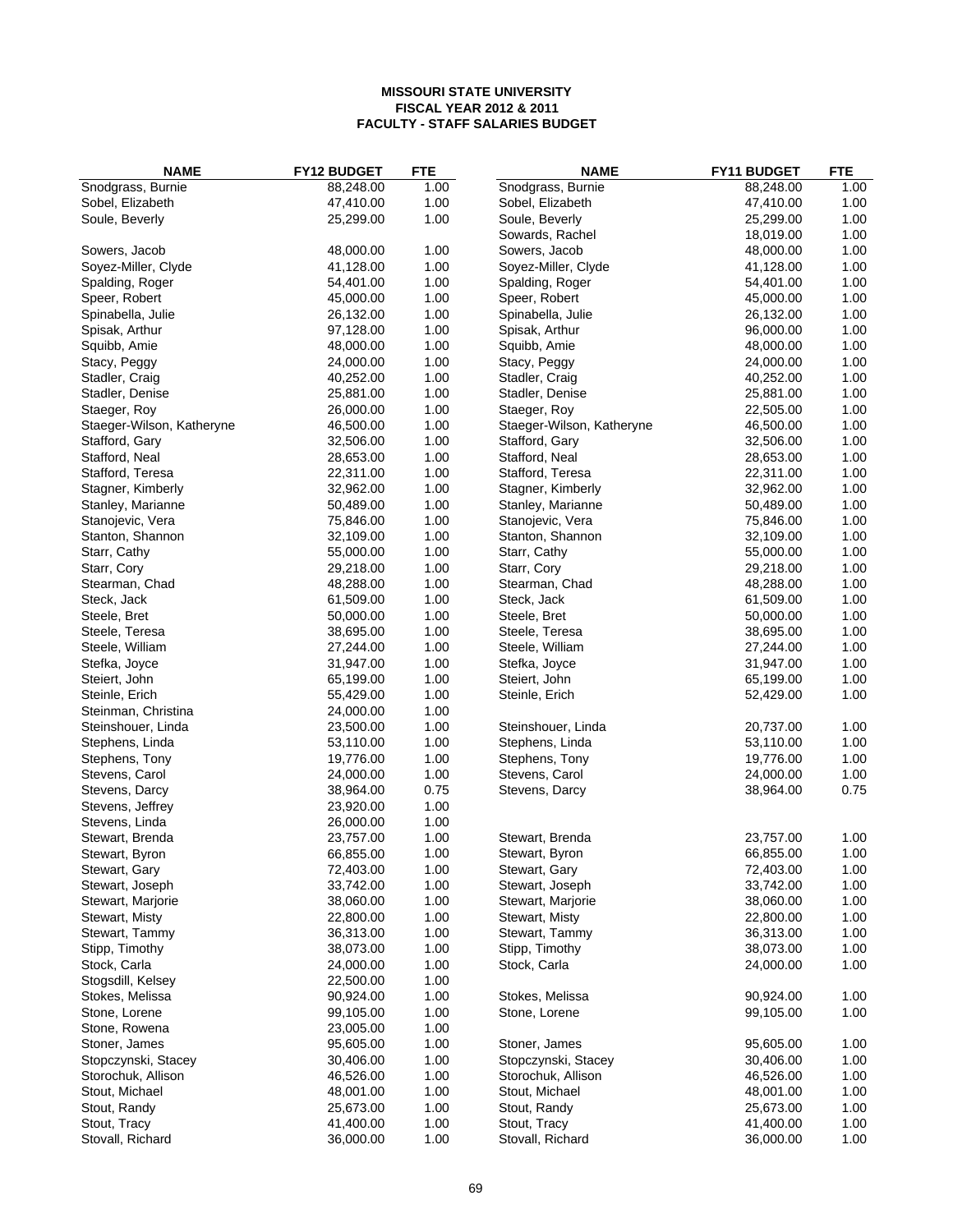| <b>NAME</b>                               | <b>FY12 BUDGET</b>     | <b>FTE</b>   | <b>NAME</b>                               | FY11 BUDGET            | <b>FTE</b>   |
|-------------------------------------------|------------------------|--------------|-------------------------------------------|------------------------|--------------|
| Stowe, Michael                            | 38,313.00              | 1.00         | Stowe, Michael                            | 38,313.00              | 1.00         |
| Stranghoener, Michael                     | 24,521.00              | 1.00         | Stranghoener, Michael                     | 24,521.00              | 1.00         |
| Street, Lisa                              | 49,000.00              | 1.00         | Street, Lisa                              | 49,000.00              | 1.00         |
| Street, Lori                              | 36,543.00              | 1.00         | Street, Lori                              | 36,543.00              | 1.00         |
|                                           |                        |              | Strickland, Dianne                        | 104,000.00             | 1.00         |
| Strider, Angela                           | 40,423.00              | 1.00         |                                           |                        |              |
|                                           |                        |              | Strider, Jeffrey                          | 38,000.00              | 1.00         |
| Stringam, Jean                            | 56,198.00              | 1.00         | Stringam, Jean                            | 50,198.00              | 1.00         |
| Strong, Elizabeth                         | 45,553.00              | 1.00         | Strong, Elizabeth                         | 45,553.00              | 1.00         |
| Strong, Joe                               | 44,765.00              | 1.00         | Strong, Joe                               | 44,765.00              | 1.00         |
| Strong, John                              | 59,835.00              | 1.00         | Strong, John                              | 59,835.00              | 1.00         |
| Strong, Shawn                             | 129,808.00             | 1.00         | Strong, Shawn                             | 105,808.00             | 1.00         |
| Stubblefield, Carly                       | 56,366.00              | 1.00         | Stubblefield, Carly                       | 56,366.00              | 1.00         |
| Stublefield, Matthew                      | 39,998.00              | 1.00         | Stublefield, Matthew                      | 36,000.00              | 1.00         |
| Stuppy, Joshua                            | 61,950.00              | 1.00         | Stuppy, Joshua                            | 61,950.00              | 1.00         |
| Su, Shujun                                | 60,404.00              | 1.00         | Su, Shujun                                | 60,404.00              | 1.00         |
| Su, Wei-Han                               | 57,942.00              | 1.00         | Su, Wei-Han                               | 51,942.00              | 1.00         |
| Su, Yingcai                               | 69,384.00              | 1.00         | Su, Yingcai                               | 69,384.00              | 1.00         |
| Sudholt, Janet                            | 23,216.00              | 1.00         | Sudholt, Janet                            | 23,216.00              | 1.00         |
| Sullam, Steven                            | 40,548.00              | 1.00         | Sullam, Steven                            | 40,548.00              | 1.00         |
| Sullivan, John                            | 23,288.00              | 1.00         | Sullivan, John                            | 23,288.00              | 1.00         |
| Sullivan, Maxine                          | 24,000.00              | 1.00         | Sullivan, Maxine                          | 24,000.00              | 1.00         |
| Summers, Anne                             | 61,033.00              | 1.00         | Summers, Anne                             | 61,033.00              | 1.00         |
| Sun, Linda                                | 32,000.00              | 1.00         | Sun, Linda                                | 32,000.00              | 1.00         |
| Sun, Xingping                             | 69,750.00              | 1.00         | Sun, Xingping                             | 69,750.00              | 1.00         |
| Sunnenberg, Kathleen                      | 41,166.00              | 1.00         | Sunnenberg, Kathleen                      | 41,166.00              | 1.00         |
| Surface, Janet                            | 28,726.00              | 1.00         | Surface, Janet                            | 28,726.00              | 1.00         |
| Sutliff, Kristene                         | 71,212.00              | 1.00         | Sutliff, Kristene                         | 71,212.00              | 1.00         |
| Sutton, Tami                              | 47,939.00              | 1.00         | Sutton, Tami                              | 47,939.00              | 1.00         |
| Sutton, Victoria                          | 37,922.00<br>36,005.00 | 1.00<br>1.00 | Sutton, Victoria                          | 37,922.00<br>36,005.00 | 1.00<br>1.00 |
| Swearingen, Andrew<br>Swearingen, Rebecca | 68,073.00              | 1.00         | Swearingen, Andrew<br>Swearingen, Rebecca | 83,200.00              | 1.00         |
| Swift, Donald                             | 33,250.00              | 1.00         | Swift, Donald                             | 33,250.00              | 1.00         |
| Swift, Kevin                              | 49,000.00              | 1.00         | Swift, Kevin                              | 49,000.00              | 1.00         |
| Swigert, Dwayne                           | 29,353.00              | 1.00         | Swigert, Dwayne                           | 29,353.00              | 1.00         |
| Swingle, Altonia                          | 47,719.00              | 1.00         | Swingle, Altonia                          | 47,719.00              | 1.00         |
| Switzer, Jeffrey                          | 37,144.00              | 1.00         | Switzer, Jeffrey                          | 37,144.00              | 1.00         |
| Syler, Christopher                        | 22,638.00              | 1.00         | Syler, Christopher                        | 22,638.00              | 1.00         |
| Talley, Stephen                           | 41,809.00              | 1.00         | Talley, Stephen                           | 41,809.00              | 1.00         |
|                                           |                        |              | Tang, Liejun                              | 30,000.00              | 1.00         |
|                                           |                        |              | Tassin, Kerri                             | 37,863.00              | 1.00         |
| Tate, Maurice                             | 36,000.00              | 0.75         | Tate, Maurice                             | 36,000.00              | 0.75         |
| Taylor, Darren                            | 38,302.00              | 1.00         | Taylor, Darren                            | 38,302.00              | 1.00         |
| Taylor, James                             | 67,785.00              | 1.00         | Taylor, James                             | 67,785.00              | 1.00         |
| Taylor, Ramona                            | 19,013.00              | 1.00         | Taylor, Ramona                            | 19,013.00              | 1.00         |
| Taylor, Rogers                            | 30,000.00              | 1.00         | Taylor, Rogers                            | 30,000.00              | 1.00         |
| Templeman, Maureen                        | 31,363.00              | 1.00         | Templeman, Maureen                        | 31,363.00              | 1.00         |
| Templeton, Kelly                          | 40,623.00              | 1.00         | Templeton, Kelly                          | 40,623.00              | 1.00         |
| Templeton, Martha                         | 16,071.00              | 0.75         | Templeton, Martha                         | 16,071.00              | 0.75         |
| Terry, Jane                               | 23,925.00              | 1.00         | Terry, Jane                               | 23,925.00              | 1.00         |
| Test, Joan                                | 61,953.00              | 1.00         | Test, Joan                                | 56,953.00              | 1.00         |
| Teye-Mensah, Randy                        | 30,879.00              | 1.00         | Teye-Mensah, Randy                        | 30,879.00              | 1.00         |
| Tharp, Billy                              | 24,980.00              | 1.00         | Tharp, Billy                              | 24,980.00              | 1.00         |
| Thieman, Cynthia                          | 32,000.00              | 1.00         | Thieman, Cynthia                          | 32,000.00              | 1.00         |
| Thomack, Lindsay                          | 35,000.00              | 1.00         | Thomas, Ashley                            | 35,500.00              | 1.00         |
| Thomas, Brent                             | 50,322.00              | 1.00         | Thomas, Brent                             | 50,322.00              | 1.00         |
| Thomas, Davey                             | 28,631.00              | 1.00         | Thomas, Davey                             | 28,631.00              | 1.00         |
| Thomas, Diann                             | 39,133.00              | 1.00         | Thomas, Diann                             | 39,133.00              | 1.00         |
| Thomas, Jean                              | 19,736.00              | 0.75         | Thomas, Jean                              | 19,736.00              | 0.75         |
| Thomas, Jeffrey                           | 36,000.00              | 1.00         |                                           |                        |              |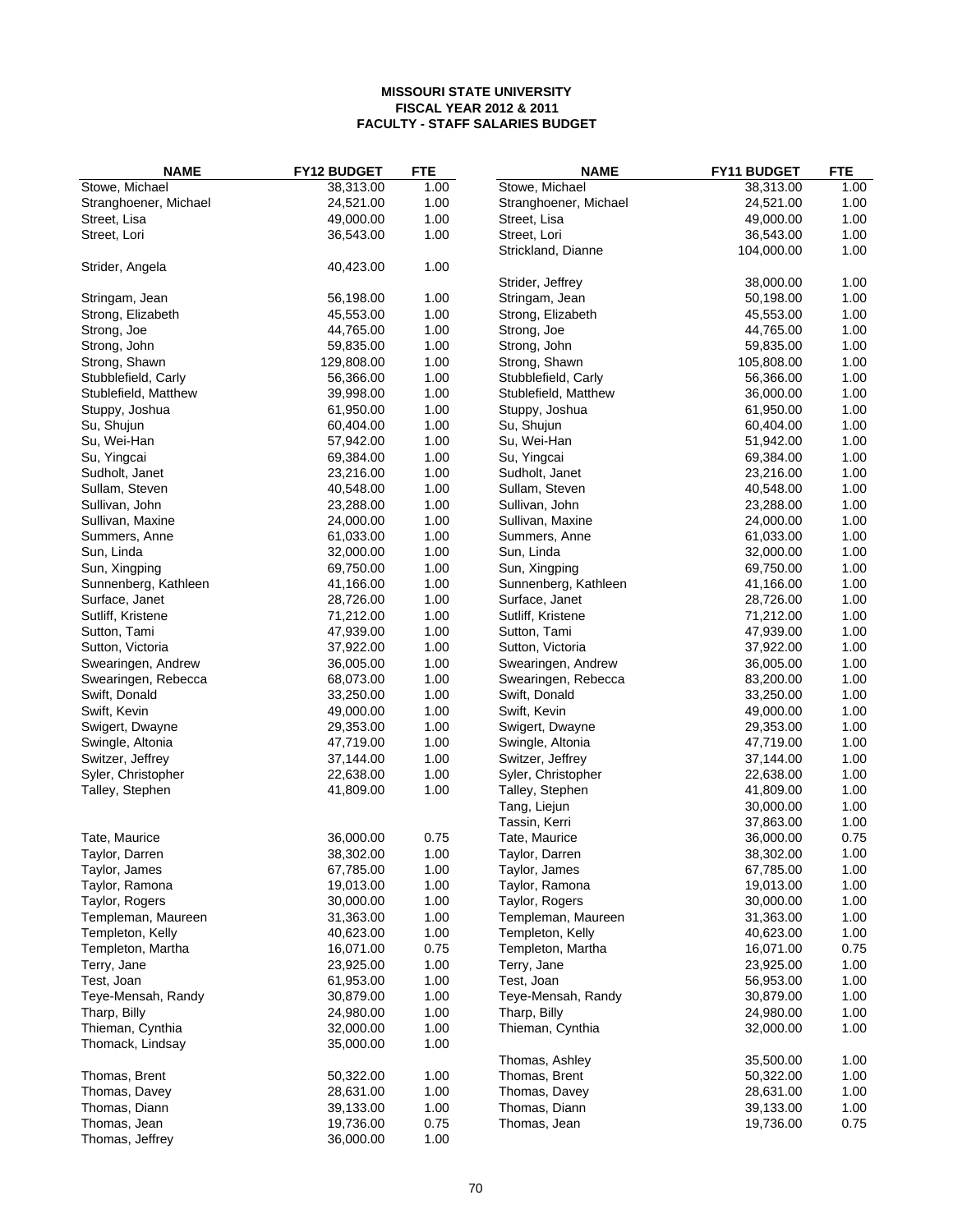| <b>NAME</b>         | <b>FY12 BUDGET</b> | <b>FTE</b> | <b>NAME</b>         | <b>FY11 BUDGET</b> | <b>FTE</b> |
|---------------------|--------------------|------------|---------------------|--------------------|------------|
| Thomas, Joshua      | 22,500.00          | 1.00       | Thomas, Joshua      | 22,500.00          | 1.00       |
| Thomas, Kent        | 131,366.00         | 1.00       | Thomas, Kent        | 131,366.00         | 1.00       |
| Thomas, Steven      | 88,399.00          | 1.00       | Thomas, Steven      | 88,399.00          | 1.00       |
| Thomas, William     | 68,010.00          | 1.00       | Thomas, William     | 68,010.00          | 1.00       |
| Thompson, Chris     | 50,000.00          | 1.00       |                     |                    |            |
| Thompson, Dian      | 33,479.00          | 1.00       | Thompson, Dian      | 33,479.00          | 1.00       |
| Thompson, Jolene    | 37,991.00          | 1.00       | Thompson, Jolene    | 37,991.00          | 1.00       |
| Thompson, Mark      | 30,331.00          | 1.00       | Thompson, Mark      | 30,331.00          | 1.00       |
| Thompson, Rebecca   | 31,000.00          | 1.00       | Thompson, Rebecca   | 31,000.00          | 1.00       |
| Thompson, Wade      | 97,000.00          | 1.00       | Thompson, Wade      | 97,000.00          | 1.00       |
| Thurman, Robert     | 20,179.00          | 1.00       | Thurman, Robert     | 20,179.00          | 1.00       |
| Tibbs, Bart         | 45,638.00          | 1.00       | Tibbs, Bart         | 45,638.00          | 1.00       |
| Timson, Benjamin    | 69,276.00          | 1.00       | Timson, Benjamin    | 69,276.00          | 1.00       |
| Tindle, Tammy       | 44,302.00          | 1.00       | Tindle, Tammy       | 44,302.00          | 1.00       |
| Tinney, Robert      | 43,226.00          | 1.00       | Tinney, Robert      | 43,226.00          | 1.00       |
| Tinsley, Joycelyn   | 62,136.00          | 1.00       | Tinsley, Joycelyn   | 62,136.00          | 1.00       |
| Tinsley, Tonia      | 35,797.00          | 1.00       | Tinsley, Tonia      | 33,297.00          | 1.00       |
| Tippin, Deborah     | 46,000.00          | 1.00       |                     |                    |            |
| Titus, Christy      | 17,137.00          | 0.75       | Titus, Christy      | 17,137.00          | 0.75       |
| Tolleson, Melissa   | 16,875.00          | 0.75       | Tolleson, Melissa   | 16,875.00          | 0.75       |
| Tomasi, Thomas      | 97,760.00          | 1.00       | Tomasi, Thomas      | 97,760.00          | 1.00       |
| Torres, Jessica     | 31,000.00          | 1.00       | Torres, Jessica     | 31,000.00          | 1.00       |
| Toste, Anthony      | 67,429.00          | 1.00       | Toste, Anthony      | 67,429.00          | 1.00       |
| Toth, Mary          | 37,593.00          | 0.75       | Toth, Mary          | 37,593.00          | 0.75       |
| Totten, Linda       | 31,354.00          | 1.00       | Totten, Linda       | 31,354.00          | 1.00       |
| Towell, Thomas      | 37,774.00          | 1.00       | Towell, Thomas      | 37,774.00          | 1.00       |
| Townsend, Steven    | 28,170.00          | 1.00       | Townsend, Steven    | 28,170.00          | 1.00       |
| Trammell, Emily     | 28,360.00          | 1.00       | Trammell, Emily     | 28,360.00          | 1.00       |
| Travis, Brooks      | 36,000.00          | 1.00       | Travis, Brooks      | 36,000.00          | 1.00       |
| Trewatha, Pamela    | 64,603.00          | 1.00       | Trewatha, Pamela    | 64,603.00          | 1.00       |
| Trick, Abel         | 40,333.00          | 1.00       | Trick, Abel         | 40,333.00          | 1.00       |
| Trotter, Alisa      | 39,501.00          | 1.00       | Trotter, Alisa      | 39,501.00          | 1.00       |
| Trotter, Erin       | 18,626.00          | 1.00       | Trotter, Erin       | 18,626.00          | 1.00       |
|                     |                    |            | Troyke, Bruce       | 30,218.00          | 0.83       |
| Trussell, Jaimie    | 55,403.00          | 1.00       | Trussell, Jaimie    | 55,403.00          | 1.00       |
| Tucker, Catherine   | 24,000.00          | 1.00       | Tucker, Catherine   | 24,000.00          | 1.00       |
| Tuipulotu, Nesinali | 22,500.00          | 1.00       |                     |                    |            |
| Turek, Stephanie    | 46,000.00          | 1.00       | Turek, Stephanie    | 46,000.00          | 1.00       |
| Turk, Scott         | 46,000.00          | 1.00       | Turk, Scott         | 46,000.00          | 1.00       |
| Turner, Cheryl      | 19,760.00          | 1.00       |                     |                    |            |
| Turner, John        | 38,918.00          | 1.00       | Turner, John        | 38,918.00          | 1.00       |
| Turner, Pamela      | 33,326.00          | 1.00       | Turner, Pamela      | 33,326.00          | 1.00       |
| Turner, Steve       | 18,214.00          | 1.00       | Turner, Steve       | 18,214.00          | 1.00       |
| Turner, Steven      | 22,639.00          | 1.00       | Turner, Steven      | 22,639.00          | 1.00       |
| Turner, Valerie     | 38,044.00          | 1.00       | Turner, Valerie     | 38,044.00          | 1.00       |
|                     |                    |            | Turpin, Barbara     | 33,153.24          | 1.00       |
|                     |                    |            | Tuttle, Martha      | 40,342.00          | 1.00       |
| Twigger, Dianne     | 32,000.00          | 1.00       | Twigger, Dianne     | 32,000.00          | 1.00       |
| Tyree, Dan          | 51,904.00          | 1.00       | Tyree, Dan          | 51,904.00          | 1.00       |
| Uffmann, Richard    | 44,771.00          | 1.00       | Uffmann, Richard    | 44,771.00          | 1.00       |
|                     |                    |            | Umfleet, Jacquelyn  | 30,000.00          | 1.00       |
| Underhill, Nancy    | 24,935.00          | 1.00       | Underhill, Nancy    | 24,935.00          | 1.00       |
| Underlin, Nancy     | 28,039.00          | 1.00       |                     |                    |            |
| Underwood, Stacey   | 22,475.00          | 1.00       | Underwood, Stacey   | 22,475.00          | 1.00       |
| Utke, Sondra        | 38,306.00          | 1.00       | Utke, Sondra        | 38,306.00          | 1.00       |
| Utley, Rose         | 67,304.00          | 1.00       | Utley, Rose         | 61,304.00          | 1.00       |
| Van Eck, Cordell    | 46,523.00          | 1.00       | Van Eck, Cordell    | 46,523.00          | 1.00       |
| Van Huis, Robin     | 18,616.00          | 0.83       | Van Huis, Robin     | 18,616.00          | 0.83       |
| Van Someren, Thomas | 57,332.00          | 1.00       | Van Someren, Thomas | 57,332.00          | 1.00       |
| Vance, Helen        | 23,177.00          | 1.00       | Vance, Helen        | 23,177.00          | 1.00       |
| Vandergrift, Ralph  | 32,641.00          | 1.00       | Vandergrift, Ralph  | 32,641.00          | 1.00       |
|                     |                    |            |                     |                    |            |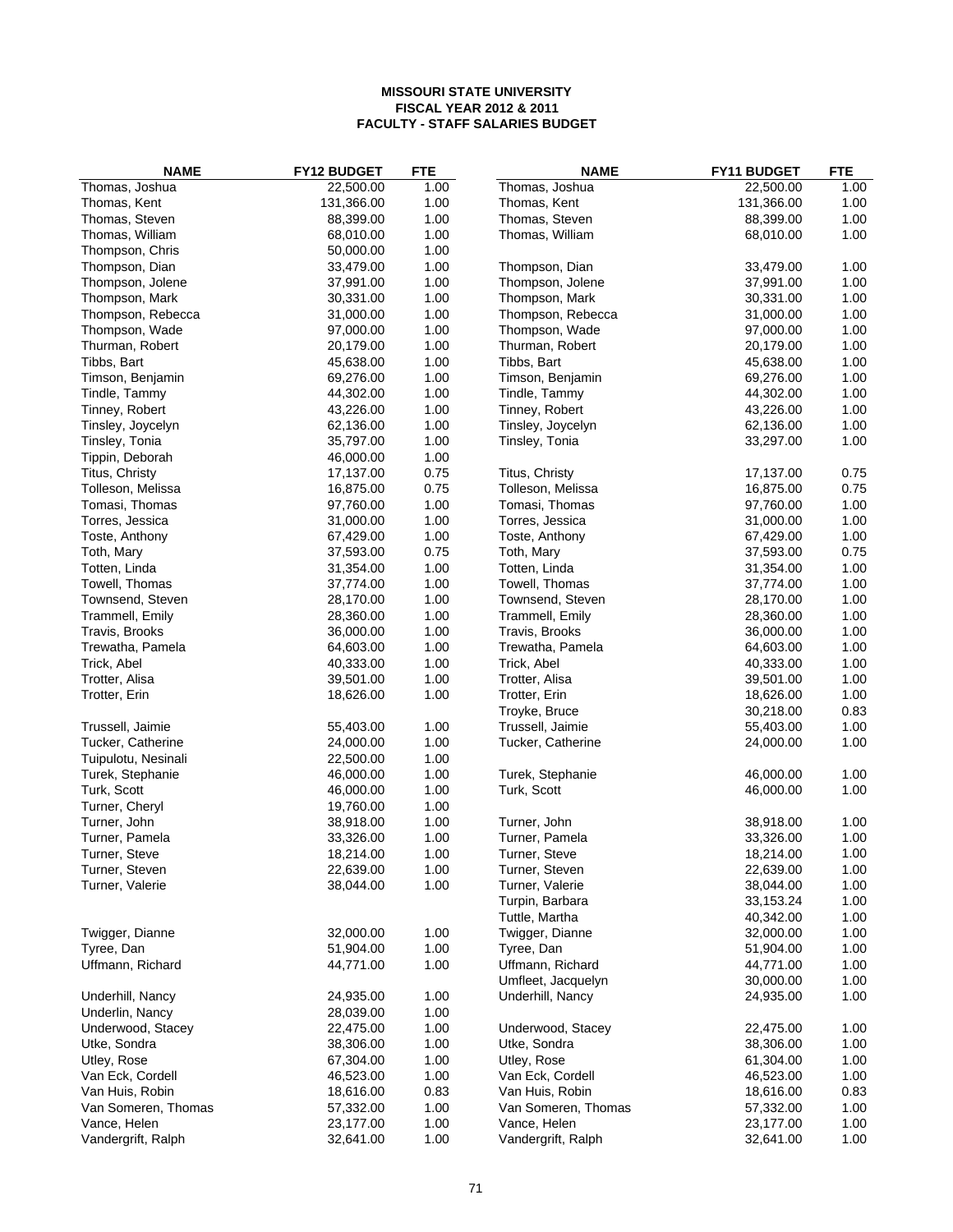| <b>NAME</b>                   | <b>FY12 BUDGET</b>     | <b>FTE</b>   | <b>NAME</b>                      | FY11 BUDGET            | <b>FTE</b>   |
|-------------------------------|------------------------|--------------|----------------------------------|------------------------|--------------|
| Vanderhoof, Glenna            | 36,794.00              | 1.00         | Vanderhoof, Glenna               | 36,794.00              | 1.00         |
| Vangorden, Todd               | 38,122.00              | 1.00         | Vangorden, Todd                  | 38,122.00              | 1.00         |
| Vanlanduyt, Cathryn           | 36,364.00              | 1.00         | Vanlanduyt, Cathryn              | 36,364.00              | 1.00         |
|                               |                        |              | Varner, Jerry                    | 47,107.00              | 1.00         |
| Varney, June                  | 30,888.00              | 1.00         | Varney, June                     | 30,888.00              | 1.00         |
| Vasquez, Yeni                 | 29,600.00              | 1.00         | Vasquez, Yeni                    | 29,600.00              | 1.00         |
| Vaughan, David                | 65,608.00              | 1.00         | Vaughan, David                   | 65,608.00              | 1.00         |
| Vaught, Linda                 | 40,331.00              | 0.75         | Vaught, Linda                    | 40,331.00              | 0.75         |
| Vause, Carrie                 | 60,000.00              | 1.00         | Vause, Carrie                    | 54,000.00              | 1.00         |
| Veach, Jerry                  | 31,000.00              | 1.00         | Veach, Jerry                     | 31,000.00              | 1.00         |
| Venter, Marcie                | 42,000.00              | 1.00         |                                  |                        |              |
| Vess, Lora                    | 48,000.00              | 1.00         | Vess, Lora                       | 48,000.00              | 1.00         |
| Viau, Robroy                  | 36,530.00              | 1.00         | Viau, Robroy                     | 36,530.00              | 1.00         |
| Vick, Crystal                 | 20,625.00              | 1.00         | Vick, Crystal                    | 20,625.00              | 1.00         |
| Viets, Paul                   | 34,135.00              | 1.00         | Viets, Paul                      | 34,135.00              | 1.00         |
| Visio, Michelle               | 52,979.00              | 1.00         | Visio, Michelle                  | 52,979.00              | 1.00         |
| Vokolek, Dennis               | 77,904.00              | 1.00         | Vokolek, Dennis                  | 77,904.00              | 1.00         |
| Vollmar, Kenneth              | 93,204.00              | 1.00         | Vollmar, Kenneth                 | 73,084.00              | 1.00         |
| Vonderheide, Margaret         | 31,356.00              | 1.00         | Vonderheide, Margaret            | 31,356.00              | 1.00         |
| Vu, Duat                      | 47,919.00              | 1.00         | Vu, Duat                         | 47,919.00              | 1.00         |
| Wade, Lori                    | 20,000.00              | 1.00         | Wade, Lori                       | 20,000.00              | 1.00         |
|                               |                        |              | Wagner, William                  | 56,664.00              | 1.00         |
| Wait, D                       | 58,751.00              | 1.00         | Wait, D                          | 58,751.00              | 1.00         |
| Walcott, Leah                 | 20,289.00              | 1.00         | Walcott, Leah                    | 20,289.00              | 1.00         |
| Waldowski, Adam               | 26,000.00              | 1.00         |                                  |                        |              |
| Walker, Bethany               | 58,000.00              | 1.00         | Walker, Bethany                  | 58,000.00              | 1.00         |
| Walker, Clara                 | 25,747.00              | 1.00         | Walker, Clara                    | 25,747.00              | 1.00         |
| Walker, Elizabeth             | 49,776.00              | 1.00         | Walker, Elizabeth                | 49,776.00              | 1.00         |
| Walker, Grady                 | 25,481.00              | 1.00         | Walker, Grady                    | 25,481.00              | 1.00         |
| Walker, Jennifer              | 28,270.00              | 1.00         | Walker, Jennifer                 | 28,270.00              | 1.00         |
| Walker, Myrna                 | 37,118.00              | 0.75         | Walker, Myrna                    | 37,118.00              | 0.75         |
| Walker, Tammy                 | 23,625.00              | 1.00         | Walker, Tammy                    | 23,025.00              | 1.00         |
| Walker, Tom                   | 23,472.00              | 1.00         | Walker, Tom                      | 23,472.00              | 1.00         |
| Walker, William               | 42,724.00              | 1.00         | Walker, William                  | 42,724.00              | 1.00         |
| Walker-Pacheco, Suzanne       | 60,749.00              | 1.00         | Walker-Pacheco, Suzanne          | 54,749.00              | 1.00         |
| Wall, Earl                    | 32,000.00              | 1.00         | Wall, Earl                       | 29,500.00              | 1.00         |
| Wall, John                    | 51,024.00              | 1.00         | Wall, John                       | 51,024.00              | 1.00         |
| Wallace, Darin                | 36,000.00              | 1.00         | Wallace, Darin                   | 36,000.00              | 1.00         |
| Wallace, Randall              | 54,392.00              | 1.00         | Wallace, Randall                 | 54,392.00              | 1.00         |
| Wallace, Ryan                 | 30,000.00              | 1.00         |                                  |                        |              |
| Wallentine, Scott             | 87,338.00              | 1.00         | Wallentine, Scott                | 87,338.00              | 1.00         |
| Walsh, Patricia               | 48,000.00              | 1.00         | Walsh, Patricia                  | 48,000.00              | 1.00         |
| Walstrand, Gwen               | 57,930.00              | 1.00         | Walstrand, Gwen                  | 51,930.00              | 1.00         |
| Walters, Bradley              | 46,000.00              | 1.00         | Walters, Bradley                 | 46,000.00              | 1.00         |
| Walters, Heather              | 35,770.00              | 1.00         | Walters, Heather<br>Walzer, Nina | 35,770.00              | 1.00         |
| Wanekaya, Adam                | 48,345.00              |              |                                  | 33,864.00<br>48,345.00 | 1.00<br>1.00 |
|                               |                        | 1.00<br>1.00 | Wanekaya, Adam                   |                        |              |
| Wang, Haijun<br>Wang, Jianjie | 30,000.00<br>51,000.00 | 1.00         |                                  | 51,000.00              | 1.00         |
|                               |                        | 1.00         | Wang, Jianjie                    |                        | 1.00         |
| Wang, Weiyan<br>Wang, Yang    | 53,452.00<br>72,869.00 | 1.00         | Wang, Weiyan<br>Wang, Yang       | 53,452.00<br>72,869.00 | 1.00         |
| Wang, Ye                      | 54,000.00              | 1.00         | Wang, Ye                         | 54,000.00              | 1.00         |
| Ward, Dennis                  | 28,908.00              | 1.00         | Ward, Dennis                     | 28,908.00              | 1.00         |
| Ward, Rebecca                 | 35,111.00              | 1.00         | Ward, Rebecca                    | 35,111.00              | 1.00         |
| Ward, Sandra                  | 27,091.00              | 1.00         | Ward, Sandra                     | 27,091.00              | 1.00         |
| Ward, V                       | 42,340.00              | 1.00         | Ward, V                          | 42,340.00              | 1.00         |
| Wardell, Mary                 | 124,374.00             | 1.00         | Wardell, Mary                    | 124,374.00             | 1.00         |
| Warnow, Cynthia               | 27,820.00              | 1.00         | Warnow, Cynthia                  | 27,820.00              | 1.00         |
| Washington, Johnny            | 78,623.00              | 1.00         | Washington, Johnny               | 78,623.00              | 1.00         |
| Waters, Brenda                | 29,639.00              | 1.00         | Waters, Brenda                   | 29,639.00              | 1.00         |
|                               |                        |              | Watkins, Doris                   | 30,582.00              | 1.00         |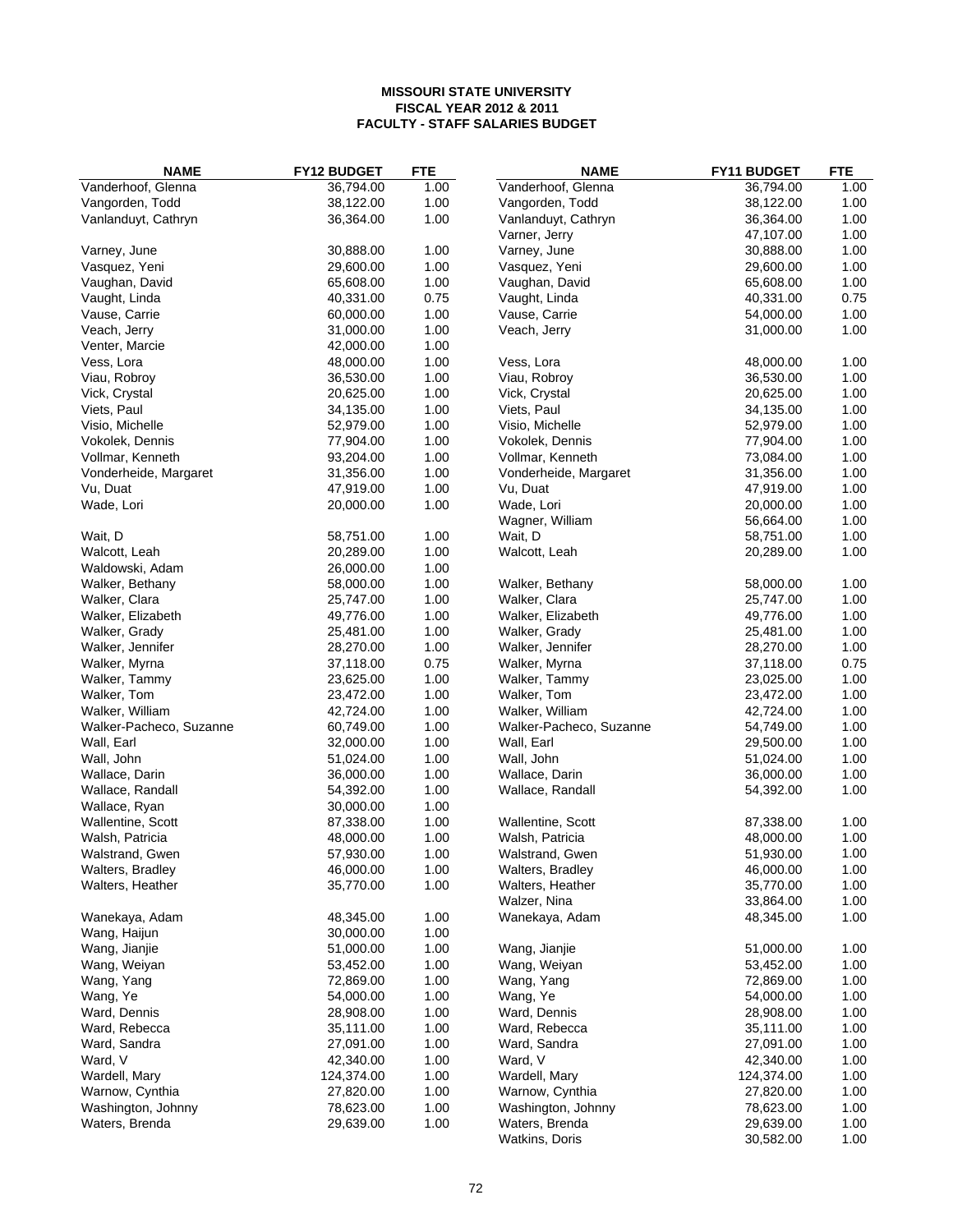| <b>NAME</b>         | <b>FY12 BUDGET</b> | <b>FTE</b> | <b>NAME</b>         | <b>FY11 BUDGET</b> | <b>FTE</b> |
|---------------------|--------------------|------------|---------------------|--------------------|------------|
| Watson, Robert      | 65,363.00          | 1.00       | Watson, Robert      | 65,363.00          | 1.00       |
| Watts Belser, Julia | 45,000.00          | 1.00       | Watts Belser, Julia | 45,000.00          | 1.00       |
| Watts, Danial       | 32,960.00          | 1.00       | Watts, Danial       | 32,960.00          | 1.00       |
| Waugh, Douglas      | 52,586.00          | 1.00       | Waugh, Douglas      | 52,125.00          | 1.00       |
| Weathermon, Danny   | 24,623.00          | 1.00       | Weathermon, Danny   | 24,623.00          | 1.00       |
| Weatherwax, Beverly | 43,360.00          | 1.00       | Weatherwax, Beverly | 43,360.00          | 1.00       |
| Weaver, Brian       | 49,680.00          | 1.00       | Weaver, Brian       | 49,680.00          | 1.00       |
| Weaver, Margaret    | 61,547.00          | 1.00       | Weaver, Margaret    | 61,547.00          | 1.00       |
| Weaver, Marissa     | 42,905.00          | 1.00       | Weaver, Marissa     | 42,905.00          | 1.00       |
| Webb, Gary          | 66,000.00          | 1.00       | Webb, Gary          | 60,000.00          | 1.00       |
| Webb, Guy           | 75,733.00          | 1.00       | Webb, Guy           | 75,733.00          | 1.00       |
| Webb, Krista        | 36,000.00          | 1.00       | Webb, Krista        | 36,000.00          | 1.00       |
| Webb, Michael       | 37,744.00          | 1.00       | Webb, Michael       | 37,744.00          | 1.00       |
| Webb, Patricia      | 50,557.00          | 1.00       | Webb, Patricia      | 50,557.00          | 1.00       |
| Webb, Susan         | 44,691.00          | 1.00       | Webb, Susan         | 44,691.00          | 1.00       |
| Weber, Andrea       | 33,744.00          | 1.00       | Weber, Andrea       | 33,744.00          | 1.00       |
| Weber, Donald       | 32,000.00          | 1.00       | Weber, Donald       | 32,000.00          | 1.00       |
| Wedenoja, William   | 74,435.00          | 1.00       | Wedenoja, William   | 74,435.00          | 1.00       |
|                     |                    |            | Wegner, Scott       | 72,492.00          | 1.00       |
| Weir, Cathie        | 39,068.00          | 1.00       | Weir, Cathie        | 39,068.00          | 1.00       |
| Welch, Granvill     | 18,742.00          | 1.00       |                     | 18,742.00          | 1.00       |
| Welch, James        |                    |            | Welch, Granvill     |                    |            |
|                     | 36,232.00          | 1.00       | Welch, James        | 36,232.00          | 1.00       |
| Wells, Gary         | 26,725.00          | 1.00       | Wells, Gary         | 26,000.00          | 1.00       |
| West, Bruce         | 68,929.00          | 1.00       | West, Bruce         | 68,929.00          | 1.00       |
| West, Tracy         | 22,505.00          | 1.00       |                     |                    |            |
| Weter, Jennifer     | 32,367.00          | 1.00       | Weter, Jennifer     | 32,367.00          | 1.00       |
| Wheeler, Jack       | 33,861.00          | 1.00       | Wheeler, Jack       | 33,861.00          | 1.00       |
| Whipple, Tanya      | 40,144.00          | 1.00       | Whipple, Tanya      | 40,144.00          | 1.00       |
| Whisenant, Brenda   | 41,396.00          | 1.00       | Whisenant, Brenda   | 41,396.00          | 1.00       |
| Whisenhunt, Brooke  | 54,502.00          | 1.00       | Whisenhunt, Brooke  | 54,502.00          | 1.00       |
| Whitaker, Camryn    | 56,627.00          | 1.00       | Whitaker, Camryn    | 56,627.00          | 1.00       |
| Whitaker, Robert    | 75,084.00          | 1.00       | Whitaker, Robert    | 75,084.00          | 1.00       |
| White, David        | 40,683.00          | 1.00       | White, David        | 40,683.00          | 1.00       |
| White, Donald       | 49,497.00          | 1.00       | White, Donald       | 49,054.00          | 1.00       |
| White, Kevin        | 36,411.00          | 1.00       | White, Kevin        | 36,411.00          | 1.00       |
| White, Letitia      | 65,716.00          | 1.00       | White, Letitia      | 60,716.00          | 1.00       |
| White, Renee        | 51,667.00          | 1.00       | White, Renee        | 51,667.00          | 1.00       |
| White, Timothy      | 54,131.00          | 1.00       | White, Timothy      | 54,131.00          | 1.00       |
| Whitesell, Cheryl   | 33,040.00          | 1.00       | Whitesell, Cheryl   | 33,040.00          | 1.00       |
|                     |                    |            | Whitson, Sherry     | 30,014.00          | 0.75       |
| Whitten, Lori       | 18,928.00          | 1.00       |                     |                    |            |
| Whittington, Kirk   | 26,494.00          | 1.00       | Whittington, Kirk   | 26,494.00          | 1.00       |
| Wickham, Cameron    | 69,256.00          | 1.00       | Wickham, Cameron    | 69,256.00          | 1.00       |
| Wicks, Janet        | 28,658.00          | 1.00       | Wicks, Janet        | 28,658.00          | 1.00       |
| Wiechert, Raegan    | 32,701.00          | 1.00       | Wiechert, Raegan    | 32,701.00          | 1.00       |
| Wiedemann, Paula    | 42,724.00          | 1.00       | Wiedemann, Paula    | 42,724.00          | 1.00       |
| Wienberg, Darren    | 50,000.00          | 1.00       | Wienberg, Darren    | 50,000.00          | 1.00       |
| Wiggin, Sarah       | 47,000.00          | 1.00       | Wiggin, Sarah       | 47,000.00          | 1.00       |
| Wiggins, Jon        | 68,495.00          | 1.00       | Wiggins, Jon        | 68,495.00          | 1.00       |
| Wilcox, Joretta     | 37,481.00          | 1.00       | Wilcox, Joretta     | 37,481.00          | 0.75       |
| Wiley, Tammy        | 100,072.00         | 1.00       | Wiley, Tammy        | 100,072.00         | 1.00       |
| Wilhelm, Paula      | 54,973.00          | 1.00       | Wilhelm, Paula      | 54,973.00          | 1.00       |
| Wilker, Karl        | 71,015.00          | 1.00       | Wilker, Karl        | 71,015.00          | 1.00       |
|                     |                    |            | Wilkins, Sandra     | 29,823.00          | 1.00       |
| Willde, Karen       | 19,732.00          | 1.00       | Willde, Karen       | 19,732.00          | 1.00       |
| Willenbrink, Robert | 104,000.00         | 1.00       | Willenbrink, Robert | 104,000.00         | 1.00       |
|                     |                    |            | Williams, April     | 36,190.00          | 1.00       |
|                     |                    | 1.00       |                     | 24,000.00          | 1.00       |
| Williams, Deborah   | 24,000.00          |            | Williams, Deborah   |                    |            |
| Williams, Dixie     | 38,000.00          | 1.00       | Williams, Dixie     | 38,000.00          | 1.00       |
| Williams, John      | 128,810.00         | 1.00       | Williams, John      | 127,610.00         | 1.00       |
| Williams, Joseph    | 33,000.00          | 1.00       | Williams, Joseph    | 33,000.00          | 1.00       |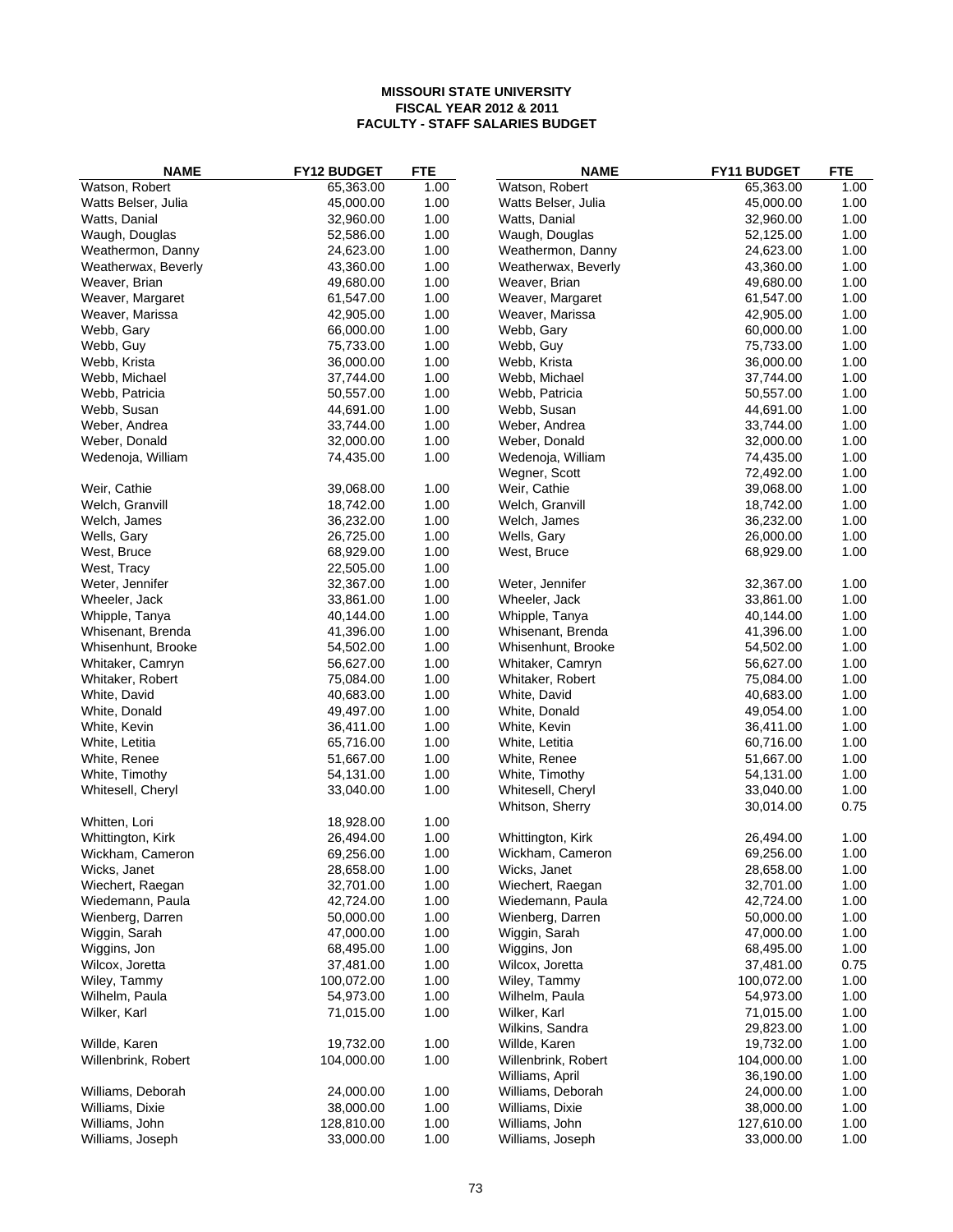| <b>NAME</b>                | FY12 BUDGET | <b>FTE</b>   | <b>NAME</b>                         | <b>FY11 BUDGET</b> | <b>FTE</b> |
|----------------------------|-------------|--------------|-------------------------------------|--------------------|------------|
| Williams, Julia            | 23,500.00   | 1.00         | Williams, Julia                     | 23,500.00          | 1.00       |
| Williams, Kenneth          | 36,782.00   | 1.00         | Williams, Kenneth                   | 36,782.00          | 1.00       |
|                            |             |              | Williams, Kent                      | 45,954.00          | 1.00       |
| Williams, Sarah            | 38,000.00   | 1.00         | Williams, Sarah                     | 38,000.00          | 1.00       |
| Williamson, Elizabeth      | 84,000.00   | 1.00         | Williamson, Elizabeth               | 84,000.00          | 1.00       |
| Williamson, Monica         | 30,238.00   | 1.00         | Williamson, Monica                  | 30,238.00          | 1.00       |
| Willingham, Susan          | 23,812.00   | 1.00         | Willingham, Susan                   | 23,812.00          | 1.00       |
| Willis, Steven             | 52,130.00   | 1.00         | Willis, Steven                      | 52,130.00          | 1.00       |
| Wills, C                   | 70,506.00   | 1.00         | Wills, C                            | 70,506.00          | 1.00       |
| Willson, Douglas           | 63,594.00   | 1.00         | Willson, Douglas                    | 63,594.00          | 1.00       |
| Wilson, Brenda             | 18,626.00   | 1.00         | Wilson, Brenda                      | 18,626.00          | 1.00       |
|                            |             |              | Wilson, Crystal                     | 24,727.00          | 1.00       |
| Wilson, Daniel             | 61,141.00   | 1.00         | Wilson, Daniel                      | 61,141.00          | 1.00       |
| Wilson, Kevin              | 21,260.00   | 0.75         | Wilson, Kevin                       | 21,260.00          | 0.75       |
| Wilson, Laurie             | 23,500.00   | 1.00         |                                     |                    |            |
| Wilson, Linda              | 33,871.00   | 1.00         | Wilson, Linda                       | 33,871.00          | 1.00       |
|                            |             |              | Wilson, Matthew                     | 37,750.00          | 1.00       |
| Wilson, TaJuan             | 49,975.01   | 1.00         |                                     |                    |            |
|                            |             |              | Winchester, Lindsay                 | 35,000.00          | 1.00       |
| Winkler, Danny             | 53,536.00   | 1.00         | Winkler, Danny                      | 53,536.00          | 1.00       |
| Winstead, Cynthia          | 57,736.00   | 1.00         | Winstead, Cynthia                   | 57,736.00          | 1.00       |
| Wisdom, Barry              | 120,876.00  |              |                                     | 120,000.00         | 1.00       |
| Witkowski, Colette         | 65,348.00   | 1.00<br>1.00 | Wisdom, Barry<br>Witkowski, Colette | 59,348.00          | 1.00       |
|                            |             |              |                                     | 107,625.00         |            |
| Witte, Hugh                | 107,625.00  | 1.00         | Witte, Hugh                         |                    | 1.00       |
| Wittorff-Sandgren, Dorothy | 32,960.00   | 1.00         | Wittorff-Sandgren, Dorothy          | 32,960.00          | 1.00       |
| Wolf, Donald               | 26,725.00   | 1.00         | Wolf, Donald                        | 26,493.00          | 1.00       |
| Wolfe, Debra               | 20,296.00   | 1.00         | Wolfe, Debra                        | 20,296.00          | 1.00       |
| Wollard, Richard           | 26,273.00   | 1.00         | Wollard, Richard                    | 26,273.00          | 1.00       |
| Wollard, Rick              | 22,638.00   | 1.00         | Wollard, Rick                       | 22,638.00          | 1.00       |
| Wood, Gina                 | 38,000.00   | 1.00         | Wood, Gina                          | 38,000.00          | 1.00       |
| Wood, Kelly                | 84,000.00   | 1.00         | Wood, Kelly                         | 84,000.00          | 1.00       |
| Wood, Mary                 | 45,822.00   | 1.00         | Wood, Mary                          | 45,822.00          | 1.00       |
| Wood, Michael              | 45,268.00   | 1.00         | Wood, Michael                       | 45,268.00          | 1.00       |
| Woodard, Rebecca           | 62,657.00   | 1.00         | Woodard, Rebecca                    | 62,657.00          | 1.00       |
| Woodberry, Steve           | 77,500.00   | 1.00         | Woodberry, Steve                    | 69,116.00          | 1.00       |
| Wooden, Shannon            | 53,000.00   | 1.00         | Wooden, Shannon                     | 48,000.00          | 1.00       |
| Wray, Melinda              | 31,821.00   | 1.00         | Wray, Melinda                       | 31,821.00          | 1.00       |
| Wright, Andrew             | 86,000.00   | 1.00         | Wright, Andrew                      | 86,000.00          | 1.00       |
| Wright, James              | 25,971.00   | 1.00         | Wright, James                       | 25,971.00          | 1.00       |
| Wright, Joseph             | 29,468.00   | 1.00         | Wright, Joseph                      | 29,468.00          | 1.00       |
| Wright, Julie              | 31,006.00   | 1.00         | Wright, Julie                       | 31,006.00          | 1.00       |
| Wright, Matthew            | 50,000.00   | 1.00         | Wright, Matthew                     | 50,000.00          | 1.00       |
| Wright, Thomas             | 27,549.00   | 1.00         | Wright, Thomas                      | 27,549.00          | 1.00       |
| Wrinkle, Cheryl            | 53,238.00   | 1.00         | Wrinkle, Cheryl                     | 53,238.00          | 1.00       |
| Wu, Shuo-Sheng             | 42,500.00   | 1.00         | Wu, Shuo-Sheng                      | 42,500.00          | 1.00       |
| Wubbena, Julie             | 28,000.00   | 0.75         | Wubbena, Julie                      | 28,000.00          | 0.75       |
| Wynn, Gerald               | 45,733.00   | 1.00         | Wynn, Gerald                        | 45,733.00          | 1.00       |
|                            |             |              | Wyrick, Russell                     | 47,242.00          | 1.00       |
| Wyrick, Thomas             | 79,841.00   | 1.00         | Wyrick, Thomas                      | 79,841.00          | 1.00       |
| Xu, Rebecca                | 50,710.00   | 1.00         | Xu, Rebecca                         | 50,710.00          | 1.00       |
| Yadon, Carly               | 49,000.00   | 1.00         |                                     |                    |            |
| Yan, Hao                   | 41,454.00   | 1.00         | Yan, Hao                            | 34,000.00          | 1.00       |
| Yanders, Jennifer          | 22,800.00   | 1.00         |                                     |                    |            |
|                            |             |              |                                     | 18,407.65          | 1.00       |
|                            |             |              | Yang, Evan                          |                    |            |
| Yarberry, Vonda            | 67,715.00   | 1.00         | Yarberry, Vonda                     | 67,715.00          | 1.00       |
| Yarckow, Patricia          | 23,500.00   | 1.00         | Yarckow, Patricia                   | 23,500.00          | 1.00       |
| Yarckow-Brown, Ivy         | 38,942.00   | 1.00         | Yarckow-Brown, Ivy                  | 36,442.00          | 1.00       |
| Yates, Kyle                | 45,852.00   | 1.00         | Yates, Kyle                         | 45,852.00          | 1.00       |
| Yin, Hongjun               | 26,916.00   | 1.00         | Yin, Hongjun                        | 26,916.00          | 1.00       |
| Young, Adena               | 48,000.00   | 1.00         | Young, Adena                        | 48,000.00          | 1.00       |
| Young, Darren              | 38,626.00   | 1.00         | Young, Darren                       | 38,626.00          | 1.00       |